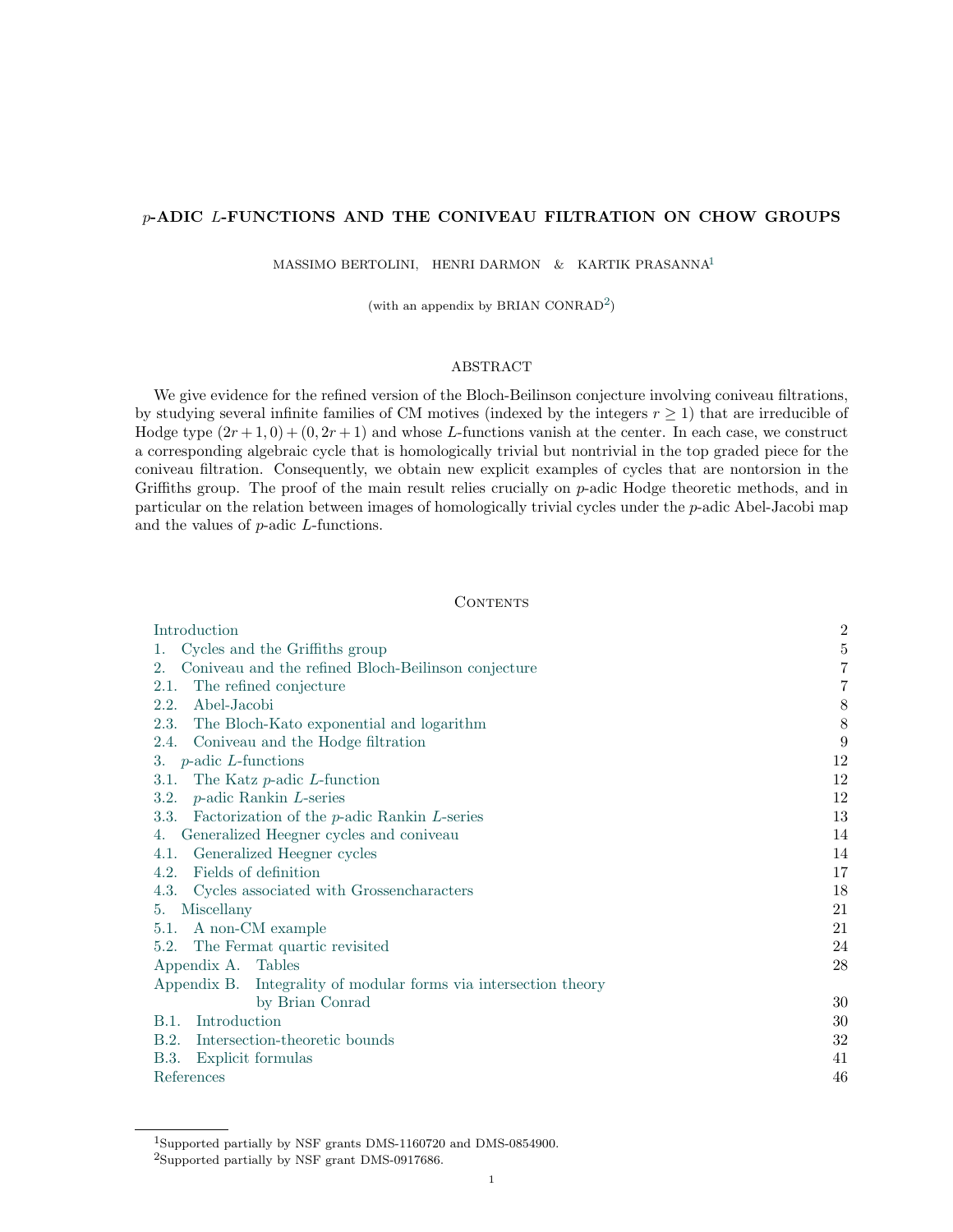#### <span id="page-1-0"></span>**INTRODUCTION**

The aim of this article is to apply the main result of  $[BDP1]$  to questions surrounding the Beilinson-Bloch (henceforth, BB) conjecture  $([Be], [B-1])$  $([Be], [B-1])$  $([Be], [B-1])$  in the theory of algebraic cycles, leading to the construction of explicit varieties over number fields with non-torsion Griffiths groups. The cycles that we construct correspond to the vanishing at the central point of the L-functions of certain motives<sup>[3](#page-1-1)</sup>, as predicted by the BB conjectures. The particular motives studied in this article are the simplest interesting ones to which these conjectures apply, namely those attached to Hecke characters of an imaginary quadratic field. In these examples, we construct a homologically trivial cycle that is not just nonzero in the Chow group (with Q-coefficients) but that is also nonzero in its top graded piece for the coniveau filtration, and consequently nontorsion in the Griffiths group.

For X a proper smooth variety over a field k, let  $CH^{j}(X)$  denote the Chow group of codimension j cycles modulo rational equivalence, and  $CH^{j}(X)_{0}$  the subgroup of classes represented by cycles that are homologically trivial. The group  $CH^{j}(X)_{0,\mathbf{Q}} := CH^{j}(X)_{0} \otimes \mathbf{Q}$  is equipped with a decreasing coniveau filtration ([\[Bl-2\]](#page-45-4), [\[Jan\]](#page-45-5)), denoted  $N^i$  CH<sup>j</sup>(X)<sub>Q</sub>. The definition of this filtration is recalled in section [2.1](#page-6-1)  $\frac{1}{2}$ below, but for the purposes of the introduction we remind the reader that

$$
N^0 \text{CH}^j(X)_{\mathbf{Q}} = \text{CH}^j(X)_{0,\mathbf{Q}}, \qquad N^j \text{CH}^j(X)_{\mathbf{Q}} = 0,
$$

and

$$
N^{j-1}\operatorname{CH}^j(X)_{\mathbf{Q}}=\operatorname{CH}^j(X)_{\operatorname{alg}}\otimes \mathbf{Q},
$$

where  $\mathrm{CH}^j(X)_{\text{alg}}$  is the subgroup of cycles that are algebraically equivalent to zero. Finally, the jth Griffiths group of  $X$  is:

$$
\mathrm{Gr}^j(X) := \mathrm{CH}^j(X)_0 / \mathrm{CH}^j(X)_{\mathrm{alg}}.
$$

To illustrate our main results, let  $K$  be an imaginary quadratic field, and suppose that  $K$  has class number 1, odd discriminant  $-D$  and that the only roots of unity in K are  $\pm 1$ . There is a finite list of such K, namely those with  $D \in \{7, 11, 19, 43, 67, 163\}$ . For any positive integer r, let  $W_r$  denote the Kuga-Sato variety of dimension  $r + 1$  over the modular curve  $X_1(D)$ . Thus  $W_r$  is a nonsingular projective variety defined over  $\mathbf Q$  and fibered over  $X_1(D)$ , the fibers being isomorphic to the rth power of a varying elliptic curve. Let A be an elliptic curve over  $\bf{Q}$  with complex multiplication by the maximal order of K and (minimal) conductor  $D^2$ . For any positive integer r, let  $X_{2r-1,1}$  be the variety over Q of dimension  $2r+1$ given by

$$
X_{2r-1,1} := W_{2r-1} \times A.
$$

In Sec. [4.1,](#page-13-1) we construct (extending the construction in [\[BDP1\]](#page-45-1)) generalized Heegner cycles

$$
\tilde{\Delta}_{2r-1,1}^+, \quad \tilde{\Delta}_{2r-1,1}^- \in \mathrm{CH}^{r+1}(X_{2r-1,1/K})_0 \otimes \mathbf{Q},
$$

that are defined over K and that are respectively in the  $\pm 1$ -eigenspaces for the action of complex conjugation. Roughly, the construction is based on the fact that a copy of  $A^{2r-1}$  occurs as a fiber of  $W_{2r-1}$  over a CM point on  $X_1(D)$ ; writing this fiber as  $A^{n^2-1}$  with  $A' \simeq A$ , these cycles are obtained by applying certain projectors to the cycle

(diagonal) 
$$
\times
$$
 (graph of  $\sqrt{-D}$ )<sup>r-1</sup>  $\subset$   $(A' \times A) \times (A' \times A')^{r-1} = A'^{2r-1} \times A \subset W_{2r-1} \times A$ ,

<span id="page-1-2"></span>and taking a suitable trace. The following theorem is a simple but non-trivial consequence of our main result, formulated in Theorem  $4.3.1$ . (cf. Cor.  $4.3.5$  and its proof.)

**Theorem 1.** Suppose that  $r \in \mathbb{Z}^{\geq 1}$  is odd if  $D = 7$  and is even if  $D = 11, 19, 43, 67, 163$ . Then  $\tilde{\Delta}_{2r-1,1}^+$ and  $\tilde{\Delta}_{2r-1,1}^-$  are both nonzero in the top graded piece of the coniveau filtration, i.e., the classes

$$
[\tilde{\Delta}^+_{2r-1,1}], \quad [\tilde{\Delta}^-_{2r-1,1}] \in N^0 \text{CH}^{r+1}(X_{2r-1,1/K}) \mathbf{Q}/N^1 \text{CH}^{r+1}(X_{2r-1,1/K}) \mathbf{Q}
$$

are nonzero. In particular, these cycles are nonzero in  $\text{Gr}^{r+1}(X_{2r-1,1/K})\otimes \mathbf{Q}$ .

<span id="page-1-1"></span><sup>&</sup>lt;sup>3</sup>We use the word *motives* to mean *compatible systems of realizations*.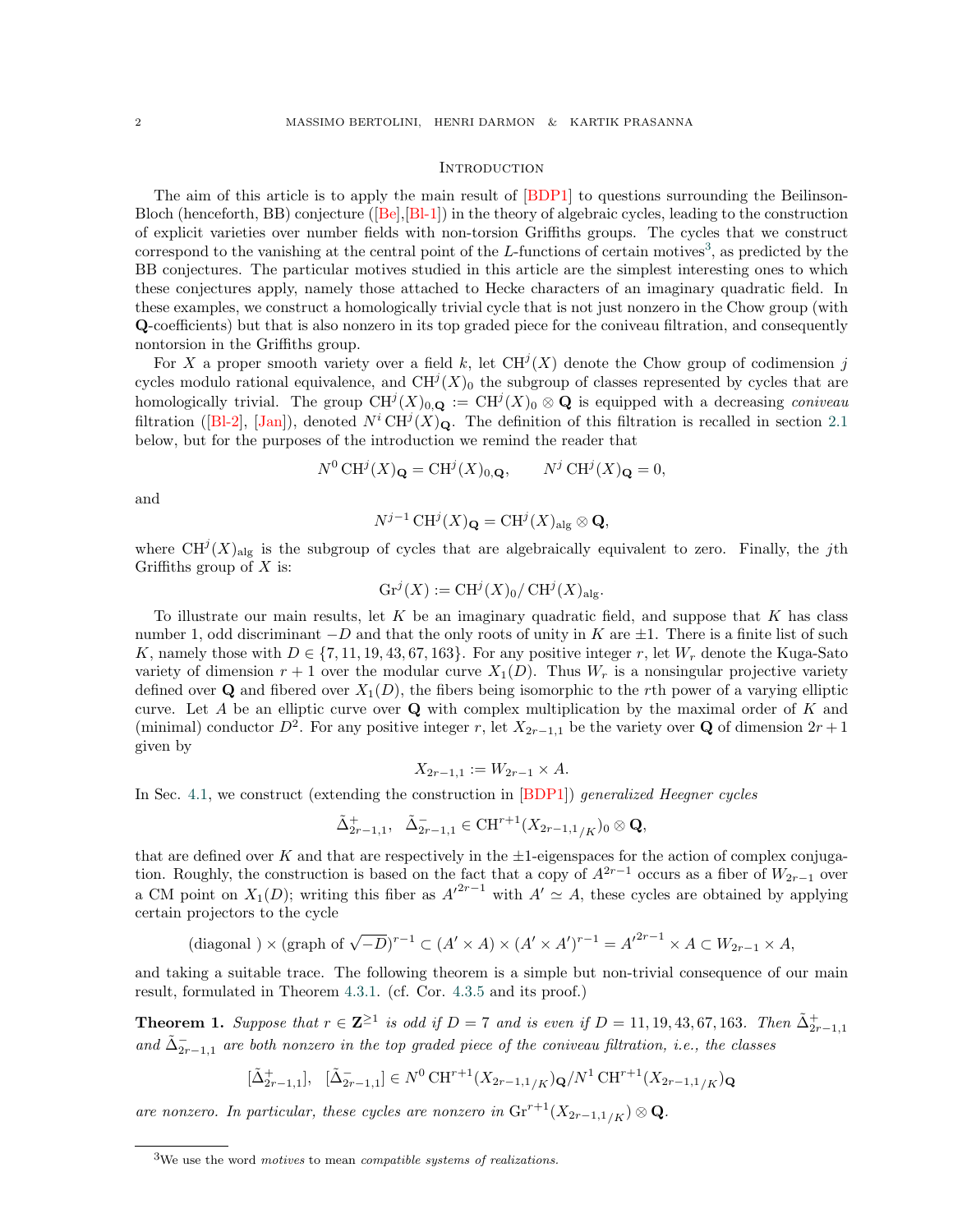In other words, the theorem states that there is no proper closed subscheme Y of  $X_{2r-1,1}$  such that either  $\tilde{\Delta}_{2r-1,1}^+$  or  $\tilde{\Delta}_{2r-1,1}^-$  is rationally equivalent to a cycle that is supported on Y and is homologically trivial on Y. This should be viewed as giving evidence for a refined version of the BB conjecture (see [Bl-[2](#page-6-0)] and Sec. 2 below) relating cycles to L-functions. We now briefly explain this connection.

The field K of class number one has attached to it a so-called *canonical Hecke character*  $\psi$  of type The field **A** of class number one has attached to it a so-called *can*  $(1,0)$ . The character  $\psi$  has conductor  $\mathfrak{d}_K := (\sqrt{-D})$ , namely it satisfies

$$
\psi((\alpha)) = \alpha, \quad \text{if} \quad \alpha \equiv 1 \mod \mathfrak{d}_K.
$$

In fact,  $\psi$  is just the Hecke character associated with the elliptic curve A by the theory of complex multiplication. Thus there is an equality of *L*-functions:

$$
L(A, s) = L(\psi, s) = L(\theta_{\psi}, s),
$$

where  $\theta_{\psi} := \sum_{\mathfrak{a}} \psi(\mathfrak{a}) e^{2\pi i \mathbb{N}\mathfrak{a} \cdot z} \in S_2(\Gamma_0(D^2))$  (the sum being over integral ideals in  $\mathcal{O}_K$ ) is the modular form of weight 2 associated with A. Let us consider positive integral powers  $\psi^t$  of the Hecke character  $\psi$  and the associated L-functions  $L(\psi^t, s)$ . We are interested in the case where  $L(\psi^t, s)$  is self-dual and such that the center of its functional equation is an integer, so that the BB conjecture applies at this point. This occurs exactly when t is odd, so we write  $t = 2r + 1$ , with r a non-negative integer. An easy computation using the fact that  $\psi^2$  is an unramified Hecke character of infinity type  $(2,0)$  shows that:

(I-1) 
$$
\operatorname{sign} L(\psi^{2r+1}, s) = \begin{cases} \operatorname{sign} L(\psi, s), & \text{if } r \text{ is even;} \\ -\operatorname{sign} L(\psi, s), & \text{if } r \text{ is odd.} \end{cases}
$$

As for the sign of  $L(\psi, s)$ , it so happens that

(I-2) sign 
$$
L(\psi, s) = \begin{cases} +1, & \text{if } D = 7; \\ -1, & \text{if } D \in \{11, 19, 43, 67, 163\}. \end{cases}
$$

Let  $f$  be the modular form

<span id="page-2-1"></span><span id="page-2-0"></span>
$$
f=\theta_{\psi^{2r}}=\sum_{\mathfrak{a}}\psi^{2r}(\mathfrak{a})e^{2\pi i \mathrm{N}\mathfrak{a}\cdot z}\in S_{2r+1}(\Gamma_0(D),\varepsilon_K),
$$

where  $\varepsilon_K$  is the quadratic Dirichlet character of conductor D attached to the extension  $K/\mathbf{Q}$ . By [\[Scholl\]](#page-45-6), the form f contributes to the cohomology of the Kuga-Sato variety  $W_{2r-1}$ , in fact to the middle cohomology  $H^{2r}(W_{2r-1})$ . By the Künneth formula, the motive  $H^{2r+1}(X_{2r-1,1})$  then contains

$$
(I-3) \t\t M_f \otimes M_{\theta_{\psi}} = M_{\theta_{\psi^{2r}}} \otimes M_{\theta_{\psi}} = M_{\theta_{\psi^{2r+1}}} \oplus M_{\theta_{\psi^{2r-1}}}(-1)
$$

as a submotive, where we write  $M_f$  and  $M_{\theta_{\psi^i}}$  for the motives over **Q** attached to f and  $\theta_{\psi^i}$  respectively. The BB conjectures then imply, on account of ([I-1\)](#page-2-0) and ([I-2\)](#page-2-1), that

$$
rank \, CH^{r+1}(X_{2r-1,1})_{0,\mathbf{Q}} \ge 1
$$

for *odd* values of r when  $D = 7$  and for even values of r if  $D \neq 7$ . Moreover, since  $M_{\theta_{\psi^{2r+1}}}$  has Hodge type  $(2r+1,0) + (0, 2r+1)$ , the refined version of the BB conjecture (recalled below in Sec. [2.1\)](#page-6-1) implies that top graded piece of this Chow group for the coniveau filtration is nontrivial. Theorem [1](#page-1-2) above thus that top graded piece of this Chow group for the coniveau filtration is nontrivial. Theorem 1 above thus provides evidence for this conjecture by constructing an explicit nonzero element  $\tilde{\Delta}^+_{2r-1,1}$  in the quotient  $CH^{r+1}(X_{2r-1,1})_{0,\mathbf{Q}}/N^1 CH^{r+1}(X_{2r-1,1})_{\mathbf{Q}}$ . In fact, it does somewhat more, namely construct also a similar element  $\tilde{\Delta}_{2r-1,1}^-$  over K that is in the minus-eigenspace for complex conjugation; this is also predicted by the behavior of the L-function, since the L-function of  $M_{\theta_{v,2r+1}}$  over K is simply the square of its L-function over Q.

We now say a few words about the proof of Theorem [1.](#page-1-2) The content of this theorem is that for each  $\mathbb{R}^n$ . imaginary quadratic field K above, there exists an explicit infinite family of varieties  $\mathcal{F}_K$  of increasing dimension (or more precisely, an infinite family of irreducible motives) for which a part of the refined BB conjecture can be verified. The main ingredient in the proof is the relation between  $p$ -adic Abel-Jacobi images of cycles and  $p$ -adic L-functions that is proved in  $[BDP1]$ . This relation can be used to reduce the images of cycles and  $p$ -adic L-functions that is proved in  $[BDP1]$ . This relation can be used to reduce the validity of Theorem [1](#page-1-2) for any given variety X in  $\mathcal{F}_K$  to the nonvanishing of the Katz p-adic L-function associated with  $K$  at a specific point outside the range of interpolation that is determined by the dimension of X. If the value in question turns out to be a p-adic unit, then by the yoga of p-adic L-functions, this nonvanishing mod p, and therefore the validity of the theorem, propagates to all the varieties in  $\mathcal{F}_K$  whose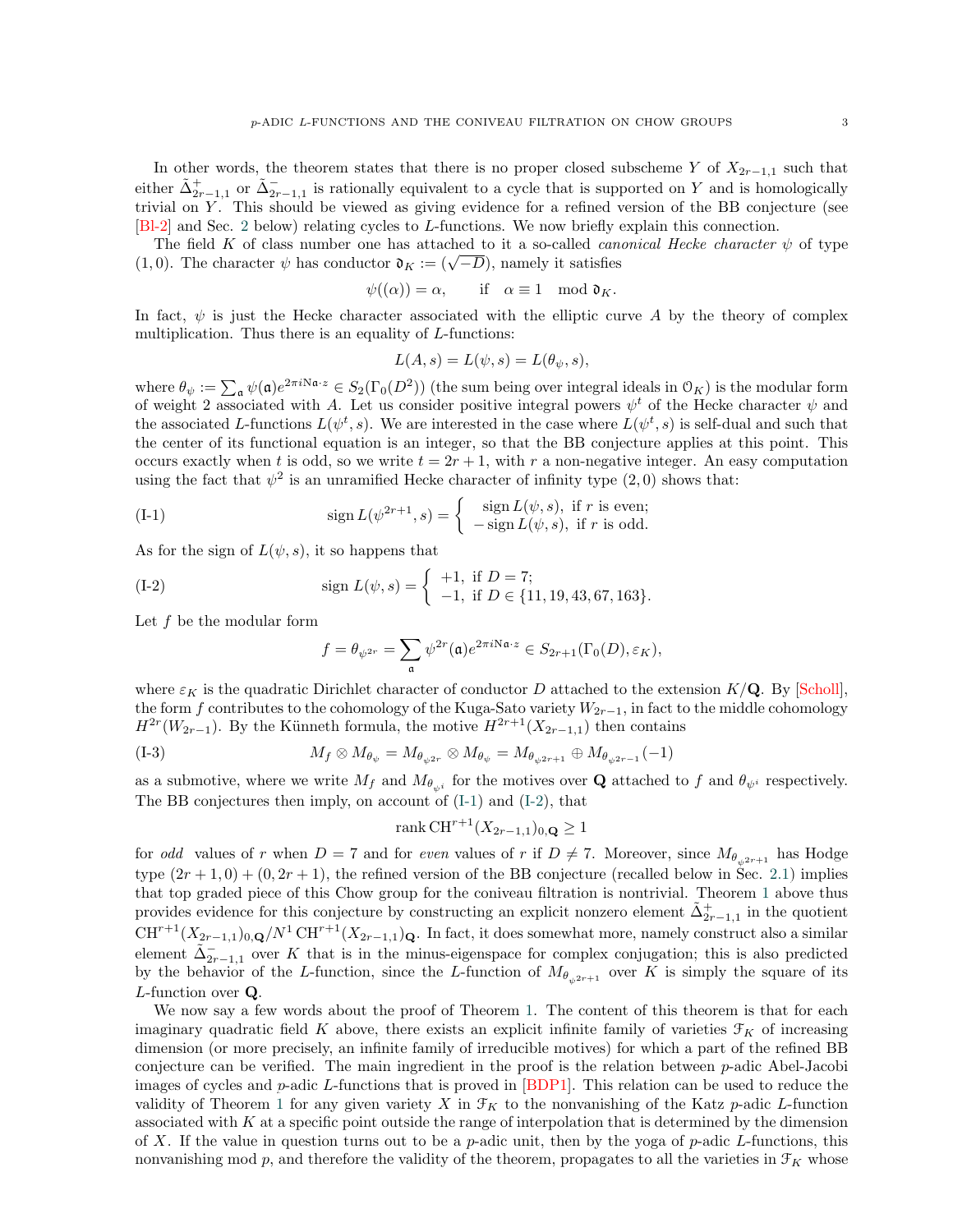dimension lies in the same congruence class as  $\dim(X) \mod 2(p-1)$ . Happily, it turns out that we can find for each K in our list above, a suitable prime  $p$  such that this nonvanishing mod  $p$  holds for all the relevant congruence classes mod  $2(p-1)$ , thereby reducing the theorem, which applies to an infinite set of varieties of unbounded dimension, to a finite (and simple!) computation.

<span id="page-3-1"></span>**Remark 2.** In the main text, we prove a somewhat more general result, namely for any  $i$  such that  $0 \leq i \leq r-1$  and  $i \equiv r-1 \mod 2$ , we construct cycles  $\tilde{\Delta}_{r+i,r-i}^{\pm}$  on the variety

<span id="page-3-0"></span>
$$
X_{r+i,r-i} := W_{r+i} \times A^{r-i},
$$

and show that these are nontrivial in  $N^0/N^1$ . This is the content of Cor. [4.3.5](#page-20-2) below.

**Remark 3.** Theorem [1](#page-1-2) suggests that for the Hecke characters  $\psi^{2r+1}$  considered above, whenever the sign of the functional equation is  $-1$ , the L-function vanishes to order exactly one, i.e,

(I-4) If sign 
$$
L(\psi^{2r+1}, s) = -1
$$
, then  $L'(\psi^{2r+1}, r+1) \neq 0$ .

We do not know how to prove this at this point. In fact,  $(I-4)$  $(I-4)$  would follow if one could

(i) Prove a precise relation between the (Arakelov) height of the cycle  $\tilde{\Delta}_{2r-1,1}^{\pm}$  and the derivative  $L'(\psi^{2r+1}, r+1)$ , and

(ii) If one knew the non-degeneracy of the height pairing, at least on the lines spanned by  $\tilde{\Delta}_{2r-1,1}^{\pm}$ . Of these, (i) is certainly within reach by the methods of  $[Zh]$ , but (ii) would seem to require a genuinely new idea. It would be very interesting therefore to prove  $(1-4)$  directly, say by purely analytic means.

The reader might wonder what happens in the complementary cases, namely r even when  $D = 7$  and r odd otherwise. In these cases,

sign 
$$
L(\psi^{2r+1}, s) = +1
$$
, while sign  $L(\psi^{2r-1}, s) = -1$ .

Since  $M_{\theta_{\psi^{2r-1}}}$  has Hodge type  $(2r-1,0)+(0,2r-1)$ , one expects that the projection of the cycle  $\tilde{\Delta}_{2r-1,1}^{\pm}$ on the  $(f, \theta_{\psi})$ -component lands in  $N^1 \text{CH}^{r+1}(X_{2r-1,1})_{\mathbf{Q}}$  but is nonzero in the quotient  $N^1/N^2$ . A weaker statement is that one can apply some projector to  $\tilde{\Delta}_{2r-1,1}^{\pm}$  to yield a cycle with this property. However, it seems very hard to construct such a projector since this is essentially equivalent to verifying an open case of the Tate conjecture. The same difficulty persists in the more general situation of Remark [2.](#page-3-1) Consider for example the extreme case  $i = 0$  in Remark [2,](#page-3-1) so that r is odd and  $D \neq 7$  and the relevant L-function is

$$
L(M_{\theta_{\psi^{r+1}}}\otimes M_{\theta_{\psi^r}},s)=L(\psi^{2r+1},s)L(\psi,s-r).
$$

Since

$$
\operatorname{sign} L(\psi^{2r+1}, s) = +1, \quad \text{while} \quad \operatorname{sign} L(\psi, s) = -1,
$$

and  $M_{\theta_{\psi}}$  has Hodge type  $(1,0) + (0,1)$ , one should expect that the  $(\theta_{\psi^{r+1}}, \theta_{\psi^r})$ -component of  $\tilde{\Delta}_{r,r}^{\pm}$  lands in  $N^r$  CH<sup>r+1</sup>( $X_{r,r}$ ), that is, comes by correspondence from a divisor of degree zero on a curve. Since  $L(\psi, s)$  is the L-function of the elliptic curve A, such a curve should naturally contain A as a factor in its Jacobian and one therefore gets from  $\tilde{\Delta}_{r,r}^{\pm}$  a (conjectural) construction of rational points on A. This idea is explored in detail in [\[BDP3\]](#page-45-7), which formulates such a conjectural *motivic* construction precisely and shows (unconditionally) that its realization in  $p$ -adic étale cohomology yields classes that come from rational points. On the other hand, its realization in Betti cohomology yields points on  $A(\mathbf{C})$  that can be experimentally verified to be rational in many cases, but which cannot be proved to be rational except in a handful of low dimensional examples where the relevant case of the Tate conjecture can be verified by hand.

Remark 4. It may be worth pointing out here the analogy with the Gross-Zagier theorem, in which in certain instances the Rankin-Selberg motive being considered splits as a sum of rank-2 motives and the associated L-function factors as a product of two degree-2 L-functions. The sign of the degree-4 L-function is −1 and the signs of the two individual factors determine the action of complex conjugation on the cycle. For example, the simplest case of such a factorization is

$$
L(E_{/K}, s) = L(E, s) \cdot L(E, \varepsilon_K, s),
$$

where  $E$  is an elliptic curve over  $Q$ , and the signs of the individual factors determine whether the corresponding Heegner point is defined over  $K$  or  $\mathbf Q$ . In our case, again we have such a factorization but the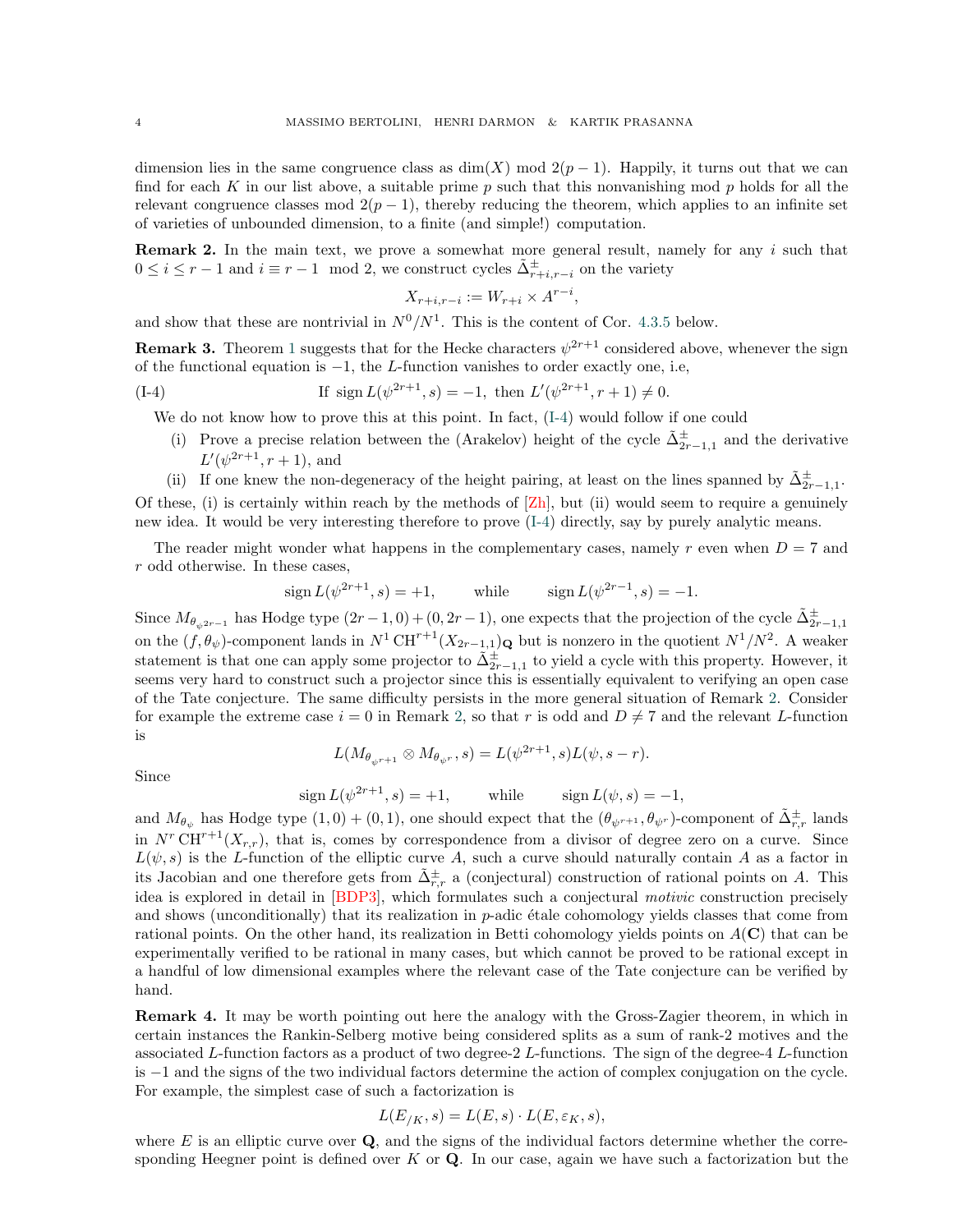individual signs seem to determine a somewhat more sophisticated invariant of the cycle, namely its exact position in the coniveau filtration.

The paper ends with two miscellaneous but related results. The first (in Sec. 5.1) treats similar phenomena for some non-CM motives. The results here use an explicit calculation of the relevant non-CM form (and of a derivative of this form) at a CM point, and in particular that the algebraic parts of these computed values are  $p$ -units for a suitably chosen prime  $p$ . This requires identifying the computed val- $\mu$  is a substituted value of  $P$  and  $\mu$  and  $\mu$  and  $\mu$  and  $\mu$ . Thus requires algebraic mumbers, and here we make essential use of Appendix [B](#page-29-0) by Brian Conrad that provides integrality results for modular forms in terms of the q-expansion at the cusp at infinity. The second miscellaneous result is a new proof by the methods of this paper of Bloch's theorem that the Chow group of codimension-2 cycles on the Jacobian of the Fermat quartic over Q contains a cycle (the Ceresa cycle) that is homologically trivial but non-torsion in the Griffiths group. This result is of historical importance since it provided the first concrete evidence for the generalization of the Birch-Swinnerton-Dyer conjecture to the BB conjecture. The following section describes some of this history and the relation between Bloch's method and the one of this article.

1. Cycles and the Griffiths group

<span id="page-4-0"></span>Let X be a smooth projective variety over C of dimension n. For  $1 \leq j \leq n$ , let

$$
\text{cl}: \text{CH}^j(X) \to H^{2j}(X, \mathbf{C})
$$

denote the cycle class map,  $CH^{j}(X)_{0}$  its kernel (the group of homologically trivial cycles) and

$$
\mathrm{AJ}: \mathrm{CH}^j(X)_0 \to J^j(X)
$$

the Abel-Jacobi map into the j<sup>th</sup> Griffiths intermediate Jacobian of X. Recall that  $J^{j}(X)$  is the intermediate Jacobian of the Hodge structure  $H^{2j-1}(X)$ , i.e.,

$$
J^{j}(X) := (\mathrm{Fil}^{j} H^{2j-1}(X, \mathbf{C}))^{\vee} / H_{2j-1}(X, \mathbf{Z}) = (\bigoplus_{i \geq j} H^{i, 2j-1-i}(X)^{\vee}) / H_{2j-1}(X, \mathbf{Z}).
$$

In the extreme cases  $j = 1$  and  $j = n$ ,  $J^{j}(X)$  is an abelian variety, namely the identity component of the Picard variety of X and, respectively, the Albanese of X. In general,  $J^{j}(X)$  is only a complex torus. The maximal abelian subvariety  $J^{j}(X)_{\text{alg}}$  of  $J^{j}(X)$  is defined to be the complex subtorus of  $J^{j}(X)$  which is the intermediate Jacobian of the largest sub-Hodge structure of  $H^{j,j-1}(X) \oplus H^{j-1,j}(X)$ . This terminology is motivated by the fact that the image of  $CH^{j}(X)_{\text{alg}}$  (the subgroup of  $CH^{j}(X)_{0}$  consisting of cycles algebraically equivalent to zero) under AJ is a complex subtorus of  $J^{j}(X)$  that is contained in  $J^{j}(X)_{\text{alg}}$ and has the structure of an abelian variety, and further, the Hodge conjecture implies that this image is equal to  $J^{j}(X)_{\text{alg}}$ . The *j*th Griffiths group  $\mathrm{Gr}^{j}(X)$  is the quotient

$$
Gr^j(X) := CH^j(X)_0 / CH^j(X)_{\text{alg}}.
$$

This quotient is at most countable, as can be shown using the theory of Hilbert schemes; in particular, this implies that AJ has no chance of being surjective if Fil<sup>j</sup>  $H^{2j-1}(X) > H^{j,j-1}(X)$ . In fact, for  $j = n$  and  $j = 1$ , the group  $\text{Gr}^{j}(X)$  is always zero since algebraic and homological equivalence coincide for 0-cycles  $(t)$  trivially) and for divisors by the Lefschetz  $(1, 1)$ -theorem. However, in contrast to these cases, for other values of j, it was only in the late 60's that Griffiths showed in an important series of articles  $[Gr-1,2]$  that  $\text{Gr}^j(X)$  can be nonzero and indeed even nontorsion. The particular example that Griffiths studied was  $Gr^2$  of the *very general* hypersurface of degree 5 in  $\mathbb{P}^4$ . Griffiths' work was later generalized by Clemens [\[Cl\]](#page-45-9) who showed for the same example that  $\text{Gr}^2(X)$  is not even finitely generated. Yet another example is due to Ceresa  $[Per]$ , who proved that for C the very general curve of genus  $g \geq 3$ , the Ceresa cycle  $C - [-1]^*C$  in  $X = \text{Jac}(C)$  is homologically trivial and nontorsion in  $\text{Gr}^{g-1}(X)$ . However, the arguments in all these cases made essential use of transcendental elements in the base field and assumed the variety is very general, that is, lies outside of a countable union of proper locally closed subsets of the parameter space. This left open the question of giving an explicit example of such a phenomenon and also whether the Griffiths group could be nontorsion for a variety defined over a number field. These questions were settled by work of Bruno Harris and Spencer Bloch, and led to the first nontrivial evidence for the BBconjecture relating the behaviour of L-functions at the central point to algebraic cycles. We will quickly recall their work since the motives we deal with later in this article are generalizations of exactly the examples considered by Harris and Bloch.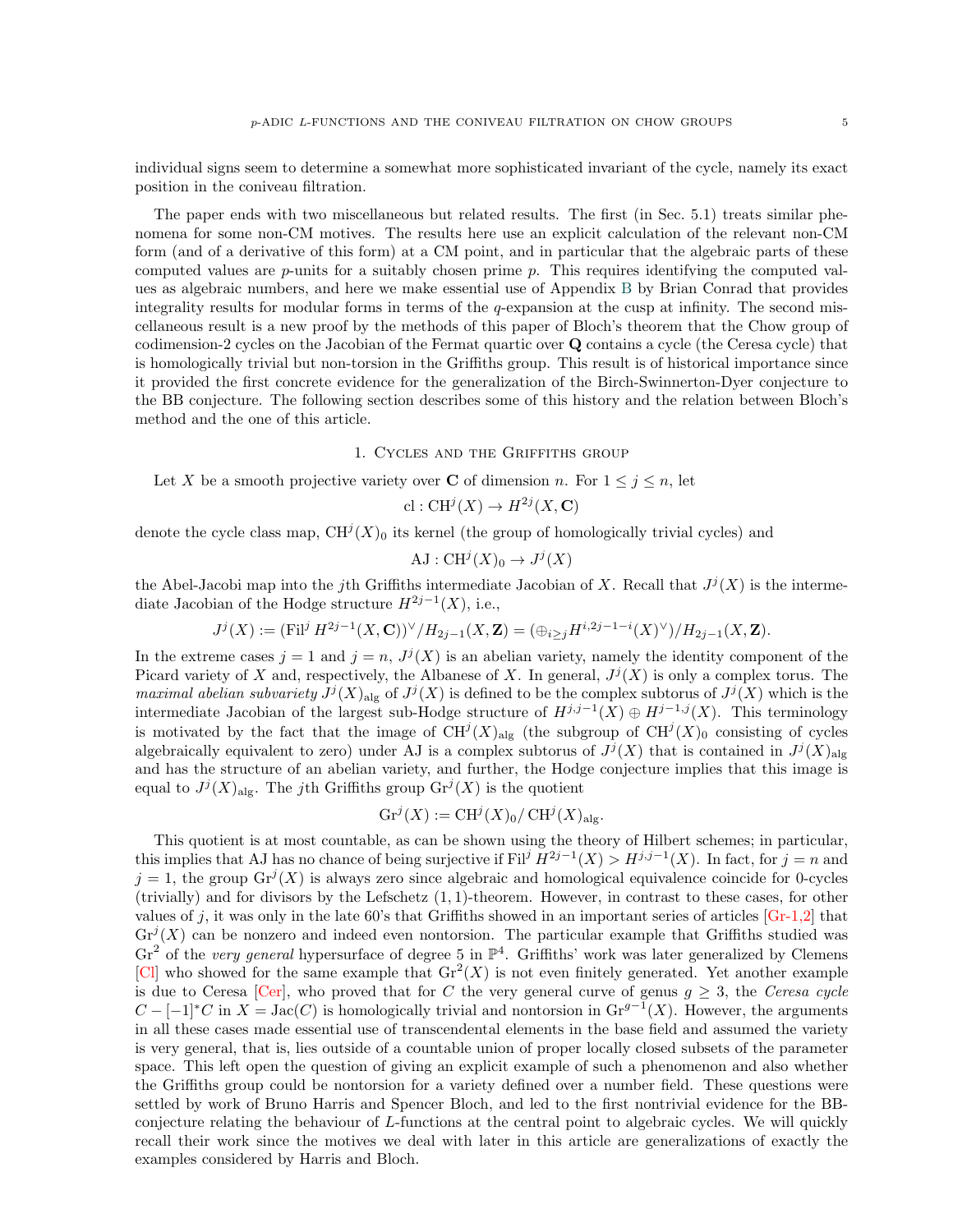Let C be the Fermat quartic:

$$
T_0^4 + T_1^4 = T_2^4.
$$

Then C is a curve of genus 3 defined over  $Q$ . Let X be the Jacobian of C. Choose an embedding of C in X and let

$$
\Xi = [C] - [(-1)^*C] \in \mathrm{Gr}^2(X).
$$

The class of  $\Xi$  in  $\text{Gr}^2(X)$  is independent of the choice of embedding of C in X. Harris [\[Har\]](#page-45-11) proved that in fact  $\Xi$  is non-zero in  $\text{Gr}^2(X)$  by showing that its image under AJ is not contained in  $J^2(X)_{\text{alg}}$ . Since X is a threefold, this is equivalent to showing the following: writing  $\Xi = \partial \Gamma$  for a singular 3-chain Γ, the functional

$$
H^{3,0}(X) \to \mathbf{C}, \qquad \omega \mapsto \int_{\Gamma} \omega
$$

is not in the image of  $H_3(X, \mathbf{Z})$  in  $H^{3,0}(X)^\vee$ . In this special case it turns out that the image of  $H_3(X, \mathbf{Z})$  is a lattice (of periods) in  $H^{3,0}(X)^\vee$  (since X is isogenous to a product of three elliptic curves with complex multiplication by the ring of integers of the same imaginary quadratic field) and the problem can therefore be reduced to showing that the ratio of a certain iterated integral to a period (see  $[Har]$ , equation (1)) is not an integer. This in turn can be verified by a numerical computation; in fact, if one could show that this ratio (which experimentally is 1.24178...) is not rational then it would follow that  $\Xi$  is even non-torsion in  $\text{Gr}^2(X)$ . Such an approach to showing  $\Xi$  is non-torsion however seems out of reach even at this point of time.

The reasons to expect  $\Xi$  to be non-torsion in  $\text{Gr}^2(X)$  come from a refined version of the Bloch-Beilinson conjecture. We will now recall what the relevant  $L$ -functions are. The abelian variety  $X$  is isogenous over **Q** to the product  $E \times E \times E'$ , where

$$
E: y^2 = x^3 - x, \qquad E': y^2 = x^3 + x.
$$

The curves  $E$  and  $E'$  have conductors 32 and 64 respectively, and have CM by the ring of integers of the imaginary quadratic field  $K = \mathbf{Q}(i)$ . Let  $\psi$  and  $\psi'$  be the associated Grössencharacters of K of type  $(1,0)$ . These have the property that their central characters  $\varepsilon_{\psi}, \varepsilon_{\psi'}$  (that is, their restrictions to the ideles of Q) equal  $\varepsilon_K$ , the quadratic Dirichlet character associated with the extension  $K/\mathbf{Q}$ . Further,  $\psi' = \psi \mu$ , for a certain quadratic character  $\mu$  of K, namely that attached to the quadratic extension  $\mathbf{Q}(\zeta_8)/K$ .

For any Hecke character  $\chi$  of K, we write  $M_{\theta_{\chi}}$  for the motive over Q of rank 2 whose associated Galois representation is  $\text{Ind}_{\mathbf{Q}}^{K}(\chi)$ . We also write  $V_{\ell}(M_{\theta_{\chi}})$  for the  $\ell$ -adic realization of  $M_{\theta_{\chi}}$ . On account of the extra complex multiplications, the motive  $H^3(X)$  splits as a sum  $I \oplus M$  where  $h^{3,0}(I) = 0$  and M is of type  $(3,0) + (0,3)$ . Indeed, I is just a sum of three copies of  $M_{\theta_{\psi'}}(-1)$ , while  $M = M_{\theta_{\chi}}$ , where  $\chi := \psi^2 \psi' = \psi^3 \mu$ . Thus

$$
L(H^{3}(X), s) = L(\psi', s - 1)^{3} \cdot L(\chi, s).
$$

It turns out in this case that the central point is  $s = 2$ , and  $L(\psi', 1) \neq 0$ , while  $L(\chi, s)$  vanishes to order 1 at  $s = 2$ . The BB conjecture then predicts that the rank of  $CH^2(X)_0$  is  $\geq 1$ . In addition, since  $M_{\theta_\chi}$  is purely of type  $(3,0) + (0,3)$ , one might expect moreover that the rank of the quotient  $\text{Gr}^2(X)$  is also  $\geq 1$ . This expectation is made precise in the refined version of the BB conjecture involving coniveau filtrations, rms expectation is made presse in the remed version of the *BB* conjecture involving conveau intriduous;<br>recalled below. That Bloch [\[Bl-1\]](#page-45-3) was able to verify this expectation in this case was for him the first nontrivial evidence for the BB conjecture<sup>[4](#page-5-0)</sup> in higher dimensions.

Bloch's method is to study the map

$$
CH^2(X)_0 \xrightarrow{A J_{\text{\'et}}} H^1(\overline{\mathbf{Q}}/K, H^3(X_{\overline{\mathbf{Q}}}, \mathbf{Q}_{\ell}(2)) \xrightarrow{P_*} H^1(\overline{\mathbf{Q}}/K, V_{\ell}(M_{\theta_{\chi}}(2))),
$$

where  $AJ_{\text{\'et}}$  is the étale Abel-Jacobi map, and  $P_*$  is induced by a projector P that cuts out the motive  $M_{\theta_\chi}$ . (Such a projector exists on account of the extra complex multiplications.) Let  $\gamma_\ell := AJ_{\text{\'et}}(\Xi)$ and  $\beta_\ell := P_*(\gamma_\ell)$ . Also, let  $p \neq \ell$  be a prime at which X has good reduction. By restricting  $\beta_\ell$  to a decomposition group at a prime above p and using a clever geometric construction in characteristic p, Bloch is able to show that  $\beta_{\ell} \neq 0$ , and this implies (for instance, using Prop. [2.2.1](#page-7-2) below) that  $\Xi$  is nontorsion in  $\text{Gr}^2(X)$ . This idea was extended by Schoen [\[Schoen1\]](#page-45-12) and combined with a calculation of the complex Abel-Jacobi map to show that if  $W$  is the Kuga-Sato threefold over the modular curve

<span id="page-5-0"></span> ${}^{4}$ In fact, Bloch does not call it a conjecture at all but rather a *recurrent fantasy*, ranking it above *idle speculation* on account of this one example !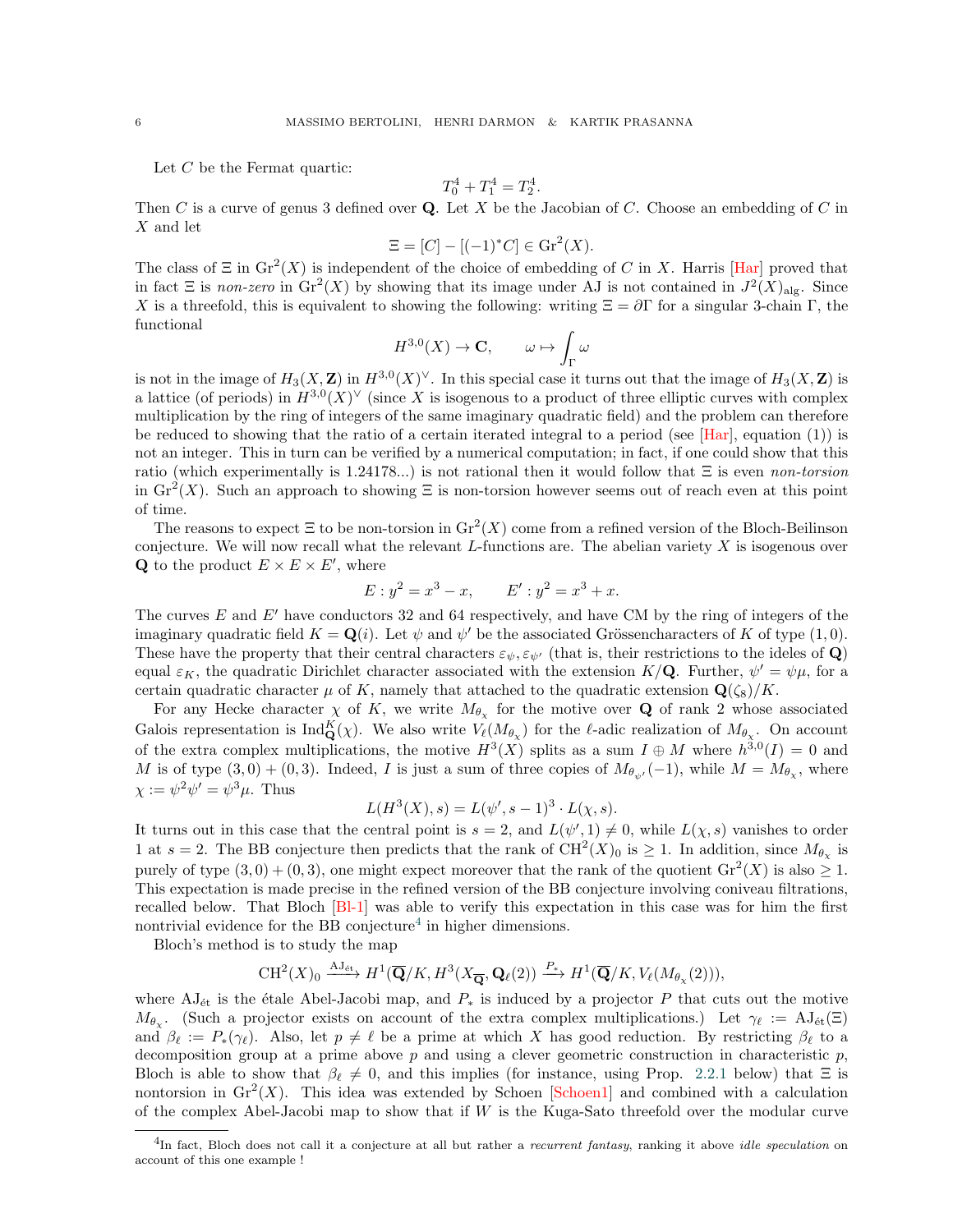$X(N)$ ,  $N > 3$ , then the Griffiths group of X over  $\overline{Q}$  is not finitely generated. There is no connection with  $L$ -functions made in loc. cit., however, another article of Schoen  $[\text{Schoen2}]$  studies the BB conjecture for a specific Kuga-Sato threefold over an infinite collection of number fields and provides some evidence in support of the conjecture.

Our approach to constructing examples of varieties over number fields with non-torsion Griffiths groups is based on Bloch's idea of using the ´etale Abel-Jacobi map. A key difference is that we study the restriction of  $\beta_\ell$  to a decomposition group  $D_p$  at a prime above p in the case  $\ell = p$  rather than  $\ell \neq p$ . Via the comparison theorems of p-adic Hodge theory, the restriction of  $\beta_p$  (resp.  $\gamma_p$ ) to  $D_p$  can be viewed as a linear form on Fil<sup>0</sup>  $D_{dR}(V_{\theta_X}(2))$  (resp. on Fil<sup>0</sup>  $D_{dR}(H^3(X_{\overline{\mathbf{Q}}},\mathbf{Q}_p(2))) =$  Fil<sup>2</sup>  $H^3_{dR}(X_{\mathbf{Q}_p})$ ), and to show that  $\Xi$  is nontorsion in  $\mathrm{Gr}^2(X)$ , it suffices to show that  $\beta_p$  is not zero (resp. that  $\gamma_p$  is not zero on  $H^{3,0}(X) \subset \text{Fil}^2 H^3_{\text{dR}}(X,\mathbf{Q}_p)$ .) In this way, the method begins to resemble that of Harris, except with the usual Abel-Jacobi map replaced by the  $p$ -adic Abel-Jacobi map. However, the  $p$ -adic Abel-Jacobi map has the distinct advantage that its target is torsion-free, since there are no periods (in a naive sense) to deal with! Further, it turns out that in the p-adic case, there are precise relations between the coordinates of the Abel-Jacobi images in suitable bases and the values of certain  $p$ -adic  $L$ -functions at points outside the range of interpolation. The main theorem of  $[BDP1]$  provides an instance of this relation for certain theorem of  $[BDP1]$  provides an instance of this relation for certain Rankin-Selberg motives, which can be specialized to yield motives of the sort considered above. In fact, there are already tenuous hints of such a relation for the motives attached to CM Hecke characters in the second article of Bloch [\[Bl-2\]](#page-45-4), where he proves a Coates-Wiles type theorem showing that the nonvanishing of the restriction of the p-adic AJ-class of a homologically trivial cycle to a decomposition group at  $p$  implies the vanishing of a central L-value. Our results are in the opposite direction, namely, we show that the vanishing of an L-value (for sign reasons) corresponds (via the nonvanishing of a p-adic L-value) to the nonvanishing of the  $p$ -adic AJ class of an explicit homologically trivial cycle.

### 2. Coniveau and the refined Bloch-Beilinson conjecture

<span id="page-6-0"></span>In this section alone, we let k denote a number field, while K will denote the completion of  $k$  at a finite place above the rational prime  $p$ . This will allow us to import notations from  $p$ -adic Hodge theory more easily.

<span id="page-6-1"></span>2.1. The refined conjecture. We recall, following  $[Bl-2]$  §1, the refined version of the BB conjecture involving coniveau filtrations. Let  $G_k := \text{Gal}(k/k)$  and X a smooth projective variety over k of dimension n. Let  $CH^{j}(X)$  (resp.  $CH^{j}(X)_{0}$ ) denote the Chow group of cycles (resp. homologically trivial cycles) of codimension j on X defined over k modulo rational equivalence. The BB conjecture predicts that for any  $1 \leq j \leq n$ ,  $CH^{j}(X)_{0}$  is a finitely generated abelian group and

$$
\dim_{\mathbf{Q}} \mathrm{CH}^j(X)_{0,\mathbf{Q}} = \mathrm{ord}_{s=j} L(H^{2j-1}(X_{\bar{k}}), s).
$$

For the refined version, we need to recall the definitions of the *coniveau* filtrations. On  $H^*(X_{\bar{k}}, \mathbf{Q}_\ell)$ , this is the Galois stable filtration defined by

$$
N^i H^*(X_{\bar{k}}, \mathbf{Q}_{\ell}) := \lim_{\substack{Y \subset X_{\bar{k}} \\ \text{codim } Y \geq i}} \ker(H^*(X_{\bar{k}}, \mathbf{Q}_{\ell}) \to H^*(X_{\bar{k}} - Y, \mathbf{Q}_{\ell})),
$$

the limit being taken over closed subschemes  $Y \subset X_{\bar{k}}$  of codimension  $\geq i$ . Define  $N^i \text{CH}^j(X)_{\mathbf{Q}}$  to consist of those classes  $\gamma \in \mathrm{CH}^j(X)_{\mathbf{Q}}$  satisfying the following property: there exists a cycle c representing  $\gamma$  and a closed subscheme  $Y \subset X_{\bar{k}}$  of codimension  $\geq i$  such that supp $(c) \subset Y$  and c is homologous to zero on Y. Thus  $N^0 \text{CH}^j(X)_{\mathbf{Q}} = \text{CH}^j(X)_{0,\mathbf{Q}}$  and  $N^j \text{CH}^j(X)_{\mathbf{Q}} = 0$ . Further,  $N^{j-1} \text{CH}^j(X)_{\mathbf{Q}} = \text{CH}^j(X)_{\text{alg},\mathbf{Q}}$  (see [\[Bl-2\]](#page-45-4), Lemma 1.1), hence

$$
Gr^{j}(X)_{\mathbf{Q}} = N^{0} \operatorname{CH}^{j}(X)_{\mathbf{Q}} / N^{j-1} \operatorname{CH}^{j}(X)_{\mathbf{Q}}.
$$

Conjecture 2.1.1. ([\[Bl-2\]](#page-45-4), p. 381) Let  $gr_N^i H^* := N^i H^*(X_{\bar{k}}, \mathbf{Q}_\ell)/N^{i+1}$ . Then  $L(gr_N^i H^*, s)$  is independent of  $\ell$  for any value of  $*$ , and

$$
\dim_{\mathbf{Q}} \operatorname{gr}^i_N \operatorname{CH}^j(X)_{\mathbf{Q}} = \operatorname{ord}_{s=j} L(\operatorname{gr}^i_N H^{2j-1}, s).
$$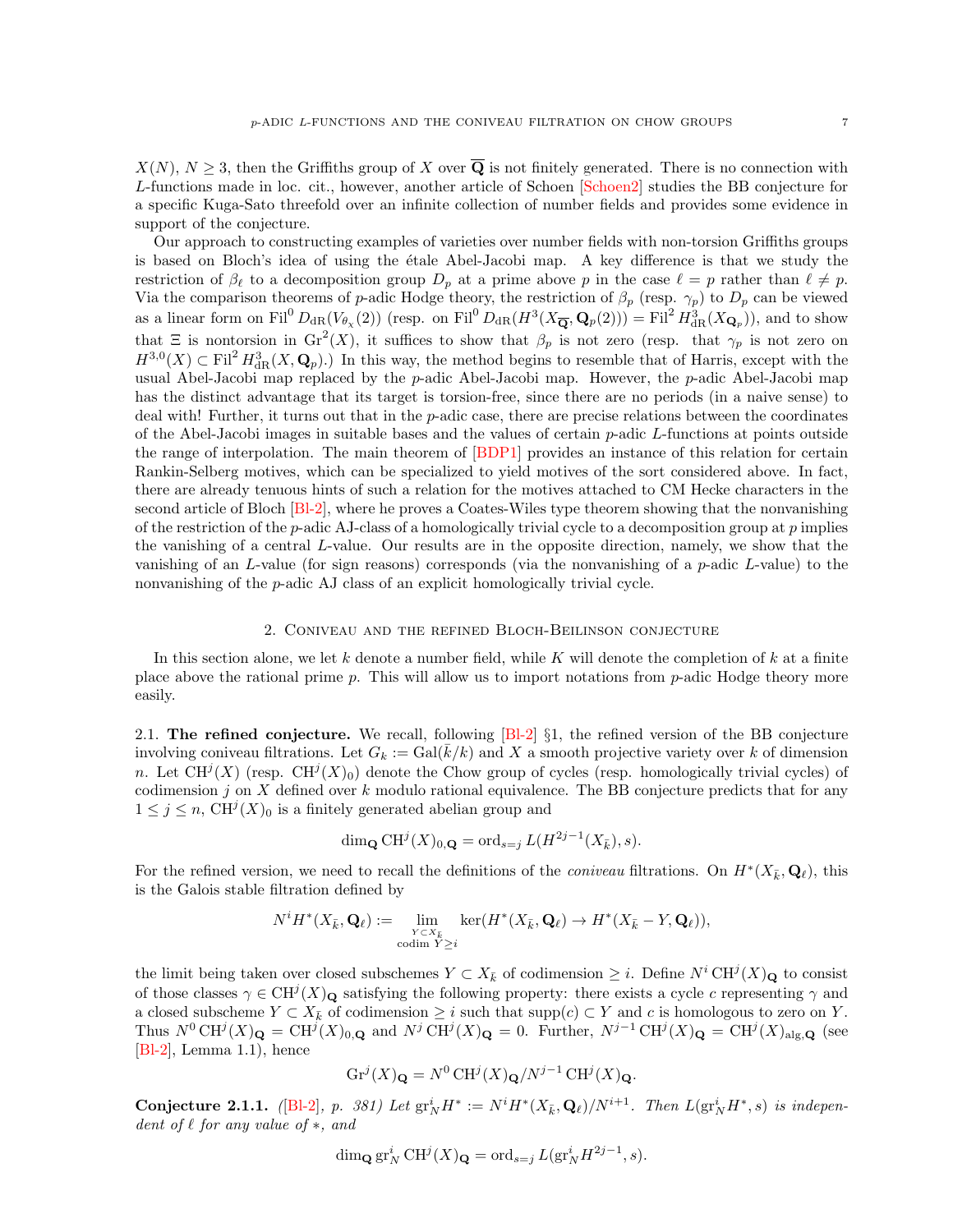<span id="page-7-0"></span>2.2. **Abel-Jacobi.** The conjecture above is motivated by studying the  $\ell$ -adic Abel-Jacobi map:

$$
\mathrm{AJ}_{\ell}: \mathrm{CH}^j(X)_{0,\mathbf{Q}} \to H^1(G_k, H^{2j-1}(X_{\bar{k}}, \mathbf{Q}_{\ell}(j))),
$$

defined as in  $[Nek1]$ , §1, for example, and its relation to the coniveau filtration. The following suggestive proposition in that direction is due to Bloch  $([BI-2]$ , Prop. 1.5.)

<span id="page-7-2"></span>**Proposition 2.2.1.** The map  $\text{AJ}_\ell$  is compatible with the coniveau filtrations and induces natural maps

$$
\operatorname{gr}^i_N \operatorname{CH}^j(X)_{{\mathbf{Q}}} \to H^1(G_k, \operatorname{gr}^i_N H^{2j-1}(X_{\bar{k}}, {\mathbf{Q}}_\ell(j))).
$$

This proposition implies there are natural maps  $\delta_i$  for  $0 \leq i \leq j$  such that the diagram below commutes. (Note that the vertical arrows on the right are inclusions since  $N^{i}H^{2j-1}(X_{\bar{k}}, \mathbf{Q}_{\ell}(j))/N^{i+1}$  is pure of weight  $-1$ , hence has no nonzero  $G_k$ -invariants.)

$$
(2.2.1)
$$
\n
$$
\text{CH}^{j}(X)_{0,\mathbf{Q}} \xrightarrow{\delta_{0} = \mathbf{A}J_{\ell}} H^{1}(G_{k}, H^{2j-1}(X_{\bar{k}}, \mathbf{Q}_{\ell}(j)))
$$
\n
$$
\text{N}^{i} \text{CH}^{j}(X)_{0,\mathbf{Q}} \xrightarrow{\delta_{i}} H^{1}(G_{k}, N^{i} H^{2j-1}(X_{\bar{k}}, \mathbf{Q}_{\ell}(j)))
$$
\n
$$
\text{N}^{i+1} \text{CH}^{j}(X)_{0,\mathbf{Q}} \xrightarrow{\delta_{i+1}} H^{1}(G_{k}, N^{i+1} H^{2j-1}(X_{\bar{k}}, \mathbf{Q}_{\ell}(j)))
$$

Suppose that v is a prime of k at which X has good reduction, lying over the rational prime p. Fix a place  $\bar{v}$  of k above v and let  $G_v$  denote the decomposition group of  $\bar{v}$  over v. Take  $\ell = p$ , and consider the composite map:

$$
(2.2.2) \qquad \delta_{0,v}: \mathrm{CH}^j(X)_{\mathbf{Q}} \xrightarrow{\delta_0} H^1(G_k, H^{2j-1}(X_{\bar{k}}, \mathbf{Q}_p(j))) \xrightarrow{\mathrm{res}_v} H^1(G_v, H^{2j-1}(X_{\bar{k}}, \mathbf{Q}_p(j))).
$$

<span id="page-7-5"></span>We will need to study the image of the coniveau filtration under the map  $\delta_{0,v}$ , for which we need some notations and results from *p*-adic Hodge theory, recalled in the following section.

<span id="page-7-1"></span>2.3. The Bloch-Kato exponential and logarithm. We summarize some results from  $p$ -adic Hodge theory, referring the reader to  $[BK]$ ,  $[Nek2]$  for more details. Let K be a finite extension of  $\mathbf{Q}_p$  and  $G_K := \text{Gal}(\overline{K}/K)$ . We denote by  $K_0$  the maximal unramified extension of  $\mathbf{Q}_p$  in K and by  $\sigma$  the absolute Frobenius acting on  $K_0$  so that  $\sigma$  induces the pth power map on the residue field of  $K_0$ . Let V be a p-adic representation of  $G_K$ , i.e., a finite dimensional  $\mathbf{Q}_p$ -vector space with a continuous action of  $G_K$ . Associated with V are certain vector spaces (over  $K_0$  or  $K$ ) with additional structures:

- (i)  $D_{\text{cris}}(V) := (V \otimes_{\mathbf{Q}_p} B_{\text{cris}})^{G_K}$ , a  $K_0$ -vector space equipped with a  $\sigma$ -semilinear bijective map  $\varphi: D_{\mathrm{cris}}(V) \to D_{\mathrm{cris}}(V).$
- (ii)  $D_{\rm st}(V) := (V \otimes_{\mathbf{Q}_p} B_{\rm st})^{G_K}$ , a  $K_0$ -vector space equipped with a  $\sigma$ -semilinear bijective map  $\varphi$ :  $D_{st}(V) \to D_{st}(V)$  and a  $K_0$ -linear map  $N: D_{st}(V) \to D_{st}(V)$  (called the monodromy operator) satisfying  $N\varphi = p\varphi N$ . We let  $\varphi_K$  denote the  $K_0$ -linear map  $\varphi^{[K_0:\mathbf{Q}_p]}$ .
- (iii)  $D_{\rm dR}(V) := (V \otimes_{\mathbf{Q}_p} B_{\rm dR})^{G_K}$ , a K-vector space equipped with a decreasing filtration

<span id="page-7-4"></span><span id="page-7-3"></span> $(Fil^r D_{\text{dR}}(V))_{r\in\mathbf{Z}},$ 

satisfying  $\cup$  Fil<sup>r</sup>  $D_{\text{dR}}(V) = D_{\text{dR}}(V)$ , and  $\cap$  Fil<sup>r</sup>  $D_{\text{dR}}(V) = 0$ .

These are related by:

- $D_{\text{cris}}(V) = D_{\text{st}}(V)^{N=0}$ .
- The canonical maps

$$
(2.3.1
$$

(1)  $D_{\text{cris}}(V) \otimes_{K_0} K \to D_{\text{dR}}(V)$ 

and

$$
(2.3.2) \t\t Dst(V) \otimes_{K_0} K \to DdR(V)
$$

are injective.

•  $\dim_{K_0} D_{\mathrm{cris}}(V) \le \dim_{K_0} D_{\mathrm{st}}(V) \le \dim_K D_{\mathrm{dR}}(V) \le \dim_{\mathbf{Q}_p}(V).$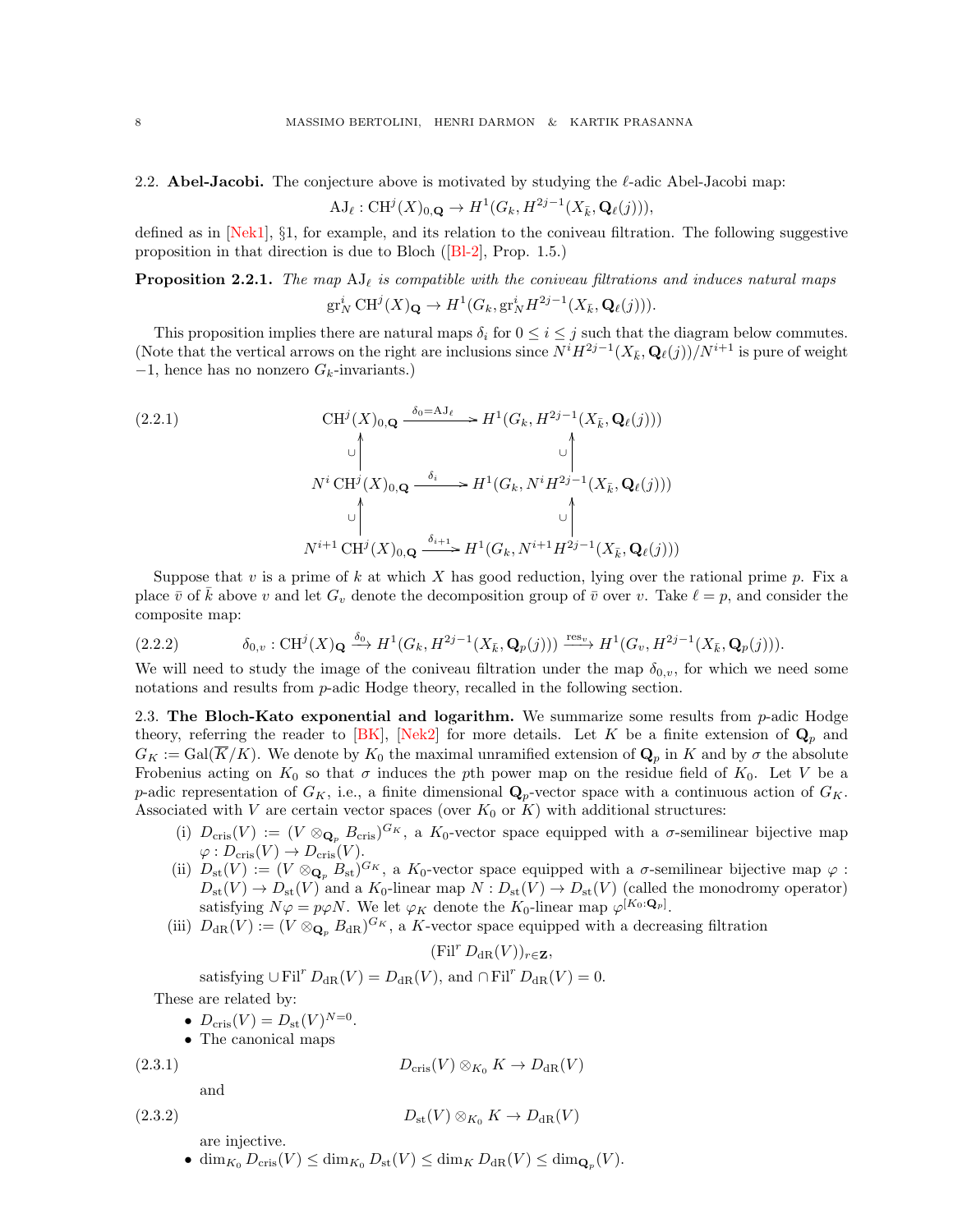The representation V is said to be crystalline (resp. semistable, resp. de Rham) if  $\dim_{K_0} D_{\text{cris}}(V)$  $(\text{resp. } \dim_{K_0} D_{\text{st}}(V), \text{ resp. } \dim_K D_{\text{dR}}(V))$  is equal to  $\dim_{\mathbf{Q}_{\mathcal{P}}}(V)$ . Thus V crystalline  $\Rightarrow V$  semistable  $\Rightarrow$ V de Rham. Further, if V is semistable, then the map  $(2.3.2)$  $(2.3.2)$  is an isomorphism, while if V is crystalline, then  $N = 0$  on  $D_{\text{st}}(V)$ ,  $D_{\text{cris}}(V) = D_{\text{st}}(V)$  and both ([2.3.1\)](#page-7-4) and ([2.3.2\)](#page-7-3) are isomorphisms.

Finally, we need to recall certain subspaces of  $H^1(G_K, V)$ . The subspace  $H^1_f(G_K, V)$  is defined by:

$$
H^1_{{f}}(G_K, V) = \ker(H^1(G_K, V) \to H^1(G_K, V \otimes B_{\mathrm{cris}})).
$$

Likewise, the subspaces  $H^1_{st}(G_K, V)$  and  $H^1_g(G_K, V)$  are defined by replacing  $B_{\text{cris}}$  by  $B_{st}$  and  $B_{dR}$  respectively. Concretely, if  $V$  is a crystalline (resp. semistable, resp. de Rham) representation, then an element ξ of  $H_f^1(G_K, V)$  (resp.  $H_s^1(G_K, V)$ , resp.  $H_g^1(G_K, V)$ ) is represented by an extension of p-adic representations:

$$
(2.3.3) \t\t 0 \to V \to V' \to \mathbf{Q}_p \to 0,
$$

where  $V'$  is also crystalline (resp. semistable, resp. de Rham). It is known that if  $V$  is semistable, then  $H<sub>st</sub><sup>1</sup>(G<sub>K</sub>, V) = H<sub>g</sub><sup>1</sup>(G<sub>K</sub>, V)$  ([\[Nek2\]](#page-45-16), Prop. 1.24), though we will not need this fact below.

Suppose that V is a de Rham representation satisfying  $D_{\text{cris}}(V)^{\varphi_K=1} = 0$ . Then the Bloch-Kato exponential ( $|BK|$ , Defn. 3.10 and Thm. 4.1(ii)) gives an isomorphism:

<span id="page-8-1"></span>
$$
\exp: D_{\mathrm{dR}}(V) / \mathrm{Fil}^0 D_{\mathrm{dR}}(V) \simeq H^1_f(G_K, V).
$$

The inverse isomorphism will be denoted

$$
\log : H^1_f(G_K, V) \simeq D_{\text{dR}}(V) / \text{Fil}^0 D_{\text{dR}}(V).
$$

If further V is crystalline, the log map has the following alternate description which is very useful. Namely, let  $\xi \in H_f^1(G_K, V)$  and suppose  $\xi$  is represented by an extension as in ([2.3.3\)](#page-8-1) above, so that  $V'$ is also crystalline. Applying the functor  $D_{\rm dR}$  yields exact sequences:

$$
0 \longrightarrow D_{\mathrm{dR}}(V) \longrightarrow D_{\mathrm{dR}}(V') \longrightarrow K \longrightarrow 0
$$
  
\n
$$
0 \longrightarrow \mathrm{Fil}^{0} D_{\mathrm{dR}}(V) \longrightarrow \mathrm{Fil}^{0} D_{\mathrm{dR}}(V') \longrightarrow K \longrightarrow 0
$$

Pick elements  $x \in \text{Fil}^0 D_{\text{dR}}(V')$ ,  $y \in D_{\text{cris}}(V')^{\varphi_K=1} \subset D_{\text{dR}}(V')$  such that both map to the element 1 ∈ K. Then  $x - y \in D_{\text{dR}}(V)$  and its class in  $D_{\text{dR}}(V)/\text{Fil}^0 D_{\text{dR}}(V)$  is well defined since  $D_{\text{cris}}(V)^{\varphi_K=1} = 0$ . The alternate description of  $log(\xi)$  is then:

(2.3.4) 
$$
\log(\xi) = [x - y] \in D_{\text{dR}}(V) / \text{Fil}^0 D_{\text{dR}}(V).
$$

<span id="page-8-0"></span>2.4. Coniveau and the Hodge filtration. We now apply the tools from the previous section to study the map  $\delta_{0,v}$  defined in ([2.2.2\)](#page-7-5) above. Let  $V = H^{2j-1}(X_k, \mathbf{Q}_p(j))$ ,  $K = k_v$  and identify  $G_v$  with  $G_K$ . By [\[Nek1\]](#page-45-14), Thm 3.1 (i), the image of  $\delta_{0,v}$  is contained in  $H^1_f(G_K, V)$ . Since V is a de Rham representation (in fact even crystalline) and  $D_{\text{cris}}(V)^{\varphi_K=1} = 0$  (by [\[KMe\]](#page-45-17)), the log map gives an isomorphism

$$
\log: H^1_f(G_K, V) \simeq D_{\text{dR}}(V) / \text{Fil}^0 D_{\text{dR}}(V).
$$

As a filtered vector space,  $D_{dR}(V)$  is isomorphic to  $H_{dR}^{2j-1}(X_K)$  equipped with the usual Hodge filtration shifted by  $j$ . Thus

$$
\operatorname{Fil}^0 D_{\mathrm{dR}}(V) = \operatorname{Fil}^j H_{\mathrm{dR}}^{2j-1}(X_K).
$$

Further,  $H_{\text{dR}}^{2j-1}(X_K)$  is equipped with a nondegenerate (Poincaré) pairing such that Fil<sup>i</sup> and Fil<sup>2j-i</sup> are exact annihilators of each other. Thus there is a canonical isomorphism:

PD: 
$$
D_{\text{dR}}(V)/\text{Fil}^0 D_{\text{dR}}(V) = H_{\text{dR}}^{2j-1}(X_K)/\text{Fil}^j H_{\text{dR}}^{2j-1}(X_K) \simeq (\text{Fil}^j H_{\text{dR}}^{2j-1}(X_K))^{\vee}.
$$

Finally let us define

$$
\alpha_v := \log \circ \delta_{0,v} : \mathrm{CH}^j(X)_{0,\mathbf{Q}} \to H^{2j-1}_{\mathrm{dR}}(X_K) / \mathrm{Fil}^j H^{2j-1}_{\mathrm{dR}}(X_K),
$$

and

$$
\beta_v := \text{PD} \circ \log \circ \delta_{0,v} : \text{CH}^j(X)_{0,\mathbf{Q}} \to (\text{Fil}^j H^{2j-1}_{\text{dR}}(X_K))^{\vee}
$$

.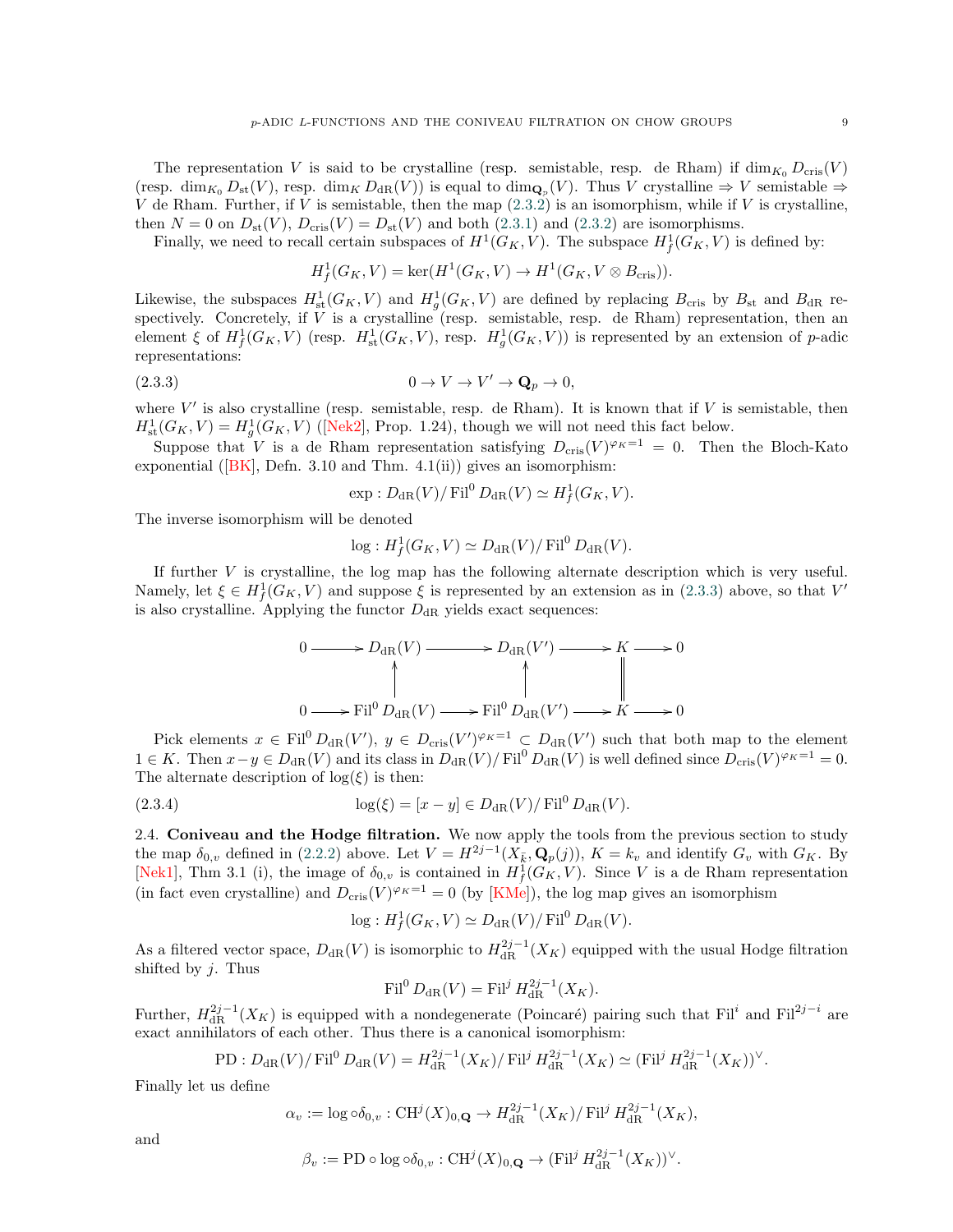The following key proposition relates the coniveau filtration on the Chow group to the Hodge filtration on de Rham cohomology.

<span id="page-9-0"></span>**Proposition 2.4.1.** For any integer i in the range  $0 \le i \le j$ ,

$$
\alpha_v(N^i \operatorname{CH}^j(X)_{0,\mathbf{Q}}) \subseteq \operatorname{Fil}^i H^{2j-1}_{\operatorname{dR}^n}(X_K)/\operatorname{Fil}^j H^{2j-1}_{\operatorname{dR}^n}(X_K).
$$

<span id="page-9-1"></span>The following corollary is immediate:

**Corollary 2.4.2.** For any integer i as above,  $\beta_v(N^i \text{CH}^j(X)_{0,\mathbf{Q}})$  annihilates Fil<sup>2j-i</sup>  $H_{\text{dR}}^{2j-1}(X_K)$ . In particular,  $\beta_v(N^1 \text{ CH}^j(X)_{0,\mathbf{Q}})$  annihilates Fil<sup>2j-1</sup>  $H_{\text{dR}}^{2j-1}(X_K) = H^0(X_K, \Omega^{2j-1}).$ 

> **Proof:** (of Prop. [2.4.1\)](#page-9-0) Let  $\gamma \in N^i \text{CH}^j(X)_{0,\mathbf{Q}}$  and let  $(Y, c)$  be a pair consisting of a closed subscheme  $f: Y \subset X_{\bar{k}}$  of codimension i and a cycle c on  $X_{\bar{k}}$  representing  $\gamma$  such that supp(c) is contained in Y and c is homologous to zero on Y. We need to show that  $\alpha_v(\gamma)$  lies in Fil<sup>i</sup>  $H_{\text{dR}}^{2j-1}(X_K)/\text{Fil}^j H_{\text{dR}}^{2j-1}(X_K)$ . Replacing  $\gamma$  by an integer multiple, we may assume (as in the proof of [\[Bl-2\]](#page-45-4) Prop. 1.5) that Y and c are defined over k.

> Let us suppose for the moment that Y is smooth over k and has good reduction at v. Writing  $W :=$  $H^{2(j-i)-1}(Y_{\bar{k}}, \mathbf{Q}_p(j-i)),$  there is a commutative diagram:

$$
(2.4.1) \t\t CH^{j-i}(Y)_{0,\mathbf{Q}} \xrightarrow{\text{res}_v \circ \text{AJ}_Y} H^1_f(G_K, W) \xrightarrow{\text{log}} D_{\text{dR}}(W) / \text{Fil}^0 = H^{2(j-i)-1}_{\text{dR}}(Y_K) / \text{Fil}^{j-i}
$$
\n
$$
\downarrow f_*
$$
\n
$$
\text{CH}^j(X)_{0,\mathbf{Q}} \xrightarrow{\delta_{0,v} = \text{res}_v \circ \text{AJ}_X} H^1_f(G_K, V) \xrightarrow{\text{log}} D_{\text{dR}}(V) / \text{Fil}^0 = H^{2j-1}_{\text{dR}}(X_K) / \text{Fil}^j
$$

Since the pushforward (Gysin) map  $f_*$  on the far right takes Fil to Fil<sup> $+i$ </sup> (as can be seen by embedding K in C and using Hodge theory), it follows that the image of  $CH^{j-i}(Y)_{0,\mathbf{Q}}$  under  $\log \circ \delta_{0,v} \circ f_*$  is contained in Fil<sup>i</sup>  $H_{\text{dR}}^{2j-1}(X_K)/\text{Fil}^j H_{\text{dR}}^{2j-1}(X_K)$ , hence  $\alpha_v(\gamma)$  is also contained in the same subspace.

In general Y may be singular and in any case may have bad reduction, so we argue somewhat differently. Let  $Z := \text{supp}(c)$  and write  $\overline{X}, \overline{Y}, \overline{Z}$  for  $X_{\overline{k}}, Y_{\overline{k}}, Z_{\overline{k}}$  respectively. Also let  $\xi_{\gamma} := \delta_{0,v}(\gamma)$ . Then (as in [\[Bl-2\]](#page-45-4), Prop. 1.5, again) the Abel-Jacobi map (restricted to the place  $v$ ) associates with c an element

$$
\xi_c \in H^1(G_K, H_{\bar{Y}}^{2j-1}(\bar{X})(j))
$$

which maps to  $\xi_{\gamma}$  under the natural map

$$
H^1(G_K, H_{\bar{Y}}^{2j-1}(\bar{X})(j)) \to H^1(G_K, H^{2j-1}(\bar{X})(j)).
$$

Both  $\xi_{\gamma}$  and  $\xi_c$  may be viewed as extensions coming from a long exact sequence of cohomology. Indeed, there is a commutative diagram:

$$
(2.4.2)
$$
\n
$$
0 = H_{\overline{Z}}^{2j-1}(\overline{X}, \mathbf{Q}_p(j)) \longrightarrow H^{2j-1}(\overline{X}, \mathbf{Q}_p(j)) \longrightarrow H^{2j-1}(\overline{X} - \overline{Z}, \mathbf{Q}_p(j)) \longrightarrow H_{\overline{Z}}^{2j}(\overline{X}, \mathbf{Q}_p(j))
$$
\n
$$
0 = H_{\overline{Z}}^{2j-1}(\overline{X}, \mathbf{Q}_p(j)) \longrightarrow H_{\overline{Y}}^{2j-1}(\overline{X}, \mathbf{Q}_p(j)) \longrightarrow H_{\overline{Y} - \overline{Z}}^{2j-1}(\overline{X} - \overline{Z}, \mathbf{Q}_p(j)) \longrightarrow H_{\overline{Z}}^{2j}(\overline{X}, \mathbf{Q}_p(j))
$$

and the extensions  $\xi_{\gamma}$  and  $\xi_c$  are obtained by pulling back the first and second lines by the map

$$
\mathbf{Q}_p \to H^{2j}_{\bar{Z}}(\bar{X}, \mathbf{Q}_p(j)), \qquad 1 \mapsto \text{cl}(c).
$$

(Note that  $cl(c)$  maps to 0 in the next term of each row, since c is homologically trivial on Y.) Thus, writing  $W := H^{2j-1}_{\bar{Y}}(\bar{X}, \mathbf{Q}_p(j))$ , we have a commutative diagram of  $G_K$ -representations

(2.4.3) 
$$
0 \longrightarrow V \longrightarrow V' \longrightarrow \mathbf{Q}_p \longrightarrow 0
$$

$$
0 \longrightarrow W \longrightarrow W' \longrightarrow \mathbf{Q}_p \longrightarrow 0
$$

$$
0 \longrightarrow W \longrightarrow W' \longrightarrow \mathbf{Q}_p \longrightarrow 0
$$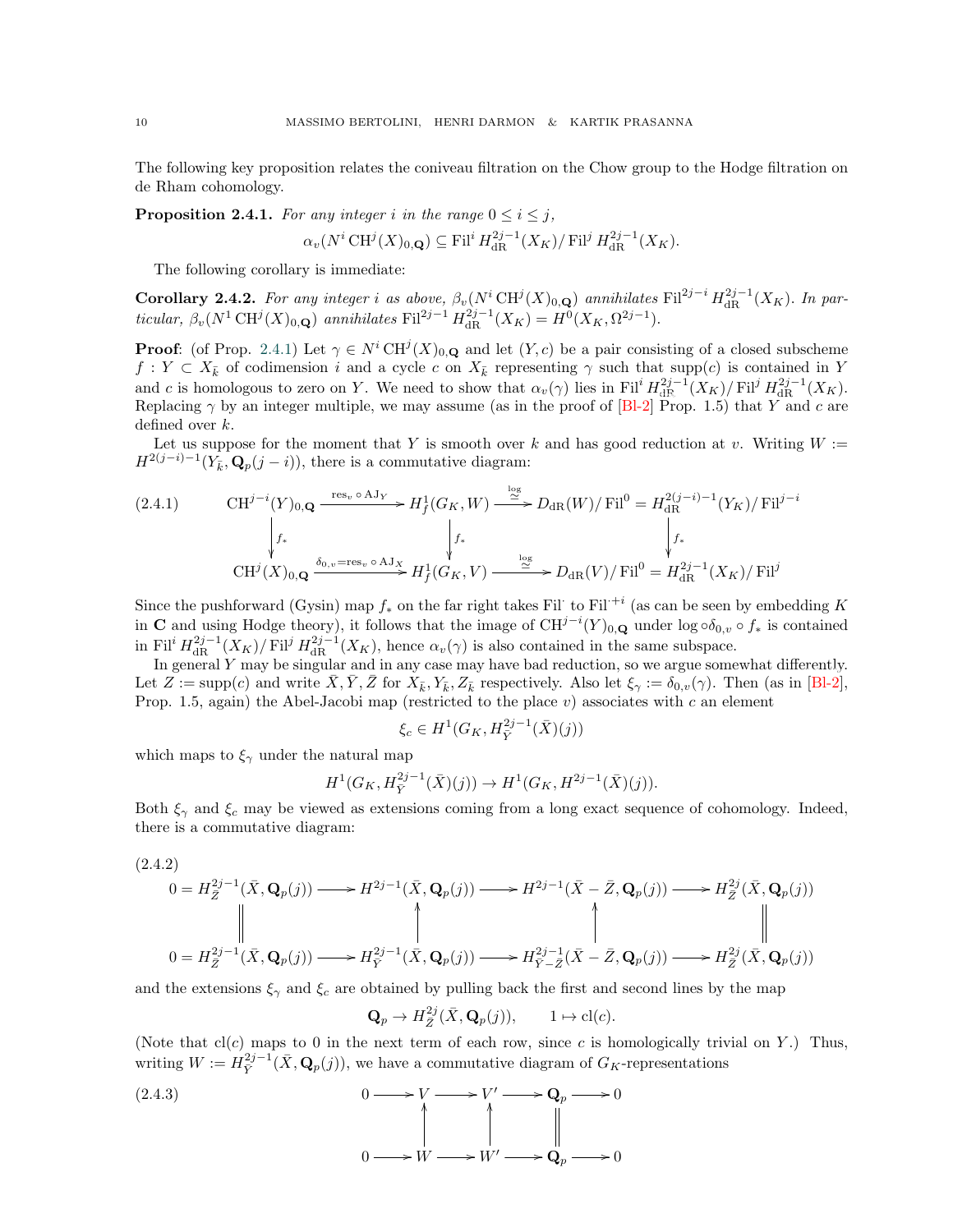where the top row represents  $\xi_{\gamma}$  and the bottom row represents  $\xi_c$ .

Since V is crystalline and  $\xi_{\gamma} \in H^1_f(G_K, V)$ , the representation V' is crystalline. In contrast with V and  $V'$ , the representations W and  $W'$  need not be crystalline. Nevertheless, by a theorem of Kisin (Kis), Thm 3.2), W and W' are at least potentially semistable, so after making a finite extension  $L/K$ , we may assume  $\xi_c$  is semistable, that is,

$$
\operatorname{res}_{K/L} \xi_c \in H^1_{\text{st}}(G_L, W).
$$

Applying the functors  $D_{\rm st}$  and  $D_{\rm dR}$  (over L), we see that there are commutative diagrams

$$
0 \longrightarrow D_{\text{st}}(V) \longrightarrow D_{\text{st}}(V') \longrightarrow L_0 \longrightarrow 0
$$
  
\n
$$
\downarrow \qquad \qquad \downarrow \qquad \qquad \downarrow
$$
  
\n
$$
0 \longrightarrow D_{\text{st}}(W) \longrightarrow D_{\text{st}}(W') \longrightarrow L_0 \longrightarrow 0
$$

and

$$
0 \longrightarrow D_{\mathrm{dR}}(V) \longrightarrow D_{\mathrm{dR}}(V') \longrightarrow L \longrightarrow 0
$$
  
\n
$$
\downarrow \qquad \qquad \downarrow \qquad \qquad \downarrow
$$
  
\n
$$
0 \longrightarrow D_{\mathrm{dR}}(W) \longrightarrow D_{\mathrm{dR}}(W') \longrightarrow L \longrightarrow 0
$$

with the rows being exact. Pick elements  $x' \in \text{Fil}^0 D_{\text{dR}}(W')$ ,  $y' \in D_{\text{st}}(W')^{\varphi_L=1}$ , such that both  $x'$  and  $y'$ map to the element  $1 \in L$ . Let

$$
x = \iota(x'), \qquad y = \iota(y'),
$$

so that

$$
x \in \text{Fil}^0 D_{\text{dR}}(V'), \qquad y \in D_{\text{st}}(V')^{\varphi_L=1} = D_{\text{cris}}(V')^{\varphi_L=1}
$$

,

and x, y both map to the element  $1 \in L$ . By the alternate description of the log map, we have

$$
\log(\text{res}_{K/L}(\xi_{\gamma})) = [x - y] = [\iota(x') - \iota(y')] = [\iota(x' - y')]
$$
  

$$
\in D_{\text{dR}}(V)/\text{Fil}^{0} = H_{\text{dR}}^{2j-1}(X_{L})/\text{Fil}^{j} H_{\text{dR}}^{2j-1}(X_{L}).
$$

But  $x' - y' \in D_{\text{dR}}(W)$  and the map  $\iota : D_{\text{dR}}(W) \to D_{\text{dR}}(V)$  is identified (via the p-adic comparison theorem, see [\[Kis\]](#page-45-18) Thm. 3.3) with the canonical map

$$
\iota: H_{Y_L, \mathrm{dR}}^{2j-1}(X_L) \to H_{\mathrm{dR}}^{2j-1}(X_L).
$$

Since Y has codimension  $\geq i$  in X, the image of this map lands in Fil<sup>i</sup>  $H_{\text{dR}}^{2j-1}(X_L)$ , as can be seen for example by embedding L in C and using usual (mixed) Hodge theory (see [\[PS\]](#page-45-19), §7.1 and Cor.7.4). We have thus shown

$$
\log(\operatorname{res}_{K/L}(\xi_\gamma)) \in \operatorname{Fil}^i H^{2j-1}_{\operatorname{dR} }(X_L)/\operatorname{Fil}^j H^{2j-1}_{\operatorname{dR} }(X_L).
$$

But then the commutativity of the diagram

$$
H_f^1(G_K, V) \xrightarrow{\log} H_{\text{dR}}^{2j-1}(X_K) / \text{Fil}^j H_{\text{dR}}^{2j-1}(X_K)
$$
  

$$
\downarrow^{\text{res}_{K/L}} \qquad \qquad \downarrow^{\text{can}}
$$
  

$$
H_f^1(G_L, V) \xrightarrow{\log} H_{\text{dR}}^{2j-1}(X_L) / \text{Fil}^j H_{\text{dR}}^{2j-1}(X_L)
$$

implies that

$$
\alpha_v(\gamma) = \log(\xi_\gamma) \quad \in \quad (H_{\text{dR}}^{2j-1}(X_K) \cap \text{Fil}^i H_{\text{dR}}^{2j-1}(X_L)) / \text{Fil}^j H_{\text{dR}}^{2j-1}(X_K)
$$
\n
$$
= \text{Fil}^i H_{\text{dR}}^{2j-1}(X_K) / \text{Fil}^j H_{\text{dR}}^{2j-1}(X_K).
$$

■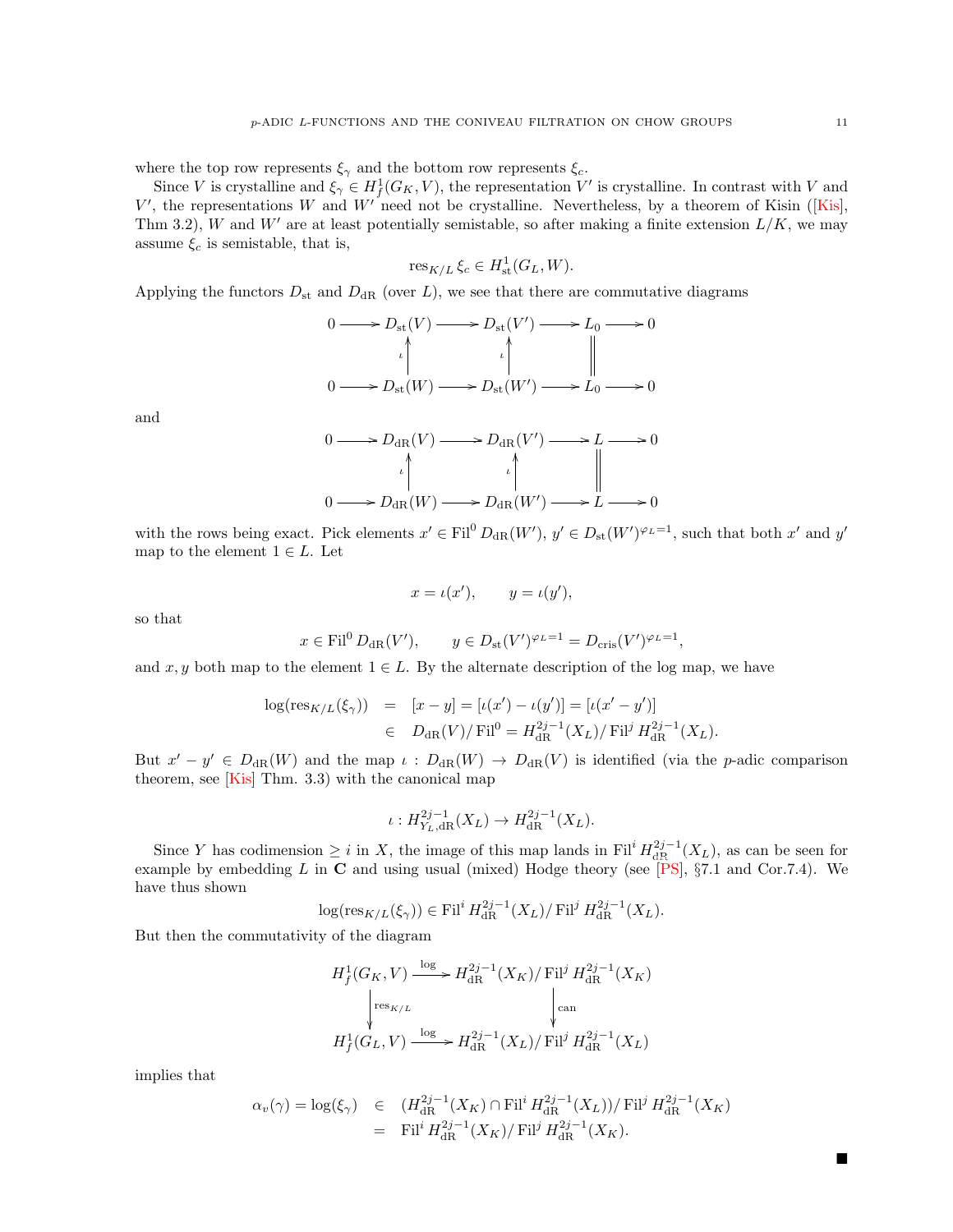#### 3. p-adic L-functions

<span id="page-11-0"></span>In this section, we summarize the main results about p-adic L-functions that will be used in the following sections. The reader may refer to [\[BDP2\]](#page-45-20), §3A-3D for a more detailed discussion. Henceforth, we view all number fields as being contained in a fixed algebraic closure Q of Q. A complex embedding  $Q \rightarrow C$ and an embedding  $\mathbf{Q}\longrightarrow \mathbf{C}_\ell$  for each rational prime  $\ell$  are chosen once and for all. Let K be an imaginary quadratic field of discriminant  $-D$ , and let p be a fixed rational prime which is split in K. Write p for the prime above p corresponding to the distinguished embedding  $K \rightarrow \bar{Q}_p$ . Also write  $\mathfrak{d}_K$  for the ideal  $(\sqrt{-D})$  in  $\mathcal{O}_K$ .

<span id="page-11-1"></span>3.1. The Katz p-adic L-function. Let c be an integral ideal of K which is prime to p, and let  $\Sigma(\mathfrak{c})$ denote the set of all Hecke characters of K of conductor dividing c. For  $\nu \in \Sigma(\mathfrak{c})$ , write  $L_{\mathfrak{c}}(\nu, s)$  for the Hecke L-function attached to  $\nu$  with the Euler factors at the primes dividing c removed. Denote by  $\Sigma_{\rm crit}(\mathfrak{c})$ the set of critical characters, i.e., those characters  $\nu$  in  $\Sigma(\mathfrak{c})$  for which  $L(\nu^{-1},0)$  is a critical value in the sense of Deligne. This set is the disjoint union

$$
\Sigma_{\rm crit}(\mathfrak{c}) = \Sigma_{\rm crit}^{(1)}(\mathfrak{c}) \sqcup \Sigma_{\rm crit}^{(2)}(\mathfrak{c}),
$$

where

$$
\Sigma_{\text{crit}}^{(1)}(\mathfrak{c}) := \{ \nu \in \Sigma(\mathfrak{c}) \text{ of infinity type } (\ell_1, \ell_2) \text{ with } \ell_1 \le 0, \quad \ell_2 \ge 1 \},
$$

and

 $\Sigma_{\text{crit}}^{(2)}(\mathfrak{c}) := \{ \nu \in \Sigma(\mathfrak{c}) \text{ of infinity type } (\ell_1, \ell_2) \text{ with } \ell_1 \geq 1, \quad \ell_2 \leq 0 \}.$ 

Viewing the elements of  $\Sigma_{\text{crit}}(c)$  as p-adic characters, this set is endowed with the natural topology of uniform convergence with respect to the *p*-adic norm. Write  $\hat{\Sigma}_{\text{crit}}(\mathfrak{c})$  for the completion of  $\Sigma_{\text{crit}}(\mathfrak{c})$  relative to this topology. Note that  $\Sigma_{\text{crit}}^{(1)}(\mathfrak{c})$  and  $\Sigma_{\text{crit}}^{(2)}(\mathfrak{c})$  are both dense subsets of  $\hat{\Sigma}_{\text{crit}}(\mathfrak{c})$ .

Let A be an elliptic curve defined over the Hilbert class field H of K such that  $A_{\mathbf{C}} \simeq \mathbf{C}/\mathfrak{O}_K$ , and let  $\omega_A \in \Omega^1(A_{/H})$  be a nowhere vanishing differential. We further assume that A has been chosen to have good reduction at the prime above p, and that  $\omega_A$  extends to a nowhere vanishing differential on the Néron model  $A/\mathcal{O}_{H,p}$  (In the applications in this article, we shall only use the case when K has class number one, the elliptic curve A is defined over Q and  $\omega_A$  is a global Néron differential on A. ) We fix once and for all an isomorphism  $A \simeq \mathbb{G}_m$ , where A denotes the formal competion of A along the identity section. The choice of  $\omega_A$  along with the isomorphisms  $A \simeq \mathbf{C}/\mathbf{O}_K$  and  $\hat{\mathcal{A}} \simeq \hat{\mathbb{G}}_m$  determines a complex period  $\Omega \in \mathbf{C}^\times$ and a p-adic period  $\Omega_p \in \mathbb{C}_p^{\times}$  ([\[dS\]](#page-45-21) II, 4.4), the latter being a p-adic unit.

**Theorem 3.1.1.** ([\[Katz1\]](#page-45-22) §9, [\[dS\]](#page-45-21) II 4.14) There exists a unique p-adically continuous  $C_p$ -valued function  $\mathcal{L}_{p,\mathfrak{c}}(\nu)$  on  $\hat{\Sigma}_{\mathrm{crit}}(\mathfrak{c})$  satisfying the interpolation property

(3.1.1) 
$$
\frac{\mathcal{L}_{p,\mathfrak{c}}(\nu)}{\Omega_p^{\ell_1-\ell_2}} = \left(\frac{\sqrt{D}}{2\pi}\right)^{\ell_2} (\ell_1-1)!(1-\nu(\mathfrak{p})/p)(1-\nu^{-1}(\bar{\mathfrak{p}}))\frac{L_{\mathfrak{c}}(\nu^{-1},0)}{\Omega^{\ell_1-\ell_2}}
$$

for all  $\nu \in \Sigma_{\text{crit}}^{(2)}(\mathfrak{c})$  of infinity type  $(\ell_1, \ell_2)$ .

<span id="page-11-2"></span>3.2. *p*-adic Rankin *L*-series. Here we summarize the properties of the *p*-adic Rankin *L*-series of  $[BDP1]$ , §5. Let N be a positive integer,  $\varepsilon$  a Dirichlet character mod N and  $f \in S_k(\Gamma_0(N), \varepsilon)$  be a normalized newform of weight  $k \geq 2$  and character  $\varepsilon$ . Assume that the pair  $(f, K)$  satisfies the Heegner hypothesis, i.e.,  $\mathcal{O}_K$  contains an ideal  $\mathfrak{N}$  such that  $\mathcal{O}_K/\mathfrak{N} = \mathbf{Z}/N\mathbf{Z}$ . Fix once and for all such a cyclic ideal  $\mathfrak{N}$  of norm  $N$ .

Let  $\chi$  be a Hecke character of K of infinity type  $(\ell_1, \ell_2)$ , and let  $\varepsilon_\chi$  denote its central character. Recall that  $\varepsilon_{\chi}$  is the finite order character of  $\mathbf{A}_{\mathbf{Q}}^{\times}$  determined by the equation

$$
\chi|_{\mathbf{A}_{\mathbf{Q}}^{\times}} = \varepsilon_{\chi} \cdot \mathbf{N}^{\ell_1 + \ell_2},
$$

where  $N$  is the norm character. We say that  $\chi$  as above is *central critical* for f if

$$
\ell_1 + \ell_2 = k \quad \text{and} \quad \varepsilon_\chi = \varepsilon.
$$

In this case,  $s = 0$  is the central critical point for the complex Rankin L-series  $L(f, \chi^{-1}, s)$ .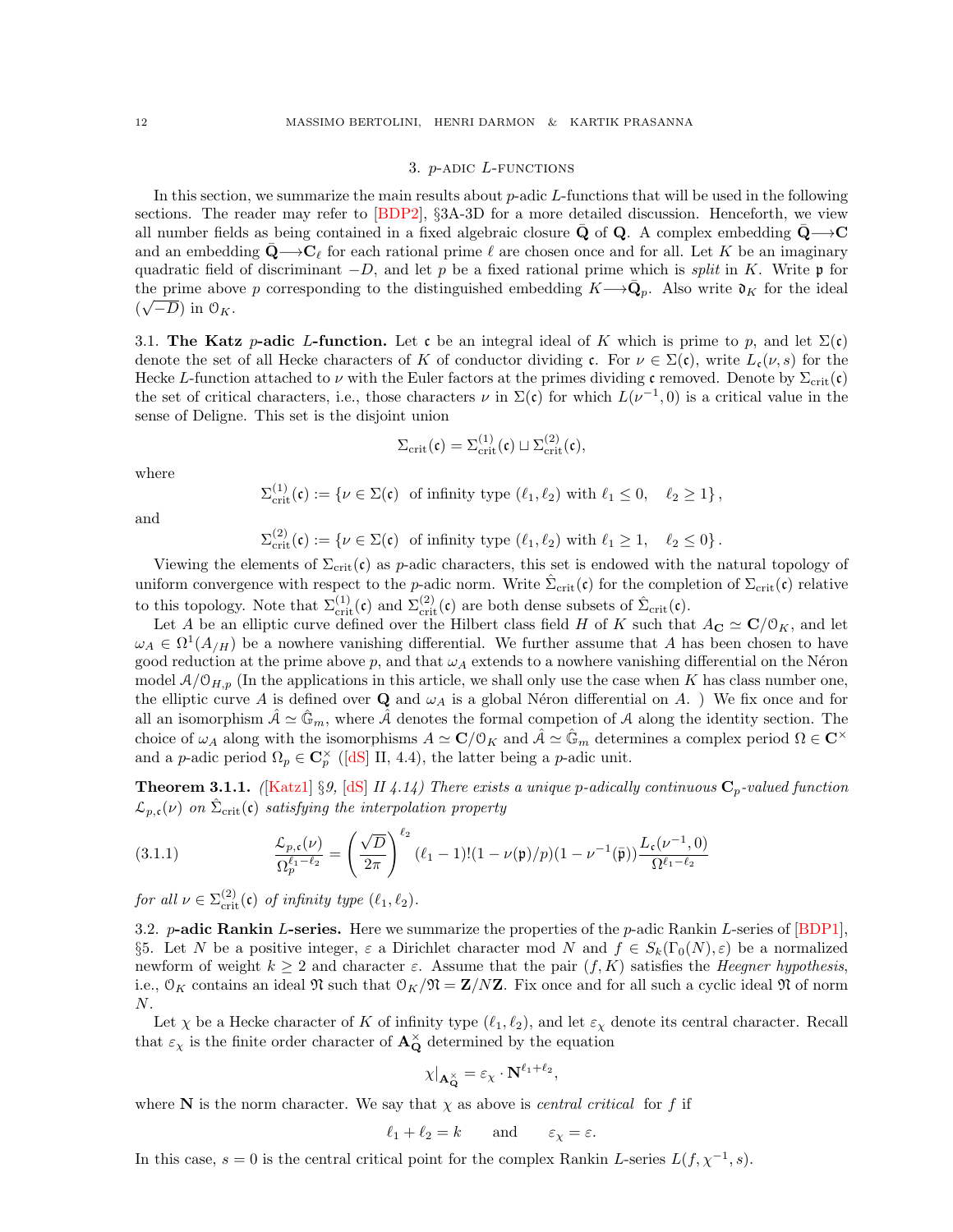Fix a rational integer c prime to pN and write  $\Sigma_{\rm cc}(c, \mathfrak{N}, \varepsilon)$  for the set of central critical characters satisfying the conditions of Defn. 3.10 of  $[BDP2]$ . This set is the disjoint union

$$
\Sigma_{\rm cc}(c,\mathfrak{N},\varepsilon)=\Sigma_{\rm cc}^{(1)}(c,\mathfrak{N},\varepsilon)\sqcup\Sigma_{\rm cc}^{(2)}(c,\mathfrak{N},\varepsilon),
$$

where  $\Sigma_{cc}^{(1)}(c, \mathfrak{N}, \varepsilon)$  (resp.  $\Sigma_{cc}^{(2)}(c, \mathfrak{N}, \varepsilon)$ ) is defined to consist of those characters in  $\Sigma_{cc}(c, \mathfrak{N}, \varepsilon)$  of infinity type  $(k+j, -j)$  with  $-(k-1) \leq j \leq -1$  (resp.  $j \geq 0$ .) The domain of classical interpolation for the *p*-adic Rankin L-series attached to f and K is the set  $\Sigma_{cc}^{(2)}(c, \mathfrak{N}, \varepsilon)$ . For  $\chi \in \Sigma_{cc}^{(2)}(c, \mathfrak{N}, \varepsilon)$ , we define the *algebraic* part of  $L(f, \chi^{-1}, 0)$  to be

(3.2.1) 
$$
L^{\text{alg}}(f, \chi^{-1}, 0) := w(f, \chi)^{-1} C(f, \chi, c) \cdot \frac{L(f, \chi^{-1}, 0)}{\Omega^{2(k+2j)}},
$$

where  $w(f, \chi)^{-1}$  and  $C(f, \chi, c)$  are the constants defined in equation (5.1.11) and in Theorem 4.6 of [\[BDP1\]](#page-45-1), respectively. The set  $\Sigma_{cc}^{(2)}(c, \mathfrak{N}, \varepsilon)$  is dense in the *p*-adic completion  $\hat{\Sigma}_{cc}(c, \mathfrak{N}, \varepsilon)$  of  $\Sigma_{cc}(c, \mathfrak{N}, \varepsilon)$ .

**Proposition 3.2.1.** ([\[BDP1\]](#page-45-1), Prop. 5.10) Suppose that D and c are odd integers. There is a unique  $\mathbf{C}_p$ -valued, p-adically continuous function  $L_p(f,\chi)$  on  $\hat{\Sigma}_{cc}(c,\mathfrak{N},\varepsilon)$  satisfying the interpolation property

(3.2.2) 
$$
L_p(f, \chi) := \Omega_p^{2(k+2j)} (1 - \chi^{-1}(\bar{\mathfrak{p}}) a_p(f) + \chi^{-2}(\bar{\mathfrak{p}}) \varepsilon(p) p^{k-1})^2 L^{\mathrm{alg}}(f, \chi^{-1}, 0),
$$

for all  $\chi$  in  $\Sigma_{cc}^{(2)}(c, \mathfrak{N}, \varepsilon)$  of infinity type  $(k+j, -j)$ .

**Remark 3.2.2.** The hypotheses that D and c are odd are made in loc. cit. to simplify some of the computations, and are certainly not crucial. However, they will suffice for our applications below.

<span id="page-12-0"></span>3.3. Factorization of the *p*-adic Rankin L-series. We specialize the *p*-adic L-function of the previous subsection to the case that f is itself a theta series associated with a Hecke character of K; then this p-adic L-function factors as a product of two Katz p-adic L-functions.

Let  $\psi$  be a Hecke character of K of infinity type  $(k-1,0)$ , with  $k \geq 2$ , and consider the associated theta series

$$
\theta_\psi := \sum_{\mathfrak{a}} \psi(\mathfrak{a}) q^{\mathrm{N}\mathfrak{a}},
$$

<span id="page-12-1"></span>the sum being taken over the ideals of  $\mathcal{O}_K$  prime to the conductor  $\mathfrak{f}_{\psi}$  of  $\psi$ . Assume that  $\mathfrak{f}_{\psi}$  is a cyclic ideal m of norm M prime to D. Taking  $N := MD$ , the form  $f := \theta_{\psi}$  belongs to the space of cusp forms  $S_k(\Gamma_0(N), \varepsilon)$ , with  $\varepsilon = \varepsilon_K \varepsilon_{\psi}$ . Moreover, the pair  $(f, K)$  satisfies the Heegner hypothesis, the ideal  $\mathfrak{N} := \mathfrak{d}_K \mathfrak{m}$  being cyclic of norm N.

**Proposition 3.3.1.** ([\[BDP2\]](#page-45-20), Thm. 3.17) For all  $\chi \in \Sigma_{cc}(c, \mathfrak{N}, \varepsilon)$ , we have a factorization

$$
(3.3.1) \tL_p(\theta_\psi, \chi) = \frac{w(\theta_\psi, \chi)^{-1} w_K}{2c^{k+2j-1}} \prod_{q|c} \frac{q - \varepsilon_K(q)}{q-1} \times \mathcal{L}_{p,c\mathfrak{d}_K}(\psi^{-1}\chi) \times \mathcal{L}_{p,c\mathfrak{d}_K \mathfrak{m}}(\psi^{*-1}\chi).
$$

If  $\chi$  belongs to the range  $\Sigma_{cc}^{(2)}(c,\mathfrak{N},\varepsilon)$  of classical interpolation for  $L_p(\theta_{\psi},\cdot)$ , then  $\psi^{-1}\chi$  belongs to  $\Sigma_{\text{crit}}^{(2)}(\mathfrak{c} \mathfrak{d}_K)$  and  $\psi^{*-1}\chi$  belongs to  $\Sigma_{\text{crit}}^{(2)}(\mathfrak{c} \mathfrak{d}_K)$  (see [\[BDP2\]](#page-45-20) Lemma 3.16), so that both these characters are in the range of classical interpolation for the Katz p-adic L-function. As a consequence, the proof of the above proposition reduces to obtaining a similar factorization formula for complex special values, which is a simple consequence of the Artin formalism for these L-series. The usefulness of the proposition lies in applying the equality above to characters  $\chi$  in  $\Sigma_c^{(1)}(c, \mathfrak{N}, \varepsilon)$ , which are outside the range of interpolation. In this case, the character  $\psi^{*-1}\chi$  still lies in  $\Sigma_{\rm crit}^{(2)}(c\mathfrak{d}_K\mathfrak{m})$  but  $\psi^{-1}\chi$  lies in  $\Sigma_{\rm crit}^{(1)}(c\mathfrak{d}_K)$  and is outside the range of interpolation for the Katz p-adic L-function  $\mathcal{L}_{p,c\mathfrak{d}_K}$ .

**Remark 3.3.2.** We observe that the critical characters  $\psi^{-1}\chi$  and  $\psi^{*-1}\chi$  arising as above when  $\chi$  belongs to  $\Sigma_{\text{cc}}(c, \mathfrak{N}, \varepsilon)$  are self-dual. (See [\[BDP2\]](#page-45-20), Defn. 3.4 and Lemma 3.16.)

Corollary 3.3.3. Suppose that  $\chi$  belongs to  $\Sigma_{cc}(c, \mathfrak{N}, \varepsilon)$ . Then

$$
L_p(\theta_{\psi}, \chi) \neq 0 \iff \mathcal{L}_{p,\mathfrak{c}}(\psi^{-1}\chi) \neq 0 \quad and \quad \mathcal{L}_{p,\mathfrak{c}}(\psi^{*-1}\chi) \neq 0,
$$

where c is any ideal in  $\mathcal{O}_K$ , prime to p and divisible by  $c\mathfrak{d}_K\mathfrak{m}$ .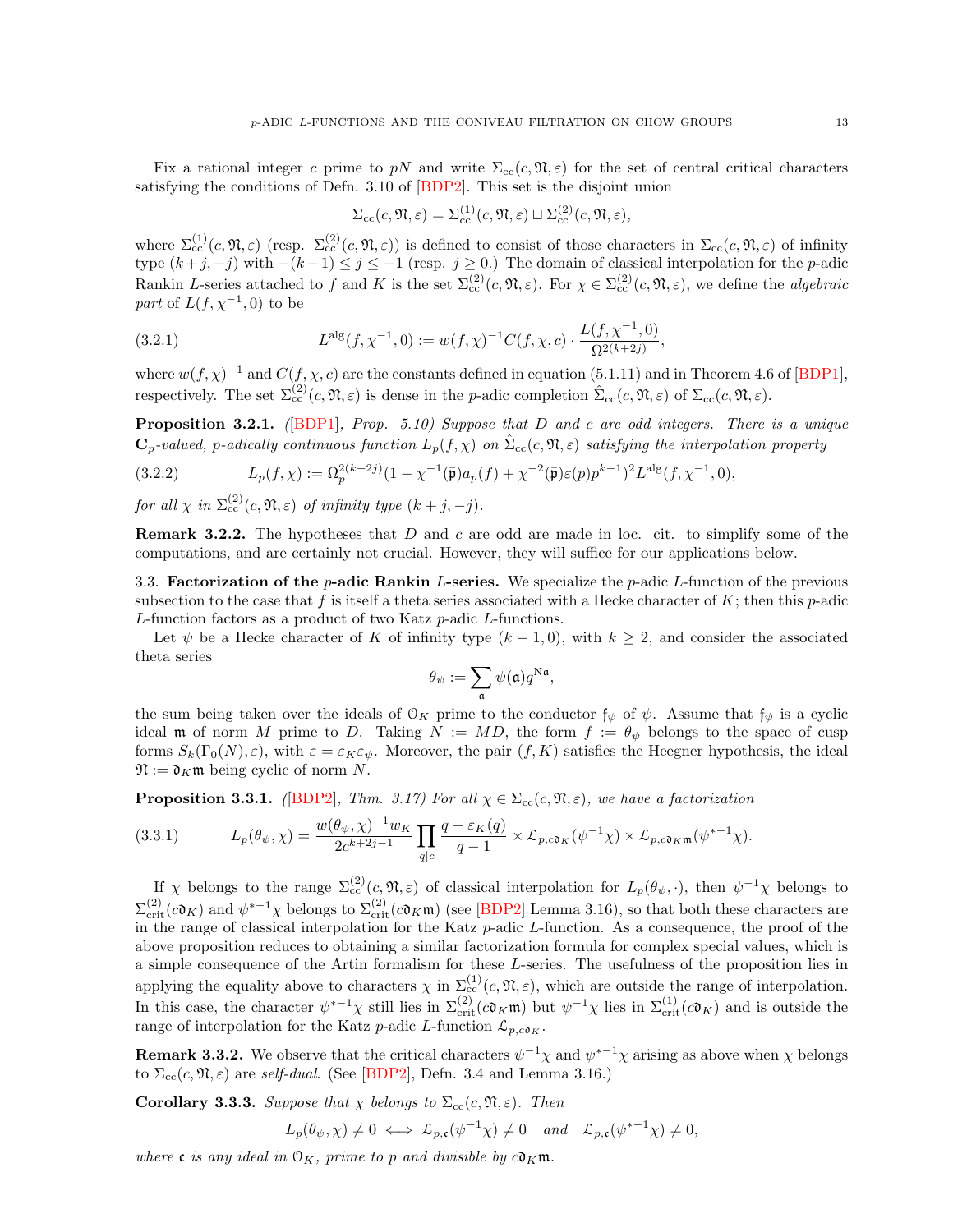#### 4. Generalized Heegner cycles and coniveau

<span id="page-13-1"></span><span id="page-13-0"></span>4.1. Generalized Heegner cycles. In this section, we will give a slight variant of the construction of generalized Heegner cycles given in  $[BDP1]$ . At first we work in the more general setting of §[3.2.](#page-11-2) Later, in §[4.3,](#page-17-0) we specialize the discussion to the case of CM forms as in §[3.3.](#page-12-0)

The setup will thus be as in §[3.2,](#page-11-2) except we take  $c = 1$  since this suffices for our applications. Let N be a positive integer, K an imaginary quadratic field (of discriminant  $-D$ ) that satisfies the Heegner condition with respect to N, i.e., all the primes dividing N are either split or ramified in K and if  $q^2 | N$ , then q is split in K. Thus there exists a cyclic ideal  $\mathfrak N$  of norm N in  $\mathfrak O_K$ , i.e.  $\mathfrak O_K/\mathfrak N = \mathbf Z/N\mathbf Z$ . We fix such an ideal  $\mathfrak{N}$  in what follows. We also fix once and for all an elliptic curve  $A \simeq \mathbf{C}/\mathbf{O}_K$  defined over the Hilbert class field H of K, and with CM by  $\mathcal{O}_K$ , and a generator t of the cyclic group  $A[\mathfrak{N}]$ . The pair  $(A, t)$  defines a point P on the modular curve  $X_1(N)$ , that is defined over an abelian extension of K.

For **a** an ideal in  $\mathcal{O}_K$ , let us write  $A_{\mathfrak{a}}$  for the elliptic curve  $\mathbf{C}/\mathfrak{a}^{-1}$  and let  $\varphi_{\mathfrak{a}}$  denote the canonical isogeny of degree Na,

$$
\varphi_{\mathfrak{a}}: A = \mathbf{C}/\mathfrak{O}_K \to \mathbf{C}/\mathfrak{a}^{-1} = A_{\mathfrak{a}}.
$$

Define a variety  $X_{r_1,r_2}$  of dimension  $r_1 + r_2 + 1$  by

$$
X_{r_1,r_2} = W_{r_1} \times A^{r_2},
$$

where  $W_{r_1}$  is the Kuga-Sato variety of dimension  $r_1 + 1$  over  $X_1(N)$ . (We refer the reader to [\[BDP1\]](#page-45-1), §2 and Appendix for a more explicit description of this variety and its cohomology.) The only cases that will interest us are when  $r_1 \ge r_2$  and  $r_1 \equiv r_2 \mod 2$ . Write  $r_1 + r_2 = 2s$ ,  $r_1 - r_2 = 2u$ . For each ideal  $\mathfrak{a}$  in  $\mathcal{O}_K$  that is prime to  $\mathfrak{N}$ , we construct a cycle

$$
\Delta_{r_1,r_2,\mathfrak{a}} \in \mathrm{CH}^{s+1}(X_{r_1,r_2})_{0,\mathbf{Q}}
$$

as follows.

Let  $t_a$  denote the image of t under the map  $\varphi_a$ . Then the pair  $(A_a, t_a)$  defines a point on the modular curve  $X_1(N)$ , which we denote  $P_a$ . The fiber of  $W_{r_1}$  over  $P_a$  is canonically isomorphic to  $A_a^{r_1}$ . Thus viewing  $X_{r_1,r_2}$  as fibered over  $X_1(N)$ , the fiber over  $P_a$  is

$$
(A_{\mathfrak{a}}^{r_1} \times A^{r_2}) = (A_{\mathfrak{a}} \times A)^{r_2} \times (A_{\mathfrak{a}} \times A_{\mathfrak{a}})^u.
$$

Now set (with tr=transpose),

$$
\Gamma_{\mathfrak{a}} = (\text{graph of } \sqrt{-D})^{\text{tr}} \in Z^1(A_{\mathfrak{a}} \times A_{\mathfrak{a}}),
$$
  
\n
$$
\Gamma_{\varphi, \mathfrak{a}} = (\text{graph of } \varphi_{\mathfrak{a}})^{\text{tr}} \in Z^1(A_{\mathfrak{a}} \times A),
$$
  
\n
$$
\Gamma_{r_1, r_2, \mathfrak{a}} = \Gamma_{\varphi, \mathfrak{a}}^{r_2} \times \Gamma_{\mathfrak{a}}^u,
$$

and

(4.1.1) 
$$
\Delta_{r_1,r_2,\mathfrak{a}} := \epsilon_{X_{r_1,r_2}}(\Gamma_{r_1,r_2,\mathfrak{a}}) \in \mathrm{CH}^{s+1}(X_{r_1,r_2})_{\mathbf{Q}},
$$

where  $\epsilon_{X_{r_1,r_2}} := \epsilon_{W_{r_1}} \epsilon_{A^{r_2}}$  with  $\epsilon_{W_{r_1}}$  and  $\epsilon_{A^{r_2}}$  being the projectors on  $W_{r_1}$  and  $A^{r_2}$  described in §2.1 and  $\S 1.4$  of [\[BDP1\]](#page-45-1) respectively. (There they are called just  $\epsilon_W$  and  $\epsilon_A$  respectively, but here we will need to keep track of the indices.) When  $r_1 = r_2 = r$  say, we just write  $X_r$ ,  $\Gamma_{r,\mathfrak{a}}$  and  $\Delta_{r,\mathfrak{a}}$  for  $X_{r,r}$ ,  $\Gamma_{r,r,\mathfrak{a}}$  and  $\Delta_{r,r,\mathfrak{a}}$  respectively.

The same argument as in §2.2 and §2.3 of [\[BDP1\]](#page-45-1) shows that  $\Delta_{r_1,r_2,\mathfrak{a}}$  is homologically trivial on  $X_{r_1,r_2}$ . This also follows from the following proposition which shows that the cycles constructed here are not very much more general than the generalized Heegner cycles of loc. cit., since they can be obtained by correspondence from the previously defined cycles on a higher dimensional variety.

<span id="page-13-4"></span>**Proposition 4.1.1.** There exists an algebraic correspondence (in the ring of correspondences tensor  $\mathbf{Q}$ )

<span id="page-13-3"></span><span id="page-13-2"></span>
$$
P: X_{r_1} = W_{r_1} \times A^{r_1} \longrightarrow W_{r_1} \times A^{r_2} = X_{r_1, r_2}
$$

such that for all ideals  $\alpha$  (prime to  $\mathfrak{N}$ ), we have

$$
(4.1.2) \t\t P_*(\Gamma_{r_1,\mathfrak{a}}) = (\mathrm{N}\mathfrak{a})^u \Gamma_{r_1,r_2,\mathfrak{a}},
$$

and

(4.1.3) 
$$
P_*(\Delta_{r_1,\mathfrak{a}}) = (\mathbf{N}\mathfrak{a})^u \Delta_{r_1,r_2,\mathfrak{a}},
$$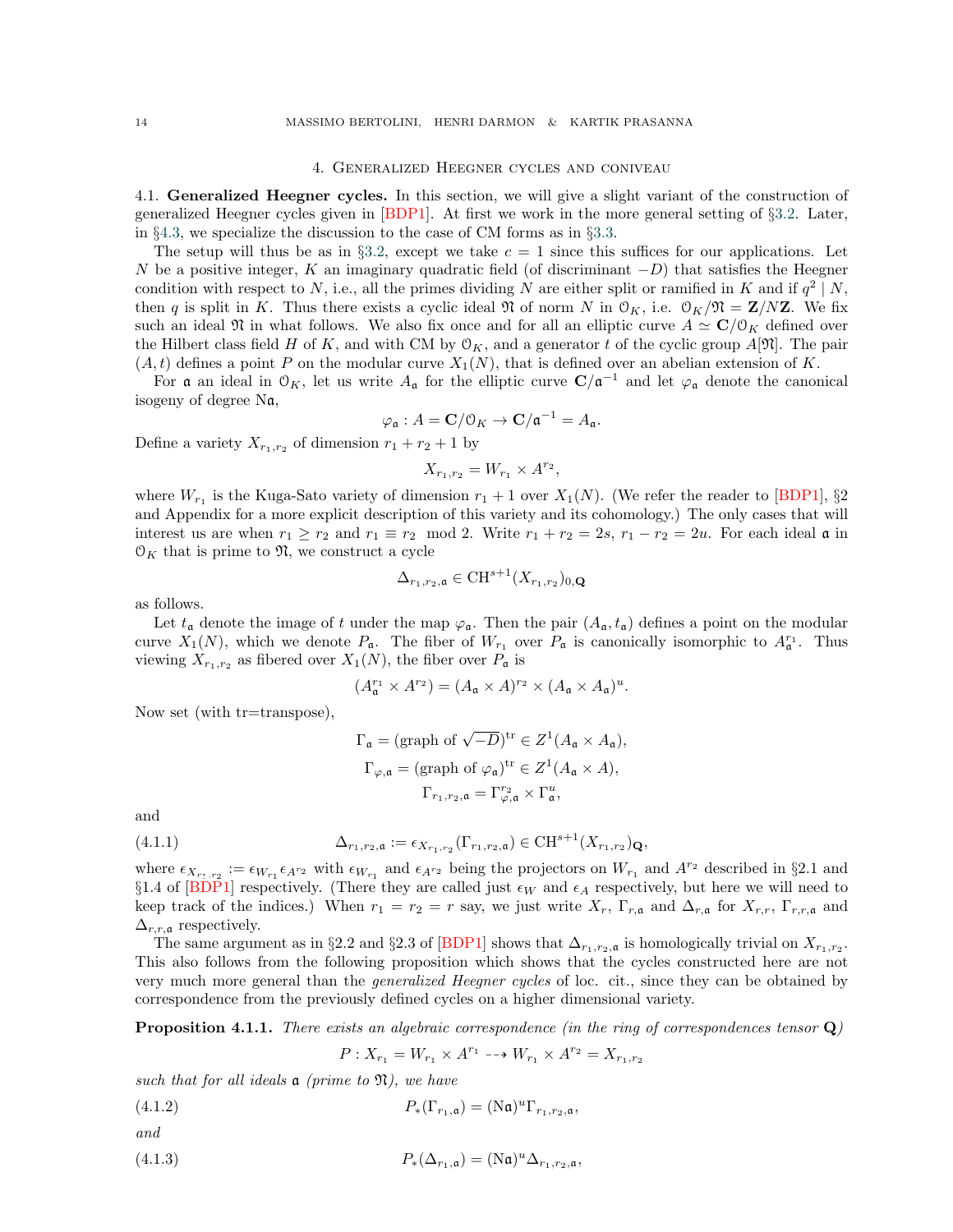as classes in CH<sup>s+1</sup>( $X_{r_1,r_2}$ ). In particular, since  $\Delta_{r_1,\mathfrak{a}}$  is homologically trivial on  $X_{r_1}$ , so is  $\Delta_{r_1,r_2,\mathfrak{a}}$  on  $X_{r_1,r_2}.$ 

Proof. Consider the variety

$$
Y = W_{r_1} \times A^s = (W_{r_1} \times A^{r_2}) \times A^u = X_{r_1, r_2} \times A^u.
$$

We embed  $Y$  in the product

$$
X_{r_1} \times X_{r_1,r_2} = (X_{r_1,r_2} \times (A \times A)^u) \times X_{r_1,r_2}
$$

via the map

<span id="page-14-0"></span>
$$
((\mathrm{id}_{X_{r_1,r_2}},(\sqrt{-D},\mathrm{id}_A)^u),\mathrm{id}_{X_{r_1,r_2}}).
$$

Then  $Y \in Z^{r_1+s+1}(X_{r_1} \times X_{r_1,r_2})$  and it induces a correspondence  $P: X_{r_1} \dashrightarrow X_{r_1,r_2}$ . Since  $p_1^*(\Delta_{r_1})$ intersects transversally with Y in  $X_{r_1} \times X_{r_1,r_2}$ , it is straightforward to check that the relation ([4.1.2\)](#page-13-2) holds using the fact that the degree of  $\varphi_a$  is N $\alpha$ . To show ([4.1.3\)](#page-13-3), we need to study how P interacts with the automorphisms of  $X_{r_1}$  that arise in the sum defining  $\epsilon_{X_{r_1}}$ . For  $\sigma \in \Xi_{2u} = \mu_2^{2u} \rtimes S_{2u}$ , let  $\delta_{\sigma}$  (resp.  $\tilde{\delta}_{\sigma}$ ) be the automorphism of  $X_{r_1} = W_{r_1} \times A^{r_2} \times A^{2u}$  that acts by  $\sigma$  on the last 2u components of the fiber over any point of  $W_{r_1}$  (resp. by  $\sigma$  on the last 2u copies of A.) Thus we can view  $\Xi_{2u} \times \Xi_{2u}$  as a subgroup of  $Aut(X_{r_1})$  via  $(\sigma, \tau) \mapsto (\delta_{\sigma}, \tilde{\delta}_{\tau})$ . For any  $\sigma, \tau \in \Xi_{2u}$ , we have

(4.1.4) 
$$
P_*(\delta_{\sigma\tau}\tilde{\delta}_{\tau}\cdot\Gamma_{r_1,\mathfrak{a}})=P_*(\delta_{\sigma}\cdot\Gamma_{r_1,\mathfrak{a}})=\delta_{\sigma}\cdot P_*(\Gamma_{r_1,\mathfrak{a}}),
$$

where we also write  $\delta_{\sigma}$  for the automorphism of  $X_{r_1,r_2}$  defined similarly, i.e. by the action of  $\sigma$  on the last 2u components of the fiber over  $W_{r_1}$ . Let  $G_{r_1}$  (resp.  $G_{r_1,r_2}$ ) be the group of automorphisms of  $X_{r_1}$  (resp. of  $X_{r_1,r_2}$ ) that occur in the sum defining  $\epsilon_{X_{r_1}}$  (resp.  $\epsilon_{X_{r_1,r_2}}$ ), and let  $\mu$  denote the natural homomorphisms  $G_{r_1} \to \mu_2$ ,  $G_{r_1,r_2} \to \mu_2$ . Observe that  $G_{r_1,r_2}$  is naturally identified as a subgroup of  $G_{r_1}$ . Then, viewing  $\Xi_{2u}$  as a subgroup of  $\mathrm{Aut}(X_{r_1,r_2})$  via  $\sigma \mapsto \delta_{\sigma}$ , we have

$$
P_{*}\epsilon_{X_{r_{1}}}\Gamma_{r_{1},\mathfrak{a}} = P_{*}\left(\frac{1}{|G_{r_{1}}|}\sum_{g\in G_{r_{1}}} \mu(g)g \cdot \Gamma_{r_{1},\mathfrak{a}}\right)
$$
  
\n
$$
= P_{*}\left(\frac{1}{|G_{r_{1}}|(\Xi_{2u}\times \Xi_{2u})|}\sum_{g\in G_{r_{1}}/(\Xi_{2u}\times \Xi_{2u})}\mu(g)g \cdot \frac{1}{|\Xi_{2u}|^{2}}\sum_{(\sigma,\tau)\in \Xi_{2u}}\mu(\delta_{\sigma}\tilde{\delta}_{\tau})\delta_{\sigma}\tilde{\delta}_{\tau} \cdot \Gamma_{r_{1},\mathfrak{a}}\right)
$$
  
\n
$$
= \frac{1}{|G_{r_{1},r_{2}}/\Xi_{2u}|}\sum_{g\in G_{r_{1},r_{2}}/\Xi_{2u}}\mu(g)g \cdot P_{*}\left(\frac{1}{|\Xi_{2u}|^{2}}\sum_{(\sigma,\tau)\in \Xi_{2u}}\mu(\delta_{\sigma\tau}\tilde{\delta}_{\tau})\delta_{\sigma\tau}\tilde{\delta}_{\tau} \cdot \Gamma_{r_{1},\mathfrak{a}}\right)
$$
  
\n
$$
= \frac{1}{|G_{r_{1},r_{2}}/|\Xi_{2u}|}\sum_{g\in G_{r_{1},r_{2}}/\Xi_{2u}}\mu(g)g \cdot \left(\frac{1}{|\Xi_{2u}|}\sum_{\sigma\in \Xi_{2u}}\mu(\delta_{\sigma})\delta_{\sigma} \cdot P_{*}(\Gamma_{r_{1},\mathfrak{a}})\right) \qquad \text{(by (4.1.4))}
$$
  
\n
$$
= \frac{1}{|G_{r_{1},r_{2}}|}\sum_{g\in G_{r_{1},r_{2}}} \mu(g)g \cdot P_{*}(\Gamma_{r_{1},\mathfrak{a}}) = (\text{Na})^{u}\epsilon_{X_{r_{1},r_{2}}}\Gamma_{r_{1},r_{2},\mathfrak{a}}, \qquad \text{(by (4.1.2))}
$$
  
\n
$$
\text{mich proves (4.1.3).}
$$

which proves  $(4.1.3)$ .

We now assume that A has good reduction at the prime above p and pick a generator  $\omega_A$  for  $\Omega^1(A_{/H})$ as described in §[3.1.](#page-11-1) This determines a period pair  $(\Omega, \Omega_p) \in \mathbb{C}^\times \times \mathcal{O}_{\mathbb{C}_p}^\times$  as well as a unique element  $\eta_A \in H^1_{\mathrm{dR}}(A_{/H})$  such that

 $[\alpha]^* \eta_A = \alpha^{\rho}$ and  $\langle \omega_A, \eta_A \rangle = 1$ ,

where  $\rho$  denotes the nontrivial element of Gal(K/Q). For any power A<sup>r</sup> and for any j such that  $0 \le j \le r$ , we define  $\omega^j_A \eta^{r-j}_A$  by

$$
\omega_A^j \eta_A^{r-j} = \epsilon_{A^r}^* (p_1^* \omega_A \wedge \cdots p_j^* \omega_A \wedge p_{j+1}^* \eta_A \wedge \cdots \wedge p_r^* \eta_A)
$$
  
= 
$$
{r \choose j}^{-1} \sum_{I \subset \{1, ..., r\}} p_1^* \omega_{1,I} \wedge \cdots \wedge p_r^* \omega_{r,I},
$$

where  $\varpi_{i,I} := \omega_A$  or  $\eta_A$  according as  $i \in I$  or  $i \notin I$ .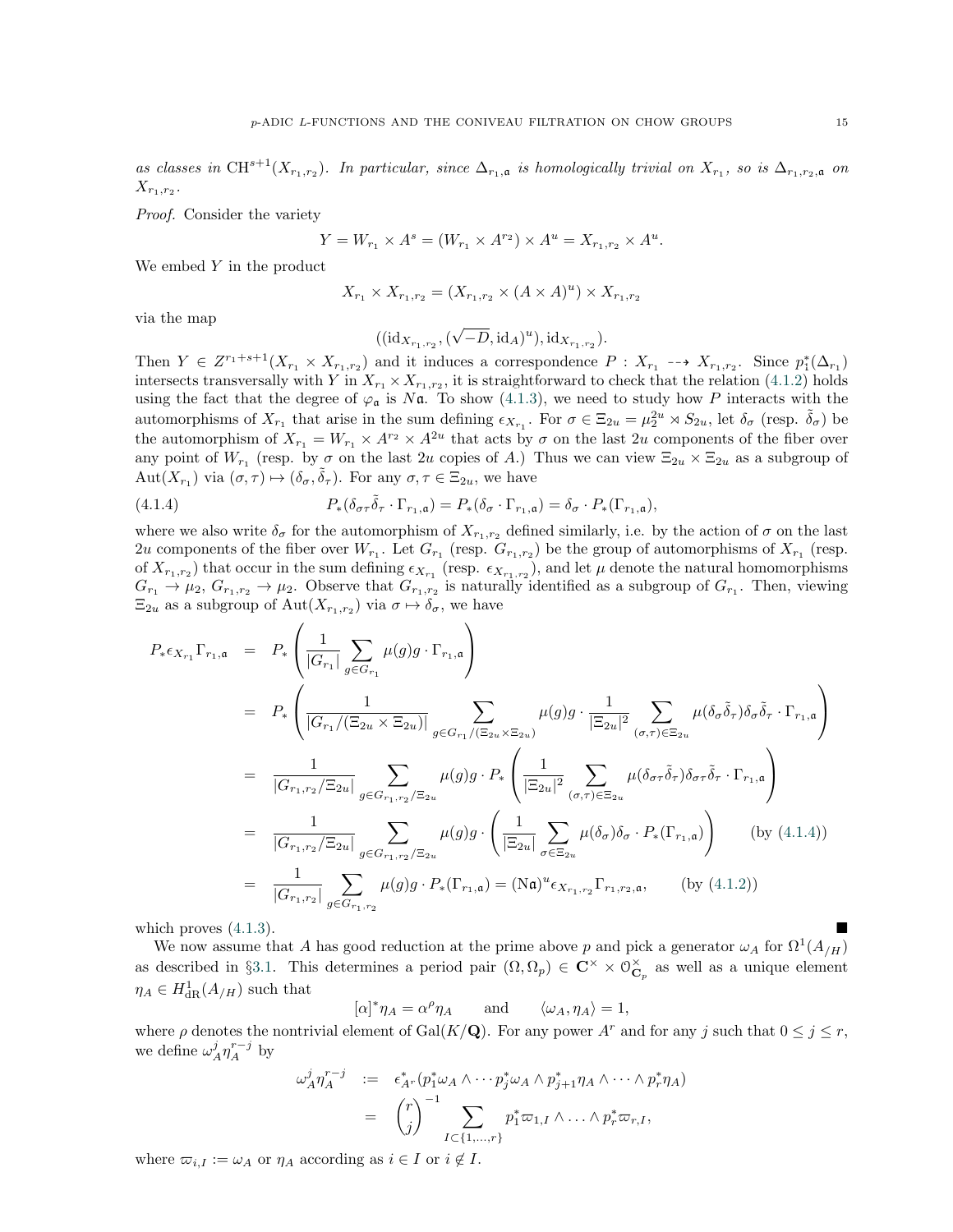<span id="page-15-2"></span>**Proposition 4.1.2.** Let F be a number field over which all the structures above can be defined and v a place of F at which  $X_{r_1}$  and  $X_{r_1,r_2}$  have good reduction. Then for any  $\omega \in H_{\rm dR}^{r_1+1}(W_{r_1,F})$ , we have

(4.1.5) 
$$
(\text{Na})^u \cdot \beta_v (\Delta_{r_1,r_2,\mathfrak{a}}) [\omega \wedge \omega_A^j \eta_A^{r_2-j}] = (2\sqrt{-D})^u \cdot \beta_v (\Delta_{r_1,\mathfrak{a}}) [\omega \wedge \omega_A^{j+u} \eta_A^{r_2-j+u}],
$$

where  $\beta_v$  is the map defined in §[2.4.](#page-8-0)

*Proof.* We first remark that since  $\epsilon_{X_{r_1,r_2}}$  (resp.  $\epsilon_{X_r}$ ) is the product of the commuting idempotents  $\epsilon_{W_{r_1}}$ and  $\epsilon_{A^{r_2}}$  (resp.  $\epsilon_{A^{r_1}}$ ), we have

(4.1.6) 
$$
\epsilon_{A^{r_2}} \cdot \Delta_{r_1, r_2, \mathfrak{a}} = \Delta_{r_1, r_2, \mathfrak{a}} \quad \text{and} \quad \epsilon_{A^{r_1}} \cdot \Delta_{r_1, \mathfrak{a}} = \Delta_{r_1, \mathfrak{a}}.
$$

<span id="page-15-1"></span><span id="page-15-0"></span>Write  $\varpi$  for the class  $p_1^*\omega_A \wedge \cdots p_j^*\omega_A \wedge p_{j+1}^*\eta_A \wedge \cdots \wedge p_{r_2}^*\eta_A \in H^{r_2}(A^{r_2})$ . Then using ([4.1.6\)](#page-15-0) twice as well as Prop. [4.1.1,](#page-13-4) we have

(4.1.7) 
$$
\begin{aligned} (\mathbf{N}\mathfrak{a})^u \cdot \beta_v(\Delta_{r_1,r_2,\mathfrak{a}})[\omega \wedge \omega_A^j \eta_A^{r_2-j}] &= (\mathbf{N}\mathfrak{a})^u \cdot \beta_v(\Delta_{r_1,r_2,\mathfrak{a}})[\omega \wedge \epsilon_{A}^*r_2(\varpi)] \\ &= (\mathbf{N}\mathfrak{a})^u \cdot \beta_v(\Delta_{r_1,r_2,\mathfrak{a}})[\omega \wedge \varpi] \\ &= \beta_v(P_*(\Delta_{r_1,\mathfrak{a}}))[\omega \wedge \varpi] \\ &= \beta_v(\Delta_{r_1,\mathfrak{a}})[P^*(\omega \wedge \varpi)] \\ &= \beta_v(\Delta_{r_1,\mathfrak{a}})[P^*(\omega \wedge \varpi)] \\ &= \beta_v(\Delta_{r_1,\mathfrak{a}})[\epsilon_{A^{r_1}}^*P^*(\omega \wedge \varpi)] \end{aligned}
$$

Let  $\vartheta$  denote the cohomology class of the transpose of the graph of  $\sqrt{-D}$  on  $A \times A$ . Then

$$
P^*(\omega \wedge \overline{\omega}) = \omega \wedge \overline{\omega} \wedge (p_{r_2+1}, p_{r_2+2})^* \vartheta \wedge \cdots \wedge (p_{r_1-1}, p_{r_1})^* \vartheta.
$$

But the class  $\vartheta$  on  $A \times A$  is of the form

$$
\vartheta = \vartheta_1 + \vartheta_2,
$$

where

$$
\vartheta_1 = (\sqrt{-D}) \cdot (p_1^*(\omega_A) \wedge p_2^*(\eta_A) + p_1^*(\eta_A) \wedge p_2^*(\omega_A)),
$$

and  $\vartheta_2$  is in the span of  $p_1^*(\omega_A) \wedge p_1^*(\eta_A)$  and  $p_2^*(\omega_A) \wedge p_2^*(\eta_A)$ . Then

$$
\epsilon_{A^{r_1}}^* P^*(\omega \wedge \varpi) = \epsilon_{A^{r_1}}^* [\omega \wedge \varpi \wedge (p_{r_2+1}, p_{r_2+2})^* \vartheta \wedge \cdots \wedge (p_{r_1-1}, p_{r_1})^* \vartheta]
$$
  
\n
$$
= \epsilon_{A^{r_1}}^* [\omega \wedge \varpi \wedge (p_{r_2+1}, p_{r_2+2})^* (\vartheta_1 + \vartheta_2) \wedge \cdots \wedge (p_{r_1-1}, p_{r_1})^* (\vartheta_1 + \vartheta_2)]
$$
  
\n
$$
= \epsilon_{A^{r_1}}^* [\omega \wedge \varpi \wedge (p_{r_2+1}, p_{r_2+2})^* \vartheta_1 \wedge \cdots \wedge (p_{r_1-1}, p_{r_1})^* \vartheta_1]
$$
  
\n
$$
= (2\sqrt{-D})^u \epsilon_{A^{r_1}}^* [\omega \wedge \varpi \wedge p_{r_2+1}^* \omega_A \wedge p_{r_2+2}^* \eta_A \wedge \cdots \wedge p_{r_1-1}^* \omega_A \wedge p_{r_1}^* \eta_A]
$$
  
\n
$$
= (2\sqrt{-D})^u \cdot \omega \wedge \omega^{j+u} \eta^{r_2-j+u}.
$$

<span id="page-15-3"></span>The proposition follows by combining this last equality with  $(4.1.7)$  $(4.1.7)$ .

**Theorem 4.1.3.** Let  $f \in S_{r_1+2}(\Gamma_0(N), \varepsilon_f)$  be a newform of level N, and let  $\chi$  be a Hecke character of K of infinity type  $(r_2+1-j,1+j)$  for some j with  $0 \leq j \leq r_2$  and of (finite) type  $(1,\mathfrak{N},\varepsilon_f)$  ([\[BDP1\]](#page-45-1) Defn. 4.4). Let  $p = p\bar{p}$  be a prime split in K and not dividing N, and v a place of F lying above p. Then

$$
\left(\sum_{\mathfrak{a}} \chi^{-1}(\mathfrak{a}) \mathrm{N}\mathfrak{a} \cdot \beta_v(\Delta_{r_1,r_2,\mathfrak{a}})[\omega_f \wedge \omega^j_A \eta_A^{r_2-j}]\right)^2 = (-4D)^u \mathcal{E}_p(f, \chi \mathbf{N}_K^u)^{-1} \frac{L_p(f, \chi \mathbf{N}_K^u)}{\Omega_p^{r_2-2j}},
$$

where the sum is over a set of representatives  $\{a\}$  for the ideal classes in  $\mathcal{O}_K$  chosen to be prime to  $\mathfrak{N}$ , and the Euler-type factor  $\mathcal{E}_p(f, \chi \mathbf{N}_K^u)$  is given by

$$
\mathcal{E}_p(f, \chi \mathbf{N}_K^u) = (1 - \chi^{-1}(\bar{\mathfrak{p}}) p^{-u} a_p(f) + \chi^{-2}(\bar{\mathfrak{p}}) \varepsilon_f(p) p^{r_2 + 1})^2.
$$

*Proof.* Let  $\chi'$  denote the character  $\chi N_K^u$ . Then  $\chi'$  is also of finite type  $(1, \mathfrak{N}, \varepsilon_f)$  but has infinity type

$$
(r_2+1-j+u, 1+j+u) = (r_1+1-(j+u), 1+(j+u)),
$$

so that  $\chi'$  lies in  $\Sigma_{\rm cc}^{(1)}(1,\mathfrak{N},\varepsilon_f)$  in the notation of §[3.2.](#page-11-2) By the previous proposition, we have

$$
(\chi^{-1}(\mathfrak{a})\mathrm{N}\mathfrak{a}) \cdot \beta_v(\Delta_{r_1,r_2,\mathfrak{a}})[\omega_f \wedge \omega_A^j \eta_A^{r_2-j}] = (2\sqrt{-D})^u \cdot (\chi')^{-1}(\mathfrak{a})\mathrm{N}\mathfrak{a} \cdot \beta_v(\Delta_{r_1,\mathfrak{a}})[\omega_f \wedge \omega_A^{j+u} \eta_A^{r_1-(j+u)}].
$$
  
The result now follows by the main theorem (Thm. 5.13) of [BDP1] applied to the pair  $(f, \chi')$ .

**Remark 4.1.4.** When  $u = 0$ , so that  $r_1 = r_2 = r$  say, one recovers exactly the statement of Th. 5.13 of loc. cit. for the case of conductor  $c = 1$ .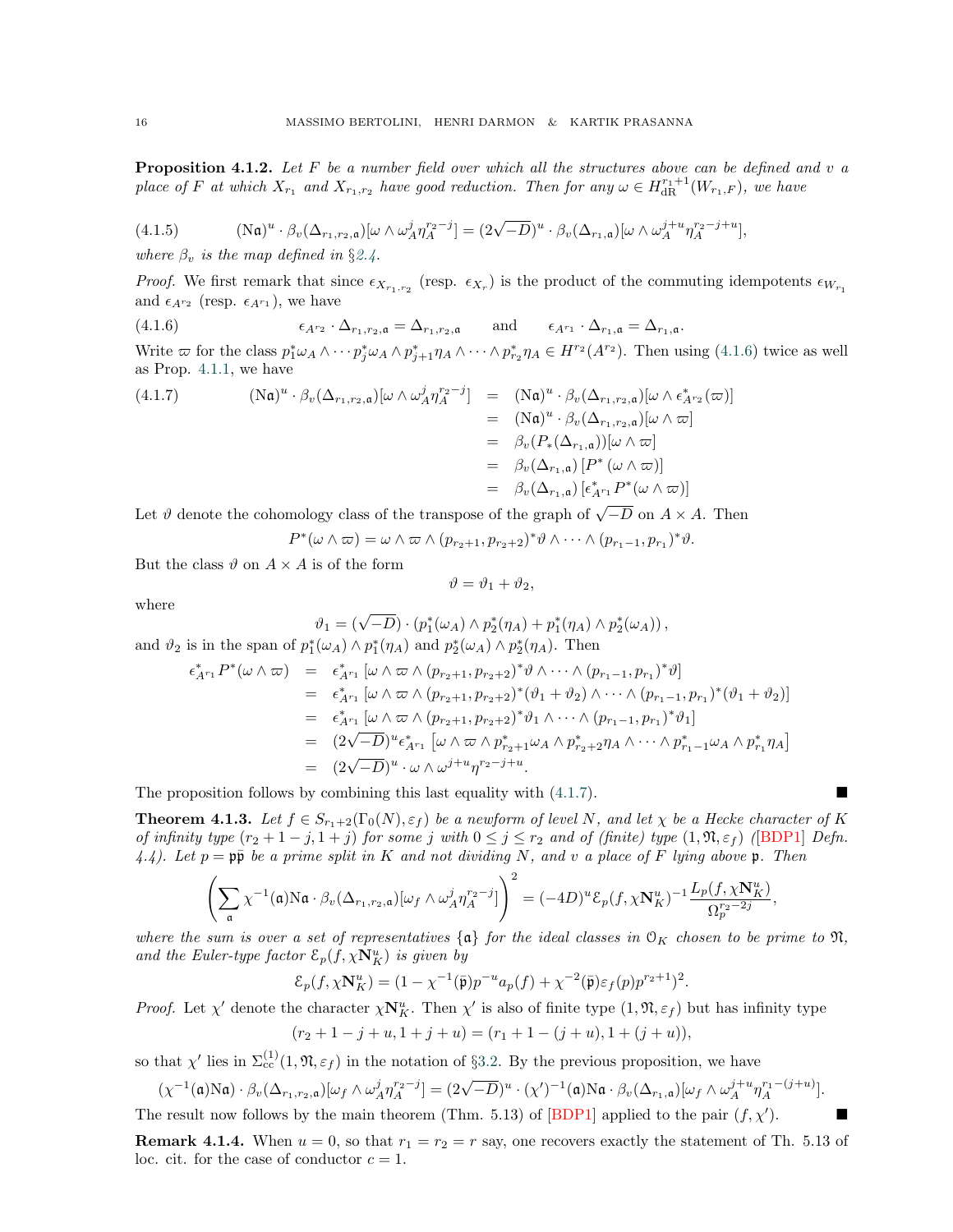<span id="page-16-0"></span>4.2. Fields of definition. We now systematically deal with questions of rationality for the structures appearing in the previous section:

- (i) The variety  $X_{r_1,r_2}$  is defined over **Q**.
- (ii) The elliptic curve A (along with its complex multiplication) can be defined over the Hilbert class field  $H$  of  $K$ .
- (iii) The point  $t$  is defined over an abelian extension of  $H$  that may not be abelian over  $K$ . However, the pair  $(A, t)$  (up to isomorphism, equivalently the point  $P_A$  on  $X_1(N)$ ) is defined over the abelian extension  $F/K$  corresponding to the subgroup

$$
K^\times W \subseteq \mathbf{A}_K^\times,
$$

where

$$
W:=\{x\in\mathbf{A}_K^{\times}:x\mathbb{O}_K=\mathbb{O}_K,xt=t\}.
$$

Let  $W_0$  be the subgroup

<span id="page-16-1"></span>
$$
W_0:=\{x\in\mathbf{A}_K^{\times}:x\mathcal{O}_K=\mathcal{O}_K\}
$$

so that H is the class field corresponding to  $K^{\times}W_0$ . Then we have canonical isomorphisms

(4.2.1) 
$$
\operatorname{Gal}(F/H) \cong K^{\times}W_0/K^{\times}W \cong W_0/(W_0 \cap K^{\times}W)
$$

$$
\cong (\mathbb{O}_K/\mathfrak{N}\mathbb{O}_K)^{\times}/\{\pm 1\} \cong (\mathbf{Z}/N\mathbf{Z})^{\times}/\{\pm 1\}.
$$

(iv) The elliptic curve  $A_{\mathfrak{a}}$  can also be defined over H. The pair  $(A_{\mathfrak{a}}, t_{\mathfrak{a}})$  is defined over F, since the subgroup

$$
\{x\in\mathbf{A}_K^\times: x\mathfrak{a}=\mathfrak{a}, xt_{\mathfrak{a}}=t_{\mathfrak{a}}\}
$$

is equal to  $W$  for any  $\mathfrak a$  prime to  $\mathfrak N$ .

- (v) The isogeny  $\varphi_{\mathfrak{a}}$  is defined over H, while the correspondences  $\epsilon_{X_{r_1}}$  and  $\epsilon_{A^{r_2}}$  are defined over **Q**. Thus the cycle  $\Delta_{r_1,r_2,\mathfrak{a}}$  is defined over F.
- (vi) The character  $\varepsilon_f$  is a character of  $(\mathbf{Z}/N\mathbf{Z})^{\times}$ . Let ker( $\varepsilon_f$ ) denote its kernel and let  $H_f$  be the intermediate extension  $H \subseteq H_f \subseteq F$  that corresponds to the subgroup

$$
(\ker \varepsilon_f)\{\pm 1\}/\{\pm 1\} \subseteq (\mathbf{Z}/N\mathbf{Z})^\times/\{\pm 1\},\
$$

via the isomorphism  $(4.2.1)$  $(4.2.1)$  above. Define

(4.2.2) 
$$
\tilde{\Delta}_{r_1,r_2,\mathfrak{a}} := \frac{1}{[F:H_f]} \text{Tr}_{F/H_f}(\Delta_{r_1,r_2,\mathfrak{a}}).
$$

Thus  $\tilde{\Delta}_{r_1,r_2,\mathfrak{a}}$  is defined over the field  $H_f$ .

(vii) Let  $\mathbf{Q}(f)$  denote the extension of  $\mathbf{Q}$  generated by the Hecke eigenvalues of f, so that  $\omega_f$  is defined over  $\mathbf{Q}(f)$ . Finally, set  $F' := F \cdot \mathbf{Q}(f)$ .

Let v be a place of  $F'$  lying over the prime  $\mathfrak{p}$ .

**Proposition 4.2.1.** For  $\sigma \in \text{Gal}(F/H_f)$ , the value

(4.2.3) 
$$
\beta_v(\Delta_{r_1,r_2,a}^{\sigma})[\omega_f \wedge \omega^j \eta^{r_2-j}]
$$

is independent of the choice of  $\sigma$ .

*Proof.* By Prop. [4.1.2](#page-15-2) and the fact that the correspondence P is defined over H, it suffices to show this in the special case  $r_1 = r_2 = r$ , say. Suppose that  $\sigma \in \text{Gal}(F/H)$  is the image of the element  $a \in (\mathbf{Z}/N\mathbf{Z})^{\times}$ . Then  $\sigma$  sends  $\Delta_{r_1,r_2,\mathfrak{a}}$  to a cycle defined similarly, but with t (resp.  $t_{\mathfrak{a}}$ ) replaced by at (resp.  $at_{\mathfrak{a}}$ ). It follows from Lemma 3.22 and Prop. 3.24 of [\[BDP1\]](#page-45-1) that

<span id="page-16-2"></span>
$$
\beta_v(\Delta_{r_1,r_2,\mathfrak{a}}^{\sigma})[\omega_f \wedge \omega^j \eta^{r_2-j}] = \varepsilon_f(a) \cdot \beta_v(\Delta_{r_1,r_2,\mathfrak{a}}) [\omega_f \wedge \omega^j \eta^{r_2-j}].
$$

For  $\sigma \in \text{Gal}(F/H_f)$ , we can choose a to lie in  $\ker(\varepsilon_f)$ , so the expression ([4.2.3\)](#page-16-2) is indeed independent of the choice of  $\sigma$ .

<span id="page-16-3"></span>Corollary 4.2.2.

$$
\beta_v(\tilde{\Delta}_{r_1,r_2,\mathfrak{a}})[\omega_f \wedge \omega^j \eta^{r_2-j}] = \beta_v(\Delta_{r_1,r_2,\mathfrak{a}})[\omega_f \wedge \omega^j \eta^{r_2-j}].
$$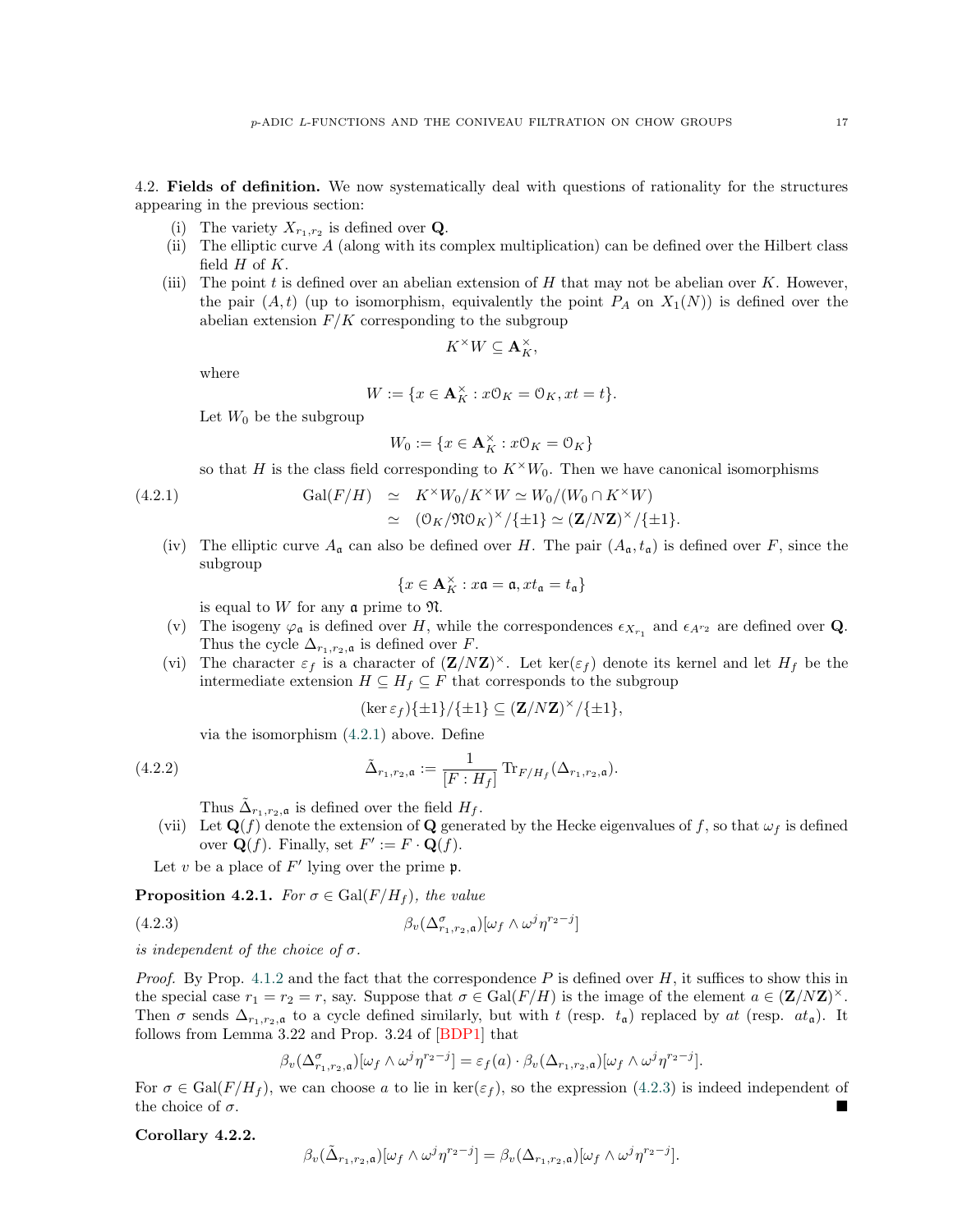We now pick a set S of coset representatives  $\{\mathfrak{a}\}\$  for  $Pic(\mathfrak{O}_K)$  that are all prime to  $\mathfrak{N}$  to make the following definition.

**Definition 4.2.3.** Let  $\chi$  be a character of infinity type  $(r_2 + 1 - j, 1 + j)$  and of finite type  $(\mathfrak{N}, \varepsilon_f)$ . Then set

$$
\tilde{\Delta}_{r_1,r_2}^{\chi} := \sum_{\mathfrak{a} \in S} \chi^{-1}(\mathfrak{a}) \mathrm{N}\mathfrak{a} \cdot \tilde{\Delta}_{r_1,r_2,\mathfrak{a}} \in \mathrm{CH}^{s+1}(X_{r_1,r_2/H_f})_0 \otimes \mathbf{Q}(\chi),
$$

where  $\mathbf{Q}(\chi)$  is the (number) field generated over **Q** by the values of  $\chi$  on S.

**Remark 4.2.4.** Note that the cycle  $\tilde{\Delta}_{r_1,r_2}^{\chi}$  does depend on the choice of S. However, as follows from the discussion in Sec. 5.1 of [\[BDP1\]](#page-45-1), the value  $\beta_v(\tilde{\Delta}_{r_1,r_2}^{\chi})[\omega_f \wedge \omega_A^j \eta_A^{r_2-j}]$  is independent of this choice. This independence is a reflection of the fact that the "f" part of  $\chi^{-1}(\mathfrak{a})\Delta_{r_1,r_2,\mathfrak{a}}$ , i.e., the image of  $\chi^{-1}(\mathfrak{a})\Delta_{r_1,r_2,\mathfrak{a}}$ under the projector defining the Grothendieck motive  $M_f$  (constructed in [\[Scholl\]](#page-45-6)), is independent of the choice of  $S$ , at least up to a cycle in the kernel of the Abel-Jacobi map. The last statement is an easy exercise if one recalls that  $\chi$  is of finite type  $(\mathfrak{N}, \varepsilon_f)$  and uses the following: viewing  $X_{r_1,r_2}$  as fibered over  $X_1(N)$ , the Abel-Jacobi image of a cycle supported on a fiber above a point  $P_a$  and in the image of the projector  $\epsilon_{X_{r_1,r_2}}$  only depends on the cohomology class of the cycle in this fiber.

<span id="page-17-3"></span>**Theorem 4.2.5.** For v any place of  $H_f \cdot \mathbf{Q}(f)$  lying above p,

$$
\Big(\beta_v(\tilde{\Delta}_{r_1,r_2}^{\chi})[\omega_f \wedge \omega_A^j \eta_A^{r_2-j}]\Big)^2 = (-4D)^u \mathcal{E}_p(f,\chi \mathbf{N}_K^u)^{-1} \frac{L_p(f,\chi \mathbf{N}_K^u)}{\Omega_p^{r_2-2j}}.
$$

*Proof.* This follows immediately from Thm.  $4.1.3$  and Cor.  $4.2.2$ . [4.2.2.](#page-16-3)

<span id="page-17-0"></span>4.3. Cycles associated with Grossencharacters. We now return to the situation of the introduction, namely we assume that K has odd discriminant  $-D$ , class number one, and that  $w_K = 2$ , and specialize the constructions from the previous sections to this case. Recall that  $\mathfrak{d}_K = (\sqrt{-D})$  and  $\varepsilon_K$  is the quadratic Dirichlet character corresponding to the extension  $K/\mathbf{Q}$ . There is then a *canonical Hecke character*  $\psi$  of K of infinity type  $(1,0)$  and conductor  $\mathfrak{d}_K$ , whose square  $\psi^2$  is the unique unramified Hecke character of K of infinity type  $(2, 0)$ . To construct this character explicitly, we note that for all such K, the composite map  $\mathbf{Z} \to \mathcal{O}_K \to \mathcal{O}_K/\mathfrak{d}_K$  induces an isomorphism

eqn:okisom (4.3.1) (Z/DZ) × ' (OK/dK) ×.

Then

<span id="page-17-1"></span>
$$
\psi((a)) = \varepsilon_K(a \bmod \mathfrak{d}_K) \cdot a
$$

for any ideal (a), with  $a \in \mathcal{O}_K$  prime to  $\mathfrak{d}_K$ . Here we view a mod  $\mathfrak{d}_K$  as an element in  $(\mathbf{Z}/D\mathbf{Z})^{\times}$  via ([4.3.1\)](#page-17-1).

The motive we are interested in is that attached to  $\psi^{2r+1}$  for some positive integer r. Let i be any integer satisfying

$$
0 \le i \le r \qquad \text{and} \qquad i \equiv r - 1 \mod 2.
$$

Let f be the modular form

$$
f=\theta_{\psi^{r+i+1}}=\sum_{\mathfrak{a}}\psi^{r+i+1}(\mathfrak{a})e^{2\pi i \mathrm{N}\mathfrak{a} z}\in S_{r+i+2}(\Gamma_0(D),\varepsilon_K).
$$

Thus  $N = D$ ,  $\varepsilon_f = \varepsilon_K$ ,  $\mathbf{Q}(f) = K$  and

$$
\ker(\varepsilon_f)\{\pm 1\}/\{\pm 1\} = (\mathbf{Z}/D\mathbf{Z})^{\times}/\{\pm 1\},\
$$

so that  $H_f = H = K$ . Let  $\chi$  the character  $\psi^{*r-i}N_K$ . Picking  $\mathfrak{N} = \mathfrak{d}_K$ , one sees that  $\chi$  is of finite type  $(1, \mathfrak{N}, \varepsilon_f).$ 

Consider the variety

<span id="page-17-2"></span>
$$
X_{r+i,r-i} = W_{r+i} \times A^{r-i}
$$

of dimension  $2r + 1$ , where A is the unique elliptic curve over Q with CM by  $\mathcal{O}_K$  and minimal conductor  $D^2$ . Note that  $X_{r+i,r-i}$  is in fact defined over Q. Since K has class number one, we may pick  $S = \{1\}$ and we have

(4.3.2) 
$$
\tilde{\Delta}_{r+i,r-i}^{\chi} = \tilde{\Delta}_{r+i,r-i,0_K} \in \mathrm{CH}^{r+1}(X_{r+i,r-i/K})_0 \otimes \mathbf{Q}.
$$

For ease of notation, we will simply call this cycle  $\tilde{\Delta}_{r+i,r-i}$ .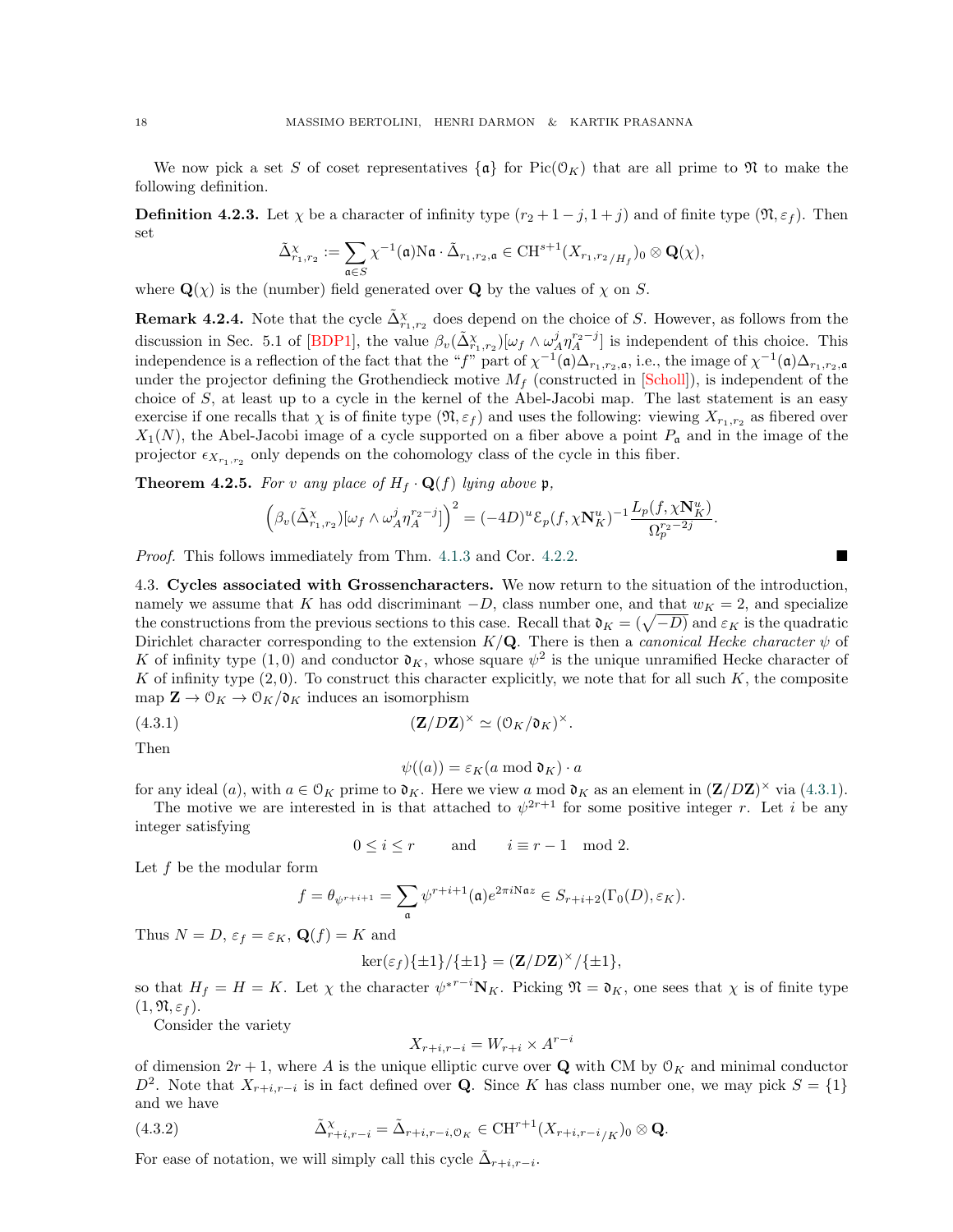Since  $X_{r+i,r-i}$  is defined over Q, there is an action of complex conjugation (denoted  $\tau$ ) on the Chow group in ([4.3.2\)](#page-17-2), and we consider its effect on the cycle  $\tilde{\Delta}_{r+i,r-i}$ . For any generator t' of  $A[\mathfrak{d}_K]$ ,  $\tau$  sends the point  $(A, t')$  on  $X_1(D)$  to  $(A, t'')$  where  $t''$  is some other generator of  $A[\mathfrak{d}_K]$ . Since  $\tau$  preserves the the point  $(A, t)$  on  $A_1(D)$  to  $(A, t)$  where the is some other generator of  $A[\mathfrak{v}_K]$ . Since  $\tau$  preserves the graph of the identity on  $A \times A$  but sends the graph of  $\sqrt{-D}$  on  $A \times A$  to the graph of  $-\sqrt{-D}$ , we see th  $\tilde{\Delta}_{r+i,r-i}$  is in the + or − eigen-space for the action of  $\tau$  depending on whether i is even or odd. However, there is an obvious action of End(A) on  $CH^{r+1}(X_{r+i,r-i})$ , for instance via its action on any one of the elliptic curve factors of  $X_{r+i,r-i}$  and the induced pullback or pushforward on cycles. (Note that there is at least one such factor since  $i \equiv r - 1 \mod 2$ .) Defining

$$
\tilde{\Delta}'_{r+i,r-i} := [\sqrt{-D}]^{*} \cdot \tilde{\Delta}_{r+i,r-i},
$$

we see that  $\tilde{\Delta}'_{r+i,r-i}$  is in the opposite eigenspace for the action of  $\tau$  as  $\tilde{\Delta}_{r+i,r-i}$ .

Let  $p = \mathfrak{p}\bar{\mathfrak{p}}$  be a prime split in K, and let  $\mathcal{L}_{p,\mathfrak{d}_K}$  denote the Katz p-adic L-function as in Sec. [3.](#page-11-0) We supress  $\mathfrak{d}_K$  from the notation and simply write  $\mathcal{L}_p$  henceforth.

<span id="page-18-0"></span>**Theorem 4.3.1.** Let i be an integer in the range  $0 \le i \le r$  and satisfying  $i \equiv r - 1 \mod 2$ . Suppose that

$$
L(\psi^{2i+1}, i+1) \neq 0 \qquad and \qquad \mathcal{L}_p(\psi^{-r}\psi^{*r+1}) \neq 0.
$$

Then the cycles  $\tilde{\Delta}_{r+i,r-i}, \tilde{\Delta}'_{r+i,r-i} \in \mathrm{CH}^{r+1}(X_{r+i,r-i/K})_0 \otimes \mathbf{Q}$  are nontrivial in the top graded piece of the coniveau filtration, i.e. the classes

$$
[\tilde{\Delta}_{r+i,r-i}], [\tilde{\Delta}'_{r+i,r-i}] \in N^0 \operatorname{CH}^{r+1}(X_{r+i,r-i}) \mathbf{Q}/N^1 \operatorname{CH}^{r+1}(X_{r+i,r-i}) \mathbf{Q}
$$

are nonzero. In particular, they are nonzero in  $\mathrm{Gr}^{r+1}(X_{r+i,r-i})\otimes \mathbf{Q}$ .

*Proof.* It clearly suffices to prove this for one of the cycles, say  $\tilde{\Delta}_{r+i,r-i}$ . We compute  $\beta_{\mathfrak{p}}(\tilde{\Delta}_{r+i,r-i})[\omega_f \wedge \tilde{\Delta}_{r+i,r-i}]$  $\omega_A^{r-i}$ . By Theorem [4.2.5,](#page-17-3)

$$
\left(\beta_{\mathfrak{p}}(\tilde{\Delta}_{r+i,r-i})[\omega_f \wedge \omega_A^{r-i}]\right)^2 \sim L_p(f, \chi \mathbf{N}_K^i),
$$

where we use  $\sim$  (in this proof) to denote equality up to multiplication by a nonzero factor. But by Prop. [3.3.1,](#page-12-1)

$$
L_p(f, \chi \mathbf{N}_K^i) \sim \mathcal{L}_p(\psi^{-(r+i+1)} \chi \mathbf{N}_K^i) \mathcal{L}_p(\psi^{*- (r+i+1)} \chi \mathbf{N}_K^i)
$$
  
=  $\mathcal{L}_p(\psi^{-(r+i+1)} \psi^{*r-i} \mathbf{N}_K^{i+1}) \mathcal{L}_p(\psi^{*- (r+i+1)} \psi^{*r-i} \mathbf{N}_K^{i+1})$   
=  $\mathcal{L}_p(\psi^{-r} \psi^{*r+1}) \mathcal{L}_p(\psi^{i+1} \psi^{*-i}).$ 

Now in the second term above the character  $\psi^{i+1}\psi^{*-1}$  is in the range of interpolation for  $\mathcal{L}_p$ , and so up to a nonzero factor, it equals (the algebraic part of) the L-value

$$
L(\psi^{-(i+1)}\psi^{*i},0) = L(\psi^{*2i+1},i+1) = L(\psi^{2i+1},i+1).
$$

The result now follows by using Cor. 2.4.2. [2.4.2.](#page-9-1)

Let  $\Omega(A)$  denote the real period of the elliptic curve A. This is related to the period  $\Omega$  by

$$
\Omega = \Omega(A)/\sqrt{-D}.
$$

Let us define the algebraic part of the L-value  $L(\psi^{2k+1}, k+1)$  by

(4.3.3) 
$$
L^{\mathrm{alg}}(\psi^{2k+1},k+1) = 2 \cdot \frac{k!(2\pi\sqrt{D})^k}{\Omega(A)^{2k+1}} \cdot L(\psi^{2k+1},k+1).
$$

**Proposition 4.3.2.** The algebraic part  $L^{alg}(\psi^{2k+1}, k+1)$  lies in Q, and has denominator (multiplicatively) bounded above by  $2^{k-1}D^{2k+1}$ .

> <span id="page-18-1"></span>*Proof.* That  $L^{\text{alg}}$  lies in Q follows from [\[GS\]](#page-45-23), Thm. 8.1. That the denominator is bounded by  $2^{k-1}D^{2k+1}$ follows from loc. cit., Prop. 10.11 (a).

> In particular, the values of  $L^{\text{alg}}$  are p-adic integers for all primes p not dividing 2D. In practice, we find that the values of  $L^{alg}$  are in fact integers and also perfect squares, as is seen in the tables in Appendix [A.](#page-27-0) The values in those tables were computed using MAGMA. In order to provably identify these values, one may use the following rapidly converging series: (see  $[Gre]$ , equation (1), for example)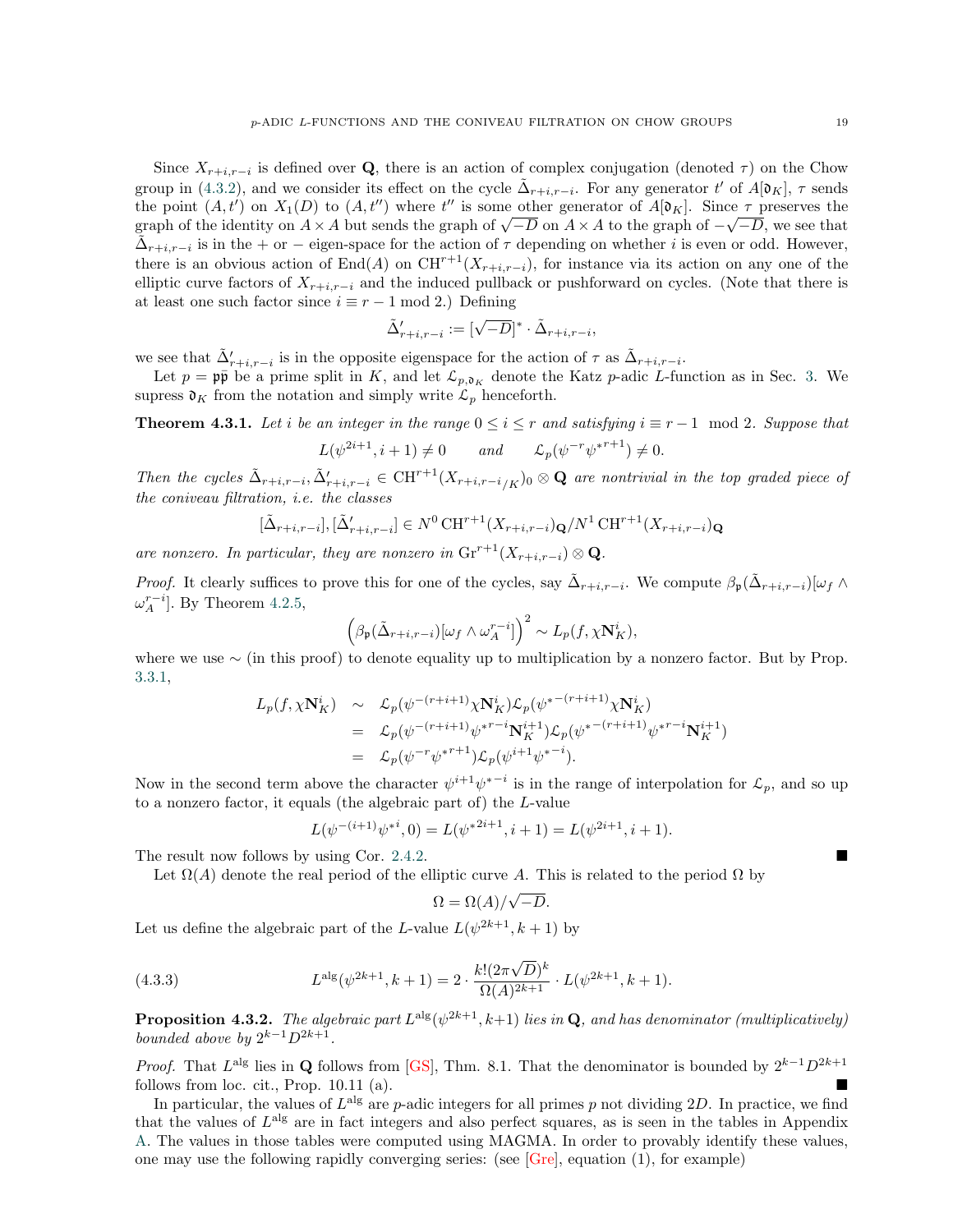$$
(4.3.4) \tL(\psi^{2k+1},k+1) = \sum_{\mathfrak{a}} (\psi^{2k+1}(\mathfrak{a}) + \psi^{2k+1}(\bar{\mathfrak{a}})) N(\mathfrak{a})^{-(k+1)} e^{-2\pi N(\mathfrak{a})/D^2} \sum_{j=0}^k \frac{(2\pi N(\mathfrak{a})/D^2)^j}{j!},
$$

<span id="page-19-0"></span>where the sum is over integral ideals  $\boldsymbol{\mathfrak{a}}$  of  $\mathfrak{O}_K$ . By estimating the tail of the series ([4.3.4\)](#page-19-0) and using Prop. [4.3.2](#page-18-1) above which bounds the denominator of the L-value, we can provably identify the L-value exactly.

**Corollary 4.3.3.** Let i be an integer in the range  $0 \le i \le r$  and satisfying  $i \equiv r - 1 \mod 2$ . Suppose that there are odd primes  $p_1, p_2$  (not necessarily distinct) split in K, and positive integers  $k_1$  and  $k_2$  satisfying

$$
k_1 \equiv i \mod (p_1 - 1), \qquad k_2 \equiv -r - 1 \mod (p_2 - 1)
$$

such that

(4.3.5) 
$$
L^{alg}(\psi^{2k_1+1}, k_1+1) \neq 0 \mod p_1
$$
,  $L^{alg}(\psi^{2k_2+1}, k_2+1) \neq 0 \mod p_2$ .

Then the conclusion of Theorem [4.3.1](#page-18-0) holds for the pair  $(r, i)$ .

*Proof.* Let  $(p, k)$  be the pair  $(p_1, k_1)$  or  $(p_2, k_2)$ . By the interpolation property of  $\mathcal{L}_p$ , we have

$$
\frac{\mathcal{L}_p(\psi^{k+1}\psi^{*-k})}{\Omega_p^{2k+1}} = \frac{k!(2\pi/\sqrt{-D})^k}{\Omega^{2k+1}}(1-\psi^{k+1}\psi^{*-k}(\mathfrak{p})/p)(1-\psi^{-(k+1)}\psi^{*k}(\bar{\mathfrak{p}}))L(\psi^{-(k+1)}\psi^{*k},0)
$$
  
 
$$
\sim (1-\psi^{k+1}\psi^{*-k}(\mathfrak{p})/p)(1-\psi^{-(k+1)}\psi^{*k}(\bar{\mathfrak{p}}))L^{\mathrm{alg}}(\psi^{2k+1},k+1),
$$

where we use  $\sim$  to denote that the LHS = (a p-adic unit)  $\times$  RHS. The Euler and Euler-like factor are both seen to be p-adic units, since  $\psi(\mathfrak{p})/p$  and  $\psi^*(\mathfrak{p})$  are both p-adic units. Since  $\Omega_p$  is a unit in  $\mathfrak{O}_{\mathbf{C}_p}$ , we conclude that  $\mathcal{L}_p(\psi^{k+1}\psi^{*-k})$  is a unit in  $\mathcal{O}_{\mathbf{C}_p}$ . The congruence

$$
\mathcal{L}_p(\psi^{k+1}(\psi^*)^{-k}) \equiv \mathcal{L}_p(\psi^{k+1}(\psi^*)^{-k} \cdot (\psi/\psi^*)^{(p-1)\ell}) \mod \mathfrak{m}_{\mathfrak{O}_{\mathbf{C}_p}}
$$

implies that

$$
\mathcal{L}_{p_1}(\psi^{i+1}\psi^{* - i}) \not\equiv 0 \mod \mathfrak{m}_{\mathcal{O}_{\mathbf{C}p_1}} \qquad \text{and} \qquad \mathcal{L}_{p_2}(\psi^{-r}\psi^{*r+1}) \not\equiv 0 \mod \mathfrak{m}_{\mathcal{O}_{\mathbf{C}p_2}}.
$$

Thus, certainly

$$
\mathcal{L}_{p_2}(\psi^{-r}\psi^{*r+1}) \neq 0,
$$

and by the interpolation property for  $\mathcal{L}_{p_1}$  we see that

$$
L(\psi^{2i+1}, i+1) \neq 0.
$$

The conclusion then follows by applying Theorem [4.3.1](#page-18-0) with  $p = p_2$ .

Corollary 4.3.4. Let  $\varepsilon = 0$  if sign  $L(\psi, s) = +1$  and  $\varepsilon = 1$  if sign  $L(\psi, s) = -1$ . Suppose that there is an odd prime p split in K, such that

$$
(4.3.6) \tLalg(\psi^{2k+1}, k+1) \neq 0 \mod p
$$

for

<span id="page-19-1"></span>
$$
k \in S_{\varepsilon,p} := \{\varepsilon, \varepsilon + 2, \ldots, \varepsilon + (p-3)\}.
$$

Let  $r$  be a positive integer such that

 $r \equiv \varepsilon + 1 \mod 2$ ,

and i an integer in the range  $0 \leq i \leq r$  such that

$$
i \equiv \varepsilon \mod 2.
$$

Then the conclusion of Theorem [4.3.1](#page-18-0) holds for the pair  $(r, i)$ .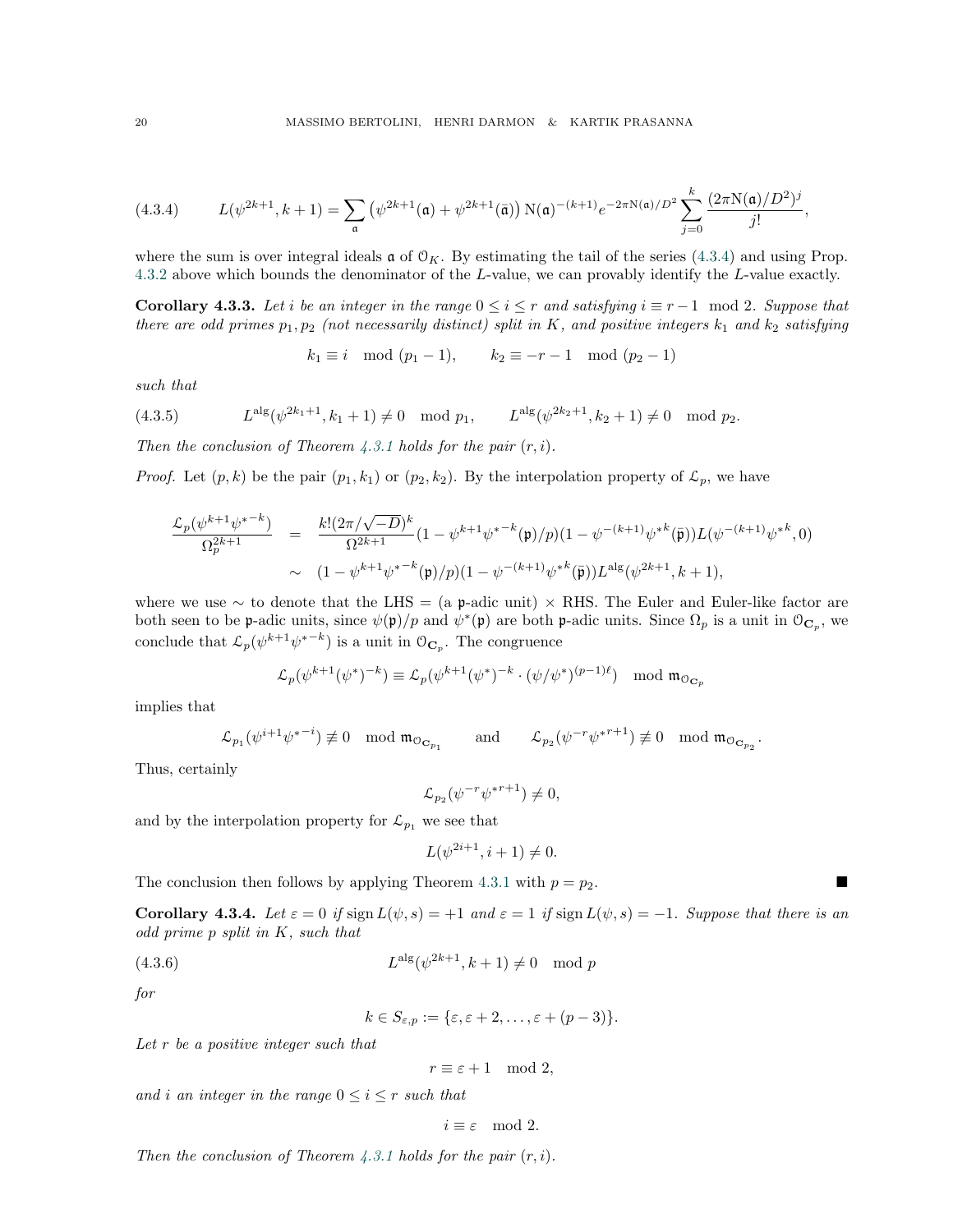*Proof.* Since  $i \equiv \varepsilon \mod 2$  and  $-r-1 \equiv \varepsilon \mod 2$ , there exist  $k_1, k_2 \in S_{\varepsilon,p}$  such that

$$
k_1 \equiv i \mod (p-1) \qquad \text{and} \qquad k_2 \equiv -r-1 \mod (p-1).
$$

Now apply the previous Corollary with  $p_1 = p_2 = p$ .

We now define  $\tilde{\Delta}_{r+i,r-i}^{\pm}$ . Set

$$
\tilde{\Delta}^+_{r+i,r-i} = \left\{ \begin{array}{ll} \tilde{\Delta}_{r+i,r-i}, & \quad \text{if $i$ is even;} \\ \tilde{\Delta}'_{r+i,r-i}, & \quad \text{if $i$ is odd.} \end{array} \right.
$$

Likewise, set

$$
\tilde{\Delta}_{r+i,r-i}^- = \left\{ \begin{array}{ll} \tilde{\Delta}_{r+i,r-i}, & \quad \text{if } i \text{ is odd;} \\ \tilde{\Delta}'_{r+i,r-i}, & \quad \text{if } i \text{ is even.} \end{array} \right.
$$

<span id="page-20-2"></span>**Corollary 4.3.5.** Suppose that r is odd if  $D = 7$  and that r is even if  $D = 11, 19, 43, 67, 163$ . Then for any positive integer i such that

$$
0 \le i \le r \qquad and \qquad i \equiv r - 1 \mod 2,
$$

the cycles  $\tilde{\Delta}_{r+i,r-i}^+$  and  $\tilde{\Delta}_{r+i,r-i}^-$  are defined over K, are in the respective  $\pm 1$ -eigenspaces for the action of complex conjugation, and are nonzero in the top graded piece of the coniveau filtration; i.e.,

$$
[\Delta^+_{r+i,r-i}], [\Delta^-_{r+i,r-i}] \in N^0 \text{CH}^{r+1}(X_{r+i,r-i}) \mathbf{Q}/N^1 \text{CH}^{r+1}(X_{r+i,r-i}) \mathbf{Q}
$$

are nonzero. In particular, these cycles are nonzero in Griffiths group  $\mathrm{Gr}^{r+1}(X_{r+i,r-i})\otimes \mathbf{Q}$ .

*Proof.* We verify that for each value of D, there is some odd prime p split in K such that the condition ([4.3.6\)](#page-19-1) is verified for all k in  $S_{\varepsilon,p}$ . The L-values in question were computed as explained earlier in this section and are listed in the tables in Appendix [A.](#page-27-0) (Rather, what is listed is the prime factorization of the square-root of  $L^{alg}$ .) Indeed, we find the required nondivisibility holds for  $D = 7$  with  $p = 11$ , for  $D = 11, 19$  with  $p = 5$ , for  $D = 43$  with  $p = 13$ , for  $D = 67$  with  $p = 23$  and for  $D = 163$  with  $p = 41!$ 

# 5. Miscellany

<span id="page-20-1"></span><span id="page-20-0"></span>5.1. A non-CM example. We consider a special case of the more general construction of §[4.1.](#page-13-1) Take  $N = 5$  and let  $K = \mathbf{Q}(\sqrt{-11})$ . Note that the prime 5 is split in K, so the constructions of §[4.1](#page-13-1) apply. Consider the Kuga-Sato variety  $W_2$  over  $X_1(5)$ , which has dimension 3 and is defined over **Q**. The middle dimensional cohomology  $H^3(W_2)$  is one-dimensional, corresponding to the unique cusp form f on  $\Gamma_1(5)$ of weight 4. The form  $f$  in fact has trivial central character, is not of CM type and has  $q$ -expansion:

$$
f(q) = q - 4q^2 + 2q^3 + 8q^4 - 5q^5 - 8q^6 + 6q^7 - 23q^9 + 20q^{10} + 32q^{11} + \dots
$$

<span id="page-20-3"></span>Theorem 5.1.1.

$$
rank Gr2(W2/K) \ge 1.
$$

Recall that  $X_{2,2} = W_2 \times A^2$ , where A is an elliptic curve over Q with CM by  $\mathcal{O}_K$  and (minimal) conductor 121. We will simultaneously show the following result as well.

# <span id="page-20-4"></span>Theorem 5.1.2.

$$
\dim \mathrm{CH}^3(X_{2,2})_{0,\mathbf{Q}}/N^1 \mathrm{CH}^3(X_{2,2})_{\mathbf{Q}} \ge 1.
$$

In particular,

$$
rank Gr3(X2,2) \ge 1.
$$

For the similar groups of cycles defined over K, the ranks of the  $\pm 1$ -eigenspaces for the action of complex conjugation are each  $\geq 1$ .

**Remark 5.1.3.** The L-function  $L(f, s)$  has sign  $+1$  and is in fact nonzero at the center. Thus one does not expect to be able to construct a nontorsion cycle in  $\text{Gr}^2(W_2)$  that is defined over Q. However, the L-function  $L_K(f, s)$  has sign  $-1$  since K satisfies the Heegner hypothesis for f and so one does expect to get such a nontorsion cycle defined over  $K$ , as given by Thm. [5.1.1.](#page-20-3) On the other hand, for the variety  $X_{2,2}$ , the relevant cohomology is  $H^5$ , which contains the motive  $M_f \otimes M_{\theta_{\psi^2}}$ , with  $\psi$  the Hecke character of K corresponding to A. The corresponding  $L$ -function

$$
L(s, M_f \otimes M_{\theta_{\psi^2}}) = L(f \otimes \theta_{\psi^2}, s)
$$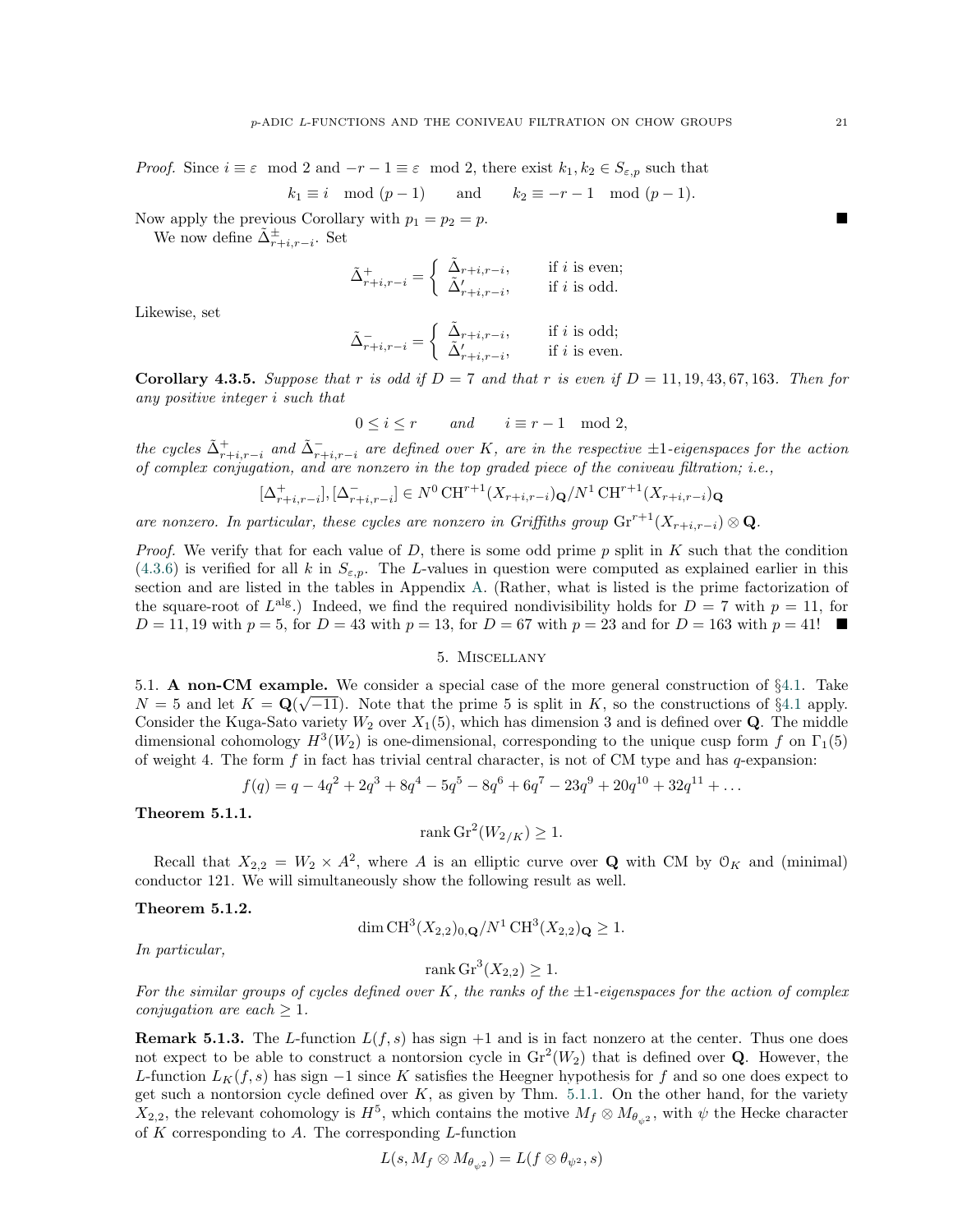has sign −1, again due to the Heegner condition, so that one does expect to construct a nontorsion cycle in Gr<sup>3</sup> that is defined over Q as well as one that is defined over K and is in the  $-1$ -eigenspace for complex conjugation, as is given by Thm. [5.1.2.](#page-20-4)

*Proof.* (of Thms. [5.1.1](#page-20-3) and [5.1.2\)](#page-20-4) Let  $\chi_1$  and  $\chi_2$  be the Hecke characters of K defined by

<span id="page-21-0"></span>
$$
\chi_1 := \mathbf{N}_K, \qquad \chi_2 := \psi^2 \cdot \mathbf{N}_K.
$$

Both  $\chi_1$  and  $\chi_2$  are unramified characters, and are certainly of type  $(1, \mathfrak{N}, \varepsilon_f)$  for any of the two choices of  $\mathfrak{N}$ . Fix an  $\mathfrak{N}$  and consider the cycles

<span id="page-21-1"></span>
$$
\tilde{\Delta}_{2,0}^{\chi_1} \in \text{CH}^2(W_{2/K})_{0,\mathbf{Q}}, \quad \text{and} \quad \tilde{\Delta}_{2,2}^{\chi_2} \in \text{CH}^3(X_{2,2/K})_{0,\mathbf{Q}}.
$$

We will show that these cycles are nontrivial in  $N^0/N^1$ . We first give the argument for  $\tilde{\Delta}_{2,0}^{\chi_1}$  and then ouline the changes necessary to deal with  $\tilde{\Delta}_{2,2}^{X_2}$ . By Cor. [2.4.2](#page-9-1) and Thm. [4.2.5,](#page-17-3) to show that  $\tilde{\Delta}_{2,0}^{X_1}$  is nontrivial in  $N^0/N^1$ , it suffices to show that

$$
(5.1.1)\qquad \qquad L_p(f, \chi_1) \neq 0
$$

for some prime p split in K. In fact, by [\[BDP1\]](#page-45-1) (Thm. 5.9 and Prop. 5.10), to show  $(5.1.1)$  $(5.1.1)$  is equivalent to showing that

eqn:dfneq0 (5.1.2) θ −2 f [ (A, A[N], ωA) 6= 0

where  $\theta = q \frac{d}{dq}$  is the Atkin-Serre operator and  $f^{\flat}$  is the modular form defined by

(5.1.3) 
$$
f^{\flat} := \sum_{(n,p)=1} a_n(f) q^n.
$$

Recall that for any integer k,  $\theta^k f^{\flat}$  is a p-adic modular form of weight  $4 + 2k$  and satisfies the p-adic continuity property

(5.1.4) 
$$
\theta^{k_1} f^{\flat}(A, A[\mathfrak{N}], \omega_A) \equiv \theta^{k_2} f^{\flat}(A, A[\mathfrak{N}], \omega_A) \mod \mathfrak{p}^n, \quad \text{if } k_1 \equiv k_2 \mod (p-1)p^{n-1}.
$$

Thus ([5.1.2\)](#page-21-1) would follow if one could show that for some choice of prime p split in K and some choice of positive integer k, one has

$$
k \equiv -2 \mod (p-1)
$$
 and  $\theta^k f^{\flat}(A, A[\mathfrak{N}], \omega_A) \neq 0 \mod \mathfrak{p}.$ 

Now, for positive  $k$ , we have a congruence

(5.1.5) 
$$
\theta^k f^{\flat}(A, A[\mathfrak{N}], \omega_A) \equiv \theta^k f(A, A[\mathfrak{N}], \omega_A) \mod \mathfrak{p},
$$

since (by the proof of  $[BDP1]$ , Theorem 5.9) these two values differ by an Euler-type factor which is seen to equal 1 modulo  $\mathfrak{p}$ . In addition, by  $[Katz2]$ , Theorem 2.6.36, we have

(5.1.6) 
$$
\theta^k f(A, A[\mathfrak{N}], \omega_A) = \delta^k f(A, A[\mathfrak{N}], \omega_A),
$$

where

(5.1.7) 
$$
\delta^k f := \delta_{4+2k-2} \circ \cdots \circ \delta_4 f, \qquad \delta_j := \frac{1}{2\pi i} \left( \frac{d}{dz} + \frac{j}{2iy} \right).
$$

The operator  $\delta_j$  is the Shimura-Maass operator that takes nearly holomorphic modular forms of weight j to nearly holomorphic modular forms of weight  $j + 2$ .

We now take  $k = 0$  and  $p = 3$ ; note that 3 is split in K. The value  $\delta^k f(A, A[\mathfrak{N}], \omega_A) = f(A, A[\mathfrak{N}], \omega_A)$ lies in  $K$  and is certainly integral outside of 5. Since its denominator at 5 can be explicitly bounded by [\[DR\]](#page-45-26) (Ch. 7, Thm. 3.9 and  $\S3.17,3.18$ ), one can provably identify this value by a finite computation. We pick  $\mathfrak{N} = (\alpha)$  where  $\alpha := \frac{3-\sqrt{-11}}{2}$ , so that  $\tau := (-3+\sqrt{-11})/10$  is a representative on  $\Gamma_0(5)\setminus\mathfrak{H}$  for the associated Heegner point  $(\mathbf{C}/\mathfrak{N}^{-1} \to \mathbf{C}/\mathfrak{O}_K)$ . Then

$$
\mathbf{Z}\tau + \mathbf{Z} = \frac{1}{5}\mathfrak{N},
$$

while the period lattice of  $(A, \omega_A)$  is  $\frac{1}{\sqrt{-11}} \mathbb{O}_K \cdot \Omega_A$ , where  $\Omega_A$  is the real period of  $\omega_A$ . Then one finds that

(5.1.8) 
$$
f(A, A[\mathfrak{N}], \omega_A) = \left(\frac{2\pi i}{\Omega_0}\right)^4 f(\tau), \quad \text{where} \quad \Omega_0 := \frac{5}{\alpha\sqrt{-11}} \cdot \Omega_A.
$$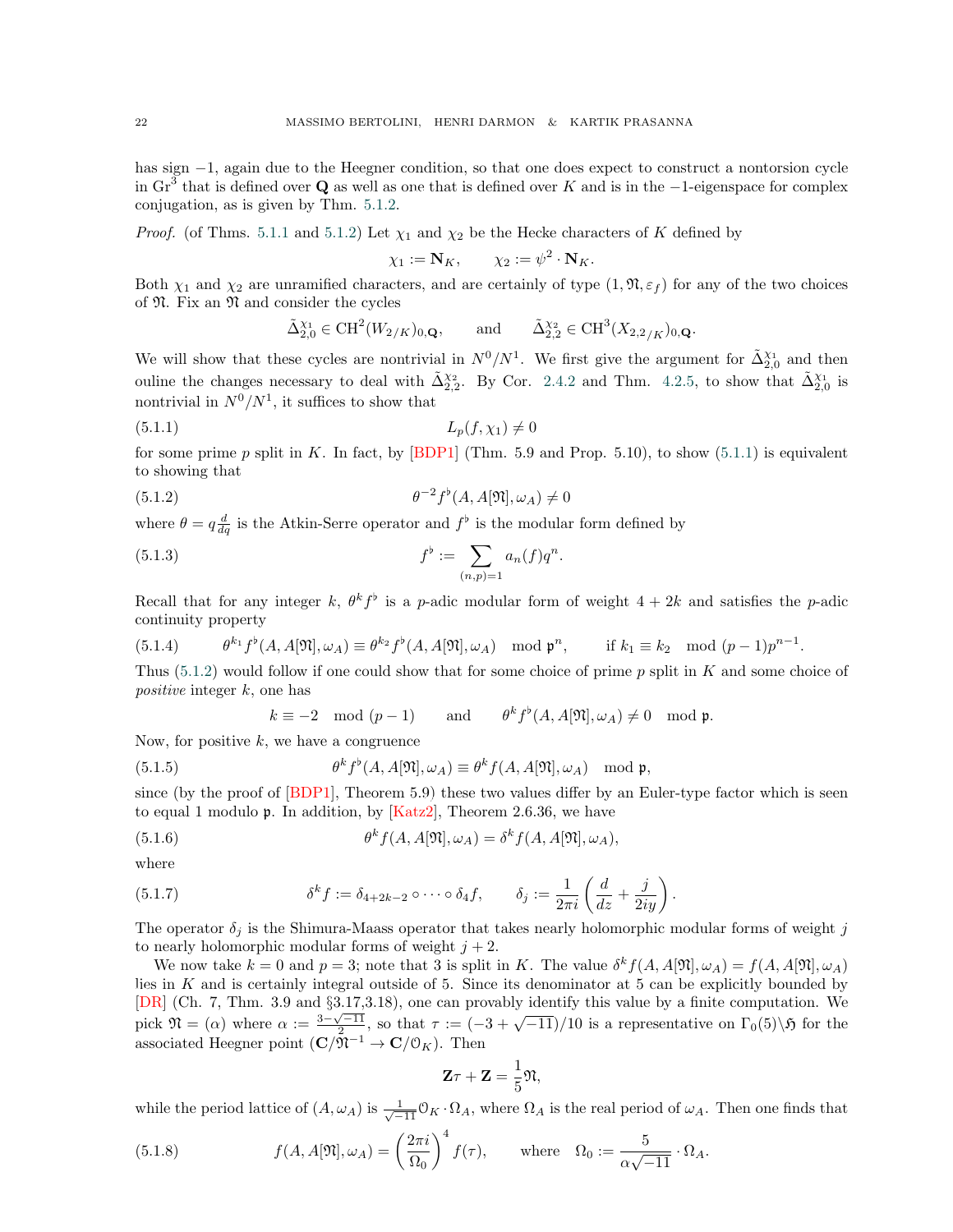Computing this using MAGMA, we find that  $f(A, A[\mathfrak{N}], \omega_A) = -\bar{\alpha}^{-2} \times 11$ . Since this last value is a 3-adic  $\frac{1}{2}$  computing  $\frac{1}{2}$  and  $\frac{1}{2}$  follows.

For Thm. [5.1.2,](#page-20-4) one needs to show that  $\theta^{-3} f^{\flat}(A, A[\mathfrak{N}], \omega_A)$  is not zero. Arguing as above, this value is congruent to  $\delta^1 f(A, A[\mathfrak{N}], \omega_A)$  modulo a prime above 3, so it suffices to check that  $\delta^1 f(A, A[\mathfrak{N}], \omega_A)$  is a 3-adic unit; indeed, we find computationally that  $\delta^1 f(A, A[\mathfrak{N}], \omega_A) = -\bar{\alpha}^{-3} \times 2^2 \times 11$ . (One needs to justify that this value can be provably identified by giving an argument analogous to that for  $\delta^0 f(A, A[\mathfrak{N}], \omega_A)$ given above, that used the results of  $[DR]$ . For this justification, see the remarks following the end of the proof; this rests on Appendix [B.](#page-29-0)) This shows that the rank of the group  $\text{Gr}^3(X_{2,2})$  over K is at least 1, but now using the CM action of K on either of the elliptic curve factors of  $W_{2,2}$  (as in Sec. [4.3\)](#page-17-0), we see that the ranks of both the  $\pm 1$ -eigenspaces for complex conjugation are at least one.

We now explain how one can provably compute  $\delta^1 f(A, A[\mathfrak{N}], \omega_A)$  or equivalently  $\delta_4 f(\tau)$ . First we use the following idea due to Shimura (see [\[Shim\]](#page-45-27), §1). Pick an element  $\alpha = \begin{pmatrix} a & b \\ c & d \end{pmatrix} \in SL_2(\mathbf{Q})$  such that  $\alpha \cdot \tau = \tau$  and  $\alpha \neq \pm 1$ . Let

$$
h(z) := \frac{(f|_4\alpha)(z)}{f(z)}.
$$

(Here as usual  $F|_{\ell}\beta(z) := F(\beta \cdot z) \cdot \det(\beta)^{\ell/2} \cdot (cz + d)^{-\ell}$ .) Then  $h(\tau) = \lambda^{-4}$ , where  $\lambda := c\tau + d$ . Applying  $\delta_4$  to the relation  $f|_4\alpha = fh$ 

yields

$$
(\delta_4 f)|_6 \alpha = \delta_4(f|_4 \alpha) = \delta_4 f \cdot h + f \delta_0 h.
$$

Evaluating at  $\tau$  yields

$$
\delta_4 f(\tau) \cdot \lambda^{-6} = \delta_4 f(\tau) \cdot \lambda^{-4} + f(\tau) \delta_0 h(\tau),
$$

that is

$$
\lambda^{-4}(\lambda^{-2} - 1) \cdot \delta_4 f(\tau) = f(\tau) \cdot \delta_0 h(\tau).
$$

So to compute  $\delta_4 f(\tau)$ , given that we've already computed  $f(\tau)$ , it suffices to bound the denominator of the algebraic part of  $\delta_0 h(\tau)$ .

In our case, we can take  $\alpha$  to correspond (for example) to the image of  $\frac{1+\sqrt{-11}}{1-\sqrt{-11}}$  $\frac{1+\sqrt{-11}}{1-\sqrt{-11}}$  under the embedding  $K \hookrightarrow M_2(\mathbf{Q})$  associated with the point  $\tau$ . Then

$$
\alpha = \begin{pmatrix} -4/3 & -1/3 \\ 5/3 & -1/3 \end{pmatrix} = \frac{1}{3}\beta
$$

with

$$
\beta:=\begin{pmatrix}-4 & -1\\ 5 & -1\end{pmatrix}.
$$

Note that  $\gamma := \begin{pmatrix} -1 & 1 \\ -5 & 4 \end{pmatrix} \in \Gamma_0(5)$  and

$$
\gamma \cdot \beta = \begin{pmatrix} 1 & -2 \\ 0 & 9 \end{pmatrix},
$$

so that

$$
(f|_4\alpha)(z) = (f|_4\beta)(z) = (f|_4\gamma\beta)(z) = 9^{-2} \cdot f\left(\frac{z-2}{9}\right),
$$

and

$$
h(z) = 9^{-2} \cdot f\left(\frac{z-2}{9}\right) \cdot f(z)^{-1}.
$$

Letting  $g(z) := 9^2 \cdot h(9z + 2)$ , we get

$$
g(z) = f(z) \cdot f(9z + 2)^{-1} = f(z)/f(9z).
$$

Now,  $\delta_0 h(\tau) = 9^{-3} \cdot \delta_0 g(\tau')$ , with  $\tau' := (\tau - 2)/9$ . But g is a meromorphic modular function on  $\Gamma_0(9.5)$ , hence  $\delta_0 g$  is a meromorphic modular form of weight 2 on  $\Gamma_0(9 \cdot 5)$  and is given by the formula

$$
\delta_0 g(z) = \frac{f(9z)f'(z) - 9f'(9z)f(z)}{f(9z)^2}.
$$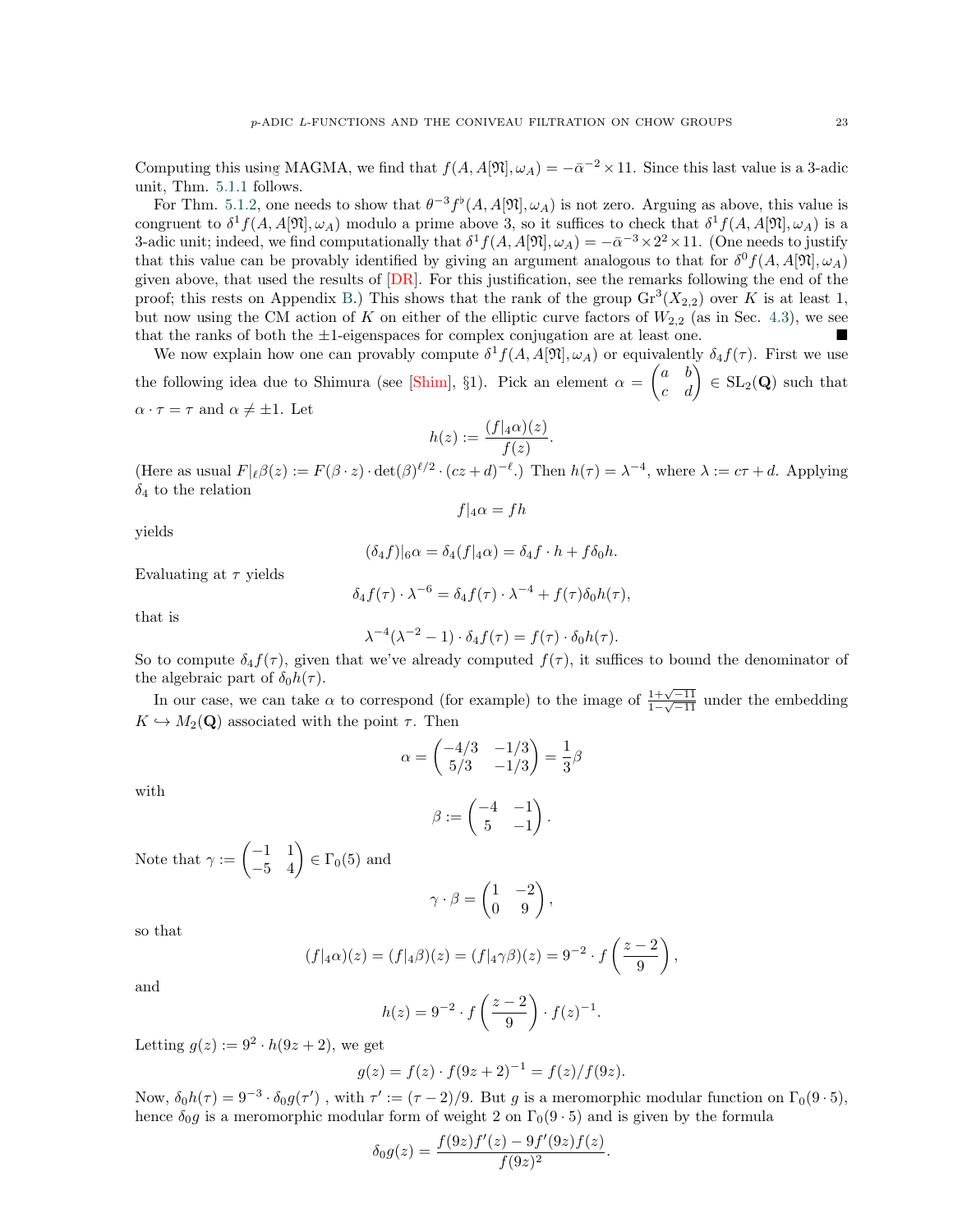Thus

$$
F(z) := f(9z)^2 \cdot \delta_0 g(z) = f(9z)f'(z) - 9f'(9z)f(z)
$$

is a *holomorphic* cusp form of weight 10 on  $\Gamma_0(3^2 \cdot 5)$ . The algebraic part of  $F(\tau')$  is integral outside of the primes 3 and 5 and Theorem [B.1.3.1](#page-31-1) in Appendix [B](#page-29-0) gives an effective lower bound on its denominator at 5. Tracing backwards through the computations above, we find that there is an effectively computable algebraic integer  $c_1 \in \mathcal{O}_K$  such that  $c_1 \delta^1 f(A, A[\mathfrak{N}], \omega_A)$  is integral outside of 3. The argument above can now be repeated with a different choice of  $\alpha$ , say corresponding to the image of  $\frac{5+3\sqrt{-11}}{5-\sqrt{31}}$  $rac{5+3\sqrt{-11}}{5-3\sqrt{-11}}$ . (Note that the element  $(5 + 3\sqrt{-11})/2$  has norm 31 which is the smallest split prime in K after 3 and 5.) In exactly the same way, we find that there is an effectively computable algebraic integer  $c_2 \in \mathcal{O}_K$  such that  $c_2\delta^1 f(A, A[\mathfrak{N}], \omega_A)$  is integral outside of 31. Then  $c_1c_2\delta^1 f(A, A[\mathfrak{N}], \omega_A)$  is integral, and hence can be computed effectively, as desired.

**Remark 5.1.4.** The reader will find in [A](#page-27-0)ppendix A a table of values  $\delta^k f(A, A[\mathfrak{N}], \omega_A)$  for k in the range 0 through 21, computed to many digits of accuracy. From this table, we see that instead of  $p = 3$  and  $k = 0, 1$ , we could argue instead using the split prime  $p = 23$  and the values corresponding to  $k = 20$  and 19, provided we could show that these computed values are indeed correct. However, this seems to be a nontrivial issue since our method of proof above for  $k = 0, 1$ , namely translating the problem to computing the value of a holomorphic form with integral q-expansion and applying Theorem [B.1.3.1](#page-31-1) in Appendix [B,](#page-29-0) appendix-brian does not seem to extend easily to larger values of k.

> <span id="page-23-0"></span>5.2. The Fermat quartic revisited. We end by using the methods of this paper to give another proof of Bloch's theorem (see §[1\)](#page-4-0) that rank  $\text{Gr}^2(X) \ge 1$  for  $X =$  the Jacobian of the Fermat quartic.

> Recall that X is isogenous over Q to the product  $A \times A \times A'$ , where A and A' are the elliptic curves given by the equations

$$
A: y^2 = x^3 - x, \qquad A': y^2 = x^3 + x.
$$

The curves A and  $A'$  have conductors 32 and 64 respectively, and both have CM by the ring of integers of  $K = \mathbf{Q}(i)$ . We will need to identify explicitly the associated Grössencharacters  $\psi$  and  $\psi'$  of K. Let  $\mathfrak{q} = (1+i)$  be the unique prime of  $\mathcal{O}_K$  above 2, so that  $\mathfrak{q}^2 = (2)$ . Since the conductor  $N_A = N_{K/\mathbf{Q}}(\mathfrak{c}_{\psi})D$ and likewise for A', the conductors of  $\psi$  and  $\psi'$  must be  $\mathfrak{q}^3$  and  $\mathfrak{q}^4$  respectively. Further, since  $\psi$  and  $\psi'$ are associated with elliptic curves, their restrictions to Q must equal  $\varepsilon_K$ . Since K has class number one, we have

$$
\mathbf{A}_K^{\times} = K^{\times} \cdot (\prod_v \mathbb{O}_v^{\times} \times K_{\infty}^{\times})
$$

and to give a Hecke character  $\eta = \prod_v \eta_v$  of conductor dividing  $\mathfrak{q}^n$  of infinity type  $(1,0)$  is equivalent to giving a finite order character  $\eta_{\mathfrak{q}}$  of  $U_{\mathfrak{q},n} := \mathfrak{O}_{\mathfrak{q}}^{\times}/1 + \mathfrak{q}^n \mathfrak{O}_{\mathfrak{q}} = (1 + \mathfrak{q} \mathfrak{O}_q)/(1 + \mathfrak{q}^n \mathfrak{O}_q)$  such that for any global unit  $u \in \mathcal{O}_K$ , we have

$$
\eta_{\mathfrak{q}}(u)=u.
$$

Now  $U_{\mathfrak{q},3} \simeq \mathbf{Z}/4\mathbf{Z}$  is cyclic, generated by i, hence there is a unique character  $\psi$  of type  $(1,0)$  and conductor q 3 . Globally, this character is determined by

$$
\psi((\alpha)) = \alpha
$$
, if  $\alpha \in \mathcal{O}_K$ ,  $\alpha \equiv 1 \mod \mathfrak{q}^3$ .

Likewise  $U_{\mathfrak{q},4} \simeq \mathbf{Z}/4\mathbf{Z} \times \mathbf{Z}/2\mathbf{Z}$ , where the first factor is generated by  $a := 2+i$  and the second by  $b := 1-2i$ . It is easy to see then that the only characters of conductor dividing  $\mathfrak{q}^4$  of infinity type  $(1,0)$  are  $\psi$  and  $\psi'$ , the latter given by

$$
\psi_{\mathfrak{q}}'(a) = i, \quad \psi_{\mathfrak{q}}'(b) = 1.
$$

In contrast,  $\psi$  satisfies

$$
\psi_{\mathfrak{q}}(a) = -i, \quad \psi_{\mathfrak{q}}(b) = -1.
$$

Thus  $\psi' = \psi \mu$ , where  $\mu$  is the finite order (quadratic) character of K of conductor  $\mathfrak{q}^4$ , characterized by

$$
\mu_{\mathfrak{q}}(a) = -1, \quad \mu_{\mathfrak{q}}(b) = -1,
$$

so that  $\mu$  is in fact the quadratic character associated with the extension  $\mathbf{Q}(\zeta_8)/K$ .

By the Künneth formula, the motive  $H^3(X)$  splits as the sum  $M_{\theta_\chi} \oplus M_{\theta_{\psi'}}(-1)^3$ , where  $\chi$  is the Hecke character

$$
\chi := \psi^2 \psi' = \psi^3 \mu.
$$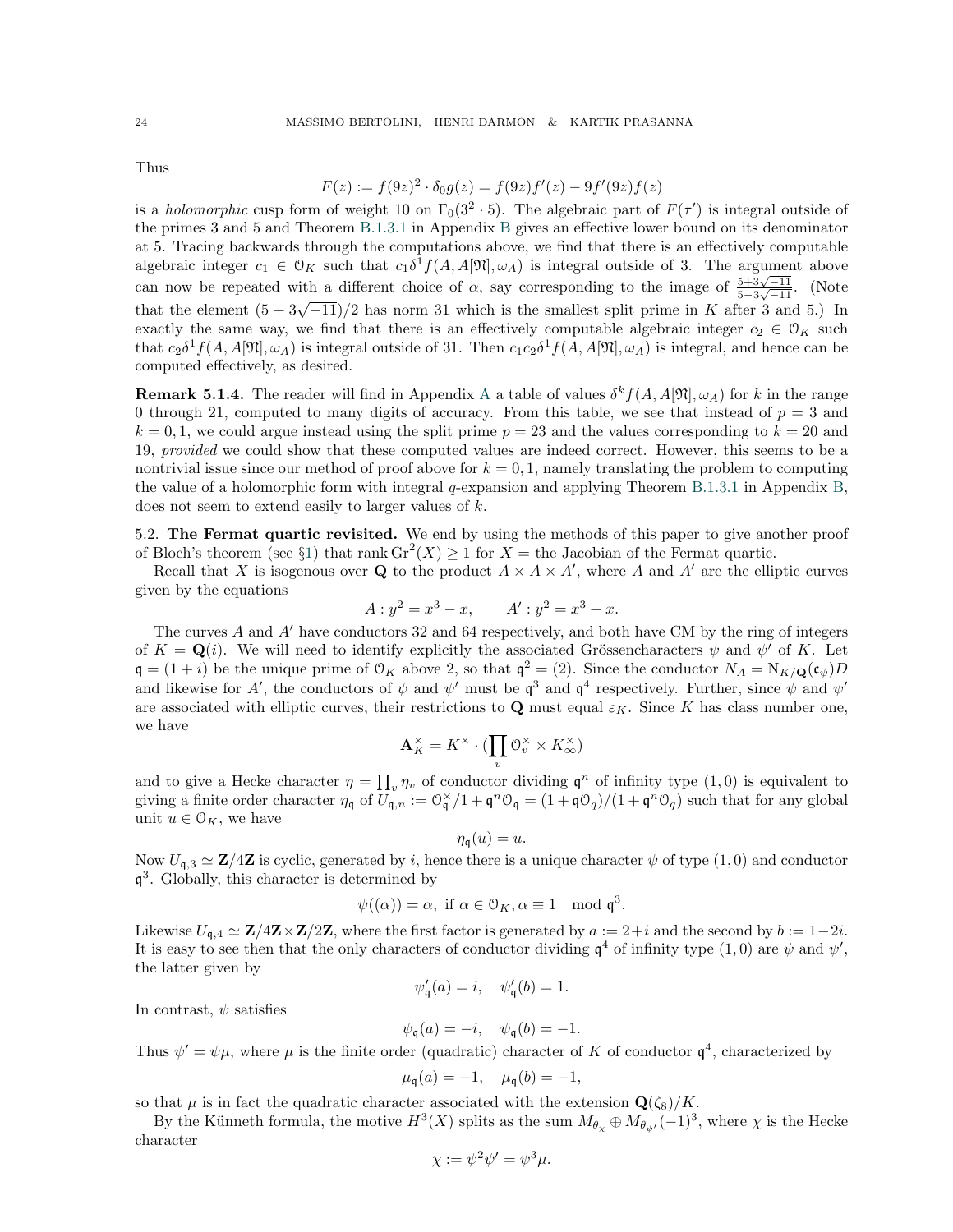Let f be the modular form

$$
f:=\theta_{\psi^2}=\sum_{\mathfrak{a}}\psi^2(\mathfrak{a})e^{2\pi i \mathrm{N}\mathfrak{a} z}.
$$

Since  $\psi^2$  has conductor  $\mathfrak{q}^2$ , the form f lies in  $S_3(\Gamma_0(16), \varepsilon_K)$ . Let W be the elliptic modular surface over the modular curve  $X_{\Gamma}$  associated with the subgroup  $\Gamma := \Gamma_0(16) \cap \Gamma_1(4) \subset SL_2(\mathbb{Z})$ . By Künneth,  $H^3(W \times E')$  contains as a subfactor the motive

$$
M_f\otimes M_{\theta_{\psi'}}=M_{\theta_{\psi^2}}\otimes M_{\theta_{\psi'}}=M_{\theta_{\chi}}\oplus M_{\theta_{\psi'}}(-1).
$$

Note that the group  $\Gamma$  is conjugate in  $SL_2(\mathbf{Z})$  to the subgroup  $\Gamma(4)$ , so that W is *isogenous* to the (universal) elliptic modular surface  $W'$  over  $X(4)$ . (This isogeny will be described in moduli-theoretic terms below.) We will show rank  $\operatorname{Gr}^2(X) \geq 1$  in two steps:

- (i) Construct a generalized Heegner-type cycle  $\Delta$  on  $W' \times A''$ , where A'' is a curve Q-isogenous to A' and show that  $\tilde{\Delta}$  is nontorsion in  $\text{Gr}^2(W' \times A'')$ .
- (ii) Construct a correspondence  $\Pi$  from X to the product  $W' \times A''$ , and verify that  $\tilde{\Delta}$  transfers via II to a cycle on X that is nontorsion in  $\mathrm{Gr}^2(X)$ .

We start with (i). The curve  $X(4)$  has a canonical model over K, given as the solution to a fine moduli problem, namely classifying triples  $(E, P, Q)$  where E is an elliptic curve, P and Q are points of order exactly 4, such that the Weil pairing  $\langle P, Q \rangle = i$ . In fact  $X(4)$  is isomorphic to  $\mathbf{P}^1$ , and an explicit equation for  $W'$  is the classical Jacobi quartic

(5.2.1) 
$$
Y^2 = (X^2 - \sigma^2)(X^2 - \sigma^{-2}),
$$

or in Weierstrass form:

(5.2.2) 
$$
Y^2 = X(X-1)(X-\lambda),
$$

where

<span id="page-24-0"></span>
$$
\lambda=\frac{1}{4}(\sigma+\sigma^{-1})^2,
$$

with  $\sigma$  being the parameter on  $X(4) = \mathbf{P}^1$ . Note that  $X(4)$  and W' are in fact defined over **Q**. A basis for the 4-torsion (in the Weierstrass form) is given by  $(P_{\sigma}, Q_{\sigma})$ , where

$$
P_{\sigma} = \left(\frac{1}{2}(\sigma^2 + 1)/\sigma^2, -\frac{1}{4}(\sigma^4 - 1)/\sigma^3\right);
$$
  
\n
$$
Q_{\sigma} = \left(-\frac{1}{2}(\sigma^2 + 1)/\sigma, \frac{1}{4}i(\sigma^4 + 2\sigma^3 + 2\sigma^2 + 2\sigma + 1)/\sigma^2\right).
$$

These satisfy  $\langle P_{\sigma}, Q_{\sigma} \rangle = i$ , with  $\langle \cdot, \cdot \rangle$  being the Weil pairing.

Fix  $\zeta$  a primitive 8th root of unity such that  $\zeta^2 = i$ . The fiber of W' over  $\sigma = \zeta$  is an elliptic curve isomorphic to the curve

$$
A'': y^2 = x^3 - 4x
$$

which is 2-isogenous to A'. On the variety  $W' \times A''$ , let  $\Delta \in CH^2(W' \times A'')_0$  be the cycle obtained by applying the projector  $\epsilon_{W'}\epsilon_{A''}$  to the diagonal in  $A'' \times A'' \subset W' \times A''$ . This cycle is defined over  $\mathbf{Q}(\zeta)$ . Define

$$
\tilde{\Delta} := \text{Tr}_{\mathbf{Q}(\zeta)/K}(\Delta).
$$

Then  $\tilde{\Delta}$  is defined over K and we will show below that it is nontorsion in  $\text{Gr}^2(W' \times A'')$ .

To verify the last claim, we use that there is an isogeny  $W' \to W$  over  $X(4) \simeq X_{\Gamma}$ . Since

$$
\left(\begin{array}{cc} 4 & 0 \\ 0 & 1 \end{array}\right)^{-1} \Gamma(4) \left(\begin{array}{cc} 4 & 0 \\ 0 & 1 \end{array}\right) = \Gamma,
$$

the natural isomorphism  $X(4) = \Gamma(4)\backslash \mathfrak{H} \simeq \Gamma \backslash \mathfrak{H} = X_{\Gamma}$  is given by  $z \mapsto z/4$ . In terms of the moduli interpretations, this isomorphism sends a triple  $(E, P, Q)$  to the triple  $(E', \varphi(P), \varphi(C))$ , where

$$
\varphi : E \to E' := E / \langle Q \rangle
$$

is the natural isogeny, and  $C$  is the subgroup

$$
C := \{ R \in E : 4R \in \langle P \rangle \}.
$$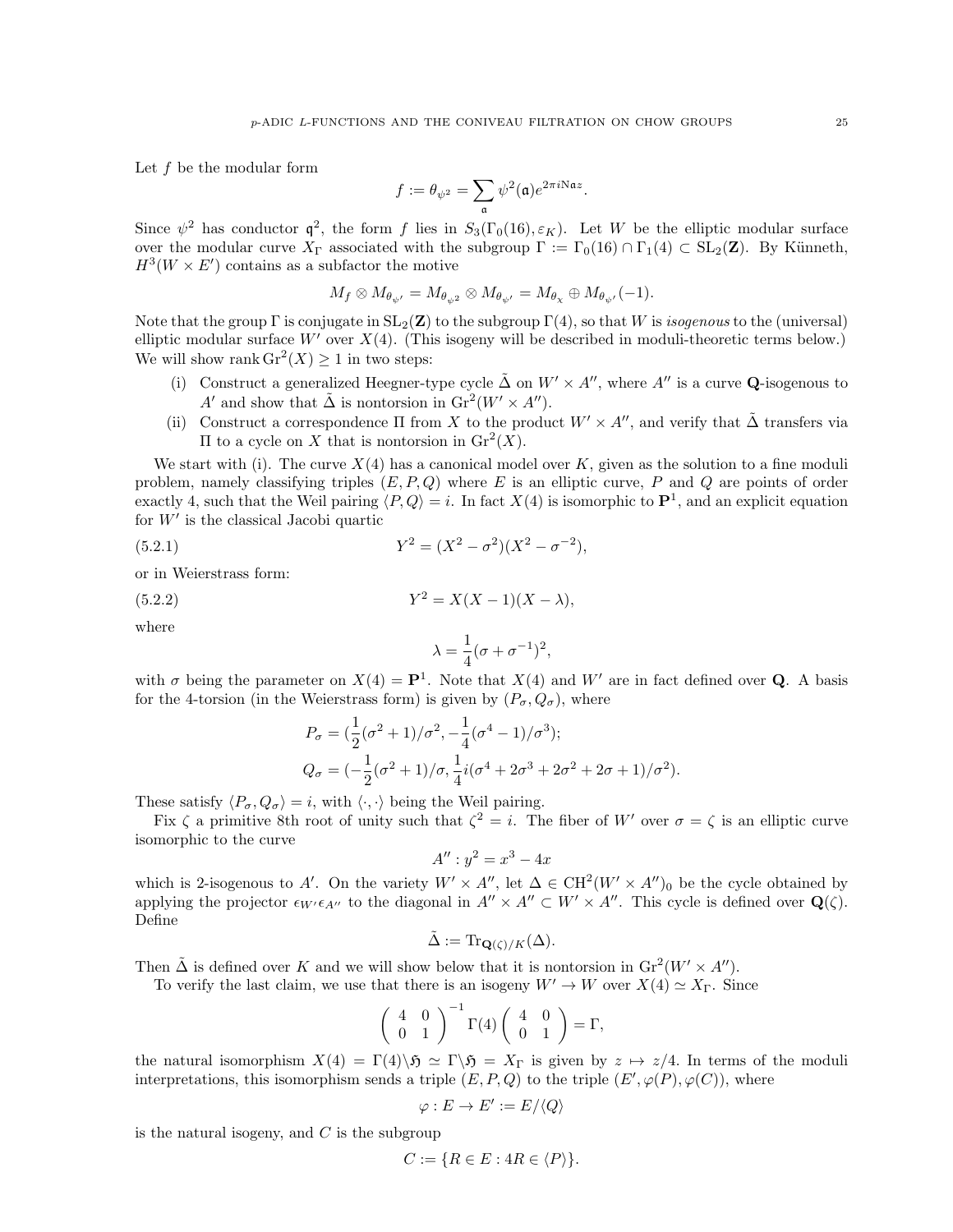Thus C is a subgroup of E of order 64 but  $\varphi(C)$  is cyclic of order 16. The isogenies  $\varphi$  above patch together to give the desired isogeny from W' to W over  $X(4) \simeq X_{\Gamma}$ . Further, under this last isomorphism, the modular form f on  $\Gamma$  is identified with the modular form  $\eta(z)^6$  on  $\Gamma(4)$ , i.e., one has the identity:

$$
f(z/4) = \eta(z)^6
$$
, or  $f(z) = \eta(4z)^6$ .

We can now show:

**Proposition 5.2.1.** The cycle  $\tilde{\Delta}$  is nontorsion in  $\text{Gr}^2(W' \times A'')$ .

*Proof.* It suffices to show that the pushforward  $\varphi_*(\tilde{\Delta})$  of  $\tilde{\Delta}$  under  $(\varphi, 1) : W' \times A'' \to W \times A''$  is nontorsion in Gr<sup>2</sup>. Let  $x_{\zeta}$  denote the point of  $X(4)$  corresponding to  $\sigma = \zeta$  and let  $y_{\zeta}$  be its image in  $X_{\Gamma}$ . The point  $y_{\zeta}$  then corresponds to a triple of the form  $(A'', P, C)$  with P a point of order 4 on A'' and C a cyclic subgroup of order 16 on A'' containing P, both P and C being defined over  $\mathbf{Q}(\zeta)$ . Let us fix a Néron differential  $\omega$  on A<sup>n</sup> defined over **Q**. Using directly Lemma 3.22 and 3.23 and Prop. 3.24 of [\[BDP1\]](#page-45-1), it suffices to show that

<span id="page-25-2"></span>
$$
\theta^{-2}f^{\flat}(A'',\omega,P,C) + \theta^{-2}f^{\flat}(A'',\omega,P^{\tau},C^{\tau}) \neq 0,
$$

where  $\tau$  is the nontrivial Galois automorphism of  $\mathbf{Q}(\zeta)/K$ . Again, as in the previous section, it suffices to find a prime p split in K, say  $p = \mathfrak{p}\bar{\mathfrak{p}}$ , and a positive integer  $k \equiv -2 \mod p - 1$ , such that

(5.2.3) 
$$
\delta^k f(A'', \omega, P, C) + \delta^k f(A'', \omega, P^{\tau}, C^{\tau}) \not\equiv 0 \mod \mathfrak{p}.
$$

Now, a simple computation shows that in the complex analytic uniformization, the point  $x<sub>\zeta</sub>$  corresponds to the class  $[i] \in \Gamma(4) \setminus \mathfrak{H}$  while its conjugate by  $\tau$  corresponds to the point  $[\gamma i] \in \Gamma(4) \setminus \mathfrak{H}$ , where

<span id="page-25-0"></span>
$$
\gamma := \left( \begin{array}{cc} -3 & -2 \\ 2 & 1 \end{array} \right).
$$

Let  $\Omega$  be the real period of A''. The period lattice of A'' is  $\Omega \cdot (\mathbf{Z} + \mathbf{Z}i)$  and  $\gamma \cdot i = (i - 8)/5$ , so

(5.2.4) 
$$
\delta^k f(A'', \omega, P, C) = \left(\frac{2\pi i}{\Omega}\right)^{3+2k} \cdot \delta^k f(i/4)
$$

<span id="page-25-1"></span>and

(5.2.5) 
$$
\delta^k f(A'', \omega, P^{\tau}, C^{\tau}) = \left(\frac{2\pi i}{(2i+1)\cdot\Omega}\right)^{3+2k} \cdot \delta^k f((i-8)/20)
$$

These values can be computed, and we find that in fact the values of  $(5.2.4)$  $(5.2.4)$  and  $(5.2.5)$  $(5.2.5)$  are *equal* for all k and zero for odd values of k; for even k, a table of these values can be found in Appendix [A.](#page-27-0) Taking either  $k = 2, p = 5$  or  $k = 8, p = 11$  or  $k = 14, p = 17$ , we see that ([5.2.3\)](#page-25-2) holds.

As in the previous section, one needs to establish that the computed values of  $\delta^k f$  used above are indeed correct. In this case, the method of the previous section seems difficult to apply (since we need  $k \geq 2$ ), but one can argue differently as follows. Let

$$
\Lambda^{\pm}(k) := \delta^k f(A'', \omega, P, C) \pm \delta^k f(A'', \omega, P^{\tau}, C^{\tau}).
$$

Under the embedding of K into  $M_2(Q)$  corresponding to  $z := i/4$ , the order

$$
\left\{ \left( \begin{array}{cc} a' & b' \\ c' & d' \end{array} \right) \in M_2(\mathbf{Z}) : c' \equiv 0 \mod 16 \right\}
$$

pulls back to the order  $\mathcal{O}_c$  in K of conductor  $c := 4$ . Since  $K(\zeta)$  is the ring class field of K of conductor 4, by a formula of Waldspurger [\[Wa\]](#page-46-1) one has (for  $k \geq 0$ )

$$
\Lambda^+(k)^2 = c_1(k) \cdot L^{\text{alg}}(f, \psi'\psi^{2k+2}, k+3) = c_1(k) \cdot L^{\text{alg}}(\psi'\psi^{2k+4}, k+2) \cdot L^{\text{alg}}(\psi'\psi^{2k}, k+1)
$$
  
=  $c_1(k) \cdot L^{\text{alg}}(\psi^{2k+5}\mu, k+2) \cdot L^{\text{alg}}(\psi^{2k+1}\mu, k+1),$ 

and

$$
\Lambda^{-}(k)^{2} = c_{2}(k) \cdot L^{\text{alg}}(f, \psi' \psi^{2k+2} \mu, k+3) = c_{2}(k) \cdot L^{\text{alg}}(\psi' \psi^{2k+4} \mu, k+2) \cdot L^{\text{alg}}(\psi' \psi^{2k} \mu, k+1)
$$
  
=  $c_{2}(k) \cdot L^{\text{alg}}(\psi^{2k+5}, k+2) \cdot L^{\text{alg}}(\psi^{2k+1}, k+1),$ 

where  $c_1(k)$  and  $c_2(k)$  are elements in K that are possibly zero. (There is an exact version of Waldspurger's formula worked out in  $[BDP1]$ , §4 which does not quite cover this case since we assumed in that article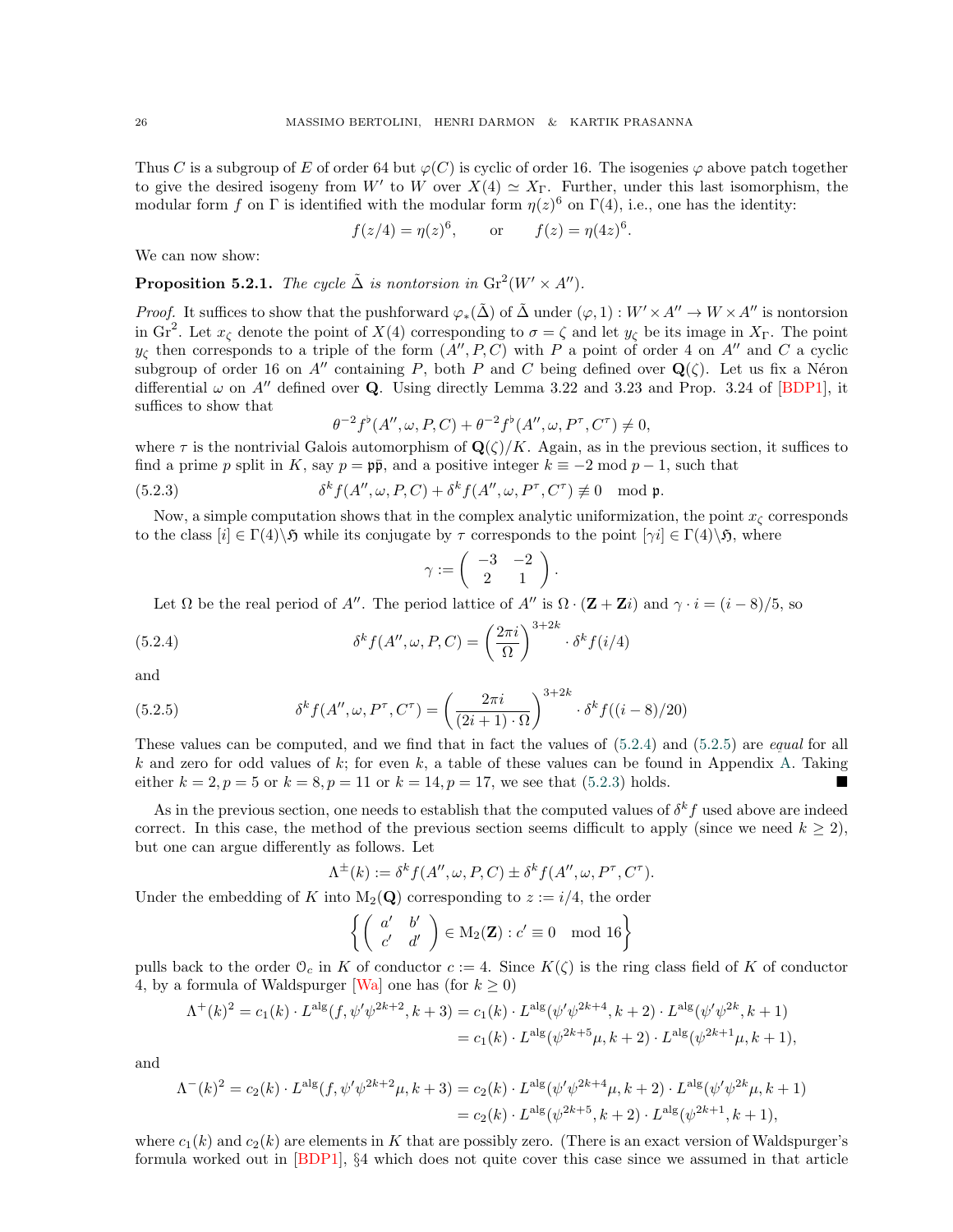that the imaginary quadratic field has odd discriminant and the conductor of the embedding  $K\rightarrow M_2(Q)$ is also odd. However, for the current application, an exact formula is not needed.) The signs of the L-functions  $L(\psi^{2k+1}, s)$  and  $L(\psi^{2k+1}\mu, s)$  are easy to compute; one finds that

$$
sign L(\psi^{2k+1}, s) = \begin{cases} +1, & \text{if } 2k+1 \equiv 1, 3 \text{ mod } 8; \\ -1, & \text{if } 2k+1 \equiv 5, 7 \text{ mod } 8, \end{cases}
$$

and

$$
\operatorname{sign} L(\psi^{2k+1}\mu, s) = \begin{cases} +1, & \text{if } 2k+1 \equiv 1, 5 \pmod{8} \\ -1, & \text{if } 2k+1 \equiv 3, 7 \pmod{8} \end{cases}
$$

It follows that simply for sign reasons,  $\Lambda^{-}(k)$  is always zero while  $\Lambda^{+}(k)$  is zero for odd values of k. For even k, at least in the range of computation of the table in Appendix [A,](#page-27-0) one finds computationally that  $\Lambda^+(k) \neq 0$ , hence also  $c_1(k) \neq 0$ . Now  $c_1(k)$  is a product of local factors  $c_1(k) = \prod_v c_{1,v}(k)$ , over all the places v of **Q**. The factor  $c_{1,v}(k)$  for  $v \neq 2$  are computed explicitly in [\[BDP1\]](#page-45-1) §4, which as mentioned above does not cover the computation of  $c_{1,2}(k)$ . However,  $c_{1,2}(k)$  is a local 2-adic integral and so one can effectively bound it from below in terms of the ramification data at 2, since one knows that is not zero. Then, as in §[4.3,](#page-17-0) one can use [\[GS\]](#page-45-23) Prop. 10.11 (a) to bound the denominator of  $L^{alg}(\psi^{2k+1}\mu, k+1)$  and hence the denominator of  $\delta^k f(A'', \omega, P, C)$ .

**Remark 5.2.2.** The fact that  $\Lambda^{-}(k) = 0$  for all k implies that the image of  $\Delta - \Delta^{\tau}$  under the p-adic Abel-Jacobi map is 0, at least for all primes  $p$  split in  $K$ . This is consistent with the BB-conjecture since  $\Delta - \Delta^{\tau}$  lies in the -1-eigenspace of CH<sup>2</sup>(W' × A'')<sub>0</sub> for the action of Gal( $\mathbf{Q}(\zeta)/K$ ). The dimension of this eigenspace should be controlled by the order of vanishing at the center of the twist by  $\mu$  of the motive  $M_f \otimes M_{\theta_{\psi'}}$ , namely the L-function

$$
L(\chi\mu, s)L(\psi'\mu, s-1) = L(\psi^3, s) \cdot L(\psi, s).
$$

This last L-function can be checked to be nonvanishing at the center.

**Remark 5.2.3.** As in the previous sections, the CM action of K on  $A''$  can be used to define cycles  $\tilde{\Delta}^{\pm}$  in the respective  $\pm$ 1-eigenspaces for the action of complex conjugation, that are both nontorsion in  $\operatorname{Gr}^2(W' \times A'')$ .

We now show (ii), by constructing an explicit correspondence  $\Pi_1 : A \times A \dashrightarrow W'$  defined over Q. (This construction is likely classical, but we include it for want of a reference; see also [\[Schap\]](#page-45-28), Remark 2.4.1.) First map  $A \times A$  to  $A_0 \times A_0$ , where  $A_0$  is the **Q**-isogenous curve

$$
A_0: y^2 = x^4 - 1.
$$

Taking two copies of  $A_0$ , say  $y_1^2 = x_1^4 - 1$ ,  $y_2^2 = x_2^4 - 1$ , define a map

$$
A_0 \times A_0 \to W',
$$

the latter given by  $(5.2.1)$  $(5.2.1)$ , by the formulas

$$
(x_1, y_1, x_2, y_2) \mapsto (x, y, \sigma)
$$

where  $x = x_1x_2$ ,  $y = y_1y_2$ ,  $\sigma = x_1/x_2$ . It is straightforward to check that the unique (up to scaling) nonzero holomorphic 2-form  $\omega_f$  on W' pulls back under this map to a nonzero multiple of  $p_1^*(\omega_{A_0}) \wedge p_2^*(\omega_{A_0})$ , where  $\omega_{A_0}$  is a nonzero holomorphic one form on  $A_0$ . The correspondence  $\Pi_1$  induces a correspondence  $\Pi: X \dashrightarrow A \times A \times A' \dashrightarrow W' \times A''$ , such that  $\omega_f \wedge \omega_{A'}$  pulls back to a nonzero multiple of the unique holomorphic 3-form on X, from which it follows immediately that the cycles  $\Pi^*(\tilde{\Delta}^{\pm})$  are nontorsion in  $\mathrm{Gr}^2(X).$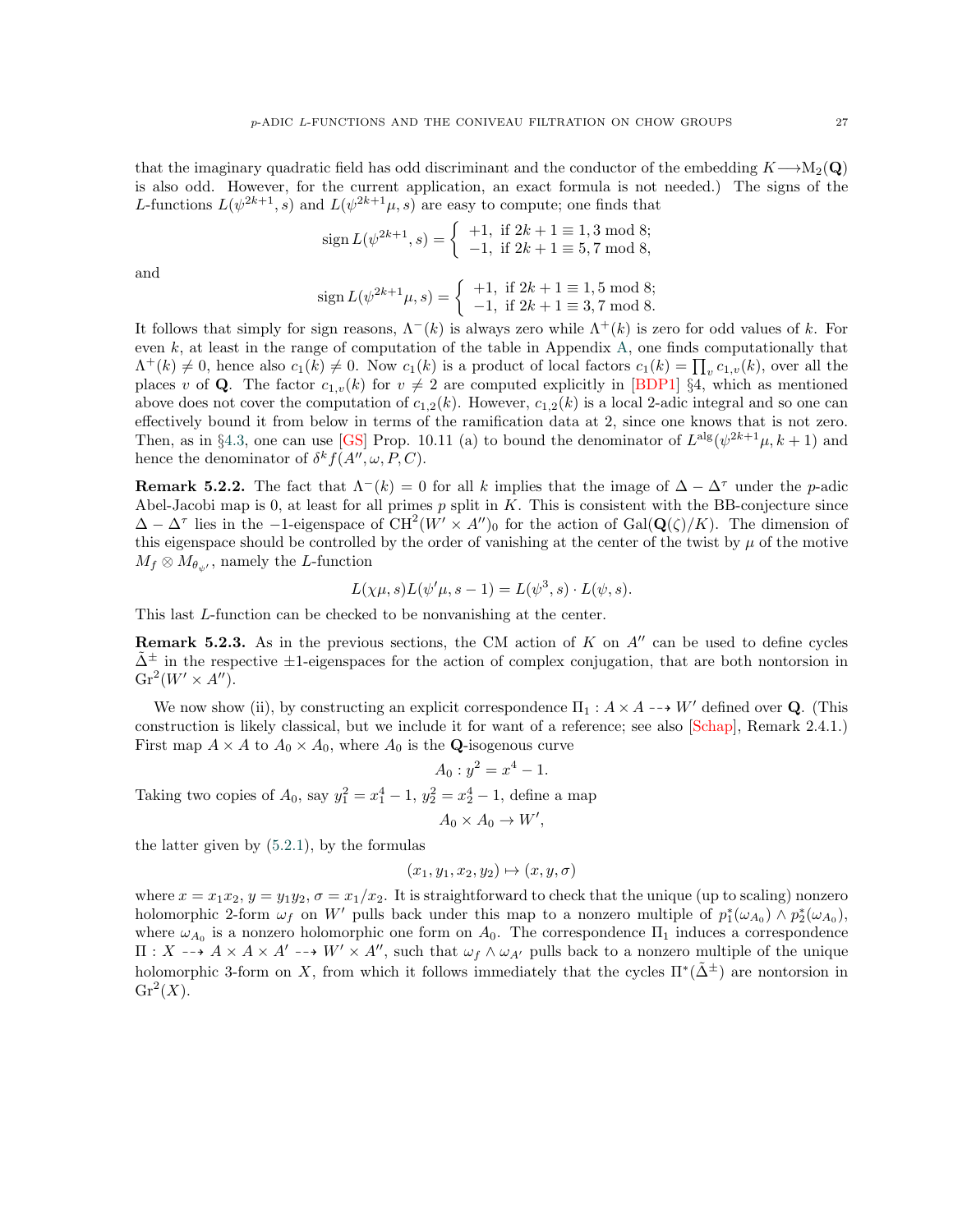Appendix A. Tables

<span id="page-27-0"></span>Let  $L(k) := L^{\text{alg}}(\theta_{\psi^{2k+1}})$ . These tables list the L-values  $L(k)^{1/2}$ , for a range of values of k.

|              | $+2$ 1 | $\overline{4}$ |        |  |
|--------------|--------|----------------|--------|--|
| $L(k)^{1/2}$ |        |                | 112126 |  |

| D<br>$k^{\scriptscriptstyle \backslash}$ | 11                               | 19                                          | 43                                          | 67                                                 |
|------------------------------------------|----------------------------------|---------------------------------------------|---------------------------------------------|----------------------------------------------------|
|                                          |                                  |                                             |                                             |                                                    |
| 3                                        | $\overline{2}$                   | $2 \cdot 3$                                 | $2^2 \cdot 3^2$                             | $2 \cdot 3 \cdot 19$                               |
| 5                                        | $2^3$                            | $2^4$                                       | $2^3 \cdot 5 \cdot 11$                      | $2^3 \cdot 5 \cdot 173$                            |
| 7                                        | $2 \cdot 7$                      | $2 \cdot 3 \cdot 31$                        | $2 \cdot 3^2 \cdot 7 \cdot 151$             | $2 \cdot 3 \cdot 7 \cdot 61^2$                     |
| 9                                        | $2^4 \cdot 19$                   | $2^4 \cdot 3^2 \cdot 29$                    | $2^5 \cdot 3^2 \cdot 29$                    | $2^4 \cdot 3^3 \cdot 17^2 \cdot 29^2$              |
| 11                                       | $2^5 \cdot 11$                   | $2^6 \cdot 3^2 \cdot 59$                    | $2^5 \cdot 3^6 \cdot 5 \cdot 17^2$          | $2^5 \cdot 3^2 \cdot 5 \cdot 11 \cdot 251969$      |
| 13                                       | $2^3 \cdot 11 \cdot 13 \cdot 67$ | $2^3 \cdot 3 \cdot 13 \cdot 1747$           | $2^3 \cdot 3 \cdot 19 \cdot 653 \cdot 6967$ | $2^3 \cdot 3 \cdot 13 \cdot 150044563$             |
| 15                                       | $2^4 \cdot 7 \cdot 11 \cdot 223$ | $2^4 \cdot 3^2 \cdot 23 \cdot 83 \cdot 149$ | $2^5 \cdot 3^3 \cdot 5 \cdot 7 \cdot 11$    | $2^4 \cdot 3^2 \cdot 5 \cdot 7 \cdot 19$           |
|                                          |                                  |                                             | $191 \cdot 751$                             | $-79 - 181 - 66359$                                |
| 17                                       | $2^8 \cdot 11 \cdot 17^2$        | $2^9 \cdot 3 \cdot 203911$                  | $2^8 \cdot 3 \cdot 5 \cdot 1877273779$      | $2^8 \cdot 3 \cdot 5 \cdot 4639448759053$          |
| 19                                       | $2^6 \cdot 11 \cdot 19$          | $2^6 \cdot 3^3 \cdot 19$                    | $2^6 \cdot 3^4 \cdot 19 \cdot 29$           | $2^6 \cdot 3^3$                                    |
|                                          | $-47 \cdot 109$                  | $-29 \cdot 179 \cdot 223$                   | $-37 - 7247281$                             | -690894919089413                                   |
| 21                                       | $2^8 \cdot 7 \cdot 11$           | $2^8 \cdot 3^3 \cdot 19$                    | $2^9 \cdot 3^3 \cdot 5 \cdot 7 \cdot 127$   | $2^8 \cdot 3^3 \cdot 5 \cdot 7 \cdot 19 \cdot 109$ |
|                                          | $-317 \cdot 347$                 | $-2318077$                                  | $-257 \cdot 10151899$                       | 793960993361                                       |

Table 1:  $L(k)^{1/2}$  for  $D = 7, 0 \le k \le 8, k$  even.

Table 2:  $L(k)^{1/2}$  for  $D = 11, 19, 43, 67, 1 \le k \le 21, k$  odd.

| $k\backslash D$ | 163                                                                                                                                     |
|-----------------|-----------------------------------------------------------------------------------------------------------------------------------------|
| 1               |                                                                                                                                         |
| 3               | $2^2 \cdot 3 \cdot 181$                                                                                                                 |
| $\overline{5}$  | $2^3 \cdot 5^2 \cdot 17569$                                                                                                             |
| $\overline{7}$  | $2 \cdot 3 \cdot 7 \cdot 523 \cdot 152389$                                                                                              |
| 9               | $2^5 \cdot 3^2 \cdot 829366883$                                                                                                         |
| 11              | $2^5 \cdot 3^2 \cdot 5^2 \cdot 11 \cdot 1213 \cdot 1579 \cdot 25981$                                                                    |
| 13              | $2^3 \cdot 3 \cdot 13 \cdot 17 \cdot 53 \cdot 6775046888887$                                                                            |
| 15              | $2^5 \cdot 3^2 \cdot 5 \cdot 7 \cdot 61 \cdot 28499 \cdot 472933737329$                                                                 |
| 17              | $2^8 \cdot 3 \cdot 5^4 \cdot 17 \cdot 1012119331 \cdot 2184243869$                                                                      |
| 19              | $2^6 \cdot 3^3 \cdot 19 \cdot 2347 \cdot 122795513 \cdot 235220529149$                                                                  |
| 21              | $2^9 \cdot 3^3 \cdot 5 \cdot 7 \cdot 43 \cdot 701 \cdot 685301 \cdot 10549227661986929$                                                 |
| 23              | $2^9\cdot 3^3\cdot 5^2\cdot 7\cdot 11\cdot 23\cdot 584359\cdot 17638423193\cdot 46435917679$                                            |
| 25              | $2^7 \cdot 3^2 \cdot 5^2 \cdot 373 \cdot 17747 \cdot 11959219 \cdot 61407268956238912073$                                               |
| 27              | $2^9 \cdot 3^5 \cdot 5^2 \cdot 13 \cdot 6551 \cdot 16995477783287 \cdot 510845704143990001$                                             |
| 29              | $2^{10} \cdot 3^4 \cdot 5^3 \cdot 7 \cdot 29 \cdot 1907 \cdot 602217754893611 \cdot 4889245158810100367$                                |
| 31              | $2^8 \cdot 3^5 \cdot 5 \cdot 7 \cdot 17 \cdot 31 \cdot 491 \cdot 4345577 \cdot 11642395177462816343370659054897$                        |
| 33              | $2^{14} \cdot 3^5 \cdot 5 \cdot 11 \cdot 14895653 \cdot 7649341745993183353696263632853979211$                                          |
| 35              | $2^{14} \cdot 3^5 \cdot 5^3 \cdot 7 \cdot 11 \cdot 17 \cdot 233 \cdot 281 \cdot 1454839941553 \cdot 9691613471414784647219053009$       |
| 37              | $2^{12} \cdot 3^4 \cdot 5 \cdot 7 \cdot 37 \cdot 67 \cdot 199 \cdot 51239 \cdot 13274045931043226796915472627219738949574163$           |
| 39              | $2^{14} \cdot 3^5 \cdot 5 \cdot 7 \cdot 13 \cdot 19 \cdot 43 \cdot 53 \cdot 79 \cdot 1344250377771491844069374345645234060030577543203$ |
| 41              | $2^{16} \cdot 3^4 \cdot 5^3 \cdot 13 \cdot 2027 \cdot 2197653300070968660189451708159964098498078082797912571$                          |

Table 3:  $L(k)^{1/2}$  for  $D = 163, 1 \le k \le 41, k$  odd.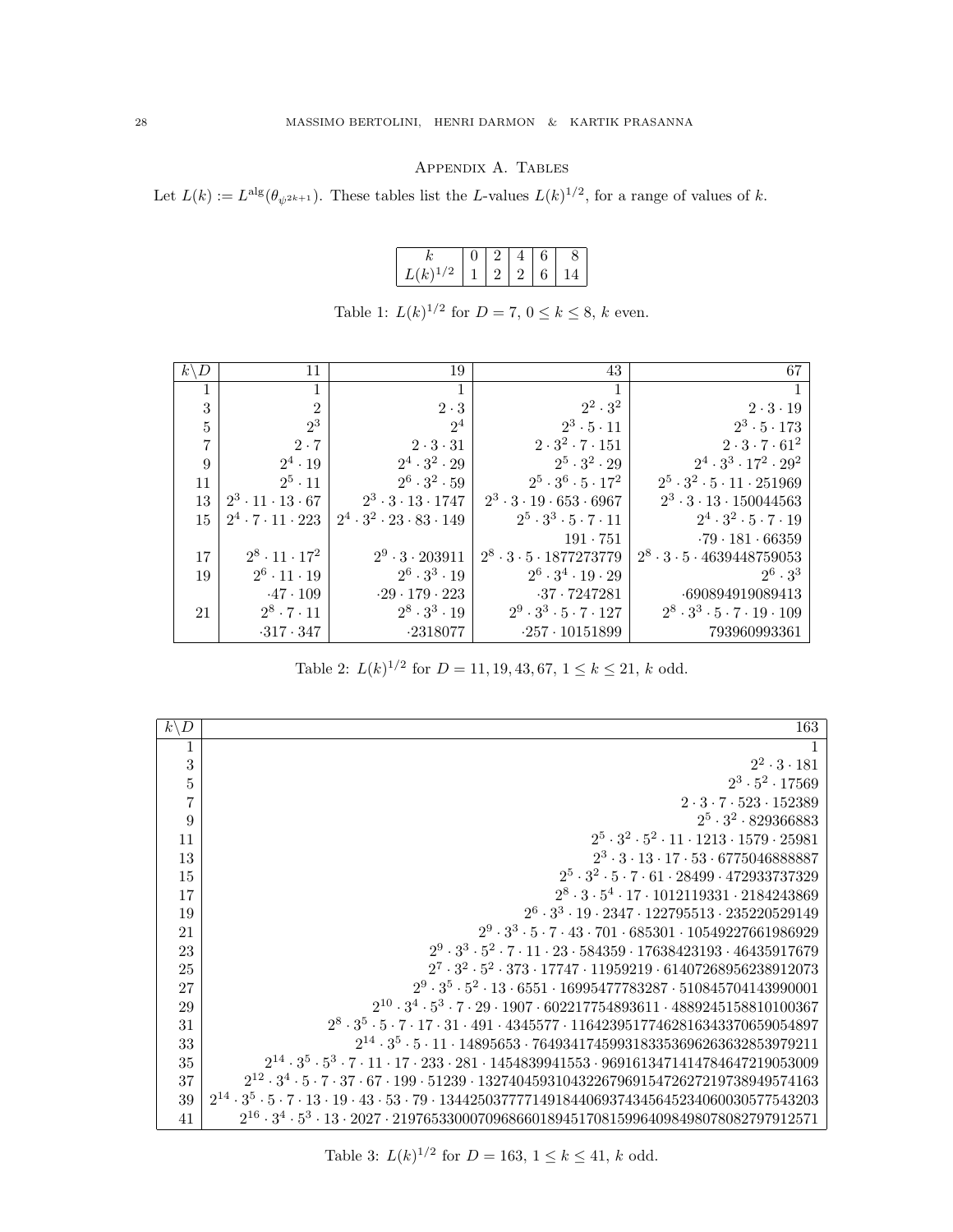| $\boldsymbol{k}$ | $\overline{\alpha}^{k+2} \cdot \delta^k f(A, A[\overline{\mathfrak{N}}], \omega_A)$ |
|------------------|-------------------------------------------------------------------------------------|
| $\overline{0}$   | $-11$                                                                               |
| $\mathbf{1}$     | $-2^2 \cdot 11$                                                                     |
| $\overline{2}$   | $-2^2 \cdot 5 \cdot 11$                                                             |
| 3                | $+2 \cdot 11 \cdot 61$                                                              |
| $\overline{4}$   | $+2^3 \cdot 11 \cdot 137$                                                           |
| $\overline{5}$   | $+2^5 \cdot 7^2 \cdot 11 \cdot 13$                                                  |
| $\,6$            | $-2^4 \cdot 5 \cdot 11 \cdot 17 \cdot 137$                                          |
| $\overline{7}$   | $+2^5 \cdot 7 \cdot 11 \cdot 5407$                                                  |
| 8                | $-2^6 \cdot 11^2 \cdot 31 \cdot 7639$                                               |
| 9                | $+2^6 \cdot 11^2 \cdot 295459$                                                      |
| 10               | $-2^7 \cdot 5 \cdot 11^2 \cdot 1592281$                                             |
| 11               | $+2^{10} \cdot 7 \cdot 11^2 \cdot 149 \cdot 199 \cdot 929$                          |
| 12               | $-2^6 \cdot 11^2 \cdot 61126101181$                                                 |
| 13               | $-2^{10} \cdot 7 \cdot 11^2 \cdot 13 \cdot 41 \cdot 151 \cdot 52609$                |
| 14               | $-2^{10} \cdot 5^2 \cdot 7 \cdot 11^2 \cdot 10163 \cdot 1317713$                    |
| 15               | $+2^9 \cdot 7 \cdot 11^2 \cdot 23 \cdot 17293 \cdot 7958443$                        |
| 16               | $-2^{13} \cdot 11^2 \cdot 365267262447743$                                          |
| 17               | $+2^{13} \cdot 11^2 \cdot 17 \cdot 547 \cdot 3491 \cdot 374761997$                  |
| 18               | $+2^{13} \cdot 5 \cdot 7 \cdot 11^2 \cdot 173 \cdot 1213 \cdot 103339254493$        |
| 19               | $-2^{15} \cdot 7 \cdot 11^3 \cdot 13 \cdot 19 \cdot 289837 \cdot 788970227$         |
| 20               | $-2^{13} \cdot 11^3 \cdot 141023 \cdot 1727597 \cdot 338696707$                     |
| 21               | $+2^{14}\cdot 7^2\cdot 11^3\cdot 67\cdot 16427\cdot 36677\cdot 266115323$           |
|                  |                                                                                     |

Table 4:  $\bar{\alpha}^{k+2} \cdot \delta^k f(A, A[\mathfrak{N}], \omega_A)$  for  $0 \le k \le 21$ <br> $f \in S_4(\Gamma_0(5))$ ; notations as in Sec. [5.1.](#page-20-1)

| k              | $\overline{2^{-(3+3k)} \cdot i^{-1} \cdot \delta^k f(A'', \omega, P, C)}$ |
|----------------|---------------------------------------------------------------------------|
| 0              | $-1$                                                                      |
| $\overline{2}$ | $+1$                                                                      |
| $\overline{4}$ | $+3$                                                                      |
| 6              | $-3 \cdot 17$                                                             |
| 8              | $-3^2 \cdot 17$                                                           |
| 10             | $-3^3 \cdot 37$                                                           |
| 12             | $+3^2 \cdot 7 \cdot 37 \cdot 113$                                         |
| 14             | $+3^2 \cdot 7 \cdot 43 \cdot 97 \cdot 113$                                |
| 16             | $-3^4 \cdot 43 \cdot 97 \cdot 3203$                                       |
| 18             | $-3^5 \cdot 3203 \cdot 16231$                                             |
| 20             | $-3^5\cdot 7\cdot 11\cdot 53\cdot 89\cdot 16231$                          |

Table 5:  $2^{-(3+3k)} \cdot i^{-1} \cdot \delta^k f(A'', \omega, P, C)$  for  $0 \le k \le 20$ , k even  $f \in S_3(\Gamma_1(16))$ , notations as in Sec. [5.2.](#page-23-0)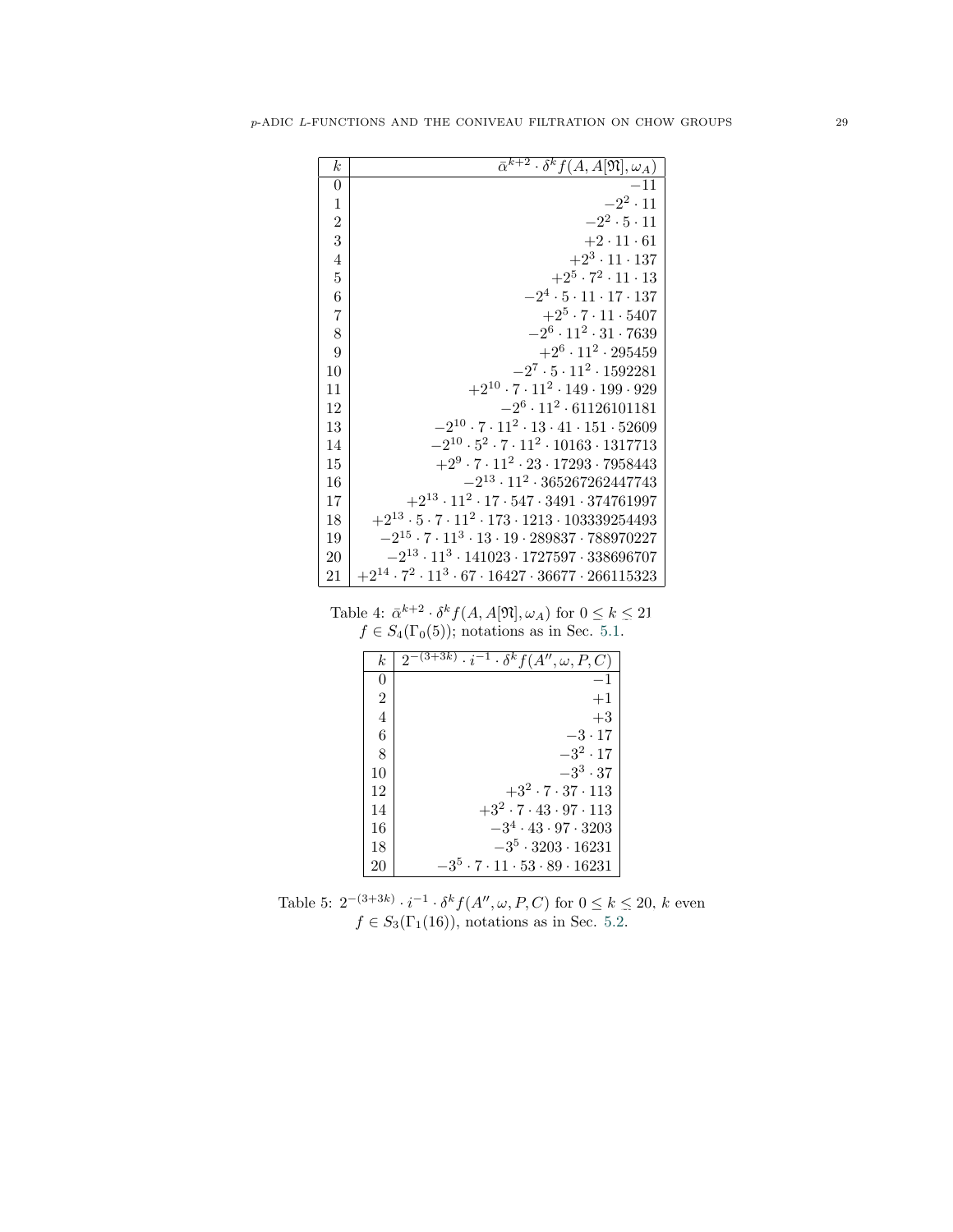# Appendix B. Integrality of modular forms via intersection theory by Brian Conrad

### <span id="page-29-1"></span><span id="page-29-0"></span>B.1. Introduction.

<span id="page-29-4"></span>B.1.1. Integrality and q-expansions. Let  $k, N \geq 1$  be integers, and  $\Gamma = \Gamma_0(N)$ . For a weight-k modular form  $f \in M_k(\Gamma, \mathbf{C})$  on  $\Gamma$ , let  $f_{\infty} \in \mathbf{C}[[q]]$  denote its q-expansion at  $\infty$ . A general argument unrelated to modular curves (see ([B.1.2.1\)](#page-30-0) and Proposition [B.2.1.1\)](#page-31-2) ensures that for any number field  $K \subset \mathbf{C}$ , the  $\mathscr{O}_K$ -module

$$
M_k(\Gamma, \mathcal{O}_K) := \{ f \in M_k(\Gamma, \mathbf{C}) \, | \, f_\infty \in \mathcal{O}_K[\![q]\!]\}
$$

is finitely generated and is an  $\mathscr{O}_K$ -structure on  $M_k(\Gamma, \mathbf{C})$  (in the sense that  $\mathbf{C} \otimes_{\mathscr{O}_K} M_k(\Gamma, \mathscr{O}_K) \to M_k(\Gamma, \mathbf{C})$ is an isomorphism). This  $\mathscr{O}_K$ -structure is useful because membership in  $M_k(\Gamma, \mathscr{O}_K)$  can be verified in practice via Riemann–Roch arguments by computing enough  $q$ -expansion coefficients. (The  $p$ -integrality aspects for primes  $p|N$  rest on the geometry of the irreducible component through  $\infty$  in the moduli stack  $X_0(N)_{\mathbf{F}_p}$ ; see Definition [B.1.2.1.](#page-29-2))

This  $\mathscr{O}_K$ -structure suffers from a serious technical drawback, as follows. Let E be an elliptic curve over K with good reduction over  $\mathscr{O}_K$  and Néron model  $\mathscr{E}$  (the cases of most interest being CM elliptic curves), and let  $G \subset E$  be a cyclic K-subgroup of order N. Choose a nonzero  $\omega \in \Omega^1(E)$ . For a modular form  $f \in M_k(\Gamma, \mathscr{O}_K)$  and the point  $x \in X_0(N)(K)$  arising from  $(E, G)$ , the evaluation  $f(x)$  lies in  $\Omega^1(E)^{\otimes k}$  but may fail to lie in the  $\mathcal{O}_K$ -line  $\Omega^1(\mathscr{E})^{\otimes k}$  (even though f has q-expansion coefficients in  $\mathscr{O}_K$ ); we only know that  $f(x) \in \Omega^1(\mathscr{E})^{\otimes k}[1/N]$ . If we want to rigorously justify an evaluation of  $f(x)/\omega^{\otimes k} \in K$  on a computer then we need a theoretical multiplicative upper bound on the the "denominator" of  $f(x)$  with respect to the  $\mathscr{O}_K$ -line  $\Omega^1(\mathscr{E})^{\otimes k}$ . This is a question concerning powers of the primes  $p|N$ .

There is a finite-index  $\mathscr{O}_K$ -submodule  $M_{k,\mathscr{O}_K} \subseteq M_k(\Gamma,\mathscr{O}_K)$  with the property that  $f(x) \in \Omega^1(\mathscr{E})^{\otimes k}$  for any  $f \in M_{k,\mathscr{O}_{K}}$ . This  $\mathscr{O}_{K}$ -structure on  $M_{k}(\Gamma, \mathbf{C})$  is defined in terms of a regular proper moduli stack over  $\mathbf{Z}$ , as we shall review in §[B.1.2.](#page-29-3) There are compatible equalities

$$
\mathscr{O}_K \otimes_{\mathbf{Z}} M_{k,\mathbf{Z}} = M_{k,\mathscr{O}_K}, \ \ \mathscr{O}_K \otimes_{\mathbf{Z}} M_k(\Gamma,\mathbf{Z}) = M_k(\Gamma,\mathscr{O}_K),
$$

so the exponent of the finite abelian group  $M_k(\Gamma, \mathbf{Z})/M_k$ ,  $\mathbf{Z}$  multiplies  $M_k(\Gamma, \mathscr{O}_K)$  into  $M_k$ ,  $\mathscr{O}_K$  and hence bounds all failure of integrality when evaluating elements of  $M_k(\Gamma, \mathscr{O}_K)$  at CM points over K. This motivates our aim in this appendix: to compute an explicit nonzero multiple of the exponent of  $M_k(\Gamma, \mathbf{Z})/M_k$ , z.

**Remark B.1.1.1.** The exponent of  $M_k(\Gamma, \mathbf{Z})/M_k$ , z is divisible by all primes p|N when k is sufficiently large and even; see Corollary [B.3.1.5.](#page-41-0) More specifically, for even  $k \gg_N 1$  there exists  $f \in M_k(\Gamma, \mathbf{Z})$  such that for each  $p|N$  there is a cusp at which the q-expansion of f is not p-integral.

> The case  $\text{ord}_p(N) = 1$  with  $k = 2$  is thoroughly analyzed in [\[E,](#page-45-29) §2] via the geometry of Néron models of Jacobians, building on ideas introduced in the case  $N = p$  for any k in [\[DR,](#page-45-26) VII, 3.19–3.20]. The technique used by Deligne and Rapoport rests on intersection theory on the regular proper Deligne–Mumford stack  $X_0(p)$  over  $\mathbf{Z}_{(p)}$ , yielding that  $p^{\lceil kp/(p-1) \rceil}$  is a multiple of the exponent in such cases. The arguments in [\[DR,](#page-45-26) VII, 3.19] use that  $X_0(p)_{\mathbf{F}_p}$  is reduced with exactly two irreducible components. For general levels, we have to overcome the failure of reducedness and especially failure of the Deligne–Mumford condition for  $X_0(N)_{\mathbf{F}_p}$  when  $\text{ord}_p(N) > 1$ .

> Although the intersection theory will take place on a regular proper Artin stack over Z that is not Deligne–Mumford when  $N$  is not squarefree, this stack has *finite* automorphism schemes at its geometric points. We are not aware of any literature reference for intersection theory on Artin stacks beyond the Deligne–Mumford case, but the stacks that arise for us have additional special properties that will enable us to develop the required intersection theory by bootstrapping from the scheme case.

> <span id="page-29-3"></span>B.1.2. Moduli stacks. To formulate our results in a precise form, we need to define the  $\mathscr{O}_K$ -structure  $M_{k,\mathscr{O}_K}$ mentioned above. This rests on the following:

> <span id="page-29-2"></span>**Definition B.1.2.1.** Let  $X = X_0(N)$  be the moduli stack over  $Spec(Z)$  that classifies generalized elliptic curves  $E \to S$  (over arbitrary base schemes S) equipped with a  $\Gamma_0(N)$ -structure: a relatively ample finite locally free closed subgroup scheme  $G \subset E^{sm}$  that is "cyclic" in the sense that it admits a Drinfeld  $\mathbf{Z}/N\mathbf{Z}$ -generator fppf-locally on S.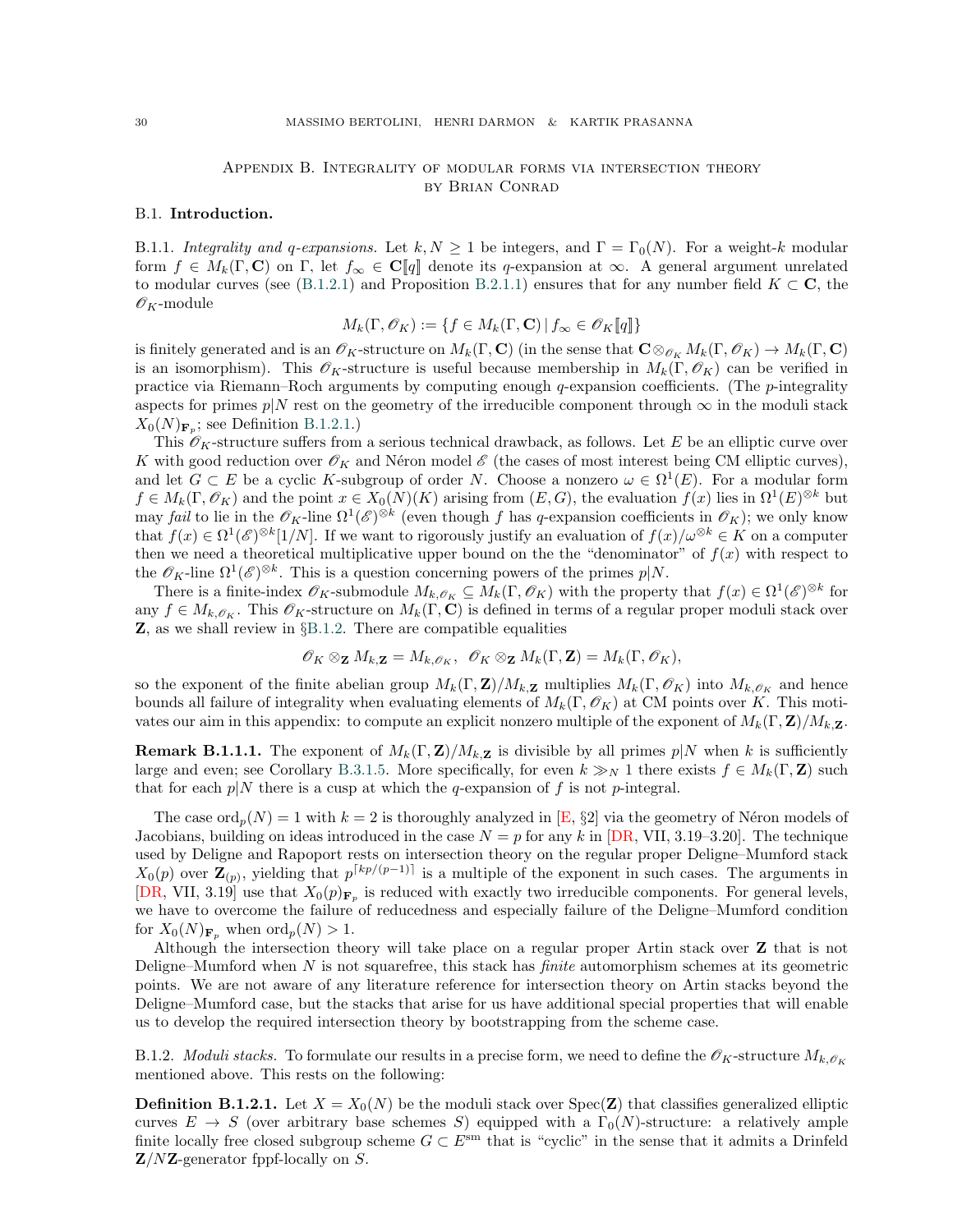See  $[Co, §2.3]$  $[Co, §2.3]$  (especially Definition 2.3.4 there) for the notion of cyclicity in Definition [B.1.2.1.](#page-29-2) Since we are interested in integrality properties of modular forms, we must work over  $\mathbf{Z}$  and not just over  $\mathbf{Z}[1/N]$ . By  $[C_0, Thm. 1.2.1]$ , X is a regular proper flat Artin stack over Z with geometrically connected fibers of pure dimension 1 and it is smooth over  $\mathbf{Z}[1/N]$ .

It is essential that we consider the moduli stack X rather than its associated coarse space, since modular forms for  $\Gamma = \Gamma_0(N)$  correspond to sections of a line bundle on X that generally does not descend to the coarse space. The stack X is never a scheme, but it is Deligne–Mumford precisely on the open substack complementary to specific cusps that (always) exist in characteristics p for which  $p^2|N|$  [\[Co,](#page-45-30) Thm. 3.1.7].

Let  $\pi : E \to X$  be the universal generalized elliptic curve over the moduli stack, and let  $\omega_{E/X}$  be its relative dualizing sheaf, so

$$
\omega := \pi_*(\omega_{E/X})
$$

is a line bundle on X [\[DR,](#page-45-26) II, 1.6]. For  $k \geq 1$ , the torsion-free Z-module of global sections  $M_{k,\mathbf{Z}} :=$  $H^0(X, \omega^{\otimes k})$  is finitely generated (by pullback to a Z-flat finite scheme covering defined via auxiliary level structure, or by coherence of higher direct images for proper Artin stacks  $[OI]$ ). This **Z**-module is a **Z**structure on the C-vector space  $M_k(\Gamma, \mathbf{C})$  of weight-k classical modular forms for  $\Gamma$  since  $\mathrm{H}^0(X_{\mathbf{C}}, \omega^{\otimes k}) =$  $M_k(\Gamma, \mathbf{C})$  (via GAGA applied to a higher-level moduli problem that is "rigid" and in fact represented by a scheme).

Since  $\mathscr{O}_K$  is **Z**-flat, clearly

$$
M_{k,\mathscr{O}_K}:=\mathrm{H}^0(X_{\mathscr{O}_K},\omega^{\otimes k})=\mathscr{O}_K\otimes_{\mathbf{Z}} M_{k,\mathbf{Z}}.
$$

We want to relate  $M_{k,\mathscr{O}_K}$  to the  $\mathscr{O}_K$ -submodule  $M_k(\Gamma,\mathscr{O}_K) \subseteq M_k(\Gamma,\mathbf{C})$  defined in §[B.1.1](#page-29-4) via the analytic theory of q-expansions. For this purpose, we now recall how q-expansions are defined algebraically in terms of the "completion" along a suitable **Z**-point of the stack  $X$ .

Let  $X^{\infty} \subset X$  be the closed cuspidal substack that is the "locus of non-smoothness" of the universal generalized elliptic curve  $E \to X$  [\[Co,](#page-45-30) Def. 2.1.18, Thm. 2.1.12]. This is a relative effective Cartier divisor in X [\[Co,](#page-45-30) Thm. 4.1.1]. Define  $\infty$ : Spec(Z)  $\rightarrow$  X to be the morphism arising from the standard 1-gon equipped with the canonical inclusion of  $\mu_N$  into its smooth locus  $\mathbf{G}_m$ ; this morphism is a degree-2 finite  $\alpha$  etale cover of a connected component  $\infty_X$  of the cuspidal substack of X, and  $\infty_X$  lies inside the open Deligne–Mumford locus in X (by  $[Co, Thm. 3.1.7]$  $[Co, Thm. 3.1.7]$ ).

For the morphism  $h : \text{Spec}(\mathbf{Z}[q]) \to X$  corresponding to the Tate curve equipped with the standard  $\mu_N$  subgroup inside its smooth locus, the induced morphisms  $Spec(\mathbf{Z}[q]/(q^{n+1})) \to X$  are compatibly identified with étale double covers of the infinitesimal neighborhoods of  $\infty_X$  in X. Pullback along h defines q-expansions in  $A \otimes_{\mathbf{Z}} \mathbf{Z}[\![q]\!] \subseteq A[\![q]\!]$  on  $M_A := \mathrm{H}^0(X_A, \omega^{\otimes k})$  for any ring  $A$ , and for  $A = \mathbf{C}$  this coincides with the analytic theory of q-expansions.

To understand the  $\mathscr{O}_K$ -module  $M_k(\Gamma,\mathscr{O}_K)$  in more geometric terms, let  $U \subset X$  be the open substack obtained by removing the fibral irreducible components of  $X \to \text{Spec } \mathbb{Z}$  disjoint from  $\infty_X$ , so  $U[1/N] =$  $X[1/N]$  and U is a Z-smooth stack with *geometrically irreducible* fibers. The stack U is Deligne–Mumford [\[Co,](#page-45-30) Thm. 3.1.7], so by using h and the completion of an étale scheme neighborhood of  $\infty_X$  we see that the proof of the algebraic  $q$ -expansion principle in the "scheme" case applies to the Artin stack U. Thus, the inclusion

$$
(B.1.2.1) \t\t H0(U\mathscr{O}_{K}, \omega^{\otimes k}) \subset M_{k}(\Gamma, \mathscr{O}_{K})
$$

is an equality. In particular, since  $\mathscr{O}_K \otimes_{\mathbf{Z}} \mathrm{H}^0(U, \omega^{\otimes k}) \to \mathrm{H}^0(U_{\mathscr{O}_K}, \omega^{\otimes k})$  is an isomorphism (by **Z**-flatness of  $\mathscr{O}_K$ , we see that the natural map  $\mathscr{O}_K \otimes_{\mathbf{Z}} M_k(\Gamma, \mathbf{Z}) \to M_k(\Gamma, \mathscr{O}_K)$  is an isomorphism. Thus, the inclusion of finitely generated  $\mathscr{O}_K$ -modules

<span id="page-30-0"></span>
$$
\mathrm{H}^{0}(X_{\mathscr{O}_{K}}, \omega^{\otimes k}) \subset M_{k}(\Gamma, \mathscr{O}_{K})
$$

has finite index (as both sides are  $\mathscr{O}_K$ -structures on  $\mathrm{H}^0(X_K,\omega^{\otimes k})$ ) and it is obtained by scalar extension along  $\mathbf{Z} \to \mathscr{O}_K$  of the analogous inclusion over Z. We conclude that the exponent of  $M_k(\Gamma, \mathbf{Z})/M_k$ , multiplies  $M_k(\Gamma, \mathscr{O}_K)$  into  $M_{k, \mathscr{O}_K}$ .

B.1.3. Results. For the purpose of understanding the failure of integrality when evaluating elements of  $M_k(\Gamma, \mathscr{O}_K)$  at CM-points, it suffices to solve:

**Problem**: Find an explicit multiple  $m(k, N)$  of the exponent of  $M_k(\Gamma_0(N), \mathbf{Z})/H^0(X_0(N), \omega^{\otimes k})$ .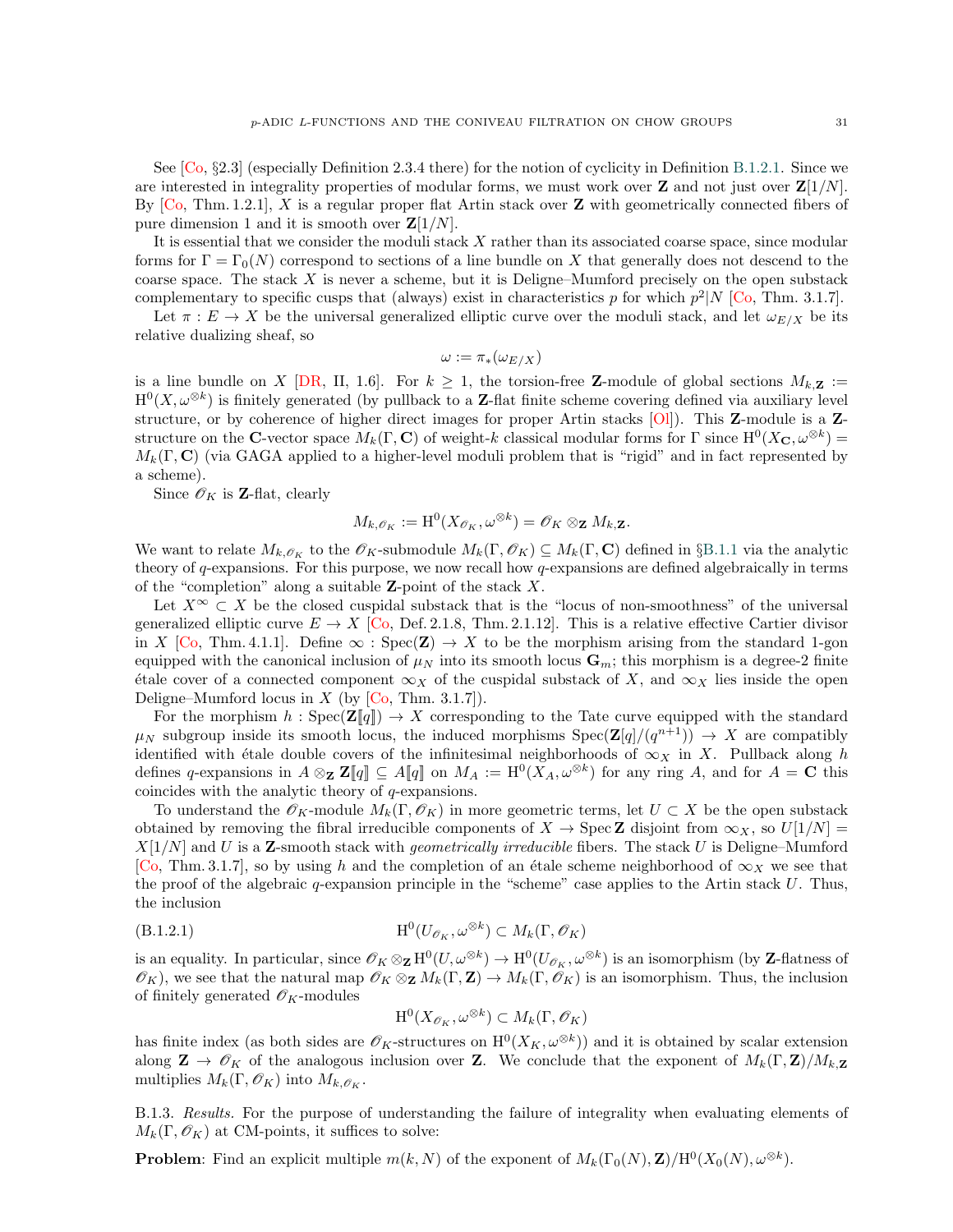It is natural to consider additional moduli problems such as  $\Gamma_1(N)$  and  $\Gamma(N)$ . We will focus on the above Problem for  $\Gamma = \Gamma_0(N)$  and leave it to the interested reader to consider other cases. Since the moduli stack for  $\Gamma_1(Nq\ell)$  is a scheme for any two distinct primes  $q, \ell \geq 5$  not dividing N, to merely find some theoretical multiplicative bound on the exponent for  $\Gamma_0(N)$  it suffices to consider moduli schemes with extra level structure. Although this bypasses the intervention of Artin stacks, it appears to yield much worse bounds on the exponent. Thus, we prefer to work throughout with the **Z**-stack  $X_0(N)$  (and its intersection-theoretic properties). The regularity of  $X_0(N)$  and the finiteness of the automorphism group schemes at its geometric points are crucial for the intersection theory arguments below. This regularity is generally lost upon passing to the coarse space.

Here is a special case of our main result, analogous to the result in  $[DR]$  for  $\Gamma_0(p)$ :

<span id="page-31-1"></span>**Theorem B.1.3.1.** For any integer  $k \ge 1$  and number field K, if  $m := \text{ord}_p(N) \in \{1, 2, 3\}$  then

$$
p^{\lceil kp^{m-1}(m+1/(p-1))\rceil} M_k(\Gamma_0(N), \mathscr{O}_K) \subseteq \mathrm{H}^0(X_0(N)_{\mathscr{O}_K}, \omega^{\otimes k}).
$$

In Theorem [B.3.2.1](#page-42-0) we address all  $m > 3$  as well. For  $U_p$ -eigenforms of finite slope on  $\Gamma_1(N)$  (with  $m = \text{ord}_p(N)$  arbitrary), Bryden Cais used an argument with Igusa curves to establish a much better multiplier:  $p^{m(k-1)}$  works in such cases. However, it would be too restrictive for us to consider only  $U_p$ -eigenforms (e.g.,  $F \in S_{10}(\Gamma_0(45))$  in §[5.1](#page-20-1) does not appear to be an eigenform for any Hecke operator).

### <span id="page-31-0"></span>B.2. Intersection-theoretic bounds.

B.2.1. Elimination of q-expansions. The first step in the proof of Theorem [B.1.3.1](#page-31-1) and its generalizations is to reformulate the problem is purely geometric terms, without reference to modular curves or  $q$ -expansions. For the convenience of the reader, we first record a general geometric result that includes module-finiteness of  $M_k(\Gamma, \mathscr{O}_K) = \mathscr{O}_K \otimes_{\mathbf{Z}} M_k(\Gamma, \mathbf{Z})$  as a special case. The localization  $M_k(\Gamma, \mathbf{Z})[1/N] = H^0(X_{\mathbf{Z}[1/N]}, \omega^{\otimes k})$ is  $\mathbf{Z}[1/N]$ -finite, so to prove that  $M_k(\Gamma, \mathbf{Z})$  is Z-finite it suffices to check  $\mathbf{Z}_{(p)}$ -finiteness of  $M_k(\Gamma, \mathbf{Z})_{(p)}$  for each of the finitely many primes  $p|N$ . This latter finiteness follows by applying the following to the open substack  $U \subset X_0(N)$  defined above ([B.1.2.1\)](#page-30-0) and to the invertible sheaf  $\omega^{\otimes k}$  on  $X_0(N)_{\mathbf{Z}_{(p)}}$ :

<span id="page-31-2"></span>**Proposition B.2.1.1.** Let  $(R, \mathfrak{m})$  be a 1-dimensional noetherian local domain with fraction field F, and let X be a proper flat Artin stack over R with connected normal generic fiber. Let  $U \subset X$  be an open substack such that  $U_F = X_F$  and  $U \to \text{Spec}(R)$  is surjective. For any vector bundle  $\mathscr F$  on  $X, \mathscr F(U)$  is finitely generated over R.

*Proof.* Since the inclusion  $U \hookrightarrow X$  becomes an equality after localization at F, general "spreading out" principles provide a nonzero  $a \in R$  such that  $U_{R[1/a]} = X_{R[1/a]}$ . Thus,  $\mathscr{F}(U)_{R[1/a]} = \mathscr{F}(U_{R[1/a]}) =$  $\mathscr{F}(X_{R[1/a]})$  is  $R[1/a]$ -finite, and R-flatness of  $\mathscr{F}$  implies that the localization maps  $\mathscr{F}(X) \to \mathscr{F}(X)_{R[1/a]}$ and  $\mathscr{F}(U) \to \mathscr{F}(U)_{R[1/a]}$  are injective. Hence, we have inclusions of R-modules

$$
\mathscr{F}(X) \subset \mathscr{F}(U) \subset \mathscr{F}(X_{R[1/a]}),
$$

and it suffices to find an  $n \geq 0$  such that  $\mathscr{F}(U) \subset a^{-n} \mathscr{F}(X)$  inside  $\mathscr{F}(X_{R[1/a]})$ . We may assume  $a \notin R^{\times}$ , so  $a \in \mathfrak{m}$ .

For  $m \geq 0$ , define  $\mathscr{F}(X)_m$  to be the R-module of elements  $f \in \mathscr{F}(X)$  such that  $f|_U$  has vanishing image in  $\Gamma(U, \mathscr{F}/(a^m))$ . We claim there exists  $n \geq 0$  so that  $\mathscr{F}(X)_n \subseteq a\mathscr{F}(X)$ . Granting this, let us see that  $\mathscr{F}(U) \subset a^{-n}\mathscr{F}(X)$ . Pick  $f \in \mathscr{F}(U)$ , so the equality  $\mathscr{F}(U)_{R[1/a]} = \mathscr{F}(X)_{R[1/a]}$  provides an exponent  $\nu \geq 0$  such that  $a^{\nu} f \in \mathscr{F}(X)$ . If  $\nu > n$  then  $a^{\nu} f \in \mathscr{F}(X)_n \subseteq a\mathscr{F}(X)$ , so  $a^{\nu-1} f \in \mathscr{F}(X)$ . Continuing by descending induction,  $a^n f \in \mathscr{F}(X)$ . This conclusion obviously also holds if  $\nu \leq n$ . Thus,  $f \in a^{-n} \mathscr{F}(X)$ in all cases, or in other words  $\mathscr{F}(U) \subset a^{-n} \mathscr{F}(X)$  as desired.

It remains to find an n so that  $\mathscr{F}(X)_n \subseteq a\mathscr{F}(X)$ . It suffices to prove the same after the faithfully flat extension  $R \to \widehat{R}$  to the completion of R (which may not be a domain if R is not normal, but in which a is not a zero-divisor), since (i) the analogous submodule  $\mathscr{F}(X)'_n$  over  $\widehat{R}$  (i.e., the set of  $f \in \mathscr{F}_{\widehat{R}}(X_{\widehat{R}})$  such that  $f|_{U_{\widehat{R}}}$  has vanishing image in  $\Gamma(U_{\widehat{R}}, \mathscr{F}_{\widehat{R}}/(a^m)))$  is equal to  $\widehat{R}\otimes_R \mathscr{F}(X)_n$ , and (ii)  $\widehat{R}\otimes_R \mathscr{F}(X) = \mathscr{F}'(X')$ for  $X' := X_{\widehat{R}}$  and  $\mathscr{F}' := \mathscr{F}_{\widehat{R}}$ .

Consider the descending intersection  $I = \bigcap_{m \geq 1} \mathscr{F}(X)'_m$ . We shall prove that  $I = 0$ . Choose an element  $f \in I$ , so the restriction  $f|_{U'}$  over  $U' = \overline{U}_{\widehat{R}}$  vanishes along the *a*-adic completion of  $\mathscr{F}'$  over a smooth scheme cover of U'. Thus,  $f|_{U'}$  vanishes over a Zariski-open neighborhood of the closed substack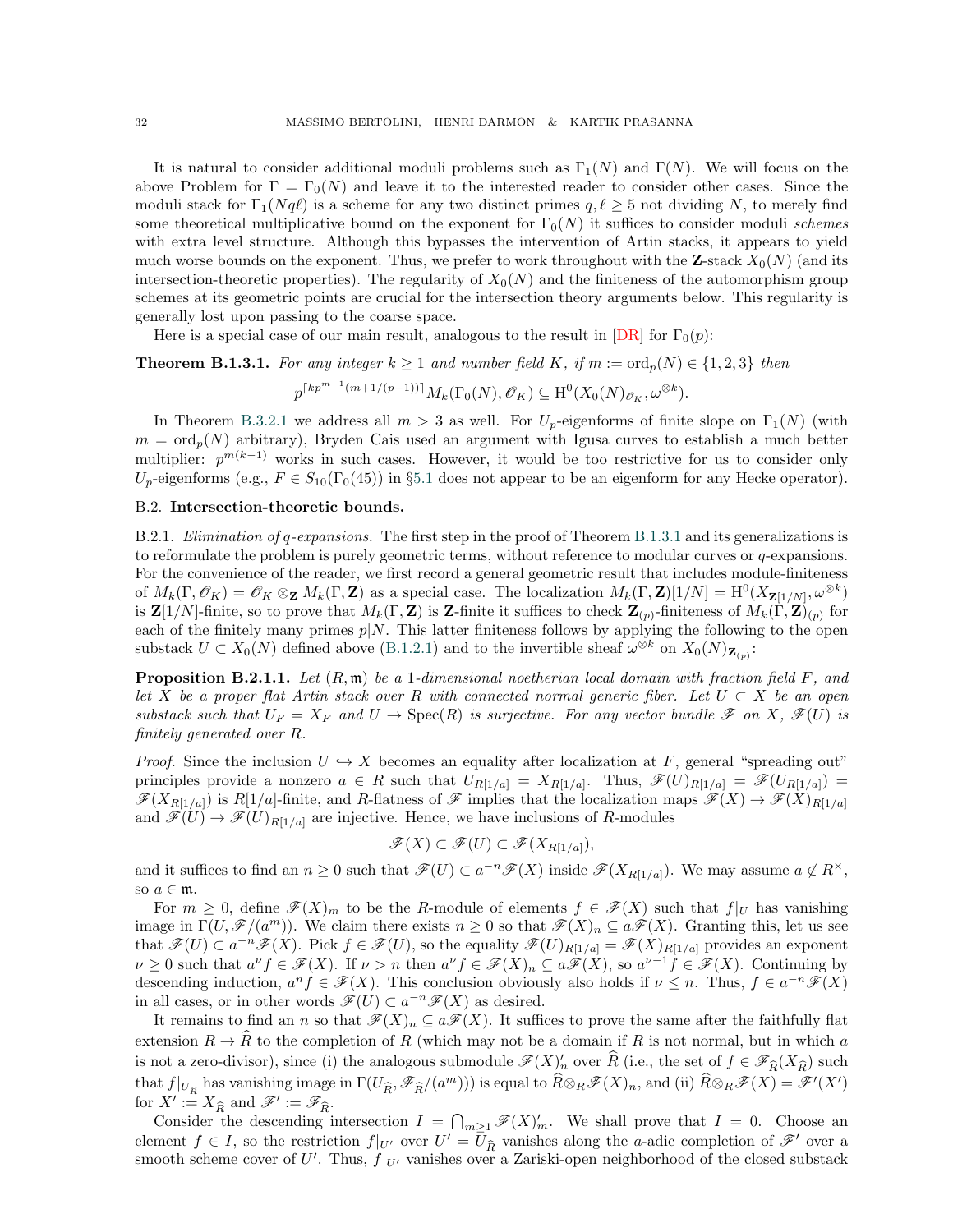$U' \cap \{a = 0\}$  that contains the special fiber of U', so  $f|_U$  vanishes over an open substack  $V \subset U$  that contains the non-empty special fiber of U. It follows that V is non-empty, so  $V_F$  is a non-empty open locus inside the connected normal  $X_F$ . The locus of vanishing stalks for a global section of a vector bundle on a normal noetherian Artin stack is both open and closed, so by connectedness of  $X_F$  the global section  $f_F \in \mathscr{F}_F(X_F)$  vanishes and hence  $f = 0$  (since X is R-flat). This proves that  $I = 0$ .

Chevalley proved that a decreasing sequence of submodules  $\{M_m\}$  of a finitely generated module M over a complete local noetherian ring B is cofinal for the max-adic topology on M if  $\bigcap M_m = 0$ . (This is proved for  $M = B$  in [\[Mat,](#page-45-32) Exer. 8.7], and the proof there applies to any finitely generated module.) Since  $R/aR$  is an artin local ring, there is an  $e \geq 1$  such that  $\mathfrak{m}^e \subseteq aR$ . By Chevalley's result applied to  $M = \mathscr{F}(X)'$  and  $M_m := \mathscr{F}(X)'_m$  over  $B = \widehat{R}$ , there is an n such that  $\mathscr{F}(X)'_n \subseteq \mathfrak{m}^e \mathscr{F}(X)' \subseteq a\mathscr{F}(X)'$ , so  $\cong \mathscr{F}(X)$ .  $\mathscr{F}(X)_n \subseteq a\mathscr{F}(X).$ 

The inclusion  $M_{k,\mathbf{Z}} := H^0(X, \omega^{\otimes k}) \subseteq H^0(U, \omega^{\otimes k}) = M_k(\Gamma, \mathbf{Z})$  between finite free **Z**-modules becomes an equality after inverting N. Thus, to construct an explicit multiplicative upper bound on the exponent of  $M_k(\Gamma, \mathbf{Z})/M_k$ , for each prime  $p|N$  we seek an explicit exponent  $e_p \geq 0$  (depending on k, p, and N) so that  $p^{e_p}M_k(\Gamma, \mathbf{Z})_{(p)} \subseteq (M_{k,\mathbf{Z}})_{(p)}$ . Just as Deligne and Rapoport solved this problem for  $\Gamma_0(p)$  by using intersection theory on the Deligne–Mumford stack  $X_0(p)$ , we will use intersection theory on the Artin stack  $X_0(N)$ . Thus, we now digress to develop a general formalism for intersection theory on a special class of regular proper flat Artin stacks over Dedekind domains (to be applied to  $X_0(N)$ ).

<span id="page-32-0"></span>B.2.2. Divisor and intersection theory formalism. Let X be a regular noetherian Artin stack that is proper and flat over a discrete valuation ring R with fraction field F, residue field k, and uniformizer  $\pi$ . Assume the following three properties: (i)  $X$  is Deligne–Mumford away from a nowhere-dense closed substack of the special fiber  $X_0$ , (ii) both fibers of  $X \to \text{Spec}(R)$  have pure dimension 1, and (iii) there exists a regular finite flat scheme cover  $h: X' \to X$  such that X' is also regular.

The existence of the regular finite flat scheme cover  $X'$  may appear to be restrictive (when X is not a scheme), but it is satisfied by  $X_0(N)$ ; e.g., we can take  $X'$  to be the moduli stack corresponding to  $\Gamma_1(Nq\ell)$ for distinct primes  $q, \ell \geq 5$  not dividing N, with h the "forgetful" map that involves a contraction along the cusps. (This X' is a regular scheme by  $[C_0, Thm. 4.1.1(2), Thm. 4.2.1(2)]$ , and the corresponding h is finite flat by  $[C_0, \text{Lemma 4.2.3(2)}, (4)]$ . Since h is a finite flat surjection, X' has fibers of pure dimension 1 over Spec( $R$ ). Thus, the usual intersection theory of regular arithmetic surfaces applies to  $X'$ .

In this section we will use h-pullback to define an intersection theory formalism on  $X$  by pulling down the usual theory on  $X'$  (and the resulting constructions will be independent of the choice of h). By applying this to  $X_0(N)$  we shall use the descriptions of local deformation rings in [\[KM,](#page-45-33) Ch. 13] to compute intersection numbers and multiplicities on  $X_0(N)$  without any interference from auxiliary level structures or isotropy groups.

**Remark B.2.2.1.** Assume X and X' are connected. If  $X \to \text{Spec}(R)$  is its own Stein factorization then it does not generally follow that  $X' \to \text{Spec}(R)$  is its own Stein factorization (though for  $X = X_0(N)$ and  $X' = X_1(Nq\ell)$  each has structural map to  $Spec(\mathbf{Z})$  that is its own Stein factorization). Thus, it is important to note at the outset that the development of intersection theory on  $X'$  as in [\[Ch,](#page-45-34) §2–§3] does not use Stein factorization, only the connectedness of  $X'$ . Since intersection theory on  $X'$  relative to the base  $Spec(R)$  "makes sense" whenever the regular arithmetic surface  $X'$  is merely connected, it is reasonable to use that theory to define an intersection theory on X.

In the scheme case, Stein factorization is essential for the proof that the intersection matrix among the irreducible components of the special fiber is negative semi-definite with 1-dimensional defect space [\[Ch,](#page-45-34) Lemma 7.1(b)]. Thus, we will need to be attentive to Stein factorization issues when we analyze the dimension of the defect space for the intersection matrix associated to the special fiber of the stack X.

Our task is essentially one of using descent theory to make definitions on  $X$  using the known formalism on X'. The main complications are related to connectedness:  $X'_0$  may have many more connected components than  $X_0$ ,  $X_0$  can be disconnected when X is connected, and  $\mathcal{O}(X')$  may be larger than  $\mathcal{O}(X)$  (so we cannot easily relate the Stein factorizations of X and X' over  $Spec(R)$ ). To handle issues related to Stein factorization later, we record: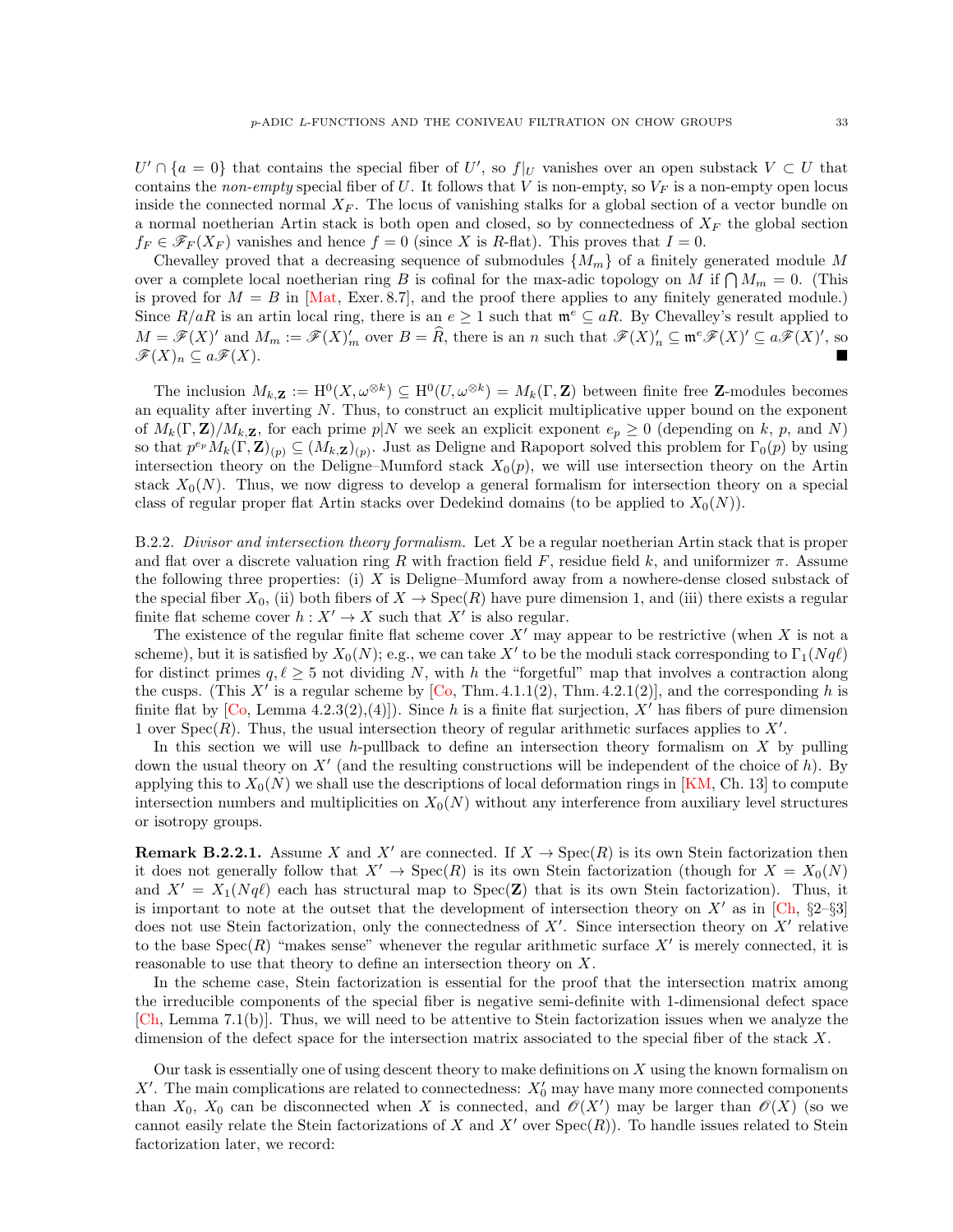<span id="page-33-0"></span>**Proposition B.2.2.2.** Let  $X'$  be a connected regular arithmetic surface over a henselian discrete valuation ring R. The intersection matrix associated to  $X' \to \text{Spec}(R)$  is negative semi-definite with a 1-dimensional defect space.

*Proof.* Let k be the residue field of R, and let  $X' \to \text{Spec}(R')$  be the Stein factorization of X'. Here  $R' = \mathcal{O}(X')$  has no nontrivial idempotents since X' is connected, yet it is a finite product of local rings since it is module-finite over the henselian local R. Thus, R' is local. The normality of  $X'$  implies that R' is normal [\[EGA,](#page-45-35) II, 8.8.6.1], so R' is a discrete valuation ring. Letting π and π' denote respective uniformizers of R and R', the special fibers  $X'_k$  and  $X'_{k'}$  are identified with  $X'$  mod  $\pi$  and  $X'$  mod  $\pi'$ respectively. Thus,  $X'_{k'} = X'_{k} \mod \overline{\pi}'$  where  $\overline{\pi}' := \pi' \mod \pi R'$ , so  $X'_{k'}$  and  $X'_{k}$  have the same underlying reduced schemes.

It follows that the (reduced) irreducible components of  $X'_{k'}$  and  $X'_{k}$  are the same closed subschemes of  $X'$ , so any pair of distinct components has intersection scheme that is the same whether we view the base ring as R or R'. Hence, for such distinct components  $C_1$  and  $C_2$ , the intersection pairings  $(C_1, C_2)$  and  $(C_1, C_2)'$  relative to R and R' are respectively

$$
\deg_k(C_1 \cap C_2) = [k':k] \deg_{k'}(C_1 \cap C_2), \deg_{k'}(C_1 \cap C_2).
$$

The self-intersection numbers  $(C, C)$  and  $(C, C)'$  for such components are determined by two data: (i) the respective pairings  $(C_1, C_2)$  and  $(C_1, C_2)'$  for  $C_1 \neq C_2$  and (ii) the multiplicity  $\mu_C$  of the special fiber along each component C. But clearly  $\text{ord}_C(\pi) = e(R'|R)\text{ord}_C(\pi')$  for every C, so the multiplicities all scale by the same factor  $e(R'|R)$  when passing between the base rings R and R'. Hence, if  $\{C_i\}$  is the common set of (reduced) irreducible components of the special fibers and  $\mu_i := \mu_{C_i}$  then

$$
(C_i, C_i) = \sum_{j \neq i} \frac{\mu_j}{\mu_i} (C_j, C_i) = \sum_{j \neq i} \frac{e(R'|R)\mu'_j}{e(R'|R)\mu'_i} [k':k](C_j, C_i)' = [k':k](C_i, C_i)'.
$$

To summarize, the intersection matrix associated to the special fiber of  $X' \to \text{Spec}(R)$  is  $[k':k]$  times the analogous such matrix associated to  $X' \to \text{Spec}(R')$ . This latter matrix is negative semi-definite with a 1-dimensional defect space by [\[Ch,](#page-45-34) Lemma 7.1(b)], and scaling by  $[k':k]$  preserves these properties.

It is convenient at the start to define some notions for proper Artin stacks  $D$  of pure dimension 1 over an arbitrary field k (which can also be  $F = \text{Frac}(R)$  as above in subsequent applications), ignoring regularity and connectedness conditions. We assume that there is a finite flat scheme cover  $q: D' \to D$ . Note that for any  $z \in D(k)$ , the k-morphism  $z : \text{Spec}(k) \to D$  is finite because its q-pullback is  $q^{-1}(z) \to D'$  (with  $q^{-1}(z)$  a finite k-scheme). Thus, the automorphism group scheme Aut(z) at any k-point z of D is k-finite since it is the fiber product

$$
Spec(k) \times_{z,D,z} Spec(k).
$$

For each  $z \in D(k)$ , we let  $\#\text{Aut}(z)$  denote the order of the finite k-group scheme Aut $(z)$ .

Every connected component  $C'$  of  $D'$  is finite flat over a unique connected component  $C$  of  $D$ , and conversely every connected component  $C$  of  $D$  is the image of any connected component  $C'$  of the open and closed subscheme  $q^{-1}(C)$  of D'. For such C and C', let  $q_{C'} : C' \to C$  be the finite flat map induced by q; it has constant fibral degree.

**Lemma B.2.2.3.** Let  $\mathscr L$  be an invertible sheaf on D, and let  $Z \subset D$  be a nowhere-dense closed substack. For all connected components  $C'$  of  $D'$  lying over a given connected component  $C$  of  $D$ , the ratios

$$
\frac{\deg_k(q_{C'}^*(\mathscr{L}|_C))}{\deg(q_{C'})}, \frac{\deg_k(q_{C'}^{-1}(Z\cap C))}{\deg(q_{C'})}
$$

are independent of  $C'$ , and also are independent of the choice of  $D'$ .

We denote these ratios as  $\deg_k(\mathscr{L}|_C)$  and  $\deg_k(Z \cap C)$  respectively.

*Proof.* The problem is intrinsic to the finite flat covering map  $q_{C'}$  (allowing variation in  $C'$ ), so we may assume D and D' are connected and just have to check that  $\deg_k(q^*(\mathscr{L}))/\deg(q)$  and  $\deg_k(q^{-1}(Z))/\deg(q)$ are independent of the choice of  $q: D' \to D$ .

Let  $D'' \to D$  be another connected finite flat scheme cover, so  $D' \times_D D''$  is finite flat over D' and D'' (in particular, this fiber product is a scheme). Any connected component of  $D' \times_D D''$  is a finite flat cover of  $D'$  and  $D''$  (as  $D'$  and  $D''$  are connected), so we may rename such a connected component as  $D''$  to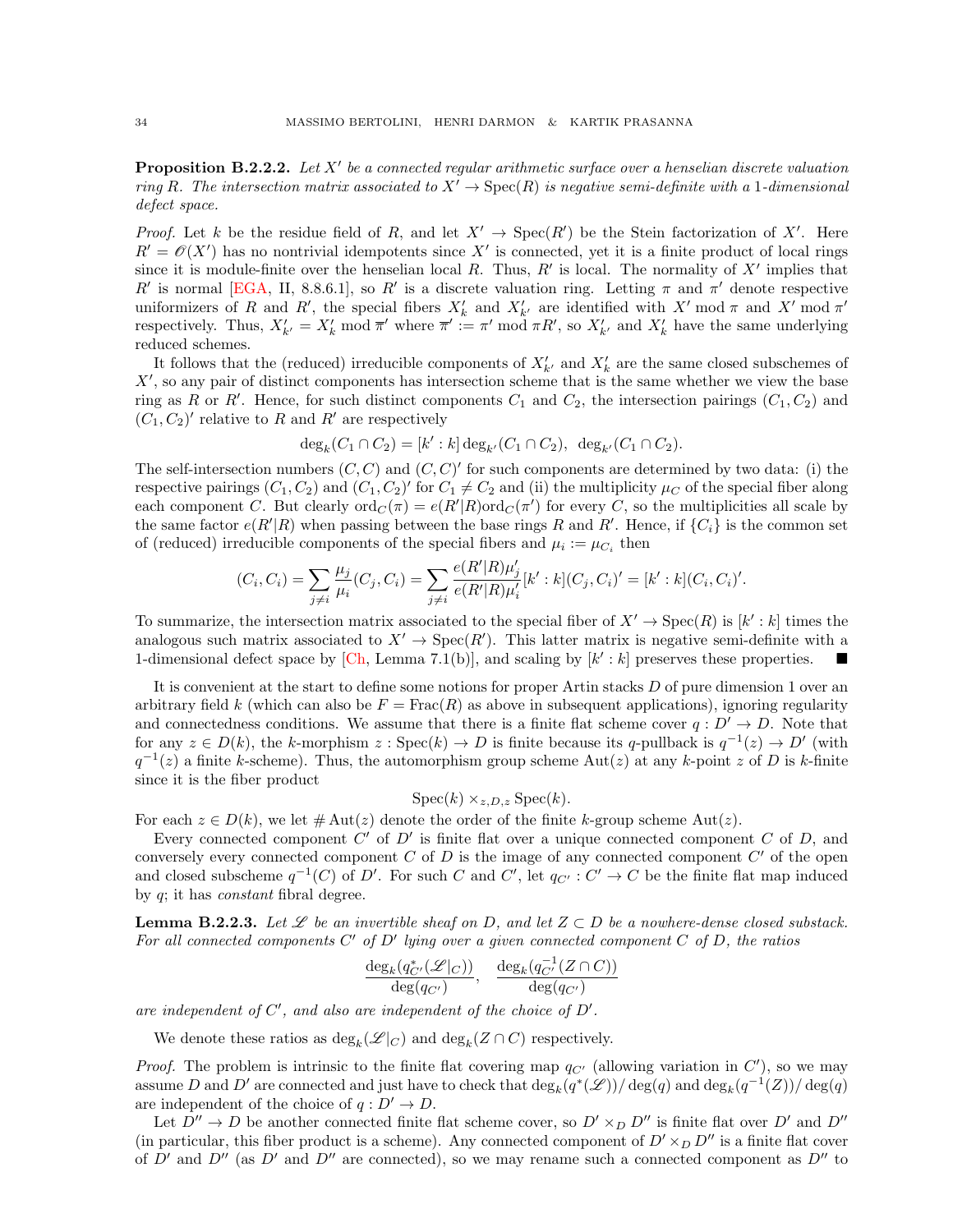reduce to the case that  $D'' \to D$  is the composition of q with a finite flat scheme surjection  $q' : D'' \to D'$ . Connectedness of D and D' ensures that the degrees of q and  $q'$  are constant and their product is equal to the constant degree of  $q' \circ q$ . Thus, it remains to note that under the finite flat surjection  $q' : D'' \to D'$ , the k-degree of the q'-pullback of a line bundle  $\mathscr{L}'$  on D' (respectively of a 0-dimensional closed subscheme Z' of D') is  $deg(q')$  times the k-degree of  $\mathscr{L}'$  on D' (respectively the k-degree of Z'  $\Box$ 

It is now well-posed to define

$$
\deg_k(\mathscr{L}) := \sum_C \deg_k(\mathscr{L}|_C), \ \ \deg_k(Z) = \sum_C \deg_k(Z \cap C).
$$

(We do not define  $\deg_k(\mathscr{L})$  via cohomological methods on D because in positive characteristic the coherent cohomology of  $D$  may be nonzero in arbitrarily high degree.) The formation of these degrees is easily checked to be unaffected by any extension of the ground field, even though the formation of the set of connected components of D generally does not commute with such base change.

**Lemma B.2.2.4.** If Z is the schematic image of  $z \in D(k)$  then  $\deg_k(Z) = 1/\# \text{Aut}(z)$ .

<span id="page-34-3"></span>*Proof.* We may and do replace D with its unique connected component containing  $Z$ , so D is connected. Choose a finite flat surjection  $q: D' \to D$  from a scheme D'. We may and do assume D' is connected. The finite map  $z : \text{Spec}(k) \to D$  has schematic image Z that is reduced, so generic flatness is applicable to the finite surjection  $z : \text{Spec}(k) \to Z$ . Openness on the source for the flat locus of any fppf morphism implies that  $z : \text{Spec}(k) \to Z$  is a finite flat covering, necessarily with a constant degree  $d > 0$  since Z is connected. Thus, the projections  $\text{Aut}(z) = z \times_D z = z \times_Z z \Rightarrow \text{Spec}(k)$  are finite flat with degree d, so our problem is to show that  $deg_k(Z) = 1/d$ .

By definition,  $deg_k(Z) = deg_k(q^{-1}(Z))/deg(q)$ . Since  $q^{-1}(Z) \to Z$  is finite flat with constant degree  $deg(q)$ , the projection  $pr_2: q^{-1}(Z) \times_{Z,z} Spec(k) \rightarrow Spec(k)$  is finite flat with constant degree  $deg(q)$ . But  $q^{-1}(Z) \times_{Z,z}$  Spec $(k)$  is a base change of z and hence is finite flat with constant degree d over the finite k-scheme  $q^{-1}(Z)$  via pr<sub>1</sub>. Thus,  $d | \deg(q)$  and  $q^{-1}(Z)$  has k-degree  $\deg(q)/d$ . We conclude that  $deg_k(q^{-1}(Z))/deg(q) = 1/d.$ 

The following variant will be useful when working on the Deligne–Mumford stack  $X_0(N)_{\mathbf{Q}}$ .

<span id="page-34-2"></span>**Lemma B.2.2.5.** If D is Deligne–Mumford then for any effective Cartier divisor Z on D the degree  $\deg_k(Z)$  is equal to  $\deg_k(\mathscr{O}_D(Z))$ , where  $\mathscr{O}_D(Z)$  denotes the inverse of the invertible coherent ideal of Z in  $\mathscr{O}_D$ .

*Proof.* We may assume D is connected and choose a connected finite flat scheme cover  $q: D' \to D$ , so q has constant fiber degree d. Since  $q^*(\mathcal{O}_D(Z)) \simeq \mathcal{O}_{D'}(q^{-1}(Z))$ , multiplying both sides by d reduces the problem to its well-known analogue on the scheme  $D'$ . .

Now consider a proper flat Artin stack X with pure relative dimension 1 over  $R$  such that there exists a finite flat scheme cover  $h: X' \to X$ ; we postpone the regularity hypotheses on X and X' until after we introduce several more definitions.

Since the map  $h_0: X'_0 \to X_0$  between special fiber is a finite flat scheme cover of  $X_0$ , the preceding considerations are applicable to  $X_0$  as well as to any closed substack of  $X_0$  with pure dimension 1. In particular, if  $Z_0$  is a nowhere-dense closed substack of  $X_0$  and if  $\mathscr{L}_0$  is an invertible sheaf on  $X_0$  then we may define  $\deg_k(Z_0)$  and  $\deg_k(\mathscr{L}_0)$  via the preceding formalism applied to  $X_0$  over k (e.g., using connected components of  $X'_0$  covering connected components of  $X_0$ ); the same holds for the generic fiber  $X_F$  over the field F. We make two further definitions that imitate the case of arithmetic surfaces:

<span id="page-34-1"></span>**Definition B.2.2.6.** For any invertible sheaf L on X and effective Cartier divisor  $D \subset X$  that is a closed substack of  $X_0$ , we define

$$
(\text{B.2.2.1}) \quad \mathscr{L}.\text{D} := \text{deg}_k(\mathscr{L}|_D).
$$

For effective Cartier divisors  $D_1, D_2 \subset X$  with  $D_2$  a closed substack of  $X_0$ , we define

<span id="page-34-0"></span>
$$
D_1.D_2 := \mathcal{O}_X(D_1).D_2 = \deg_k(\mathcal{O}_X(D_1)|_{D_2}).
$$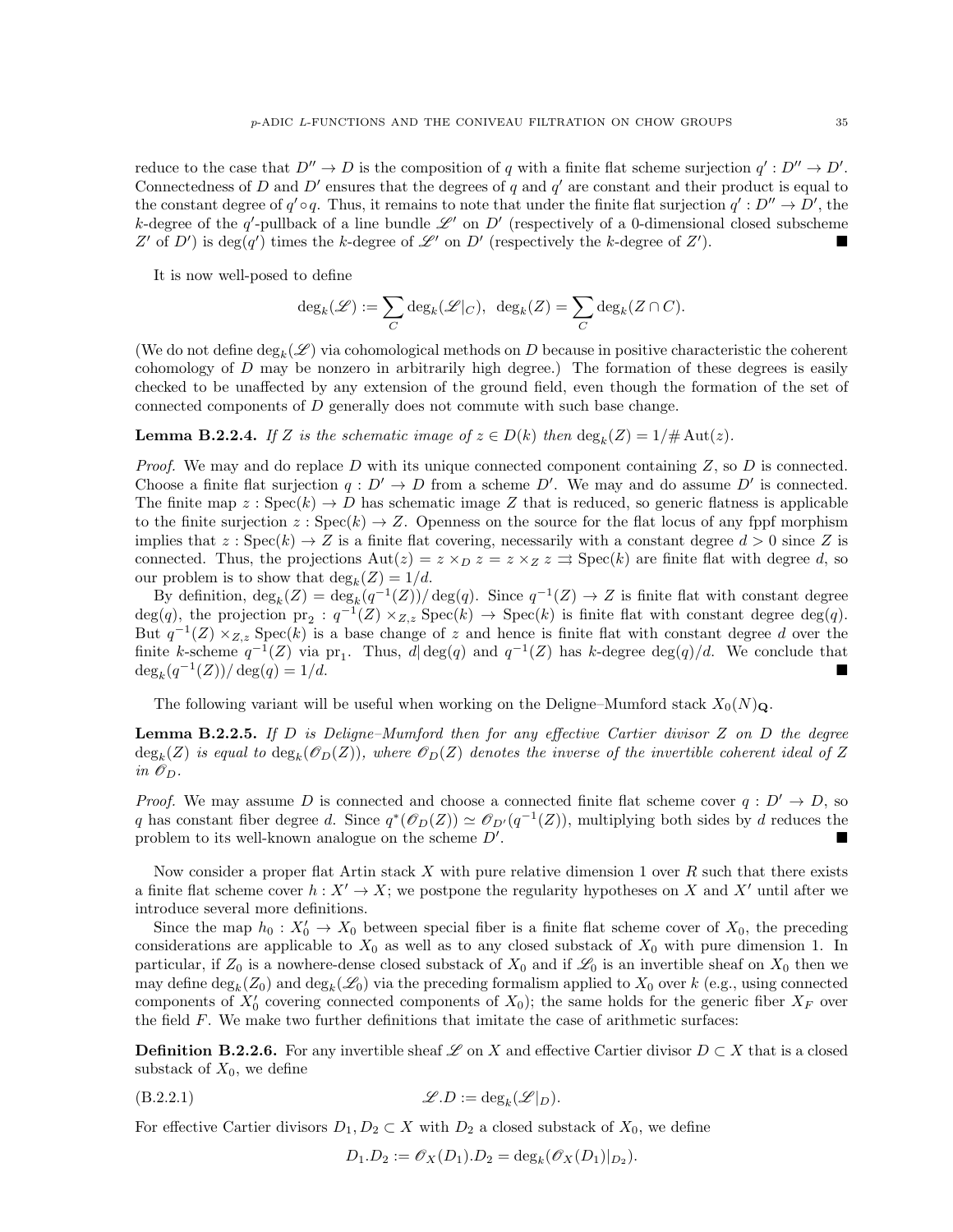The preceding definitions are invariant under a local extension  $R \to R'$  of discrete valuation rings. (Note that  $X_{R'}$  may not be regular even if X is regular.) The next result uses regularity to establish familiar properties.

<span id="page-35-1"></span>**Proposition B.2.2.7.** Assume X is regular and that it admits a regular finite flat scheme cover  $h : X' \to Y$ X. The pairing L.D is additive in L, and if  $D = D' + D''$  for effective Cartier divisors D' and D'' on X (necessarily closed substacks of  $X_0$ ) then  $\mathscr{L}.D = \mathscr{L}.D' + \mathscr{L}.D''$ . Moreover,  $\deg_k(\mathscr{L}_0) = \deg_F(\mathscr{L}_F)$  for any invertible sheaf  $\mathscr L$  on X.

For effective Cartier divisors  $D_1, D_2 \subset X$  that are closed substacks of  $X_0$ , the pairing  $D_1 \cdot D_2$  is symmetric and if they share no irreducible component in their supports then  $D_1.D_2 = \deg_k(D_1 \cap D_2)$ .

*Proof.* We may extend scalars to make  $R$  strictly henselian without harming the regularity hypotheses, so we may and do assume  $k$  is separably closed. It also suffices to work separately over the distinct connected components of X and X', so we may and do assume X and X' are connected. In particular, h has constant fiber degree.

We claim that  $X'_0$  is connected (so  $X_0$  is also connected). Since  $X'$  is a connected normal scheme, it is also integral. Thus, the finite flat R-algebra  $\mathcal{O}(X')$  is a normal domain [\[EGA,](#page-45-35) II, 8.8.6.1] and so it is Dedekind. By R-finiteness,  $\mathcal{O}(X')$  must be semi-local. Thus, the henselian property of R forces  $\mathcal{O}(X')$  to be a direct product of discrete valuation rings, so  $\mathscr{O}(X')$  is a discrete valuation ring since it is a domain. The Stein factorization  $f: X' \to \text{Spec } \mathcal{O}(X')$  has (geometrically) connected fibers and the residue field of  $\mathcal{O}(X')$  is purely inseparable over k (since  $k = k_s$ ), so the special fiber  $X'_0$  of  $X' \to \text{Spec } R$  inherits connectedness from that of the special fiber of  $f$ .

The finite flat  $h_0: X'_0 \to X_0$  has constant fiber degree equal to that of h. Thus, by the connectedness of  $X_0$  and  $X'_0$ , the definitions over k using  $h_0$  yield formulas

$$
\mathscr{L}.D = \frac{h^*(\mathscr{L}).h^{-1}(D)}{\deg(h)}, \ D_1.D_2 = \frac{h^{-1}(D_1).h^{-1}(D_2)}{\deg(h)}, \ \deg_k(D_1 \cap D_2) = \frac{h^{-1}(D_1).h^{-1}(D_2)}{\deg(h)}.
$$

The additivity of L.D in L and the identity  $\mathscr{L}.D = \mathscr{L}.D_1 + \mathscr{L}.D_2$  for effective Cartier divisors  $D_1, D_2$ satisfying  $D_1 + D_2 = D$  therefore follow from the analogue for intersection theory on the connected regular arithmetic surface X' relative to  $Spec(R)$ , and likewise for the symmetry of  $D_1, D_2$  for  $D_1, D_2 \subseteq X_0$  as well as for the equality  $D_1 \cdot D_2 = \deg_k(D_1 \cap D_2)$  when such  $D_1$  and  $D_2$  share no common irreducible component.

Finally, we prove the equality  $deg_k(\mathcal{L}_0) = deg_F(\mathcal{L}_F)$ . We have already seen that  $X'_0$  and  $X_0$  are connected, and  $X'_F$  inherits connectedness from the integral  $X'$  (so  $X_F$  is connected too). Clearly  $h_0$  and  $h_F$  have the same constant fiber degree (namely, that of h), so our problem is reduced to proving the equality of the numbers  $\deg_k(h_0^*\mathscr{L}_0) = \deg_k((h^*\mathscr{L})_0)$  and  $\deg_F((h^*\mathscr{L})_F)$ . This equality follows from X' being proper and flat over R.

Now we assume  $X$  is regular (as in the preceding proposition) and that it admits a regular finite flat scheme cover  $h: X' \to X$ . We have not yet used that X is Deligne–Mumford away from a nowhere-dense closed substack of  $X_0$ , but this property will now be used.

<span id="page-35-0"></span>**Lemma B.2.2.8.** Every 1-dimensional reduced and irreducible closed substack  $D \subset X$  is Cartier. For the generic point  $\eta$  of D,  $h^{-1}(\eta)$  consists of finitely many codimension-1 points of X'.

*Proof.* Let  $V \subseteq X$  be the maximal open substack that is Deligne–Mumford, so  $X - V$  has preimage in X<sup>'</sup> that consists of finitely many closed points in  $X'_0$ . It follows that  $D \to D \cap V$  is a bijective correspondence between the sets of 1-dimensional reduced and irreducible closed substacks of  $X$  and of  $V$ , with inverse given by "schematic closure". Using an étale scheme cover of  $V$ , we see that the reduced closed substack  $D \cap V$  of V is Cartier. Thus, by computing with a smooth scheme cover of X it follows that the closure D of the Cartier locally closed substack  $D \cap V$  in the regular X is also Cartier.

If  $\eta$  is the generic point of D then its preimage  $h^{-1}(\eta)$  in X' consists of the generic points of  $h^{-1}(D)$ since h is finite flat. But  $h^{-1}(D)$  must have all irreducible components of dimension 1 since D is irreducible of dimension 1, so  $h^{-1}(\eta)$  consists of finitely many codimension-1 points of X' .

Consider an invertible rational function  $f$  on  $X$ . By fppf descent from  $X'$ , the maximal open substack  $U \subset X$  on which f is a section of  $\mathscr{O}_X^{\times}$  has closed complement D such that if  $D \neq \emptyset$  then the irreducible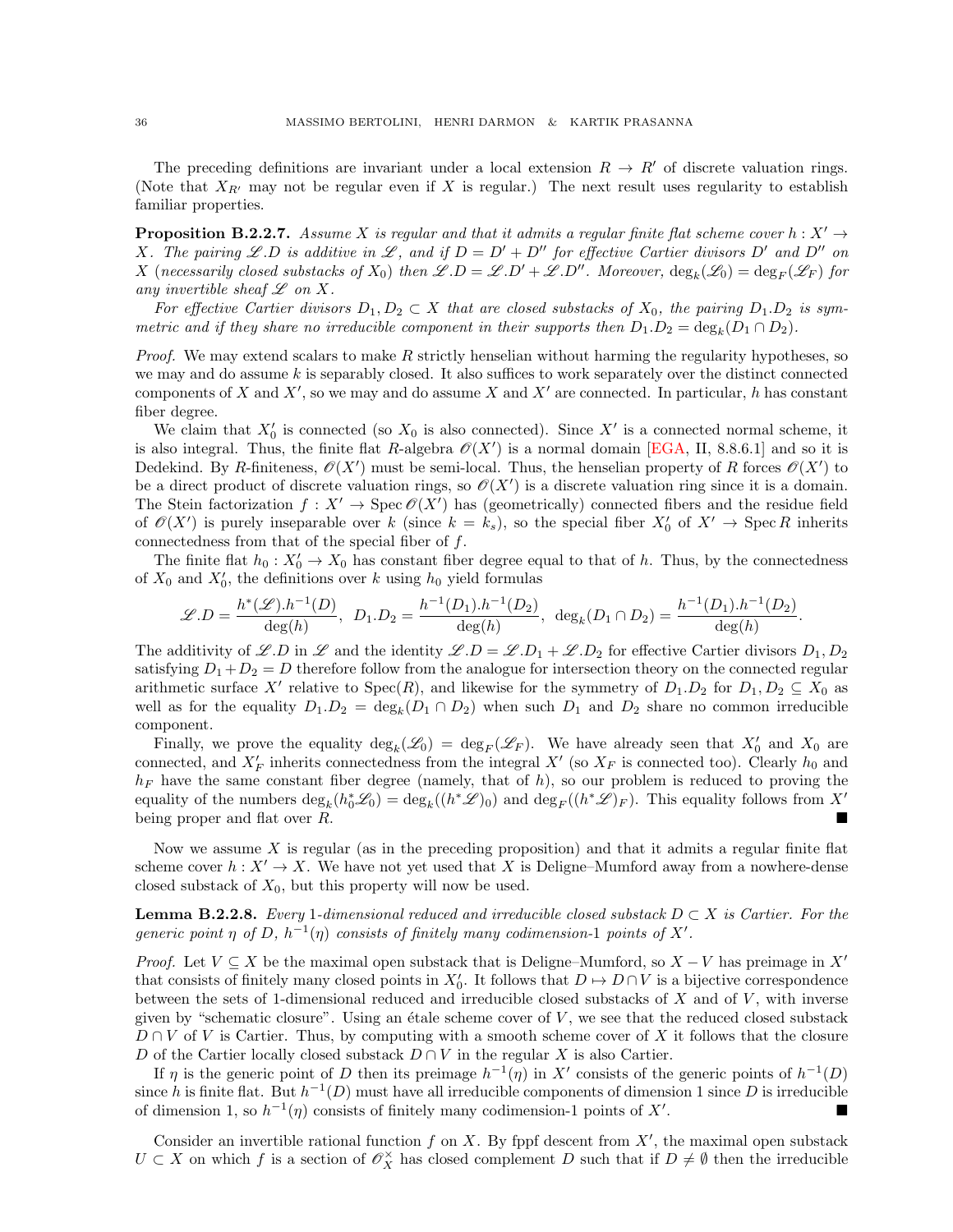components  $D_i$  of D are all 1-dimensional. In particular, if there are no  $D_i$ 's (i.e.,  $U = X$ ) then f is a global unit on X. Each  $D_i$  has a unique generic point  $\eta_i$ . Since  $\eta_i$  lies in the Deligne–Mumford locus of X, there is a well-defined strictly henselian local ring  $\mathscr{O}_{X,\eta_i}$  at  $\eta_i$ , and this is a discrete valuation ring. Thus, we can define  $\text{ord}_{\eta_i}(f) \in \mathbb{Z}$ , and for any closed substack  $D \subset X$  with irreducible components of dimension 1 we define the *generic multiplicity* ord<sub>n</sub>(D) of D at a generic point  $\eta$  of D to be the length of the 0-dimensional strictly henselian local ring of D at the codimension-1 point  $\eta$  of X (which lies in the open Deligne–Mumford locus of D). For example, if  $\eta$  is a generic point of  $X_0 = X \text{ mod } \pi$  then the generic multiplicity of D is  $\text{ord}_{\eta}(\pi)$  for a uniformizer  $\pi$  of R.

For any effective Cartier divisor D in X with generic points  $\eta_i$  we define the associated Weil divisor

$$
[D] := \sum_i \mathrm{ord}_{\eta_i}(D_i)[D_i]
$$

in the free abelian group of Weil divisors of X (with  $|C|$  denoting the Weil divisor associated to a reduced and irreducible closed substack  $C \subset X$  of dimension 1). We also define the Weil divisor

$$
\operatorname{div}(f) = \sum_{i} \operatorname{ord}_{\eta_i}(f)[D_i]
$$

for invertible rational functions f on X. It is clear that  $\text{div}(f_1f_2) = \text{div}(f_1) + \text{div}(f_2)$ , and if  $\text{div}(f) = 0$ then  $f$  is a global unit on  $X$ .

For each irreducible component  $C_i$  of  $X_0$  equipped with the reduced structure (so  $C_i$  is Cartier in X, by Lemma [B.2.2.8\)](#page-35-0) and for each invertible sheaf  $\mathscr L$  on X, we use ([B.2.2.1\)](#page-34-0) to define

$$
\mathscr{L}.[C_i] := \mathscr{L}.C_i = \deg_k(\mathscr{L}|_{C_i});
$$

this is additive in  $\mathscr L$  and we extend it by additivity in the second variable to define  $\mathscr L.\Delta$  for any Weil divisor  $\Delta$  of X supported in  $X_0$ . (We do not require  $\Delta$  to have its multiplicities along the components of  $X_0$  in its support to be bounded above by those of  $[X_0]$ .

Proposition [B.2.2.7](#page-35-1) applied to an effective Cartier divisor  $D$  on  $X$  that is a closed substack of  $X_0$  shows that  $\mathscr{L}.D = \mathscr{L}.D' + \mathscr{L}.D''$  when  $D = D' + D''$  for effective Cartier divisors D' and D'' on X, so (by passage to the  $C_i$ 's) we see that  $\mathscr{L}.D = \mathscr{L}.[D]$  for such D. If  $\Delta_1$  and  $\Delta_2$  are Weil divisors on X with  $\Delta_2$  supported in  $X_0$  then we may define  $\Delta_1.\Delta_2$  to be biadditive in such  $\Delta_1$  and  $\Delta_2$  and to coincide with  $\mathscr{O}_X(\Delta_1)$ . $\Delta_2$  when  $\Delta_2 \leq [X_0]$ ; this recovers Definition [B.2.2.6](#page-34-1) for effective Cartier divisors that are closed substacks of  $X_0$  when  $\Delta_2 = [D_2]$  for a closed substack  $D_2$  of  $X_0$  that is Cartier in X. In particular,

<span id="page-36-0"></span>
$$
\operatorname{div}(f).\Delta = 0
$$

for any invertible rational function f on X and any Weil divisor  $\Delta$  on X supported in  $X_0$ .

**Corollary B.2.2.9.** Choose Weil divisors  $\Delta_1$  and  $\Delta_2$  on X supported inside  $X_0$ . The pairing  $\Delta_1.\Delta_2$  is symmetric. If the supports of  $\Delta_1$  and  $\Delta_2$  do not share an irreducible component in common and  $\Delta_i$  is the Weil divisor associated to an effective Cartier divisor  $D_i$  in X that is a closed substack of  $X_0$  then

$$
\Delta_1.\Delta_2 = \deg_k(D_1 \cap D_2).
$$

If  $\{C_1,\ldots,C_n\}$  is the set of (reduced) irreducible components of  $X_0$  then the symmetric intersection matrix  $(C_i.C_j)$  is negative semi-definite, and its defect space is 1-dimensional if  $X \to \text{Spec}(R)$  is its own Stein factorization.

*Proof.* Biadditivity reduces the symmetry of  $\Delta_1.\Delta_2$  to the case when each is an irreducible component of  $X_0$  (equipped with the reduced structure). These correspond to closed substacks of  $X_0$ , so Proposition [B.2.2.7](#page-35-1) provides the symmetry. The identity ( [B.2.2.2\)](#page-36-0) also follows from Proposition [B.2.2.7.](#page-35-1)

It remains to prove that  $(C_i.C_j)$  is negative semi-definite, with 1-dimensional defect space when  $X \to$ Spec(R) is its own Stein factorization. Negative semi-definiteness means  $\Delta.\Delta \leq 0$  for all Weil divisors  $\Delta$ generated by the  $[C_i]$ 's. To prove such an inequality we may assume R is strictly henselian and pass to the case when X is connected (so  $X_0$  is also connected). Thus, we can choose a connected regular finite flat scheme cover  $h: X' \to X$  and  $X'_0$  is also connected. The map h has constant degree, and the known intersection theory on X' relative to  $Spec(R)$  (see Proposition [B.2.2.2\)](#page-33-0) gives that

$$
\Delta.\Delta=\frac{h^{-1}(\Delta).h^{-1}(\Delta)}{\deg(h)}\leq 0
$$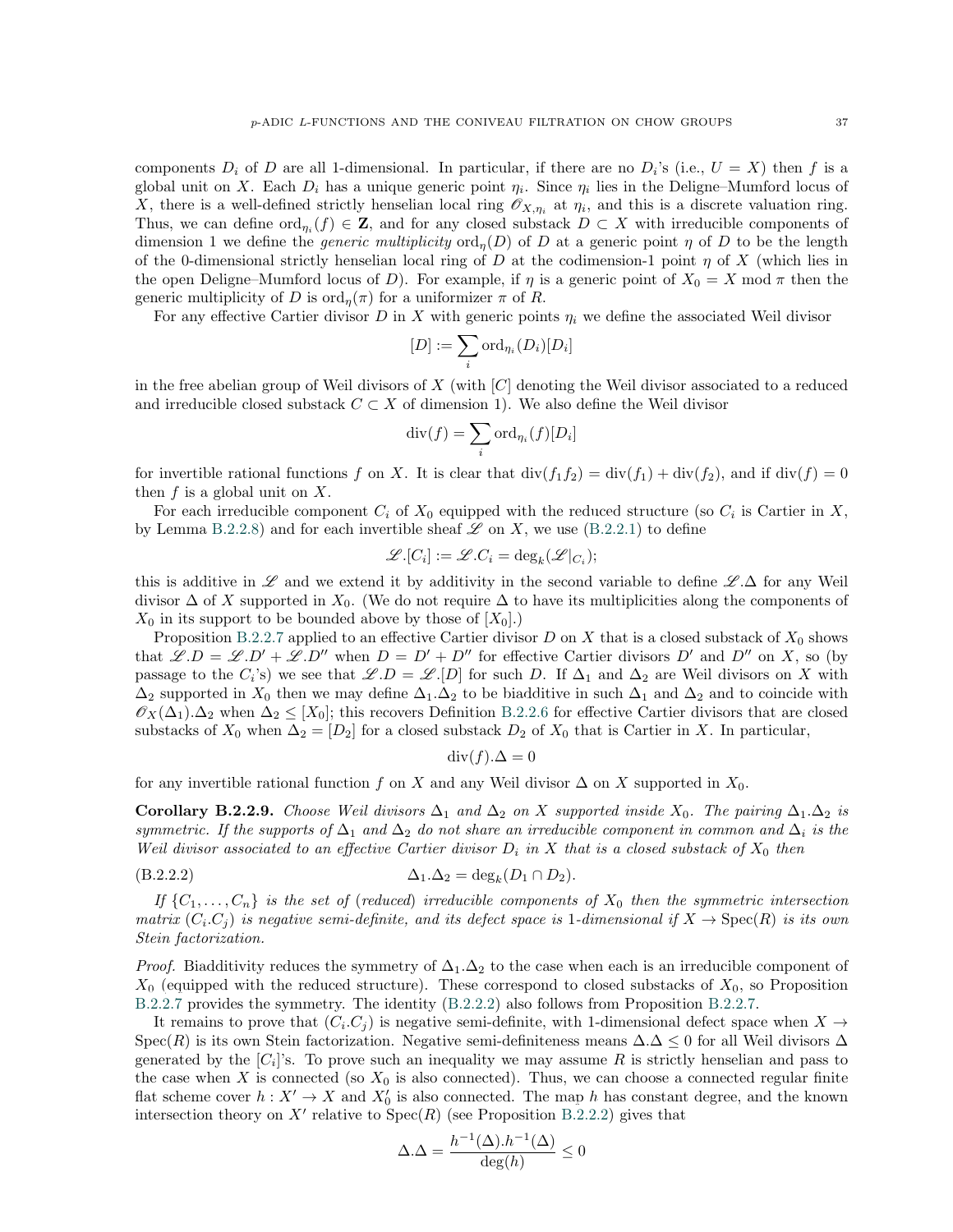with equality if and only if  $h^{-1}(\Delta)$  is a Q-multiple of  $\text{div}_{X'}(\pi) = h^{-1}(\text{div}_X(\pi))$ . Since h-pullback is injective on Weil divisors, it follows that  $\Delta.\Delta=0$  if and only if  $\Delta$  is a Q-multiple of div $_X(\pi)$ .

The final topic we address in this section is the definition of the Weil divisor div $\varphi(s)$  for an invertible sheaf L on X and a global section  $s \in \mathcal{L}(X)$  that is non-zero on every connected component of X. For this purpose, we temporarily pass to the setting of an invertible sheaf  $\mathcal N$  on an arbitrary Artin stack Y, and a global section  $t \in \mathcal{N}(Y)$  that is nowhere a zero-divisor in N. By computing on a smooth scheme cover of Y we see that the coherent annihilator ideal  $\mathscr{I}_{Y,\mathscr{N},s} = \text{Ann}_{\mathscr{O}_Y}(\mathscr{N}/(s))$  is invertible on Y. In the setting of our regular X with equipped  $(\mathscr{L}, s)$ , we define the effective Weil divisor

$$
\mathrm{div}_{\mathscr{L}}(s) = [\mathscr{I}_{X,\mathscr{L},s}^{-1}].
$$

Clearly  $h^{-1}(\text{div}_{\mathscr{L}}(s)) = \text{div}_{h^*(\mathscr{L})}(h^*(s))$  as effective Weil divisors on X'. Also, by descent from a (necessarily normal) smooth scheme cover of X, the inclusion  $s : \mathscr{O}_X \hookrightarrow \mathscr{L}$  uniquely extends to an isomorphism of invertible sheaves  $\mathscr{O}_X(\text{div}_{\mathscr{L}}(s)) \simeq \mathscr{L}$ .

**Proposition B.2.2.10.** Let C be an irreducible component of  $X_0$ . Equipping C with the reduced structure,

$$
\deg_k(\mathcal{L}|_C) = \mathrm{div}_{\mathcal{L}}(s).[C].
$$

In this proposition, the left side is defined using that C is a proper Artin stack over  $k$  admitting a finite flat scheme cover.

*Proof.* Since  $\mathscr{L} \simeq \mathscr{O}_X(\Delta)$  for the Weil divisor  $\Delta = \text{div}_{\mathscr{L}}(s)$ , it suffices to prove more generally that  $deg_k(\mathscr{O}_X(\Delta)|_C) = \Delta$ . [C] for any Weil divisor  $\Delta$  on X. The case of principal  $\Delta$  is clear, since both sides vanish. In general both sides are additive in  $\Delta$ , so we may assume that  $\Delta$  is a reduced and irreducible Weil divisor. Let D be the effective Cartier divisor in X satisfying  $[D] = \Delta$  (see Lemma [B.2.2.8\)](#page-35-0).

The case  $\Delta = [C]$  is reduced to the case  $\Delta \neq [C]$  due to the established principal case applied to  $\Delta = \text{div}(\pi)$  (whose support contains [C]). Thus, we may assume  $\Delta \neq [C]$ , so  $\Delta$ .[C] = deg<sub>k</sub>(D ∩ C). Hence, it suffices to show that if C is a closed substack of  $X_0$  that is Cartier in X and if D is an effective Cartier divisor on X then the invertible sheaf  $\mathcal{O}_X(D)|_C$  on C has k-degree  $\deg_k(D \cap C)$ . Passing to strictly henselian R and connected X (hence connected  $X_0$ ), we may use h-pullback and  $h_0$ -pullback for a connected regular finite flat scheme cover  $h: X' \to X$  to reduce the problem to its known analogue on the regular arithmetic surface  $X'$ . .

Since X is Deligne–Mumford away from a 0-dimensional closed substack of  $X_0$ , by Lemma [B.2.2.8](#page-35-0) it is now harmless to identify the notions of effective Cartier divisor and effective Weil divisor in  $X$ . Thus, for the remainder of this appendix we shall abuse terminology and notation by identifying the concepts of effective Weil divisor and effective Cartier divisor on  $X$  without comment. In particular, for an effective Cartier divisor D in X we now write "D" even where we should write " $[D]$ ".

Let us now return to the original motivating problem that is intrinsic to the regular proper flat Artin stack  $X_p := X_0(N)_{\mathbf{Z}_{(p)}}$  over  $\mathbf{Z}_{(p)}$  and its open substack  $U_{\mathbf{Z}_{(p)}}$  for U as defined after ([B.1.2.1\)](#page-30-0). For a nonzero section  $f \in H^0(X_{\mathbf{Q}}, \omega^{\otimes k})$  such that the Weil divisor  $\text{div}_{\omega^{\otimes k}}(f)$  on  $X_p$  has multiplicity  $\geq 0$  along the irreducible component of the special fiber containing  $U \mod p$ , we will show that its multipicity on any other component is bounded below by  $-e_p$  for an explicit integer  $e_p \geq 0$  depending only on k, p, and N; then  $p^{e_p} f$  has all multiplicities  $\geq 0$  and so lies in  $\mathrm{H}^0(X_p, \omega^{\otimes k})$  due to the normality of  $X_p$ .

To formulate our task in a more geometric manner, we introduce some notation. Let  $\{C_1, \ldots, C_n\}$  be the set of (reduced) irreducible components of  $X \text{ mod } p$ , and write

$$
\mathrm{div}_{\mathscr{O}_X}(p) = \sum \mu_j C_j
$$

(with  $\mu_j \geq 1$  the generic multiplicity of  $C_j$  on X). For an arbitrary nonzero  $f \in H^0(X_{\mathbf{Q}}, \omega^{\otimes k})$ , in the Weil divisor group of  $X_p$  we may write

$$
\mathrm{div}_{\omega^{\otimes k}}(f) = D + \sum \nu_j C_j
$$

for integers  $\nu_j$  and an effective "horizontal" divisor D on  $X_p$ . Replacing f with  $p^e f$  for  $e \in \mathbf{Z}$  replaces  $\nu_j$ with  $\nu_j + e\mu_j$ , so each  $\mu_i \nu_j - \mu_j \nu_i$  is unaffected by p-power scaling of f.

In Theorem [B.3.1.3](#page-40-1) we will give explicit formulas for the  $\mu_i$ 's depending only on  $p^{\text{ord}_p(N)}$ . Thus, it will suffice to show that the absolute differences  $|\mu_i \nu_j - \mu_j \nu_i|$  are bounded solely in terms of k, p, and ord $_p(N)$ ,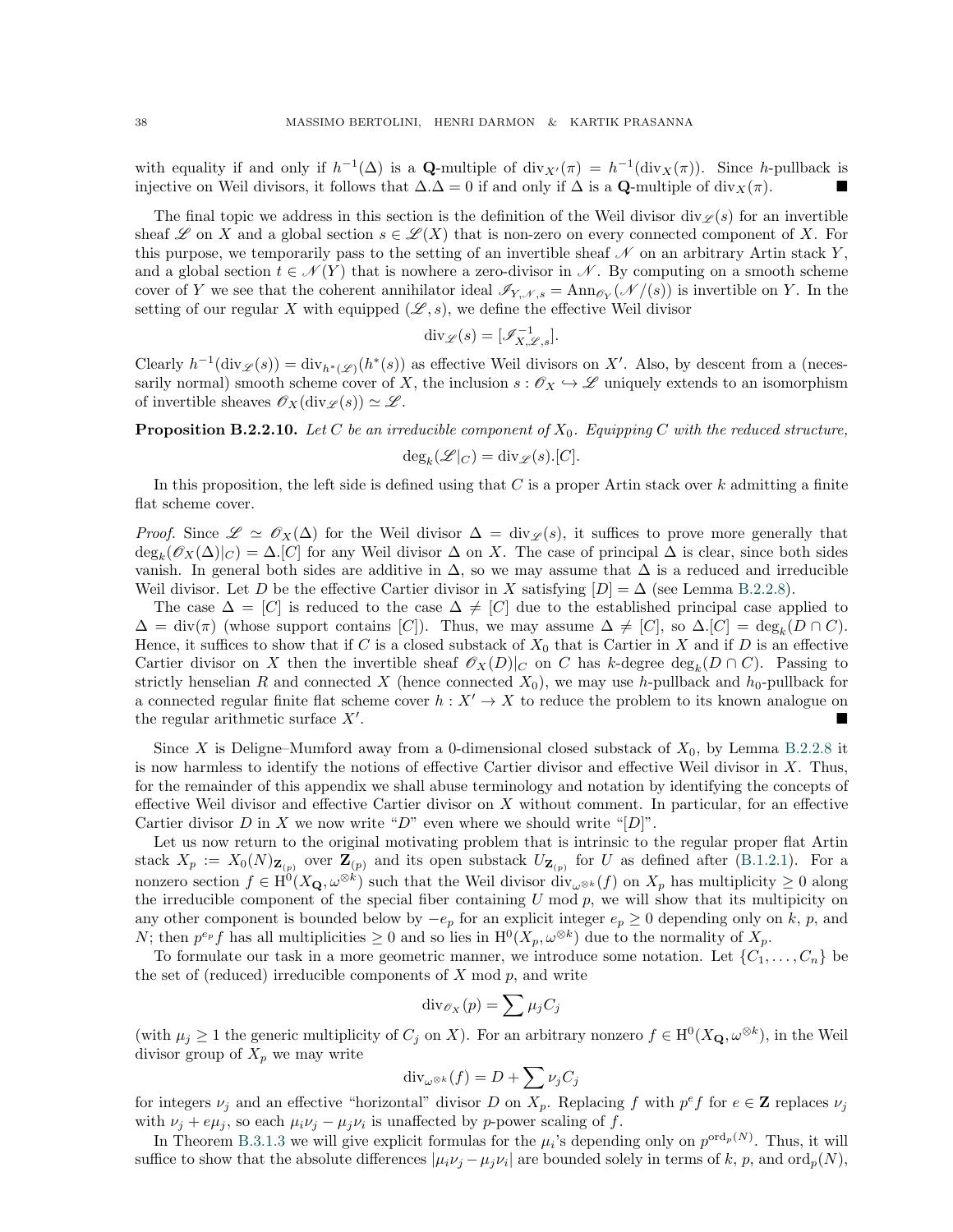as then a lower bound  $\nu_{i_0} \geq 0$  for some  $i_0$  implies a negative lower bound on every  $\nu_i$  depending only on k, p, and ord<sub>p</sub>(N), as required. The invariance of  $\mu_i \nu_j - \mu_j \nu_i$  under p-power scaling of f allows us to restrict attention to nonzero  $f \in H^0(X_p, \omega^{\otimes k})$  (rather than  $f \in H^0(X_{\mathbf{Q}}, \omega^{\otimes k})$ ) for the purpose of bounding the

absolute differences  $|\mu_i \nu_j - \mu_j \nu_i|$ . In §[B.2.3](#page-38-0) we will bound every  $|\mu_{i_0}\nu_{j_0} - \mu_{j_0}\nu_{i_0}|$  in terms of:  $\deg_{X_{\mathbf{Q}}}(\omega^{\otimes k}) = k \deg_{X_{\mathbf{Q}}}(\omega)$ , the intersection multiplicities  $C_i$ ,  $C_j$ , and the multiplicities  $\mu_i$ . These parameters all admit explicit formulas in terms of k, p, and N, as we shall see in  $\S$ [B.3.](#page-40-0) From this we will obtain explicit bounds as in Theorem [B.1.3.1](#page-31-1) that depend on N only through  $\mathrm{ord}_p(N)$ .

<span id="page-38-0"></span>B.2.3. Geometric calculations. We work in the same general setup as in  $\S$ [B.2.2](#page-32-0) after Lemma [B.2.2.5,](#page-34-2) but we also assume  $X_F$  is smooth and geometrically connected (so the special fiber  $X_0$  is geometrically connected). In particular, there is a regular finite flat scheme cover  $X' \to X$  and the stack X is Deligne–Mumford away from a closed substack of dimension 0 in  $X_0$ . We assume that the special fiber  $X_0$  is *reducible*.

Let  $\{C_1, \ldots, C_n\}$  be the set of (reduced) irreducible components of  $X_0$  (so  $n \ge 2$ ); each  $C_i$  is Cartier in X by Lemma [B.2.2.8.](#page-35-0) Let  $\mu_j$  be the generic multiplicity of  $C_j$ , which is to say

$$
\mathrm{div}_{\mathscr{O}_X}(\pi) = \sum \mu_j C_j.
$$

Let L be a line bundle on X such that  $\deg_k(\mathscr{L}|_{C_j}) \geq 0$  for all j, and let  $s \in \mathscr{L}(X)$  be a nonzero global section, so

$$
\mathrm{div}_{\mathscr{L}}(s) = D + \sum \nu_j C_j
$$

for integers  $\nu_i \geq 0$  and an effective horizontal divisor D. In this general setting, we claim that the absolute differences  $|\mu_{i_0}\nu_{j_0}-\mu_{j_0}\mu_{i_0}|$  are all bounded by a universal formula in terms of:  $\deg_F(\mathscr{L}_F)$ , the intersection numbers  $C_i.C_j$ , and the multiplicites  $\mu_i$ . Since

(B.2.3.1) 
$$
\mu_i \nu_j - \mu_j \nu_i = \frac{\mu_i}{\mu_1} (\mu_1 \nu_j - \mu_j \nu_1) - \frac{\mu_j}{\mu_1} (\mu_1 \nu_i - \mu_i \nu_1),
$$

it suffices to restrict attention to bounding  $|\mu_1 \nu_j - \mu_j \nu_1|$  for each  $j \neq 1$ .

Since s is a nonzero section of  $\mathscr{L}$ , so  $\mathscr{L} \simeq \mathscr{O}_X(\text{div}_{\mathscr{L}}(s))$ , we have

<span id="page-38-1"></span>
$$
\deg_k(\mathscr{L}|_{C_j}) = \text{div}_{\mathscr{L}}(s).C_j = D.C_j + \sum_i \nu_i(C_i.C_j).
$$

Let M denote the symmetric negative semi-definite intersection matrix  $(C_i.C_j)$  and define

$$
\vec{\nu}:=(\nu_1,\ldots,\nu_n),
$$

so intersection theory on X ensures that  $M: \mathbf{Q}^n \to \mathbf{Q}^n$  is negative semi-definite with kernel equal to the line spanned by  $\vec{\mu} = (\mu_1, \dots, \mu_n)$   $(\sum \mu_j C_j = \text{div}_{\mathscr{O}_X}(\pi))$  is principal). Thus, the image hyperplane of M is

$$
H = \{ \vec{a} \in \mathbf{Q}^n \mid \sum \mu_i a_i = 0 \}
$$

since for any  $\vec{b} \in \mathbf{Q}^n$  and  $a_i := \sum_j (C_i \cdot C_j) b_j$  we have

$$
\sum_{i} \mu_i a_i = \sum_{j} b_j \sum_{i} \mu_i (C_i.C_j) = \sum_{j} b_j (\text{div}(\pi).C_j) = 0.
$$

<span id="page-38-2"></span>**Remark B.2.3.1.** For  $\vec{\nu} = (\nu_1, \dots, \nu_n)$  as above and

 $\vec{a} := M(\vec{\nu})$ 

we have  $a_j = \deg_k(\mathscr{L}|_{C_j}) - D.C_j$ . The identity  $\sum_i \mu_i a_i = 0$  above also follows from the pair of identities

$$
\deg_F(\mathrm{div}_{\mathscr{L}_F}(s_F)) = \deg_F \mathscr{L}_F = \deg_k \mathscr{L}_0 = \sum \mu_j \deg_k(\mathscr{L}|_{C_j})
$$

and

$$
\deg_F(\operatorname{div}_{\mathscr{L}_F}(s_F)) = \deg_F(D_F) = \deg_k(D_0) = D.\operatorname{div}(\pi) = \sum \mu_j(D.C_j).
$$

Since  $\deg_k(\mathscr{L}|_{C_j}) \geq 0$  for all j, we have  $|\mu_i a_i| \leq \deg_F \mathscr{L}_F$  for all i because  $\mu_i a_i = \mu_i \deg_k(\mathscr{L}|_{C_i}) - \mu_i(D.C_j)$ is a difference between non-negative integers that are each bounded above by  $\deg_F \mathscr{L}_F$ .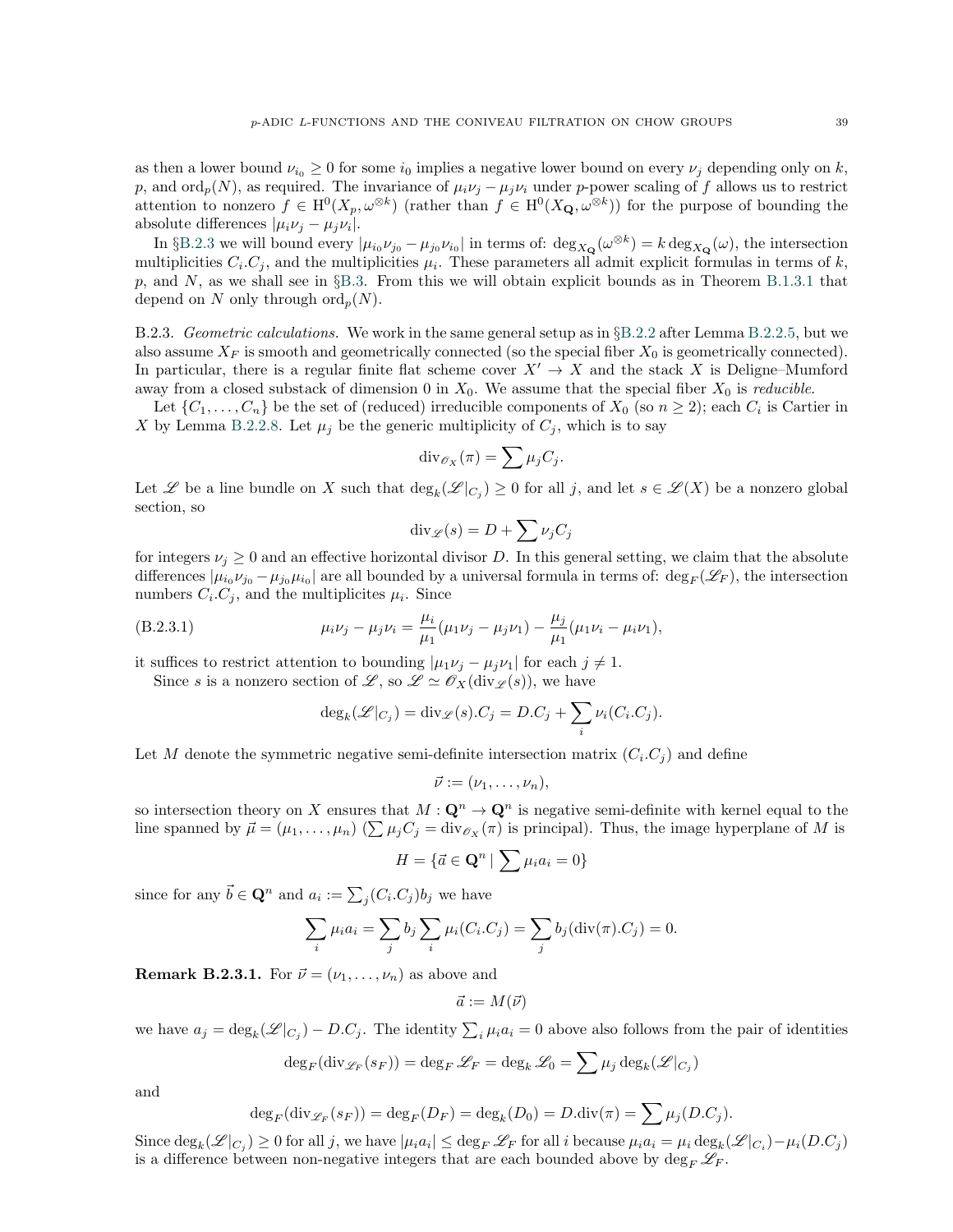Rather generally, for any  $\vec{a}$  such that  $\sum \mu_i a_i = 0$ , the  $\vec{b} \in \mathbf{Q}^n$  such that  $M(\vec{b}) = \vec{a}$  are determined up to adding a Q-multiple of  $\vec{\mu}$ , so the differences  $\mu_i b_j - \mu_j b_i$  are *independent* of the choice of such  $\vec{b}$ . Our aim is to give a formula for these differences entirely in terms of  $\vec{a}$ ,  $\vec{\mu}$ , and the intersection numbers  $C_{i'}$ .  $C_{i''}$ . We will focus on the case  $i = 1$  (so  $j > 1$ ), as this is sufficient by ([B.2.3.1\)](#page-38-1).

Let  $W \subset \mathbf{Q}^n$  be the subspace of vectors with vanishing initial coordinate, so the natural projection pr :  $\mathbf{Q}^n \to W$  away from the initial coordinate restricts to an isomorphism on the hyperplane H (since  $\mu_1 \neq 0$ ). Since the hyperplane H is the image of  $M: \mathbf{Q}^n \to \mathbf{Q}^n$ , and the subspace W is complementary to the line ker M (since  $\mu_1 \neq 0$ ), the restriction of M to W is an isomorphism  $W \simeq H$ . Thus, we can define a composite linear automorphism

$$
T: W \stackrel{M|_W}{\simeq} H \stackrel{\text{pr}}{\simeq} W.
$$

<span id="page-39-0"></span>Via the evident isomorphism  $W \simeq \mathbf{Q}^{n-1}$ , the matrix for T is the lower-right  $(n-1) \times (n-1)$  block in the symmetric intersection matrix defining M. The desired formula for the differences  $\mu_1b_j - \mu_jb_1$  ( $j \ge 2$ ) is given by:

**Proposition B.2.3.2.** For any  $\vec{a} \in H$  and  $\vec{b} \in \mathbf{Q}^n$  such that  $M(\vec{b}) = \vec{a}$ , the point  $T^{-1}(\text{pr}(\vec{a})) \in W$  has jth coordinate  $(\mu_1 b_j - \mu_j b_1)/\mu_1$  for  $2 \leq j \leq n$ ; that is,

$$
\vec{b} - \frac{b_1}{\mu_1} \cdot \vec{\mu} = T^{-1}(\text{pr}(\vec{a})).
$$

*Proof.* Since  $\vec{a} = M(\vec{b})$ , in view of the definition of T we just need to observe that the vector  $\vec{b} - (b_1/\mu_1)\vec{\mu}$ lies in W and so it is the unique point where W meets the congruence class of  $\vec{b}$  modulo the kernel  $\mathbf{Q}\vec{\mu}$  of  $M$ .

By setting  $\vec{b} = \vec{\nu}$  and  $a_j = \deg_k(\mathscr{L}|_{C_j}) - D.C_j$  for all  $j \geq 2$ , Proposition [B.2.3.2](#page-39-0) gives a formula for  $(\mu_1 \nu_j - \mu_j \nu_1)/\mu_1$  in terms of the intersection numbers  $C_i$ .  $C_{i'}$  and the numbers  $a_2, \ldots, a_n$ . To make this formula explicit, we have to invert the  $(n-1) \times (n-1)$  matrix for the linear automorphism T of  $W = \mathbf{Q}^{n-1}$ .

<span id="page-39-1"></span>**Example B.2.3.3.** Suppose  $n = 2$ . In this case,

$$
\frac{\mu_1 \nu_2 - \mu_2 \nu_1}{\mu_1} = \frac{a_2}{C_2.C_2} = \frac{\mu_2 a_2}{(\mu_2 C_2).C_2} = -\frac{\mu_2 a_2}{\mu_1(C_1.C_2)}
$$

(since the Weil divisor  $\mu_1C_1 + \mu_2C_2 = \text{div}_{\mathscr{O}_X}(\pi)$  has vanishing intersection pairing against any Weil divisor supported in  $X_0$ ), so

<span id="page-39-2"></span>
$$
\mu_1 \nu_2 - \mu_2 \nu_1 = -\frac{\mu_2 a_2}{C_1.C_2}
$$

where  $a_2 = \deg_k(\mathscr{L}|_{C_2}) - D.C_2$ . By Remark [B.2.3.1](#page-38-2) we have  $|\mu_2 a_2| \le \deg_F(\mathscr{L}_F)$  and hence

$$
(B.2.3.2) \t |\mu_1 \nu_2 - \mu_2 \nu_1| \le \frac{\deg_F(\mathscr{L}_F)}{C_1.C_2}.
$$

**Remark B.2.3.4.** Assume in the setting of Example [B.2.3.3](#page-39-1) that  $\mu_1 = \mu_2 = 1$ , so we are using the upper bound  $\deg_F(\mathscr{L}_F)$  on  $\deg_k(\mathscr{L}|_{C_j})$ . For example, with  $X = X_0(p)$  and  $C_1$  the component generically corresponding to the "multiplicative" level structure (so  $C_1 \simeq X(1)$ ), this amounts to replacing  $\deg(\omega^{\otimes k}|_{C_1}) = k/24$  with the upper bound  $\deg(\omega^{\otimes k}) = k(p+1)/24$ .

Thus, in this special case the use of ( [B.2.3.2\)](#page-39-2) does not recover as good a bound as is obtained by Deligne and Rapoport in [\[DR,](#page-45-26) VII, 3.19–3.20], where the exact value  $deg(\omega^{\otimes k}|_{C_1}) = k/24$  is used. However, we can modify the computation in such cases (in a manner that is specific to  $n = 2$ ) so that we recover the bound of Deligne and Rapoport. This requires the explicit determination of certain intersection pairings in § [B.3.1,](#page-40-2) so we postpone it until Theorem [B.3.2.1.](#page-42-0)

<span id="page-39-3"></span>**Example B.2.3.5.** Suppose  $n = 3$ . We identify W with  $\mathbf{Q}^2$  via  $\text{pr}_{23}$ , so the matrix for  $T : W \simeq W$  is

$$
[T] = \begin{pmatrix} C_2.C_2 & C_2.C_3 \ C_2.C_3 & C_3.C_3 \end{pmatrix}.
$$

Setting  $a_j = \deg_k(\mathscr{L}|_{C_j}) - D.C_j$  for  $j = 2, 3$  (so  $|a_j| \leq \deg_F(\mathscr{L}_F)/\mu_j$ , as in Example [B.2.3.3\)](#page-39-1), we have

$$
\mu_1^{-1} \cdot \begin{pmatrix} \mu_1 \nu_2 - \mu_2 \nu_1 \\ \mu_1 \nu_3 - \mu_3 \nu_1 \end{pmatrix} = \begin{pmatrix} C_2.C_2 & C_2.C_3 \\ C_2.C_3 & C_3.C_3 \end{pmatrix}^{-1} \begin{pmatrix} a_2 \\ a_3 \end{pmatrix}.
$$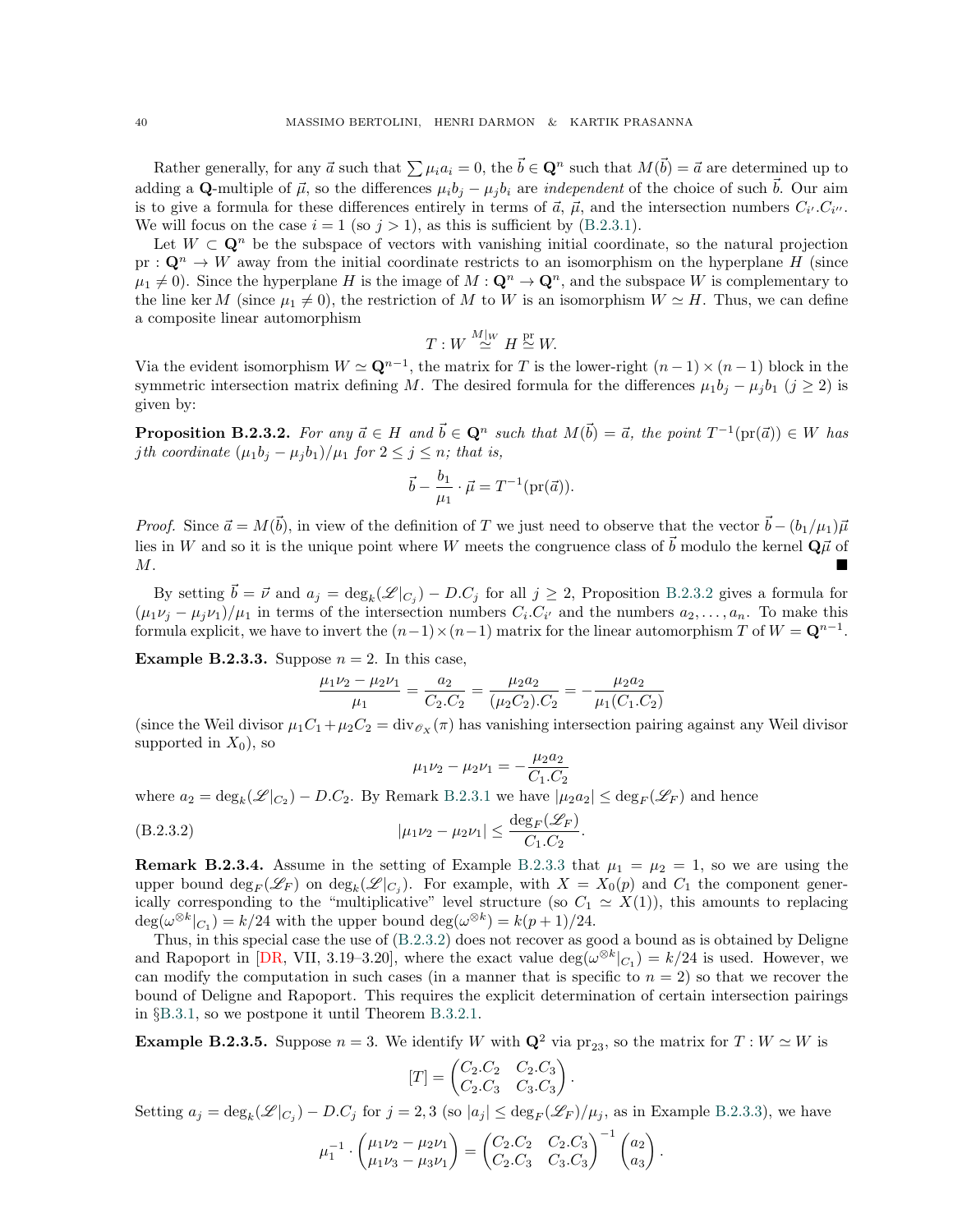This yields upper bounds on  $|\mu_1 \nu_j - \mu_j \nu_1|$  in terms of the intersection numbers  $C_i$ .  $C_{i'}$ ,  $\vec{\mu}$ , and  $\deg_F(\mathscr{L}_F)$ . Note that

$$
C_2.C_2 = \mu_2^{-1}(\mu_1(C_1.C_2) + \mu_3(C_3.C_2)), \ C_3.C_3 = \mu_3^{-1}(\mu_1(C_1.C_3) + \mu_2(C_2.C_3)).
$$

### <span id="page-40-0"></span>B.3. Explicit formulas.

<span id="page-40-2"></span>B.3.1. Numerology for  $X_0(N)$ . The preceding considerations are applicable to the stack  $X_0(N)$  ( $N \geq$ 1) that is Deligne–Mumford away from the cuspidal substack in characteristics p for which  $p^2|N|$  [\[Co,](#page-45-30) 3.2.7]. In particular, this stack is Deligne–Mumford around supersingular geometric points in any positive characteristic.

Consider the line bundle  $\mathscr{L} = \omega^{\otimes k}$  on  $X = X_0(N)$ , where  $\omega = \omega_{\Gamma_0(N)}$  is the invertible pushforward of the relative dualizing sheaf of the universal generalized elliptic curve over  $X_0(N)$ . The degree  $\deg_{\mathbf{F}_p}(\mathscr{L}_{\mathbf{F}_p})$ is equal to  $\deg_{\mathbf{Q}}(\mathscr{L}_{\mathbf{Q}}) = k \deg_{\mathbf{Q}}(\omega_{\mathbf{Q}})$  for any prime p, so to compute the degree of  $\mathscr{L}$  on the fibers of  $X_0(N)$  over Spec(Z) we just need to compute  $\deg_{\mathbf{Q}}(\omega_{\mathbf{Q}})$ .

The forgetful map of stacks  $X_0(N) \to X(1)$  is proper, quasi-finite, and flat, but even over Q it is not finite (more specifically, not relatively representable in schemes) when  $N$  is not square-free. The problem is that if we choose  $d|N$  such that  $gcd(d, N/d) > 1$  then for the standard d-gon  $E_d$  over Q and the cyclic subgroup G of order N generated by  $(\zeta, 1 \mod d) \in \mathbf{G}_m \times \mathbf{Z}/d\mathbf{Z}$  with a primitive Nth root of unity  $\zeta$ , the non-trivial group of automorphisms  $\mu_d \cap \mu_{N/d}$  of  $(E_d, G)$  induces the identity on the contraction  $c(E_d) \simeq E_1$  away from the identity component. This implies that the fiber of  $X_0(N) \to X(1)$  over  $\infty$ : Spec(**Q**)  $\rightarrow$  X(1) is not a scheme.

Nonetheless, the degree of  $\omega$  behaves as if  $X_0(N) \to X(1)$  is finite flat:

<span id="page-40-3"></span>**Lemma B.3.1.1.** For any  $N \geq 1$ ,  $\deg_{\mathbf{Q}}(\omega_{\Gamma_0(N)}) = [\Gamma(1) : \Gamma_0(N)] \deg_{\mathbf{Q}}(\omega_{\Gamma(1)})$ .

*Proof.* The forgetful map  $X_1(N) \to X(1)$  is finite flat by [\[Co,](#page-45-30) Thm. 4.1.1(1)], and the map  $X_1(N) \to X(1)$  $X_0(N)$  is finite flat by [\[Co,](#page-45-30) Lemma 4.2.3]. These maps are defined moduli-theoretically via contraction operations that have no effect on the relative identity component of the smooth locus of a generalized elliptic curve, and by computations over  $\mathbf{Z}[1/N]$  away from cusps we see that their constant fiber degrees are  $[\Gamma(1) : \Gamma_1(N)]$  and  $[\Gamma_0(N) : \Gamma_1(N)]$  respectively.

For any generalized elliptic curve  $f: E \to S$ ,  $f_*(\omega_{E/S})$  is naturally identified with  $e^*(\omega_{E/S})$ . Thus,  $\omega_{\Gamma_1(N)}$  on  $X_1(N)$  is identified with the pullbacks of both  $\omega_{\Gamma_0(N)}$  and  $\omega_{\Gamma(1)}$  under the forgetful maps  $X_1(N) \rightrightarrows X_0(N), X(1)$ . Hence,

$$
[\Gamma_0(N):\Gamma_1(N)] \deg_{\mathbf{Q}}(\omega_{\Gamma_0(N)}) = \deg_{\mathbf{Q}}(\omega_{\Gamma_1(N)}) = [\Gamma(1):\Gamma_1(N)] \deg_{\mathbf{Q}}(\omega_{\Gamma(1)}).
$$

Dividing throughout by  $[\Gamma_0(N) : \Gamma_1(N)]$  yields the result.

The line bundle  $\omega_{\Gamma(1)}^{\otimes 12}$  over  $X(1)_{\mathbf{Q}}$  admits a generating section away from  $\infty$ , namely Ramanujan's cusp form  $\Delta$ , and div<sub> $\omega_{\Gamma(1)}^{(1)}(\Delta) = \infty$  by q-expansion considerations. But deg $_{\mathbf{Q}}(\infty) = 1/2$  due to Lemma [B.2.2.4](#page-34-3)</sub> (since the standard 1-gon has automorphism group  $\mathbf{Z}/(2)$ ), so the isomorphism  $\omega_{\Gamma(1)}^{\otimes 12} \simeq \mathscr{O}_{X(1)}(\infty)$  implies that  $12 \deg_{\mathbf{Q}}(\omega_{\Gamma(1)}) = \deg_{\mathbf{Q}}(\infty) = 1/2$ . Hence:

**Corollary B.3.1.2.** For all  $k, N \geq 1$ ,  $\deg_{\mathbf{Q}}(\omega_{\Gamma_0(N)}^{\otimes k}) = k[\Gamma(1):\Gamma_0(N)]/24$ .

<span id="page-40-4"></span>Pick a prime  $p|N$  and let  $m = \text{ord}_p(N) \ge 1$ , so  $N = p^m N'$  with  $p \nmid N'$ . The geometry of  $X_0(N)$  mod p is worked out in  $[KM, Ch. 13]$  $[KM, Ch. 13]$  except that the language of stacks is not used there: prime-to-p level structure is adjoined to create a "rigid" moduli problem represented by a scheme, and cusps are not treated moduli-theoretically. By using the argeement between the moduli-theoretic approach in [\[Co\]](#page-45-30) (which does incorporate the cusps) and the methods in [\[KM\]](#page-45-33) for cases with "enough" level structure (such as  $\Gamma_1(Nq\ell)$ ) for distinct primes  $q, \ell \geq 5$  not dividing N), we get most of:

<span id="page-40-1"></span>**Theorem B.3.1.3.** The stack  $X_0(N)_{\mathbf{F}_p}$  has  $m + 1$  irreducible components  ${C_a}_{0 \leq a \leq m}$ . Equipping each  $C_a$  with the reduced structure, each is smooth and geometrically irreducible with

$$
\deg_{\mathbf{F}_p}(\omega|_{C_a}) > 0
$$

for all a.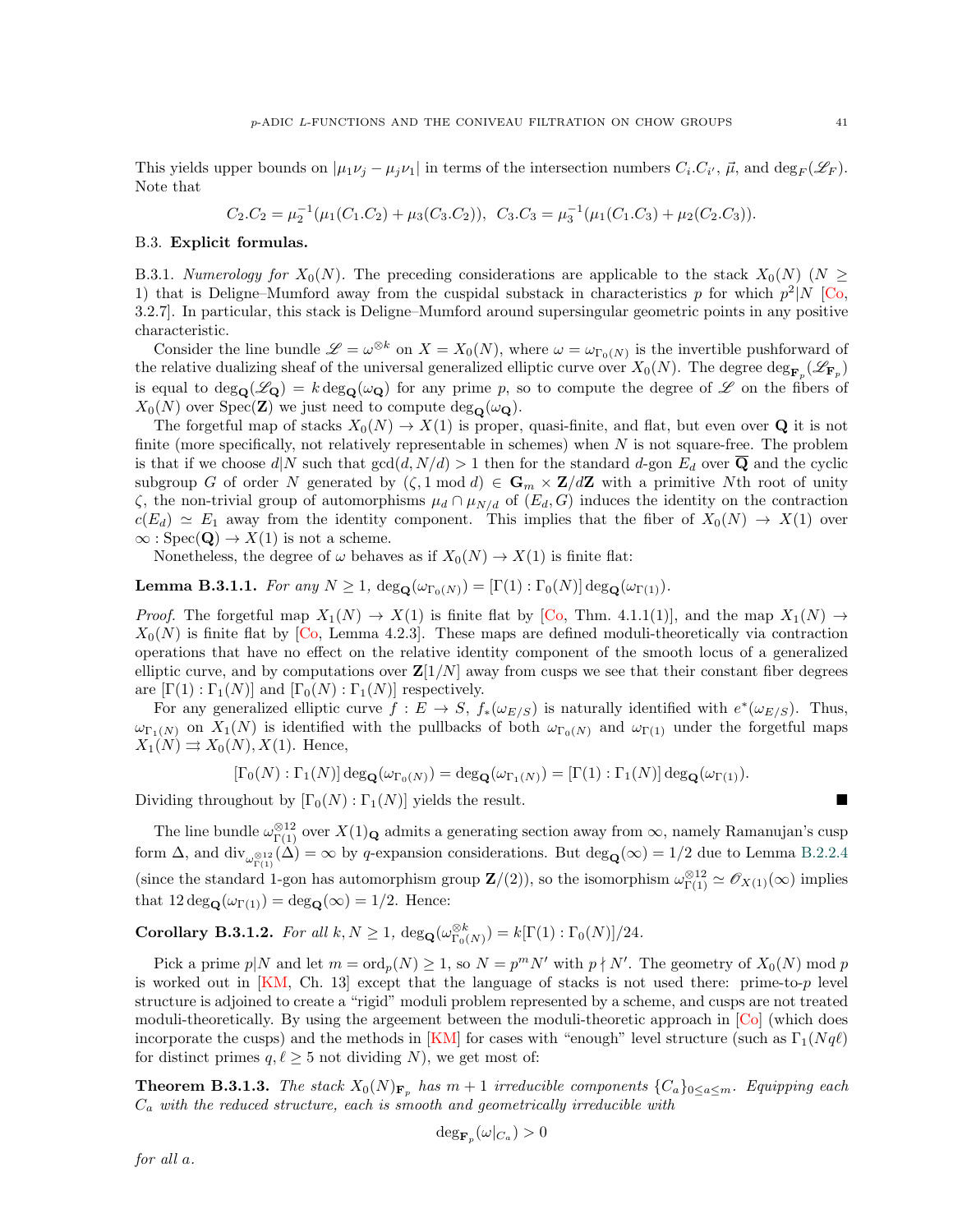Any two such distinct components meet at precisely the supersingular points, and at any supersingular point  $\xi$  of  $X_0(N)_{\overline{\mathbf{F}}_p}$  the completed local ring is isomorphic to

$$
\overline{\mathbf{F}}_p[u, v]/((u - v^{p^m})(v - u^{p^m}) \prod_{1 \le a \le m-1} (u^{p^a} - v^{p^{m-a}})^{p-1})
$$

with its quotient  $\widehat{\mathcal{O}}_{C_a,\xi}$  defined by the radical of the equation  $u^{p^a} = v^{p^{m-a}}$ . In particular, the generic multiplicity of  $C_a$  is given by  $\mu_a = p^{\min(a,m-a)}$  (e.g.,  $\mu_0, \mu_m = 1$ ) and for  $0 \le a < b \le m$  the 0-dimensional intersection stack  $C_a \cap C_b$  is reduced if  $a \leq m/2 \leq b$  whereas otherwise each of its points has multiplicity

$$
m_{a,b} = \begin{cases} p^{m-2b}, & a < b < m/2 \\ p^{2a-m}, & m/2 < a < b. \end{cases}
$$

*Proof.* This is [\[KM,](#page-45-33) Thm. 13.4.7] except for the inequalities  $\deg_{\mathbf{F}_p}(\omega|_{C_a}) > 0$  for all a. To prove this positivity we may instead work with  $\omega^{\otimes 12}$ , which is the pullback of  $\mathscr{O}(\infty)$  on  $X(1)$  along the quasifinite flat proper forgetful map  $X_0(N)_{\mathbf{F}_p} \to X(1)_{\mathbf{F}_p}$ . This latter map is not finite (nor even relatively representable in schemes) when  $p^2|N$ , and the same holds for each  $C_a \to X(1)_{\mathbf{F}_p}$ . Nonetheless, the effect on degree under such pullbacks does behave as if it is finite flat, exactly as in Lemma [B.3.1.1ff](#page-40-3)., so  $\omega|_{C_a}$ has positive  $\mathbf{F}_p$ -degree for every a.

<span id="page-41-1"></span>**Corollary B.3.1.4.** For any two distinct irreducible components C and C' of  $X_0(N)$  mod p,

$$
C.C' \geq [\Gamma(1):\Gamma_0(N')] \cdot \sum_{\xi} \frac{1}{\#\mathrm{Aut}(\xi)} = [\Gamma(1):\Gamma_0(N')] \cdot \frac{p-1}{24},
$$

where the sum is over all isomorphism classes of supersingular elliptic curves over  $\overline{\mathbf{F}}_p$ .

*Proof.* Since intersection numbers can be computed over  $\mathbf{F}_p$ , we may and do work with  $\mathcal{X} := X_0(N)_{\overline{\mathbf{F}}_p}$ . By Theorem [B.3.1.3,](#page-40-1)  $\mathcal{C} := C_{\overline{\mathbf{F}}_p}$  and  $\mathcal{C}' := C'_{\overline{\mathbf{I}}}$  $\frac{\gamma}{\mathbf{F}_p}$  are irreducible components of X with the reduced structure and  $\mathcal{C} \cap \mathcal{C}'$  is a closed substack whose support consists of precisely the supersingular  $\overline{\mathbf{F}}_p$ -points with each such point having a common multiplicity (depending on  $C$  and  $C'$ ).

Any supersingular elliptic curve E over  $\overline{\mathbf{F}}_p$  admits a unique Drinfeld cyclic subgroup scheme of order  $p^m$ , namely the kernel of the m-fold relative Frobenius morphism (for which a Drinfeld generator is given by 0). Thus, if  $N = p^m$  (i.e.,  $N' = 1$ ) then Lemma [B.2.2.4](#page-34-3) and Proposition [B.2.2.7](#page-35-1) give that

$$
\mathcal{C}.\mathcal{C}' \ge \sum_{\xi} \frac{1}{\#\operatorname{Aut}(\xi)} = \frac{p-1}{24}
$$

(with equality precisely when C and C' meet transversally). More generally, consider the map  $h: X_0(N) \to$  $X_0(p^m)$  that "forgets" the N'-part of the level structure. This generically étale proper map generally is not relatively representable near cusps but is finite etale of constant degree  $\deg(h) := [\Gamma_0(p^m) : \Gamma_0(N)] =$  $[\Gamma(1):\Gamma_0(N')]$  away from the cusps. Also, the pullback operation  $Y \rightsquigarrow h^{-1}(Y)$  defines a bijection between the sets of irreducible components of  $X_0(p^m)_{\mathbf{F}_p}$  and  $X_0(N)_{\mathbf{F}_p}$ .

Let D and D' be the irreducible components of  $X_0(p^m)_{\mathbf{F}_p}$  that satisfy  $C = h^{-1}(D)$  and  $C' = h^{-1}(D')$ , so by using a finite flat scheme cover of  $X_0(N)$  that is also finite flat over  $X_0(p^m)$  (such as by adjoining suitable auxiliary level structure) we see that  $C.C' = \deg(h)D.D' = [\Gamma(1) : \Gamma_0(N')]D.D'.$  Since  $D.D' \ge (p-1)/24$ , we are done.

<span id="page-41-0"></span>**Corollary B.3.1.5.** Choose a prime  $p|N$ . For sufficiently large even k, the p-torsion subgroup of the finite abelian group  $M_k(\Gamma_0(N), \mathbf{Z})/M_{k,\mathbf{Z}}$  is non-trivial.

Since  $M_k(\Gamma_0(N), \mathbf{C}) = 0$  for odd k, the parity condition on k cannot be removed. In the special case  $k = 4$  and  $N = p = 5$ , f in §[5.1](#page-20-1) represents a non-trivial class.

*Proof.* By flat base change considerations, it suffices to show that  $M_k(\Gamma, R)/M_{k,R} \neq 0$  for the strict henselization  $R = \mathbf{Z}_{(p)}^{\text{sh}}$ . Let  $\kappa$  be the residue field of R, and let D be the reduced effective Cartier divisor on the regular stack  $X_R$  such that the support of D is the unique irreducible component of the special fiber  $X_{\kappa}$  passing through  $\infty$ . Finally, let [x<sub>0</sub>] be the 0-dimensional closed substack of  $X_{\kappa}$  that is the schematic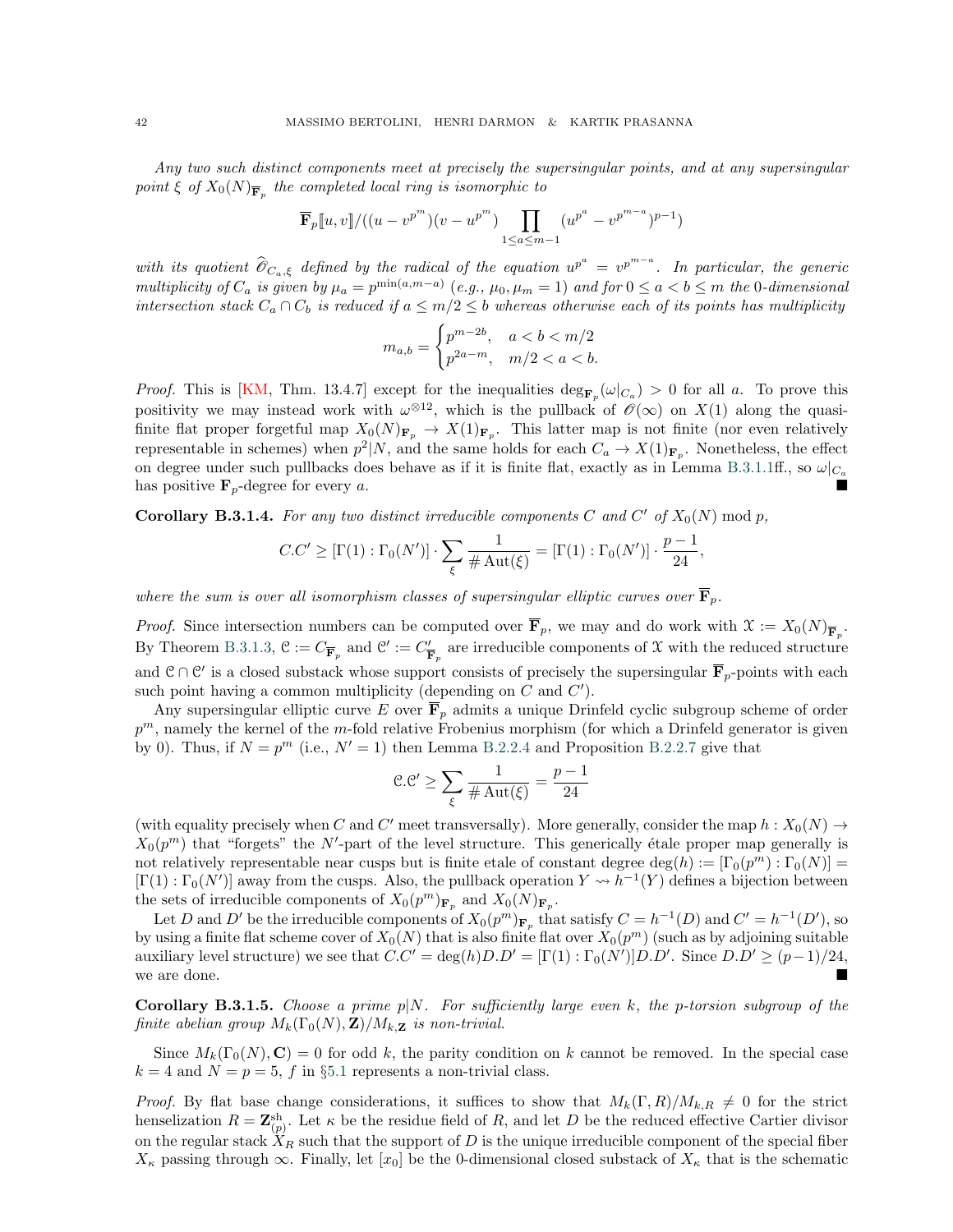image of a non-cuspidal non-CM point  $x_0$ : Spec  $\kappa \to X_\kappa$  away from D and let  $j : [x_0] \to X_R$  be the canonical closed immersion.

The non-cuspidality ensures that  $[x_0]$  is Deligne–Mumford, so the map  $x_0$ : Spec  $\kappa \to [x_0]$  is finite since it is a proper quasi-finite map from a scheme to a Deligne–Mumford stack. By the structure of DM-stacky points,  $x_0$  identifies  $[x_0]$  with the quotient stack  $[\text{Spec}(\kappa)/G_0]$  for the finite constant group  $G_0 = \text{Spec}(\kappa) \times_{x_0, X_\kappa, x_0} \text{Spec}(\kappa)$  that is the automorphism group of the object over  $\kappa$  classified by  $x_0$ . Since  $x_0$  is non-cuspidal and non-CM, clearly  $G_0 = \mathbf{Z}/2\mathbf{Z}$ . Thus, Pic([x<sub>0</sub>]) consists of isomorphism classes of 1-dimensional  $\kappa$ -vector spaces L equipped with an action by  $G_0 = \mathbb{Z}/2\mathbb{Z}$ , so the  $G_0$ -action on  $L^{\otimes 2}$  is trivial. Hence,  $j^*(\omega_R)^{\otimes k} \simeq \mathscr{O}_{[x_0]}$  for any even k.

Choose a prime  $\ell \geq 5$  not dividing Np, and let  $p^a$  denote the p-part of the degree of the finite flat map  $q: X_1(N\ell) \to X_0(N) = X$  with  $X_1(N\ell)$  a scheme over  $\mathbb{Z}[1/\ell]$  (and hence over  $\mathbb{Z}_{(p)}$ ). For any coherent sheaf G on  $X_R$  we claim that if k is sufficiently large (without a parity constraint) then  $H^1(X_R, \omega^{\otimes k} \otimes \mathscr{G})$  is killed by  $p^a$ . (There is no finite flat scheme cover of  $X = X_0(N)_{\kappa}$  with degree prime to p when  $\text{ord}_p(N) > 1$ , due to degree considerations at the cusps in characteristic  $p$  whose automorphism scheme has order divisible by p.) Granting this, consider the twist of  $\mathscr{O}_{X_R} \to j_*(\mathscr{O}_{[x_0]})$  by the invertible ideal sheaf  $\mathscr{O}_{X_R}(-(a+1)D)$ (which is trivial near  $[x_0]$ ); this twist is a surjection  $\varphi : \mathscr{O}_{X_R}(-(a+1)D) \to j_*(\mathscr{O}_{[x_0]})$ . Let  $\mathscr{I}$  denote its coherent kernel, so  $\omega_R^{\otimes k} \otimes \mathscr{I}$  is the kernel of the natural surjection  $\omega_R^{\otimes k}(-(a+1)D) \to j_*(j^*(\omega_R^{\otimes k}))$ obtained by twisting  $\varphi$  by  $\omega_R^{\otimes k}$ . For even k the line bundle  $j^*(\omega_R^{\otimes k})$  on  $[x_0]$  is trivial, and the obstruction to lifting a global section of this line bundle to a global section f of  $\omega_R^{\otimes k}(-(a+1)D)$  lies in the cohomology group  $H^1(X_R, \omega_R^{\otimes k} \otimes \mathscr{I})$  that is killed by  $p^a$ . Thus, there exists  $f \in M_{k,R}$  generating  $p^a \omega_R^{\otimes k}$  near  $[x_0]$  and vanishing to order at least  $a+1$  along  $X_{\kappa}$  near  $\infty_{\kappa}$ . Clearly f has q-expansion that vanishes modulo  $p^{a+1}$ , so  $(1/p^{a+1})f$  represents a nontrivial class in  $M_k(\Gamma, R)/M_{k,R}$ .

It remains to show that for any coherent sheaf  $\mathscr{G}$  on  $X_R$ ,  $\mathrm{H}^1(X_R,\omega_R^{\otimes k}\otimes\mathscr{G})$  is killed by  $p^a$  for all sufficiently large k (without a parity constraint). Since  $q : X_1(N\ell) \to X_0(N)$  is a finite flat scheme cover whose degree has p-part  $p^a$ , by a trace argument it suffices to prove that for any coherent sheaf  $\mathscr F$  on  $X_1(N)_R$  (such as  $q^*\mathscr{G}$ ) if k is sufficiently large then  $H^1(X_1(N\ell)_R, q^*(\omega)_R^{\otimes k} \otimes \mathscr{F}) = 0$ . By the standard base change theorems for coherent cohomology on schemes, it suffices to prove the analogous vanishing on the special fiber  $X_{\kappa}$ , so it is enough to show that the line bundle  $q^*(\omega)_{\kappa}$  on  $X_1(N\ell)_{\kappa}$  is ample.

As C varies through the irreducible components of the stacky curve  $X_0(N)_{\kappa}$  (giving C the reduced structure), the pullbacks  $q^{-1}(C)$  vary through the irreducible components of  $X_1(N\ell)_{\kappa}$  (equipped with possibly non-reduced scheme structure). For each such C the rational number  $\deg_{\kappa}(\omega_{\kappa}|_{C})$  is positive by Theorem [B.3.1.3,](#page-40-1) so  $q^*(\omega)_\kappa$  has positive degree on the irreducible 1-dimensional proper  $\kappa$ -scheme  $q^{-1}(C)$ . Hence,  $q^*(\omega)_{\kappa}|_{q^{-1}(C)}$  is ample for all such  $C$ , so  $q^*(\omega)_{\kappa}$  is ample as desired.

The interested reader will easily check that Corollary [B.3.1.5](#page-41-0) remains true with the same proof when using cusp forms in place of modular forms: one just has to introduce a twist by the invertible ideal sheaf defining the Cartier closed substack of cusps in some of the sheaf-theoretic calculations.

B.3.2. Multiplicity bounds for  $\Gamma_0(N)$ . Consider a prime  $p|N$  and let  $m := \text{ord}_p(N)$ , so  $N = p^m N'$  with  $p \nmid N'$ . We seek an  $e = e(p, k, N)$  so that  $p^e M_k(\Gamma_0(N), \mathbf{Z}_{(p)}) \subseteq \mathrm{H}^0(X_0(N)_{\mathbf{Z}_{(p)}}, \omega^{\otimes k})$ .

<span id="page-42-0"></span>**Theorem B.3.2.1.** We can choose  $e(p, k, N)$  to depend on N only through  $m := \text{ord}_p(N) > 0$ . For  $m = 1, 2, 3$  it can be chosen to be  $\lceil kp^{m-1}(m + 1/(p-1)) \rceil$ .

Finding an explicit formula for  $e(p, k, N)$  via our methods requires understanding the inverse of an  $m \times m$  matrix of intersection numbers, so it is not clear if  $\lceil kp^{m-1}(m + 1/(p-1)) \rceil$  suffices for  $m > 3$ .

*Proof.* The case  $m = 1$  requires special care (relative to arguments that work for  $m > 1$ ), so we first assume  $m = 1$  and adapt the argument in [\[DR,](#page-45-26) VII, 3.19–3.20] to show that  $|v_2 - v_1| \leq k p/(p-1)$  (regardless of the prime-to- $p$  part of  $N$ ).

Consider Example [B.2.3.3](#page-39-1) with  $C_1$  equal to the component  $X_0(N')_{\mathbf{F}_p}$  of  $X_0(N)_{\mathbf{F}_p}$  corresponding to multiplicative  $p$ -part in the level structure (away from the supersingular locus). This yields the equality

$$
(\nu_2 - \nu_1)(C_1.C_2) = D.C_1 - \deg_{\mathbf{F}_p}(\omega^{\otimes k}|_{C_1}) = D.C_1 - k[\Gamma(1):\Gamma_0(N')] / 24
$$

(using Lemma [B.3.1.1](#page-40-3) for  $\Gamma_0(N')$  over the characteristic-p point of Spec( $\mathbf{Z}[1/N']$ )).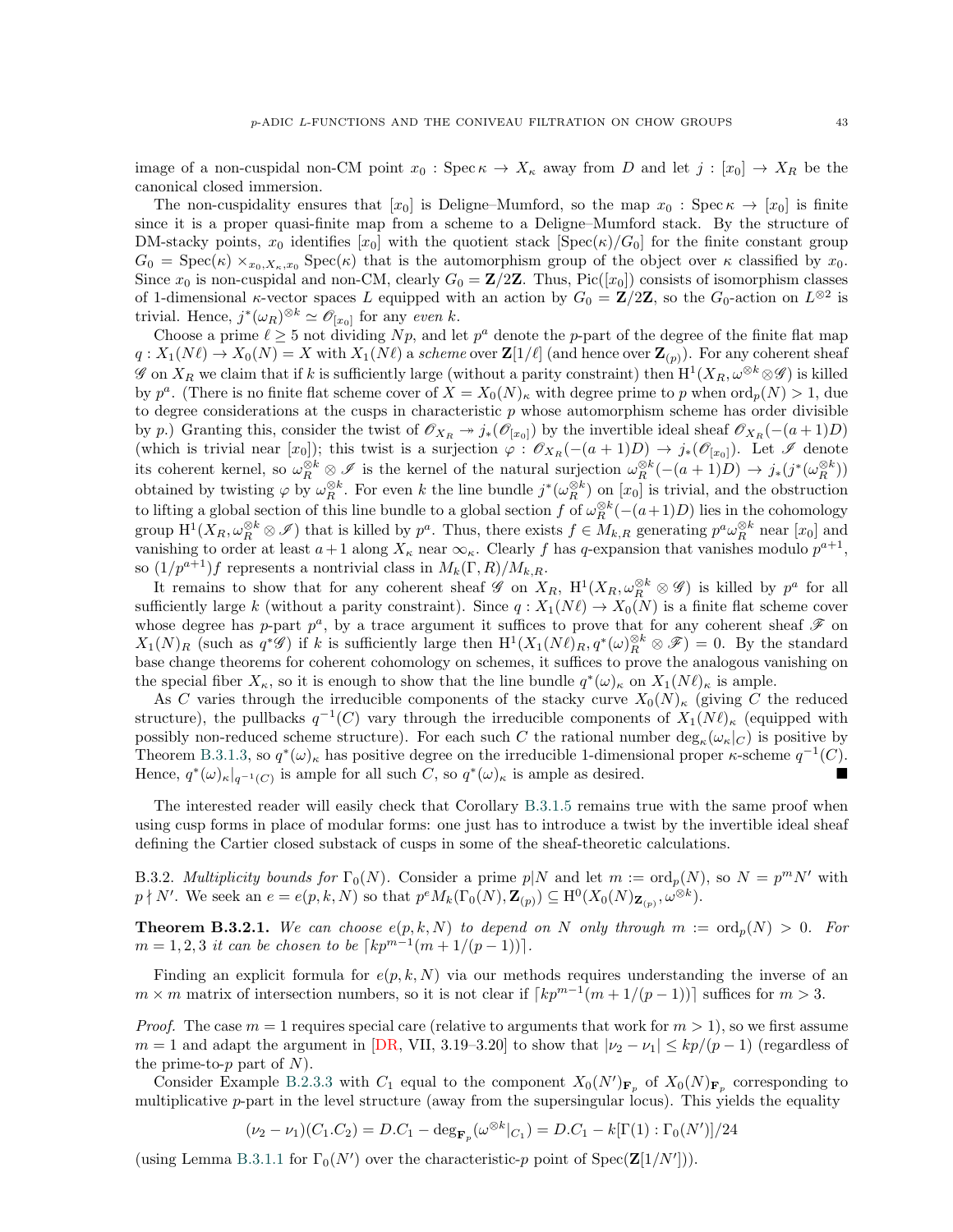The key trick is to observe that

$$
D.C1 = (1/2)D.(C1 + C2) + (1/2)D.(C1 - C2),
$$

and that the Weil divisor  $C_1 + C_2 = \text{div}_{X_0(N)}(p)$  has vanishing pairing against any vertical divisor in the mod-p fiber. It follows that  $D(C_1 + C_2)$  is unaffected by replacing D with the divisor  $D + \nu_1C_1 + \nu_2C_2$ of an invertible rational section of  $\omega_{\Gamma_0(N)}^{\otimes k}$ , so

$$
D.(C_1 + C_2) = \deg_{\mathbf{F}_p}(\omega_{\Gamma_0(N)}^{\otimes k}) = \deg_{\mathbf{Q}}(\omega_{\Gamma_0(N)}^{\otimes k}) = k[\Gamma(1) : \Gamma_0(N)]/24.
$$

Since  $N = pN'$  with  $p \nmid N'$ , we have

$$
[\Gamma(1):\Gamma_0(N)]=[\Gamma(1):\Gamma_0(N')][\Gamma(1):\Gamma_0(p)]=(p+1)[\Gamma(1):\Gamma_0(N')].
$$

Hence,

$$
(\nu_2 - \nu_1)(C_1.C_2) = k[\Gamma(1) : \Gamma_0(N')](-1/24 + (1/2)((p+1)/24)) + (1/2)D(C_1 - C_2)
$$
  
=  $(k/2)[\Gamma(1) : \Gamma_0(N')] (p-1)/24 + (1/2)D(C_1 - C_2).$ 

The horizontality of D implies that  $|D(C_1 - C_2)| \leq D(C_1 + C_2)$ , and by Corollary [B.3.1.4](#page-41-1)

$$
C_1.C_2 \geq [\Gamma(1) : \Gamma_0(N')] (p-1)/24.
$$

By cancelling  $[\Gamma(1):\Gamma_0(N')](p-1)/24$  throughout, we conclude that

$$
|\nu_2 - \nu_1 - k/2| \le (k/2)(p+1)/(p-1) = (k/2)(1+2/(p-1)),
$$

so  $|\nu_2 - \nu_1| \le k + k/(p-1) = kp/(p-1)$ , as desired.

Now suppose  $m = 2$ , so for the three irreducible components  $C_0$ ,  $C_1$ ,  $C_2$  of  $X_0(N)$  mod p the respective multiplicities are  $\mu_0 = \mu_2 = 1$  and  $\mu_1 = p - 1$ . Example [B.2.3.5](#page-39-3) gives that

$$
\begin{pmatrix} \nu_1 - (p-1)\nu_0 \\ \nu_2 - \nu_0 \end{pmatrix} = \begin{pmatrix} C_1.C_1 & C_1.C_2 \\ C_1.C_2 & C_2.C_2 \end{pmatrix}^{-1} \begin{pmatrix} a_1 \\ a_2 \end{pmatrix},
$$

and

$$
|\mu_j a_j| \le \deg_{\mathbf{Q}}(\omega^{\otimes k}) = k p(p+1)[\Gamma(1) : \Gamma_0(N')] / 24
$$

by Remark [B.2.3.1](#page-38-2) and Corollary [B.3.1.2.](#page-40-4) The description of the completed local rings at geometric super-singular points in Theorem [B.3.1.3](#page-40-1) gives (via Lemma [B.2.2.4](#page-34-3) with  $m = 2$ ) that  $C_i$  meets  $C_j$  transversally whenever  $i \neq j$ , so

$$
C_0.C_2 = C_1.C_2 = C_0.C_1 = \sum_{(E,G)} \frac{1}{\# \operatorname{Aut}(E,G)} =: I
$$

where the sum is taken over all  $\overline{F}_{p}$ -isomorphism classes of pairs consisting of a supersingular elliptic curve  $E$  equipped with a subgroup scheme  $G$  of order  $N$  that is cyclic in the Drinfeld sense. Also,  $div(p) = C_0 + (p-1)C_1 + C_2$ , so

$$
(p-1)C_1.C_1 = -(C_0.C_1 + C_2.C_1) = -2I, \ C_2.C_2 = -(C_0.C_2 + (p-1)C_1.C_2) = -pI,
$$

so

(B.3.2.1) 
$$
\begin{pmatrix} C_1.C_1 & C_1.C_2 \ C_1.C_2 & C_2.C_2 \end{pmatrix}^{-1} = I^{-1} \begin{pmatrix} -2/(p-1) & 1 \ 1 & -p \end{pmatrix}^{-1} = \frac{p-1}{I(p+1)} \begin{pmatrix} -p & -1 \ -1 & -2/(p-1) \end{pmatrix}.
$$

By Example  $B.2.3.5$  we conclude that

<span id="page-43-0"></span>
$$
|\nu_1 - (p-1)\nu_0| = \frac{(p-1)(pa_1 + a_2)}{I(p+1)}, \ |\nu_2 - \nu_0| = \frac{(p-1)}{I(p+1)}(a_1 + 2a_2/(p-1)).
$$

Moreover,  $I \geq [\Gamma(1):\Gamma_0(N')]$  ( $p-1)/24$  by Corollary [B.3.1.4,](#page-41-1) and our upper bound on  $|\mu_j a_j|$  says  $|a_2|, (p-1)|a_1| \leq k p(p+1)[\Gamma(1):\Gamma_0(N')]$ /24.

Thus, after cancellation of  $[\Gamma(1) : \Gamma_0(N')]$ /24 we arrive at

$$
|\nu_1-(p-1)\nu_0|\leq \frac{2p-1}{p-1}kp, \ \ |\nu_2-\nu_0|\leq \frac{3}{p-1}kp.
$$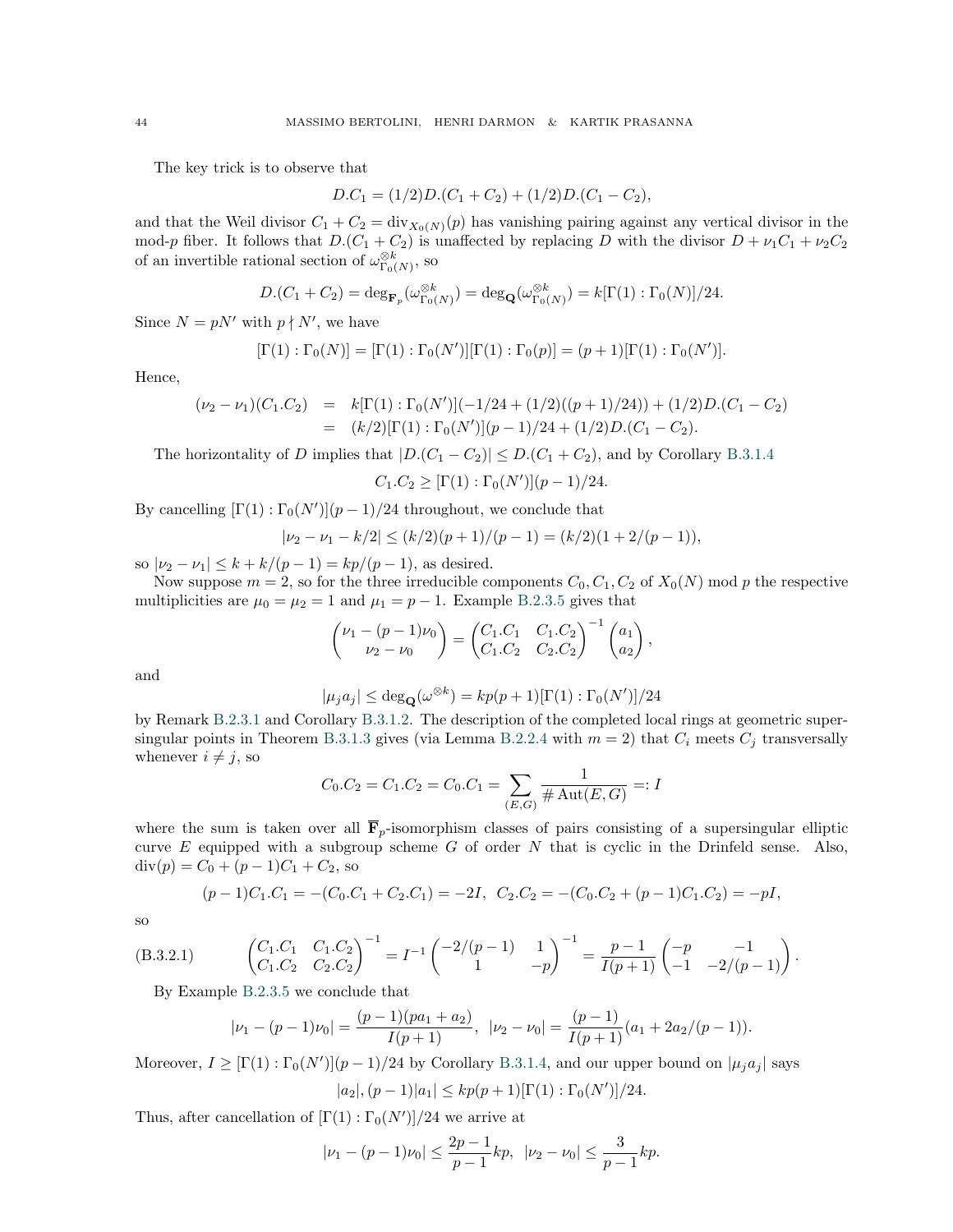It follows that if  $\nu_0 \geq 0$  then

$$
\nu_1, \nu_2 \ge -\frac{2p-1}{p-1}kp = -\left(2 + \frac{1}{p-1}\right)kp.
$$

Hence, when  $\text{ord}_p(N) = 2$  we can take  $e(p, k, N)$  to be  $[(2 + 1/(p - 1))kp]$ .

Finally, we adapt the treatment of the case  $m = 2$  to handle general  $m > 1$ . Let  $C_0, \ldots, C_m$  be as in Theorem [B.3.1.3,](#page-40-1) and let T be the  $m \times m$  matrix whose ij-entry  $(1 \le i, j \le m)$  is  $C_i.C_j$ . If  $0 \le i < j \le m$ then  $C_i.C_j = C_j.C_i = m_{i,j}I$  where

$$
I:=\sum_{(E,G)}\frac{1}{\#\operatorname{Aut}(E,G)}\geq [\Gamma(1):\Gamma_0(N')]\cdot \frac{p-1}{24}
$$

and  $m_{i,j} = 1$  except when  $i < j < m/2$  or  $m/2 < i < j$ , in which case  $m_{i,j} = p^{m-2j}$  or  $m_{i,j} = p^{2i-m}$ respectively. For ease of notation, we define  $m_{j,i} = m_{i,j}$  when  $j > i$ .

For  $i \geq 1$ , the self-intersection  $C_i$ .  $C_i$  satisfies

$$
\mu_i C_i.C_i = -\sum_{h \neq i} (\mu_h C_h.C_i) = -I \cdot \sum_{h \neq i} m_{h,i} \mu_h
$$

(where the sums include  $h = 0$ , with  $\mu_0 = 1$ ). In other words,  $C_i C_i = -I \cdot \sum_{h \neq i} m_{h,i} \mu_h / \mu_i$ , so  $T^{-1} =$  $(1/I)B^{-1}$  where the matrix  $B = (b_{ij})$  with  $1 \le i, j \le m$  has entries  $b_{ij} = m_{i,j}$  for  $i \ne j$  and  $b_{ii} =$  $-\sum_{h\neq i} m_{h,i}\mu_h/\mu_i$  (including  $h=0$ ). Each  $b_{ij}$  depends only on  $p^m$  (not on the prime-to-p part N' of N)  $\sum_{h \neq i}^{n} \sum_{i=1}^{n} \sum_{i=1}^{n} \sum_{i=1}^{n} \sum_{i=1}^{n} \sum_{i=1}^{n} \sum_{i=1}^{n} \sum_{i=1}^{n} \sum_{i=1}^{n} \sum_{i=1}^{n} \sum_{i=1}^{n} \sum_{i=1}^{n} \sum_{i=1}^{n} \sum_{i=1}^{n} \sum_{i=1}^{n} \sum_{i=1}^{n} \sum_{i=1}^{n} \sum_{i=1}^{n} \sum_{i=1}^{n} \sum_{i=1}^{n} \sum_{i=1}^{n} \sum_{i=1}^{$  $\mu_i = p^{\min(i,m-i)}$  for  $0 \leq i \leq m$ .)

Define  $\vec{\nu} = (\nu_1, \dots, \nu_m)$  and  $\vec{\mu} = (\mu_1, \dots, \mu_m)$  in  $\mathbf{Q}^m$ , and let  $\Delta$  be the diagonal  $m \times m$  matrix whose ith diagonal entry is  $\mu_i$   $(1 \le i \le m)$ . Since  $\mu_0 = 1$ , applying Proposition [B.2.3.2](#page-39-0) (to  $C_0, \ldots, C_m$ ) gives that

(B.3.2.2) 
$$
\vec{\nu} - \nu_0 \cdot \vec{\mu} = (1/I)(b_{ij})^{-1}\vec{a}
$$

where  $|\mu_j a_j| \leq k p^{m-1}(p+1)[\Gamma(1):\Gamma_0(N')] / 24$ . Let  $\vec{w} \in \mathbf{Q}^m$  be the vector whose jth entry is  $w_j := \mu_j a_j$ . Clearly

<span id="page-44-0"></span>
$$
|w_j/I| = |\mu_j a_j/I| \le k p^{m-1}(p+1)/(p-1),
$$

so inserting the trivial identity  $\vec{a} = \Delta^{-1} \vec{w}$  into ([B.3.2.2\)](#page-44-0) gives that

$$
|\nu_i - \mu_i \nu_0| \leq k p^{m-1} (p+1)/(p-1) \sum_j |c^{ij}|
$$

where  $(c^{ij})$  is the inverse of the matrix

$$
(c_{ij}) := \Delta \cdot B
$$

with  $c_{ij} = \mu_i m_{i,j}$  if  $j \neq i$  and  $c_{ii} = -\sum_{h \neq i} m_{h,i} \mu_h$  (including  $h = 0$ ). Thus, if  $\nu_0 \geq 0$  then  $kp^{m-1}(p+1)$ 

<span id="page-44-1"></span>
$$
\nu_i \geq -\frac{\kappa p^{\alpha} (p+1)}{p-1} \cdot \sum_j |c^{ij}|,
$$

so  $e(p, k, N)$  may be chosen to be any integer at least

(B.3.2.3) 
$$
kp^{m-1} \cdot \frac{p+1}{p-1} \max_{i} \sum_{j} |c^{ij}|.
$$

This lower bound visibly depends on N only through its p-part  $p^m$ .

By explicit computation, if  $m = 3$  then

$$
(c^{ij}) = \frac{-1}{(p+1)^3} \begin{pmatrix} (p+1)^2 & p(p+1) & p(p+1) \\ p(p+1) & 2p^2 + p + 1 & 2p^2 \\ p+1 & 2p & 3p+1 \end{pmatrix},
$$

so all  $c^{ij}$  are negative, as also holds for  $m = 2$  via inspection of ([B.3.2.1\)](#page-43-0). (Perhaps  $c^{ij} < 0$  for all m, but we have no proof.) The sufficient lower bound in ([B.3.2.3\)](#page-44-1) on choices for  $e(p, k, N)$  when  $\text{ord}_p(N) = 3$  is now easily checked to be bounded above by  $kp^2(3+1/(p-1))$ . ■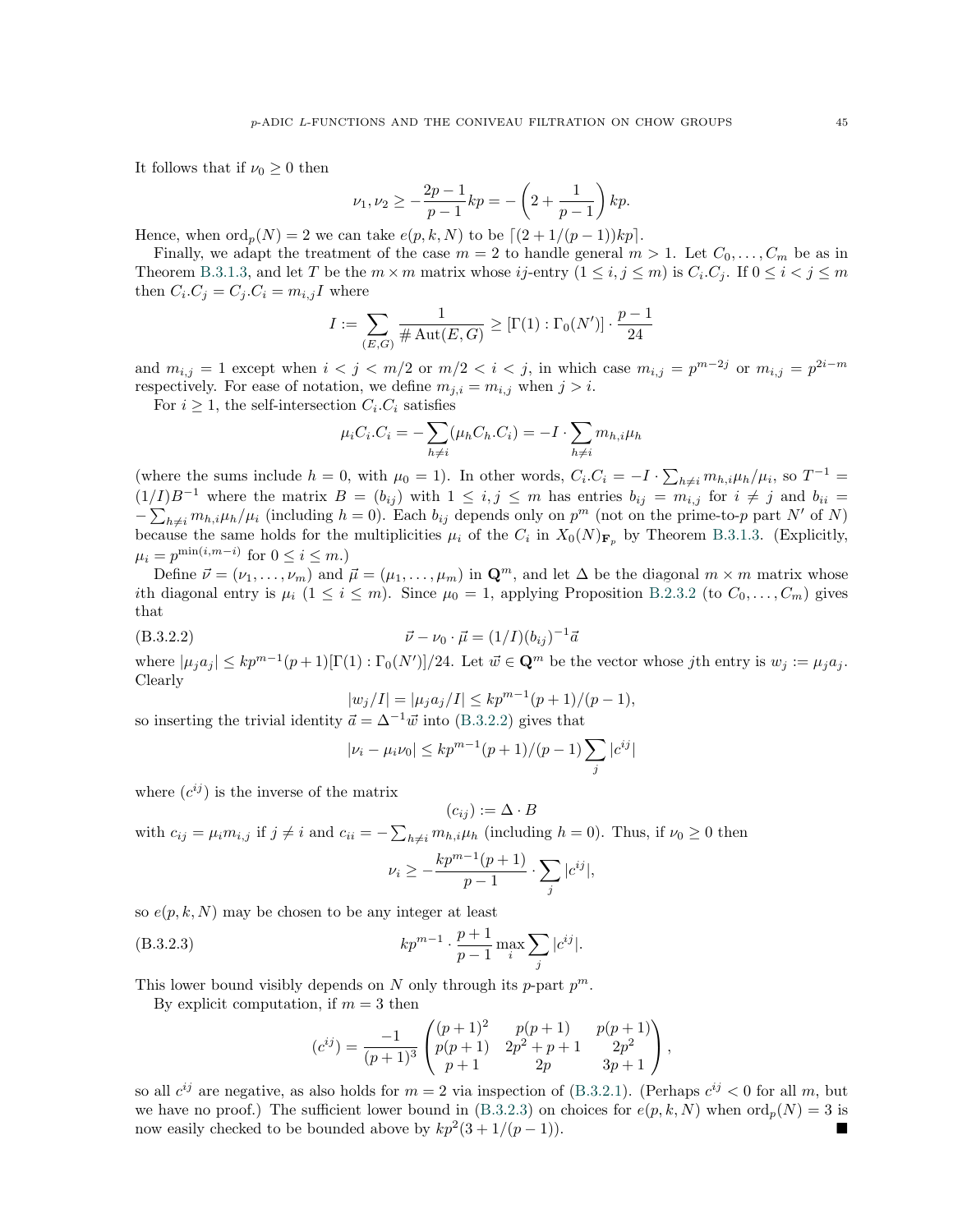#### <span id="page-45-0"></span>**REFERENCES**

- <span id="page-45-1"></span>[BDP1] Bertolini, M., Darmon, H., and Prasanna, K., Generalised Heegner cycles and p-adic Rankin L-series, Duke Math Journal, 162, No 6, (2013) 1033–1148.
- <span id="page-45-20"></span>[BDP2] Bertolini, M., Darmon, H., and Prasanna, K., p-adic Rankin L-series and rational points on CM elliptic curves, Pacific Journal of Math., Vol. 260 (2012), No. 2, 261–303.
- <span id="page-45-7"></span>[BDP3] Bertolini, M., Darmon, H., and Prasanna, K., Chow-Heegner points on CM elliptic curves and values of p-adic L-functions, IMRN, first published online November 1, 2012 doi:10.1093/imrn/rns237.
- <span id="page-45-2"></span>[Be] Beilinson, A. A., *Height pairing between algebraic cycles.* K-theory, arithmetic and geometry (Moscow, 19841986), 1-25, Lecture Notes in Math., 1289, Springer, Berlin, 1987.
- <span id="page-45-3"></span>[Bl-1] Bloch, Spencer, Algebraic cycles and values of L-functions. J. Reine Angew. Math. 350 (1984), 94-108.
- <span id="page-45-4"></span>[Bl-2] Bloch, Spencer, Algebraic cycles and values of L-functions. II. Duke Math. J. 52 (1985), no. 2, 379-397.
- <span id="page-45-15"></span>[BK] Bloch, Spencer; Kato, Kazuya, L-functions and Tamagawa numbers of motives. The Grothendieck Festschrift, Vol. I, 333-400, Progr. Math., 86, Birkhuser Boston, Boston, MA, 1990.
- <span id="page-45-10"></span>[Cer] Ceresa, G., C is not algebraically equivalent to  $C^-$  in its Jacobian. Ann. of Math. (2) 117 (1983), no. 2, 285-291.
- <span id="page-45-34"></span>[Ch] T. Chinburg, "Minimal models for curves over Dedekind rings" (Ch. XIII) in Arithmetic Geometry (Cornell/Silverman ed.), Springer–Verlag, 1986.
- <span id="page-45-9"></span>[Cl] Clemens, Herbert, Homological equivalence, modulo algebraic equivalence, is not finitely generated. Inst. Hautes Etudes Sci. Publ. Math. No. 58 (1983), 19-38 (1984). ´
- <span id="page-45-30"></span>[Co] B. Conrad, Arithmetic moduli of generalized elliptic curves. J. Inst. Math. Jussieu 6 (2007), no. 2, 209–278.
- <span id="page-45-26"></span>[DR] Deligne, Pierre; & Rapoport, Michael, Les schémas de modules de courbes elliptiques. (French) Modular functions of one variable, II (Proc. Internat. Summer School, Univ. Antwerp, Antwerp, 1972), pp. 143–316. Lecture Notes in Math., Vol. 349, Springer, Berlin, 1973.
- <span id="page-45-21"></span>[dS] de Shalit, Ehud, Iwasawa theory of elliptic curves with complex multiplication, Perspectives in Mathematics 3, Academic Press Inc., Boston, MA, 1987.
- <span id="page-45-29"></span>[E] Edixhoven, S.J., Comparison of integral structures on spaces of modular forms of weight two, and computation of spaces of forms mod 2 of weight one, Journal of the Math. Institute of Jussieu 5 (2006), no. 1, 1–34.
- <span id="page-45-23"></span>[GS] Goldstein, Catherine; Schappacher, Norbert, Séries d'Eisenstein et fonctions L de courbes elliptiques à multiplication complexe. (French) [Eisenstein series and L functions of elliptic curves with complex multiplication] J. Reine Angew. Math. 327 (1981), 184-218.
- <span id="page-45-24"></span>[Gre] Greenberg, Ralph, On the critical values of Hecke L-functions for imaginary quadratic fields. Invent. Math. 79 (1985), no. 1, 79-94.
- <span id="page-45-8"></span>[Gr-1,2] Griffiths, Phillip A., On the periods of certain rational integrals. I, II. Ann. of Math. (2) 90 (1969), 460-495; ibid. (2) 90 1969 496-541.
- <span id="page-45-35"></span>[EGA] A. Grothendieck, Elements de Géométrie Algébrique, Math. Publ. IHES  $4, 8, 11, 17, 20, 24, 28, 32, 1960-7.$
- <span id="page-45-11"></span>[Har] Harris, Bruno, Homological versus algebraic equivalence in a Jacobian. Proc. Nat. Acad. Sci. U.S.A. 80 (1983), no. 4 i., 1157-1158.
- <span id="page-45-5"></span>[Jan] Jannsen, Uwe, *Equivalence relations on algebraic cycles*. The arithmetic and geometry of algebraic cycles (Banff, AB, 1998), 225-260, NATO Sci. Ser. C Math. Phys. Sci., 548, Kluwer Acad. Publ., Dordrecht, 2000.
- <span id="page-45-22"></span>[Katz1] Katz, Nicholas M., p-adic interpolation of real analytic Eisenstein series Ann. of Math., 104, no. 3 (1976), pp. 459-571.
- <span id="page-45-25"></span>[Katz2] Katz, Nicholas M., p-adic L-functions for CM fields. Invent. Math. 49 (1978), 199-297.
- <span id="page-45-33"></span>[KM] Katz, Nicholas M.; Mazur, Barry, Arithmetic moduli of elliptic curves, Annals of Mathematics Studies 108, Princeton Univ. Press, 1985.
- <span id="page-45-17"></span>[KMe] Katz, Nicholas M.; Messing, William, Some consequences of the Riemann hypothesis for varieties over finite fields. Invent. Math. 23 (1974), 73-77.
- <span id="page-45-18"></span>[Kis] Kisin, Mark, Potential semi-stability of p-adic étale cohomology. Israel J. Math. 129 (2002), 157-173.
- <span id="page-45-32"></span>[Mat] H. Matsumura, Commutative ring theory, Translated from the Japanese by M. Reid. Second edition. Cambridge Studies in Advanced Mathematics, 8. Cambridge University Press, Cambridge, 1989.
- <span id="page-45-14"></span>[Nek1] Nekovář, Jan, p-adic Abel-Jacobi maps and p-adic heights. The arithmetic and geometry of algebraic cycles (Banff, AB, 1998), 367-379, CRM Proc. Lecture Notes, 24, Amer. Math. Soc., Providence, RI, 2000.
- <span id="page-45-16"></span>[Nek2] Nekovář, Jan, On p-adic height pairings. S'eminaire de Th'eorie des Nombres, Paris, 1990-91, 127-202, Progr. Math., 108, Birkhäuser Boston, Boston, MA, 1993.
- <span id="page-45-31"></span>[Ol] Olsson, Martin, On proper coverings of Artin stacks, Advances in Mathematics 198 (2005), 93-106.
- <span id="page-45-19"></span>[PS] Peters, Chris A. M.; Steenbrink, Joseph H., M., Mixed Hodge structures., Springer-Verlag, Berlin, 2008.
- <span id="page-45-28"></span>[Schap] Schapppacher, Norbert; Periods of Hecke characters Lecture Notes in Mathematics 1301, Springer-Verlag, Berlin, 1988.
- <span id="page-45-12"></span>[Schoen1] Schoen, Chad, Complex multiplication cycles on elliptic modular threefolds. Duke Math. J. 53 (1986), no. 3, 771-794.
- <span id="page-45-13"></span>[Schoen2] Schoen, Chad, Complex multiplication cycles and a conjecture of Belinson and Bloch. Trans. Amer. Math. Soc. 339 (1993), no. 1, 87-115.
- <span id="page-45-6"></span>[Scholl] Scholl, A. J., Motives for modular forms, Invent. Math. 100 (1990), no. 2, 419-430.
- <span id="page-45-27"></span>[Shim] Shimura, Goro, On some arithmetic properties of modular forms of one and several variables. Ann. of Math. (2) 102 (1975), no. 3, 491–515.